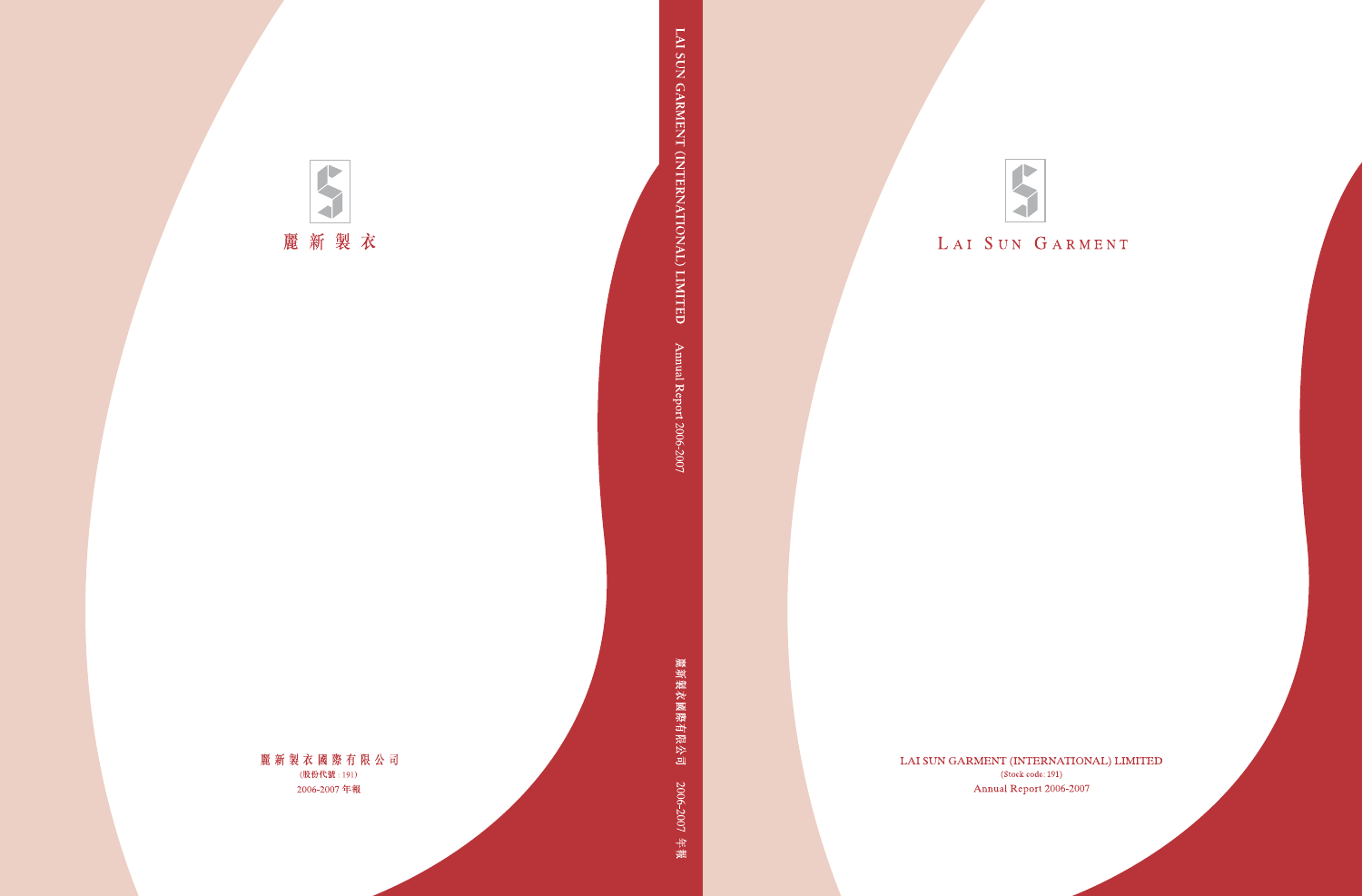#### **Contents**

- **2 Corporate Profile**
- **3 Corporate Information**
- **4 Chairman's Statement**
- **12 Report of the Directors**
- **25 Corporate Governance Report**
- **29 Independent Auditors' Report**
- **31 Consolidated Income Statement**
- **33 Consolidated Balance Sheet**
- **35 Consolidated Statement of Changes in Equity**
- **36 Consolidated Cash Flow Statement**
- **38 Balance Sheet**
- **39 Notes to Financial Statements**
- **96 Notice of Annual General Meeting**

#### **Lai Sun Garment (International) Limited**

11/F Lai Sun Commercial Centre 680 Cheung Sha Wan Road Kowloon, Hong Kong **Tel** (852) 2741 0391 **Fax** (852) 2785 2775 **Website** http://www.laisun.com **E-mail** advpr@laisun.com

*Stock code on Hong Kong Stock Exchange: 191*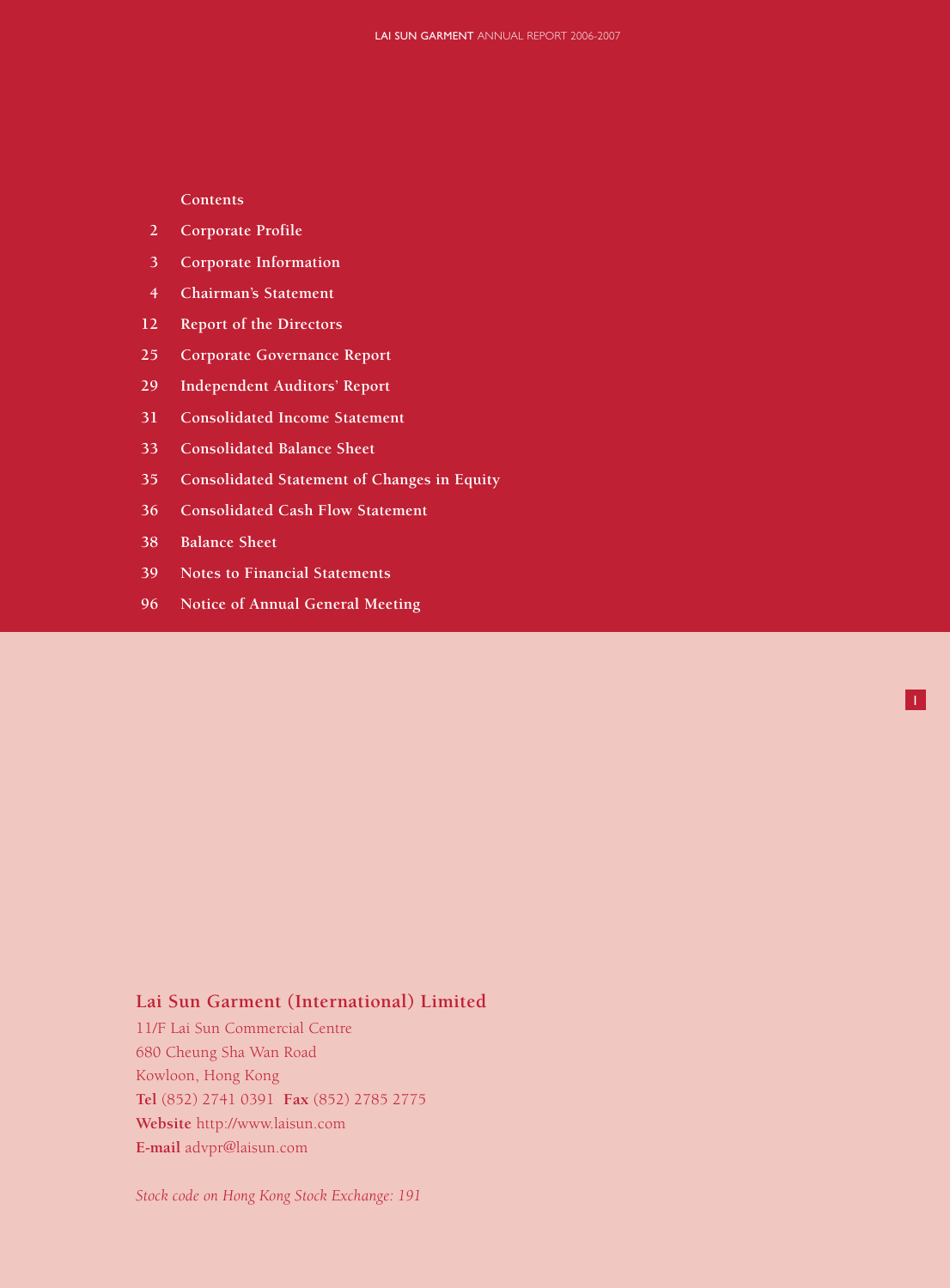### **Corporate Profile**

The Lai Sun Group was founded in 1947 as a garment manufacturer and obtained its first listing on the Hong Kong stock exchange in 1972. The Group has since evolved into a diversified conglomerate and its principal activities include property development, property investment, China property, hotels, telecommunications, and media and entertainment. Lai Sun Garment (International) Limited is principally the holding company of the Group and is listed on The Stock Exchange of Hong Kong Limited.



\* *Listed on the Main Board of The Stock Exchange of Hong Kong Limited*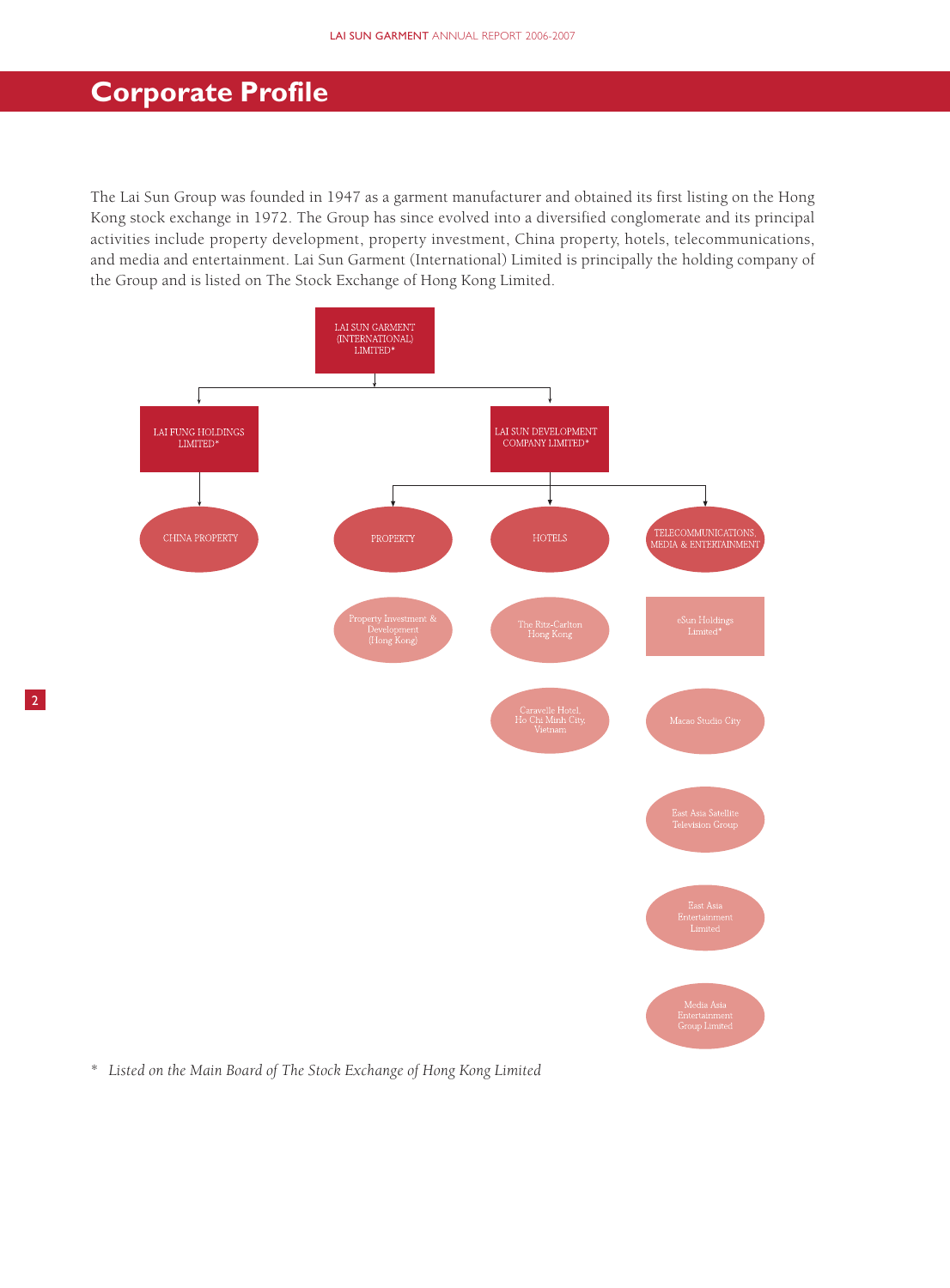### **Corporate Information**

#### **Place of Incorporation**

Hong Kong

#### **Directors**

Lam Kin Ming *(Chairman)* Lam Kin Ngok, Peter *(Deputy Chairman)* Shiu Kai Wah Lam Kin Hong, Matthew Tam Kin Man, Kraven Lam Hau Yin, Lester *(also alternate director to Madam U Po Chu )* Leung Churk Yin, Jeanny U Po Chu Chiu Wai Lai Yuen Fong Lam Wai Kei, Vicky *(alternate director to Madam Lai Yuen Fong)* Wan Yee Hwa, Edward Leung Shu Yin, William Chow Bing Chiu

#### **Secretary and Registered Office**

Yeung Kam Hoi 11th Floor Lai Sun Commercial Centre 680 Cheung Sha Wan Road Kowloon Hong Kong

#### **Qualified Accountant**

Alan K. L. Tse

#### **Share Registrar**

Tricor Tengis Limited 26/F, Tesbury Centre 28 Queen's Road East Wanchai Hong Kong

#### **Auditors**

Ernst & Young Certified Public Accountants 18th Floor, Two International Finance Centre 8 Finance Street Central Hong Kong

#### **Solicitors**

Allen & Overy 9th Floor, Three Exchange Square Central Hong Kong

Vincent T.K. Cheung, Yap & Co. 15th Floor, Alexandra House 18 Chater Road Central Hong Kong

#### **Bankers**

Hang Seng Bank Limited The Bank of East Asia, Limited The Hongkong and Shanghai Banking Corporation Limited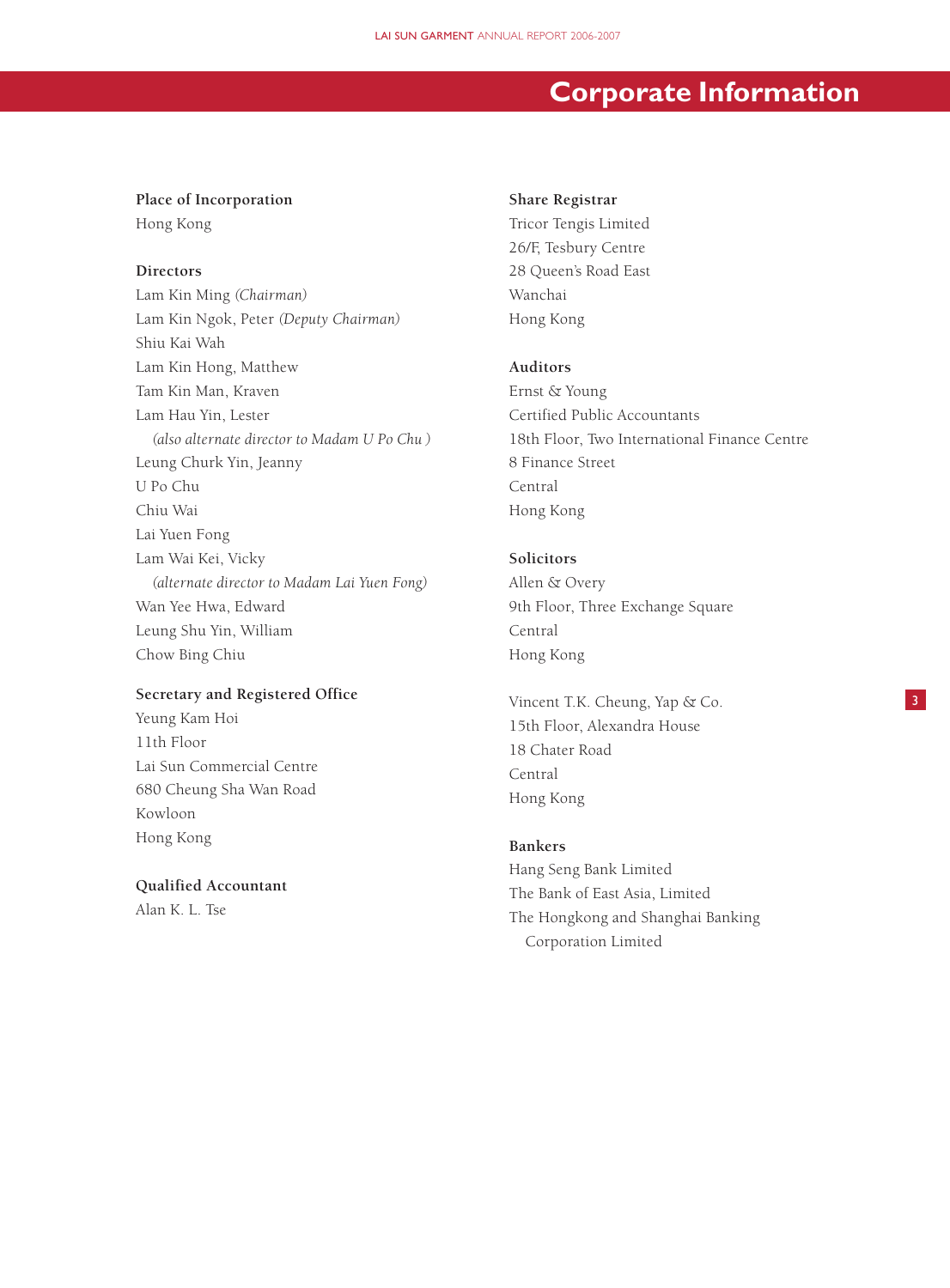### **Chairman's Statement**



*Chairman* LAM Kin Ming

#### **OVERVIEW OF FINAL RESULTS**

As a result of the disposal of the Group's shareholding in Crocodile Garments Limited ("CGL") in May 2006, and with the Group ceasing to engage in the now discontinued garment business, the Group recorded a turnover of HK\$11,414,000 for the year ended 31 July 2007, compared to a turnover of HK\$347,158,000 for the previous year (of which HK\$25,278,000 was derived from continuing operations and HK\$321,880,000 from discontinued operation).

For the year ended 31 July 2007, the Group recorded a consolidated profit attributable to equity holders of HK\$275,304,000, compared to a consolidated net loss of HK\$120,776,000 for the previous year (of which a net profit of HK\$47,480,000 was attributable to continuing operations and a net loss of HK\$168,256,000 was attributable to discontinued operation).

Shareholders' equity as at 31 July 2007 amounted to HK\$3,374,688,000, up from HK\$2,959,513,000 as at 31 July 2006. Net asset value per share as at 31 July 2007 was HK\$2.09, as compared to HK\$1.83 as at 31 July 2006.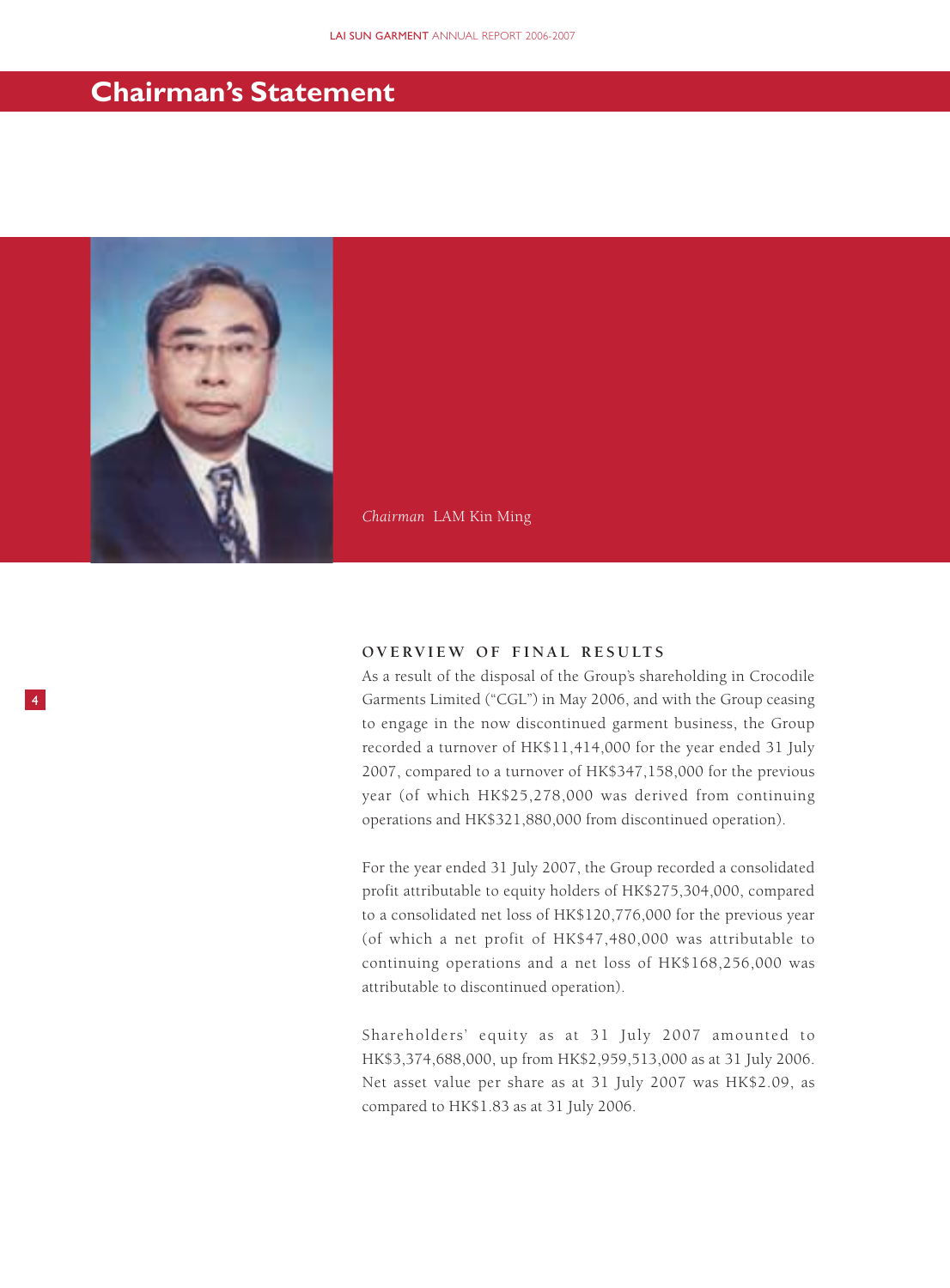#### **OVERVIEW OF FINAL RESULTS (continued)** *Lai Fung Holdings Limited ("Lai Fung")*

As at 31 July 2007, the Group held an effective 40.58% interest in Lai Fung.

For the year ended 31 July 2007, Lai Fung recorded a turnover of HK\$792,420,000 and a consolidated profit attributable to equity holders of HK\$470,351,000, representing an increase of approximately 12.7% and an increase of approximately 254.3%, respectively from the previous year.

During the year, Lai Fung derived a turnover of HK\$221,073,000 from gross rental income from Shanghai Hong Kong Plaza and Guangzhou May Flower Plaza, up approximately 11.9% from the previous year. Lai Fung also derived a turnover of HK\$571,347,000 from sale of development properties, up approximately 13.0% from the previous year. Substantially most of the turnover from sale of development properties during the year was attributable to the sale of residential units at Guangzhou Eastern Place Phase IV and sale of carparking spaces at existing phases of Guangzhou Eastern Place and the remaining apartment units of Shanghai Regents Park Phase I.

#### *Lai Sun Development Company Limited ("LSD")*

As at 31 July 2007, the Group held an effective 11.18% interest in LSD.

For the year ended 31 July 2007, LSD recorded a total turnover of HK\$908,906,000 and a consolidated profit attributable to equity holders of HK\$1,495,091,000, representing an increase of approximately 14.5% and 191.5%, respectively from the previous year.

During the year, LSD derived a turnover of HK\$299,886,000 from gross rental income from its investment properties portfolios and a turnover of HK\$576,796,000 from its hotel operations, up approximately 13.0% and 16.0%, respectively from the previous year.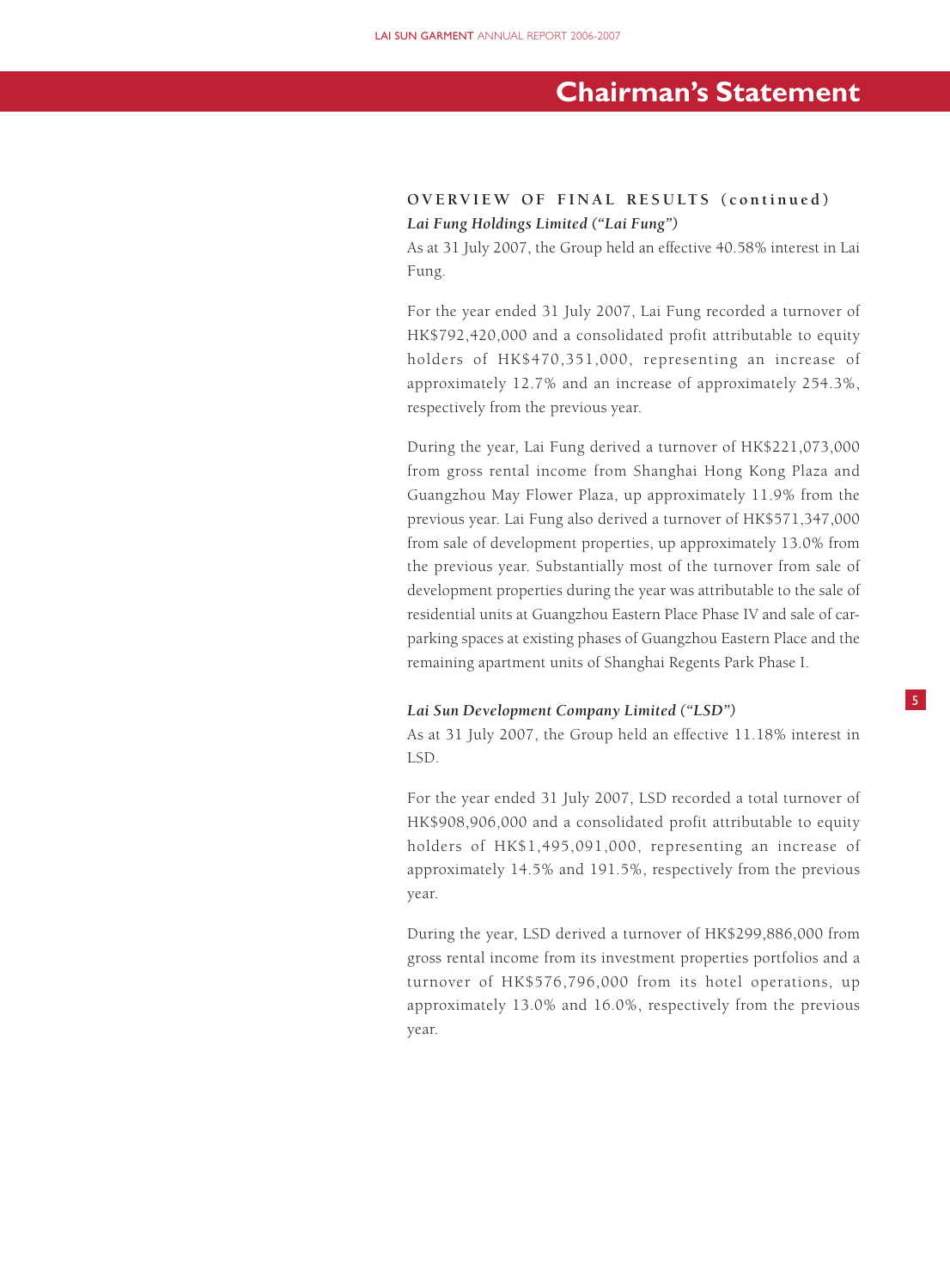#### **OVERVIEW OF FINAL RESULTS (continued)** *Lai Sun Development Company Limited ("LSD") (continued)*

During the year, LSD's hotel operations achieved the following average occupancy and average daily room rate compared to the previous year:

|                                       |               | For the year ended 31 July |            |           |                |  |
|---------------------------------------|---------------|----------------------------|------------|-----------|----------------|--|
|                                       |               |                            | 2007       | 2006      |                |  |
|                                       |               |                            | Average    |           | Average        |  |
|                                       | Effective     | Average                    | daily room | Average   | daily room     |  |
|                                       | ownership     | occupancy                  | rate       | occupancy | rate           |  |
|                                       |               | $(\% )$                    |            | $(\% )$   |                |  |
| The Ritz-Carlton Hong Kong            | 75%           | 83                         | HK\$2,743  | 85        | HK\$2,411      |  |
|                                       | $(2006:65\%)$ |                            |            |           |                |  |
| Majestic Hotel, Kowloon, Hong Kong    | 50%           | 91                         | HK\$674    | 93        | <b>HK\$592</b> |  |
| (from 1 August 2006 to 17 July 2007,  |               |                            |            |           |                |  |
| date of completion of the disposal of |               |                            |            |           |                |  |
| LSD's interest)                       |               |                            |            |           |                |  |
| Caravelle Hotel, Ho Chi Minh City,    | 26%           | 64                         | US\$163    | 64        | US\$120        |  |
| Vietnam                               |               |                            |            |           |                |  |

During the year, LSD derived a share of profits from associates of HK\$1,041,340,000, up approximately 866.4% from the previous year. The substantial increase in share of profits from associates was due to the gain on completion in sale of a 60% effective interest in the Macao Studio City Project by eSun Holdings Limited ("eSun"), in which LSD has a 34.75% interest as at 31 July 2007, and disposal of a 50% effective interest in Majestic Hotel and Majestic Centre, Kowloon, Hong Kong.

#### **PROSPECTS**

#### *Lai Fung*

Lai Fung will continue to focus on property development projects located in prime areas in core cities in China. It currently has a sizeable rental property portfolio with an aggregate gross floor area ("GFA") attributable to the Lai Fung Group of around 200,000 sq.m., and has properties under development and land bank with an aggregate GFA attributable to the Lai Fung Group of around 1 million sq.m. in Shanghai, Guangzhou and Zhongshan.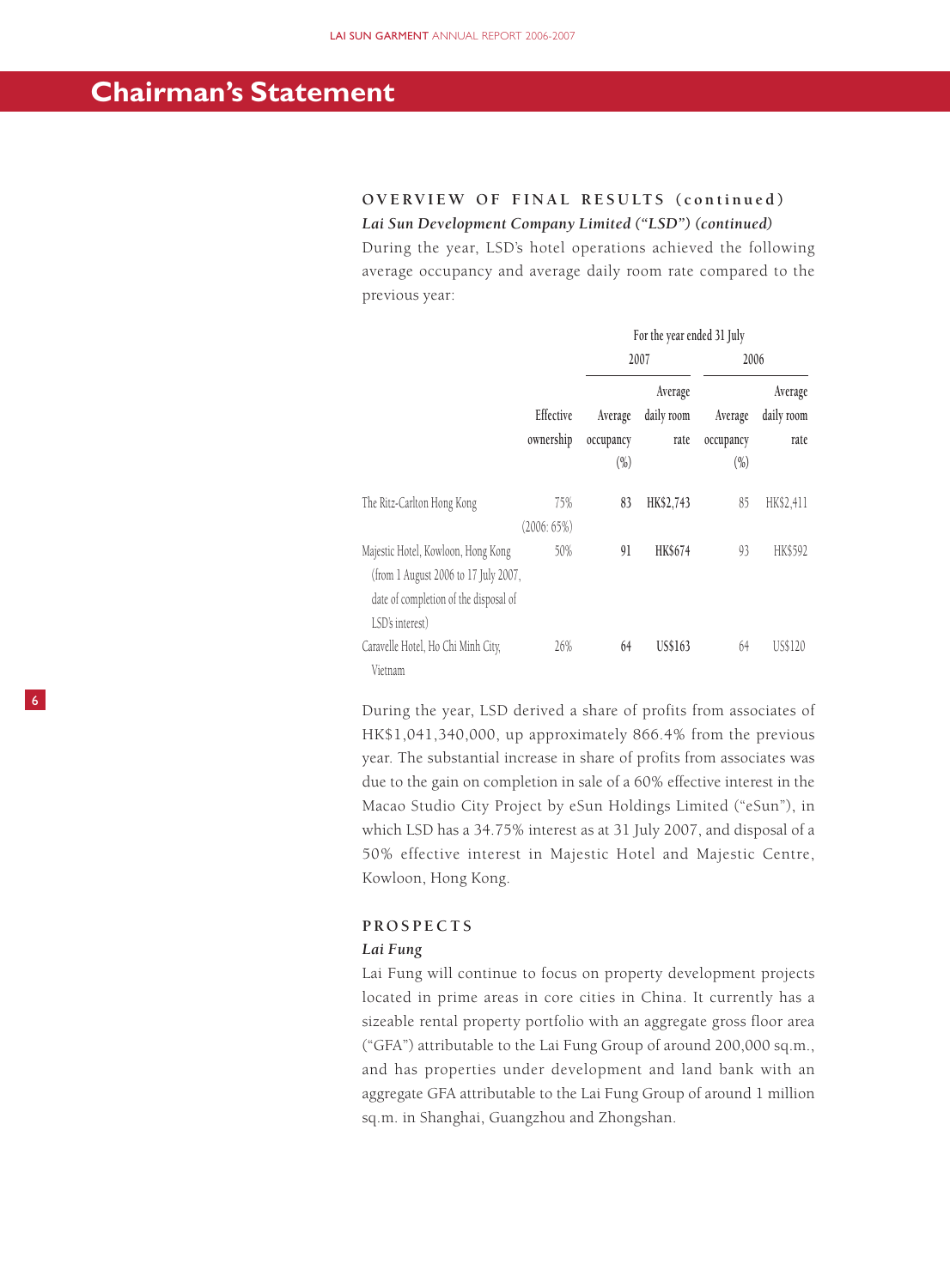



Shanghai Northgate Plaza Phase II *(architectual rendering)*



Guangzhou May Flower Plaza Shanghai May Flower Plaza *(architectual rendering)*

Guangzhou Eastern Place Phase V

n ar

*(architectual rendering)*

1



大田村



*(architectual rendering)*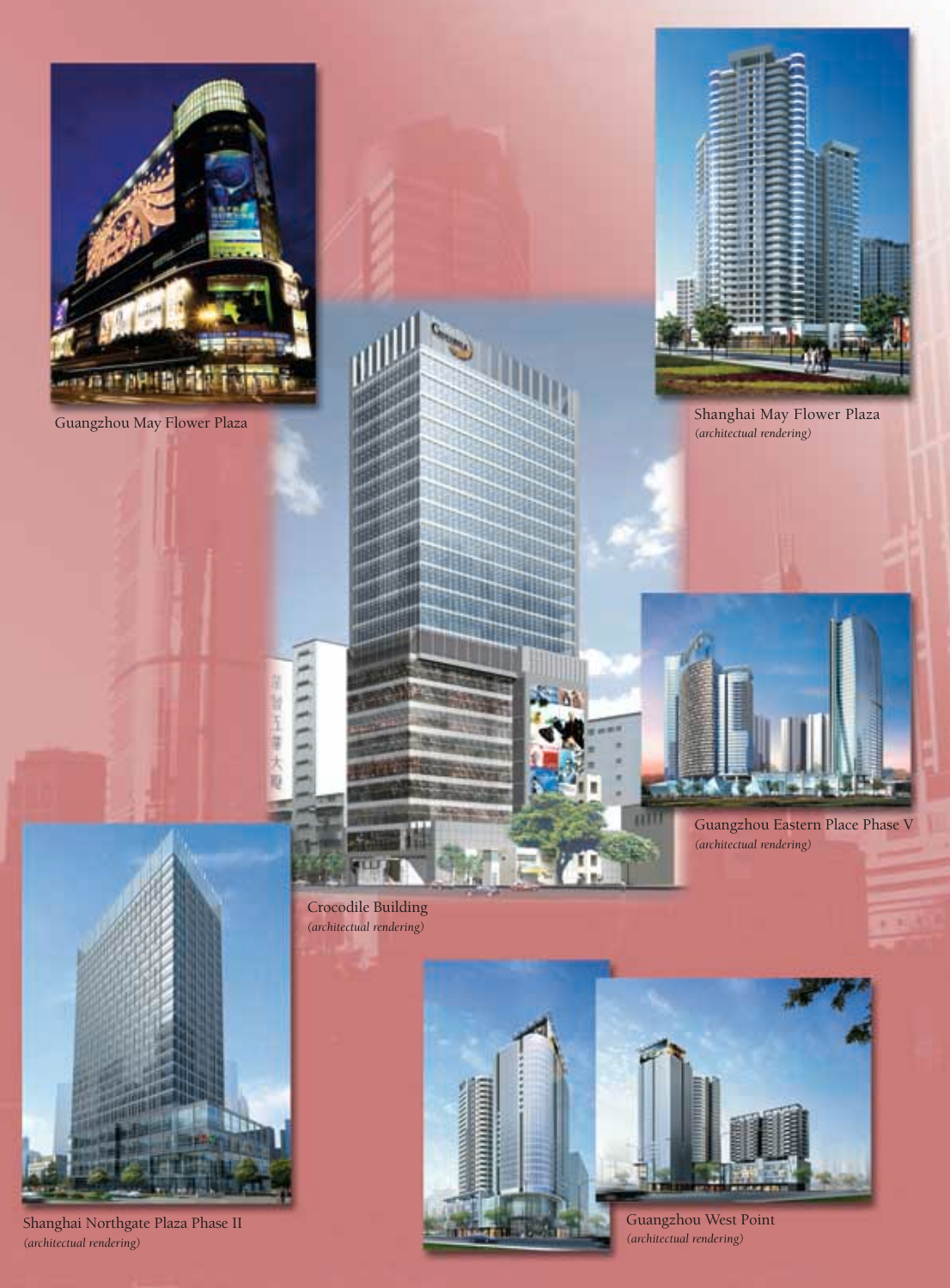#### **PROSPECTS (continued)** *Lai Fung (continued)*

For Lai Fung's investment properties, given the tremendous potential in rental rates in Shanghai and Guangzhou in the next few years due to strong consumer spending and demand for office space, Lai Fung will strive to improve the rental income from its investment properties through improvement of tenant mix and major renovations.

For Lai Fung's development properties, Lai Fung has accelerated its property development schedule and expects the completion volume to increase significantly in the next few years.

#### *LSD and eSun*

LSD will continue to improve its tenant mix in its investment properties so as to strengthen its rental income base.

LSD will continue to build up its portfolio of development properties as it invested in two new development projects, Wanchai Wood Road Project and Tai Po Road Project. LSD is also actively looking for new development projects which offer good investment returns.

Pursuant to a sale and purchase agreement dated 7 November 2007, LSD, together with the other three existing minority shareholders of Diamond String Limited ("Diamond String", the company which holds the property of The Ritz-Carlton Hong Kong), agreed to sell a total of a 40% interest in Diamond String to CCB International Group Holdings Limited ("CCB International"), a wholly-owned subsidiary of China Construction Bank Corporation ("CCB"), for a total consideration of approximately HK\$1,369 million (subject to adjustment). Out of the aforesaid 40% interest, LSD will sell a 16.57% interest in Diamond String and will receive a sale consideration of approximately HK\$567 million (subject to adjustment). The transaction price is determined based on HK\$15,800 per square foot in respect of the buildable GFA of the site. The transaction is expected to be completed in December 2007.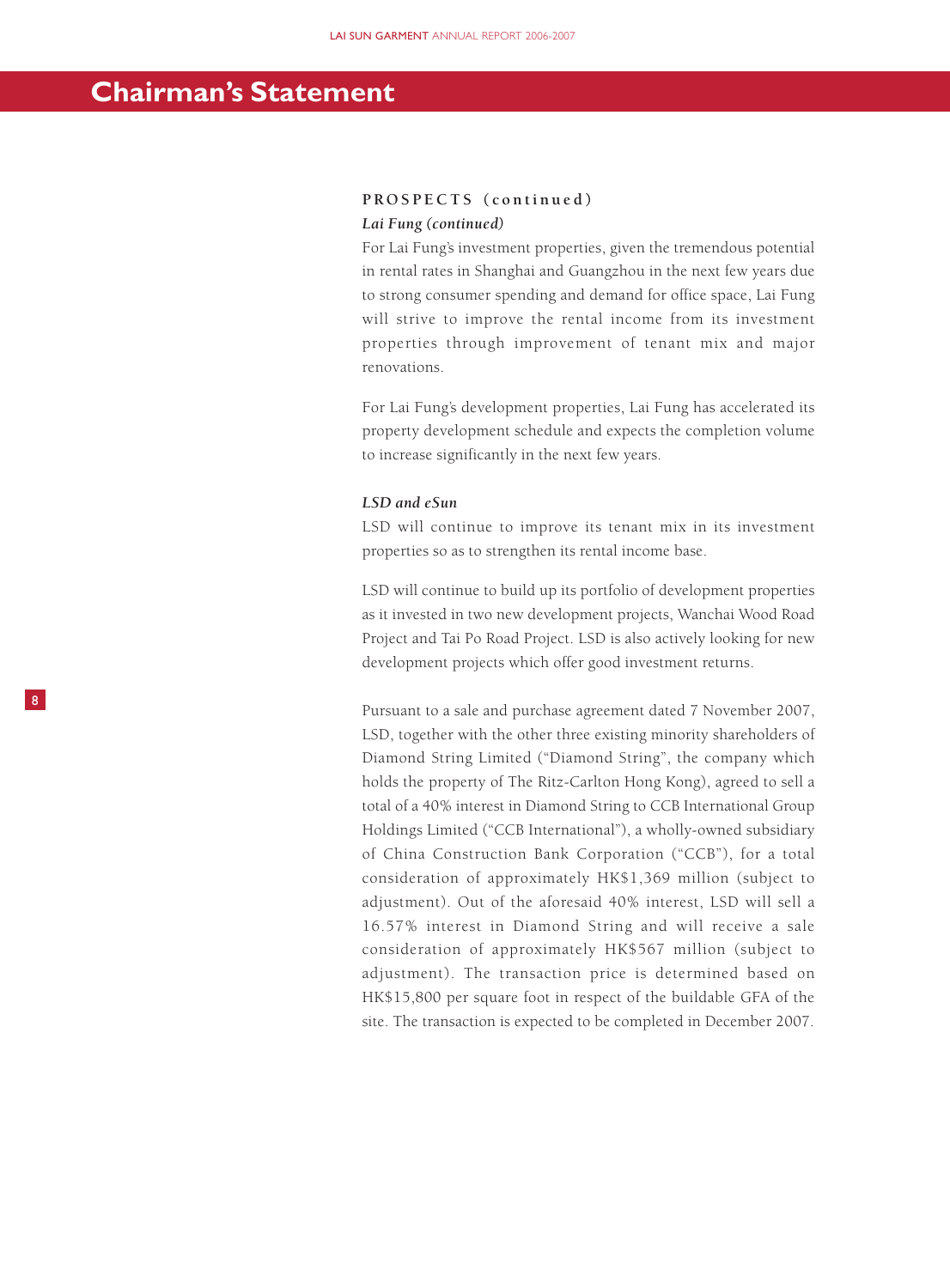### **Chairman's Statement**

#### **PROSPECTS (continued)** *LSD and eSun (continued)*

Upon completion, LSD and CCB International will hold a 60% and a 40% interest in Diamond String respectively. Both parties, through Diamond String, will invest in the redevelopment of the site of The Ritz-Carlton Hong Kong into a Grade-A office tower. The buildable GFA for the redevelopment is approximately 225,000 square feet. The preliminary estimated development cost plus interest expenses is approximately HK\$800 million. The Ritz-Carlton Hong Kong will cease operation by the end of January 2008. The redevelopment is expected to be completed in 2011.

The redeveloped office tower will become a landmark property in Central, Hong Kong. Part of the redeveloped property, upon its completion, will be used by CCB as offices of its Hong Kong operations.

eSun's Macao Studio City project will dramatically transform its businesses. Given its mega-scale and its unique positioning in Macau - a new integrated leisure, entertainment, convention and retail centre in Asia, we expect Macao Studio City will stand as the major entertainment destination for visitors from Greater China and other parts of the world. It will become an important platform for the eSun Group to expand and monetarize its entertainment and media expertise. Upon completion of Macao Studio City project, the eSun Group will become an operator of integrated leisure and entertainment venues as well as a provider of media and entertainment contents and services. On the media and entertainment businesses, the eSun Group will continue to consolidate its position in the media and entertainment industry.

Foundation work of Macao Studio City commenced in April of 2007 and is expected to be completed by December 2007. Construction of the superstructure is expected to commence by the end of 2007 or early 2008. First phase of the project is scheduled to open in 2009.

#### *79 Hoi Yuen Road, Kwun Tong, Hong Kong*

On completion of this joint redevelopment with CGL, the Group will retain the retail portion of this redeveloped property with a GFA of about 100,000 square feet. This redevelopment is expected to be completed by the end of 2009 and by then will augment the Group´s recurring rental income base.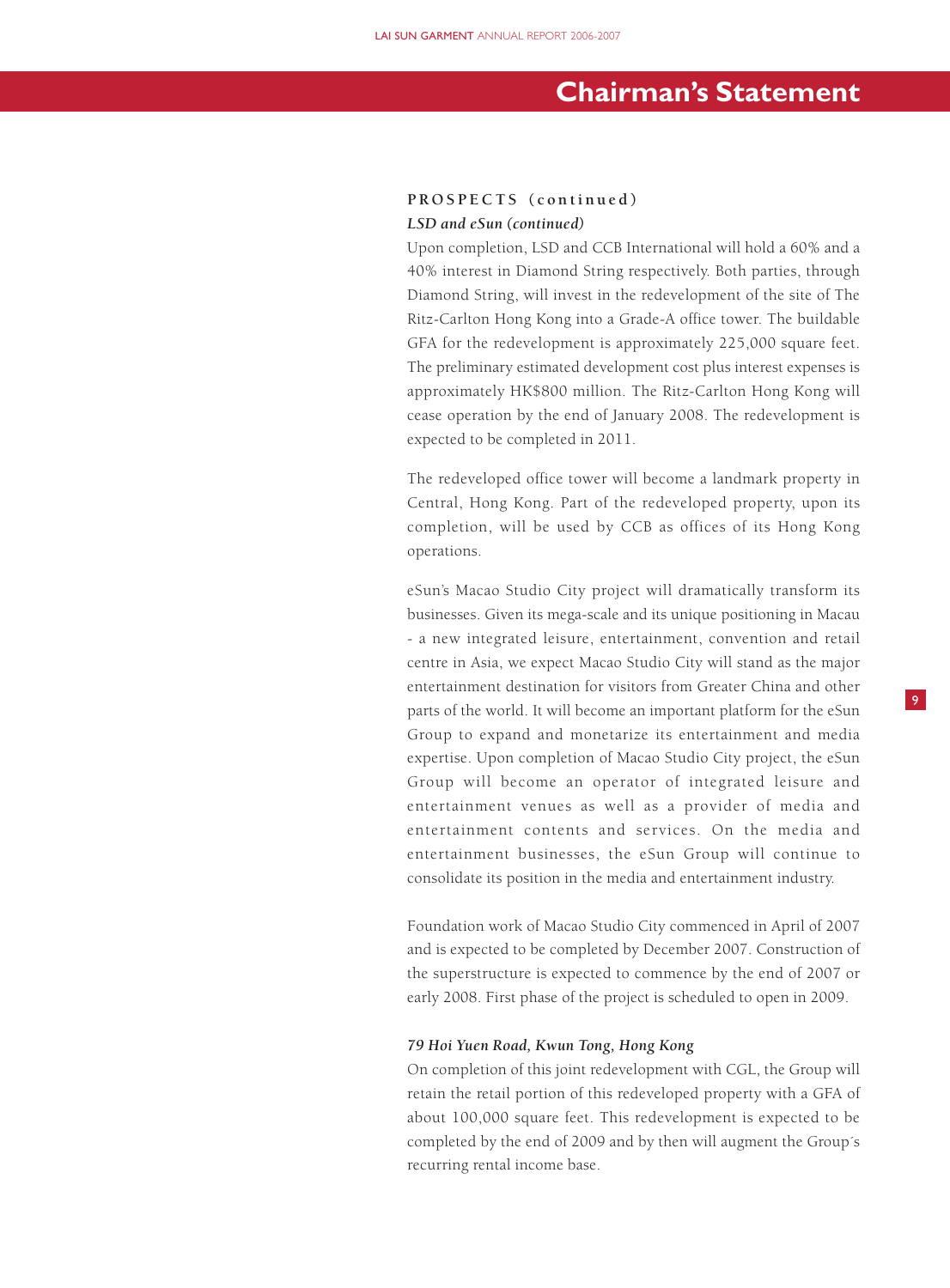#### **LIQUIDITY AND FINANCIAL RESOURCES**

The Group has diverse sources of financing comprising internal funds generated from the Group's business operations, interest income generated from the promissory note, dividend income from investment in a listed associate and bank and other borrowings.

As at 31 July 2007, total borrowings (comprising a secured bank loan of HK\$28 million, note payable of HK\$195 million and a loan of HK\$32 million payable to the late Mr. Lim Por Yen) amounted to HK\$255 million. As at that date, consolidated net assets of the Group amounted to HK\$3,375 million. The debt to equity ratio as expressed in a percentage of total borrowings to consolidated net assets as at that date was approximately 7.6%. The Group's borrowings were maintained as floating rate debts.

The note payable of HK\$195 million and a loan of HK\$32 million payable to the late Mr. Lim Por Yen have maturity dates on 30 April 2006 and 30 November 2005, respectively. The Group has received confirmation from the executor of the estate of the late Mr. Lim Por Yen that such note and loan payables are not repayable within one year from the balance sheet date.

As at 31 July 2007, certain investment properties with carrying value of approximately HK\$152 million were pledged to a bank to secure banking facilities granted to the Group. In addition, the Group's properties under development with carrying cost of HK\$184 million and certain share in a subsidiary held by the Group were pledged to a bank to secure a construction loan facility for financing the redevelopment of that property.

As at 31 July 2007, the Group had cash and bank balances amounted to approximately HK\$18 million and unutilised banking facility of HK\$393 million (including HK\$333 million unutilised banking facility for financing the construction costs of property redevelopment project), which was considered adequate to cover the working capital requirement of the Group.

The Group's monetary assets and liabilities and transactions are principally denominated in Hong Kong dollar. The Group does not have any significant exposure to exchange rate risk.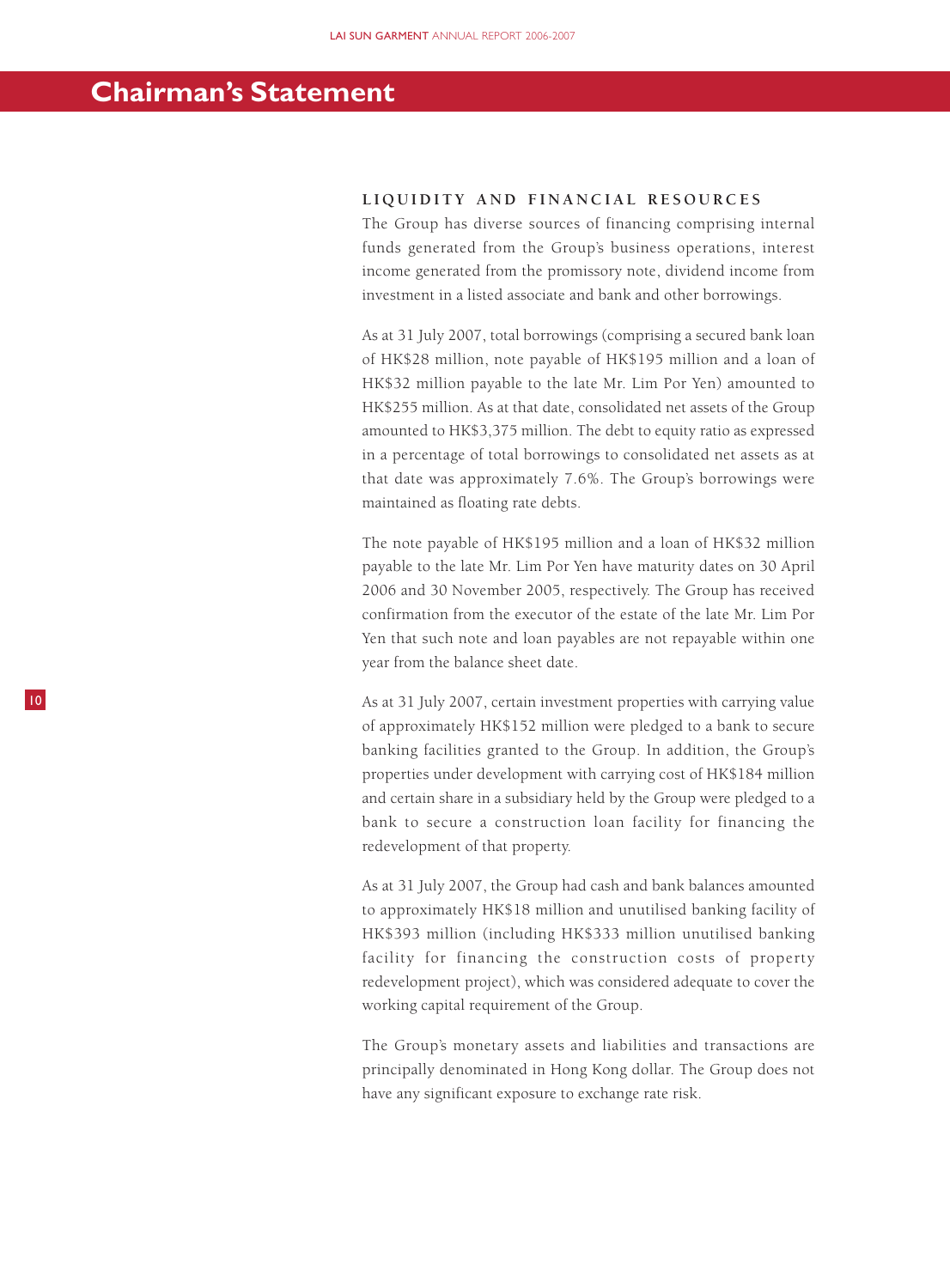### **Chairman's Statement**

#### **EMPLOYEES AND REMUNERATION POLICIES**

The Group employed a total of approximately 40 (2006: 50) employees as at the balance sheet date. Pay rates of employees are maintained at competitive levels and salary adjustments are made on a performance related basis. Other staff benefits included a mandatory provident fund scheme for all eligible employees, a free hospitalization insurance plan, subsidized medical care and subsidies for external educational and training programmes.

#### **CONTINGENT LIABILITIES**

Details of contingent liabilities of the Group at the balance sheet date are set out in note 35 to the financial statements.

#### **MANAGEMENT AND STAFF**

My colleagues on the Board and I would like to record our appreciation and thanks to all members of management and staff for their efforts and contribution during the year. We also wish to express our gratitude to our shareholders and business associates for their valuable support.

**Lam Kin Ming** *Chairman*

Hong Kong 9 November 2007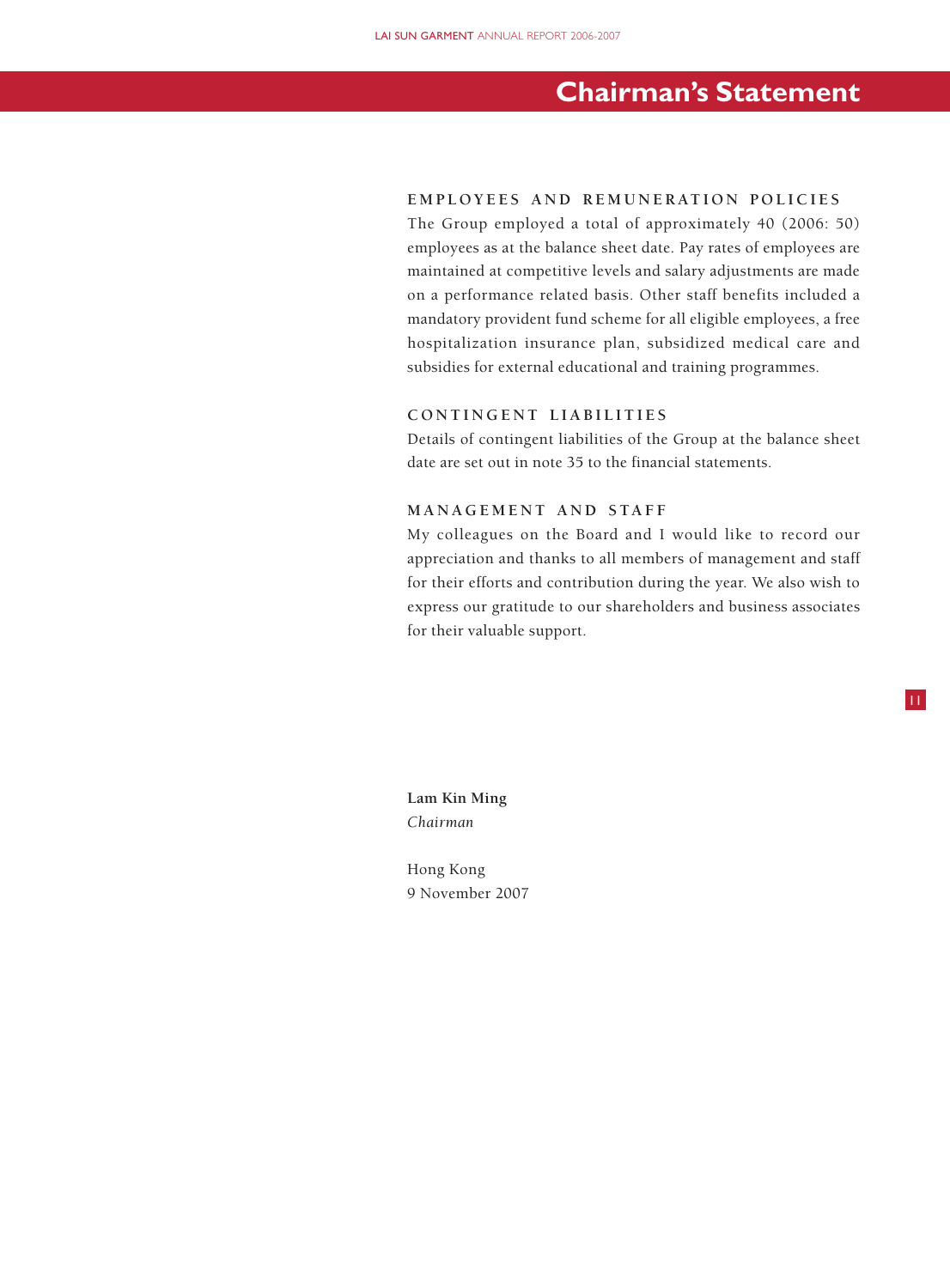The directors of the Company present their report and the audited financial statements of the Company and the Group for the year ended 31 July 2007.

#### **PRINCIPAL ACTIVITIES**

The principal activities of the Company and the Group have not changed during the year and consisted of property development, property investment and investment holding.

#### **RESULTS AND DIVIDENDS**

The Group's profit for the year ended 31 July 2007 and the state of affairs of the Company and of the Group as at that date are set out in the financial statements on pages 31 to 95.

The Directors do not recommend the payment of a dividend for the year ended 31 July 2007 (2006: Nil). No interim dividend had been declared or paid by the Company for the year ended 31 July 2007 (2006: Nil).

#### **PROPERTY, PLANT AND EQUIPMENT AND INVESTMENT PROPERTIES**

Details of movements in the property, plant and equipment and investment properties of the Company and the Group during the year are set out in notes 15 and 16 to the financial statements respectively. Further details of the Group's principal investment properties are set out on page 22.

#### **PROPERTIES UNDER DEVELOPMENT**

Details of movements in the properties under development of the Group during the year are set out in note 17 to the financial statements. Further details of the Group's properties under development are set out on page 22.

#### **SHARE CAPITAL**

Details of the share capital of the Company during the year are set out in note 30 to the financial statements.

#### **RESERVES**

Details of the movements in the reserves of the Company and the Group during the year are set out in note 32 to the financial statements and in the consolidated statement of changes in equity respectively.

#### **DISTRIBUTABLE RESERVES**

At 31 July 2007, the Company did not have any reserves for distribution in accordance with the provisions of Section 79B of the Companies Ordinance.

#### **DONATIONS**

During the year, the Group made charitable and other donations totalling HK\$124,000.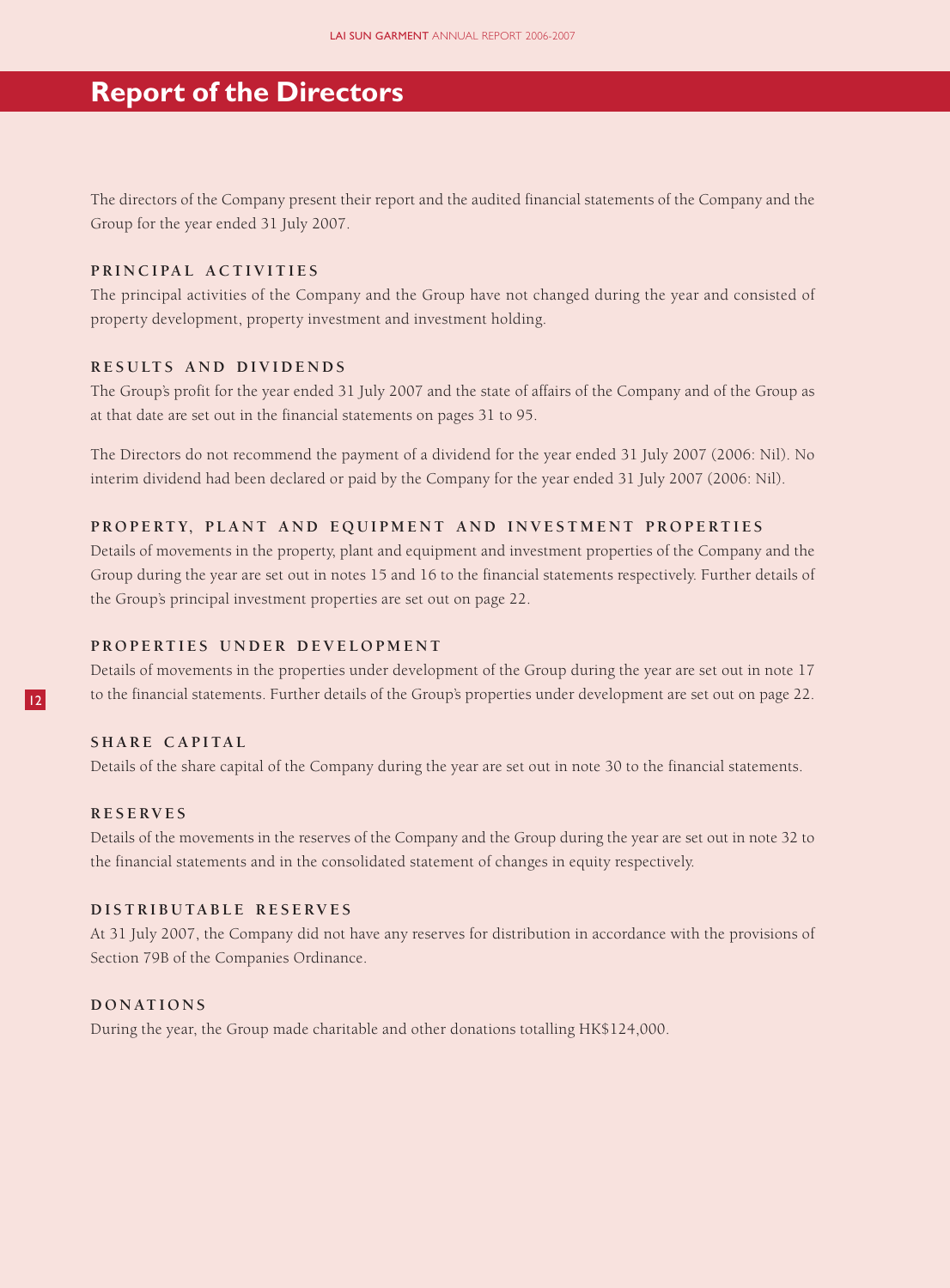#### **MAJOR CUSTOMERS AND SUPPLIERS**

During the year, the Group's sales to its five largest customers accounted for approximately 39% of the Group's total turnover, while the largest customer accounted for approximately 15% of the Group's total turnover. None of the Directors or any of their associates or any shareholders, which to the best knowledge of the Directors, own more than 5% of the Company's issued share capital, had any beneficial interest in the Group's five largest customers.

During the year, the Group's purchases from its five largest suppliers accounted for approximately 66% of the Group's total purchases, while the largest supplier accounted for approximately 19% of the Group's total purchases. Included in the Group's five largest suppliers is a supplier company in which certain Directors of the Company have beneficial interest and the Group's purchases from this supplier during the year accounted for approximately 13% of the Group's total purchases.

#### **DIRECTORS**

The Directors as at the date of this report and those in office during the year are as follows:

Lam Kin Ming *(Chairman)* Lam Kin Ngok, Peter *(Deputy Chairman)* Shiu Kai Wah Lam Kin Hong, Matthew Tam Kin Man, Kraven

U Po Chu Chiu Wai Lai Yuen Fong Lam Wai Kei, Vicky# Wan Yee Hwa, Edward\* Leung Shu Yin, William\* Chow Bing Chiu\* Lee Po On (resigned on 22 January 2007)

Lam Hau Yin, Lester<sup>^</sup> (appointed as alternate director to Madam U Po Chu on 2 August 2006) Leung Churk Yin, Jeanny (appointed on 1 September 2007)

*^ Also alternate director to Madam U Po Chu*

*# Alternate director to Madam Lai Yuen Fong*

*\* Independent non-executive directors*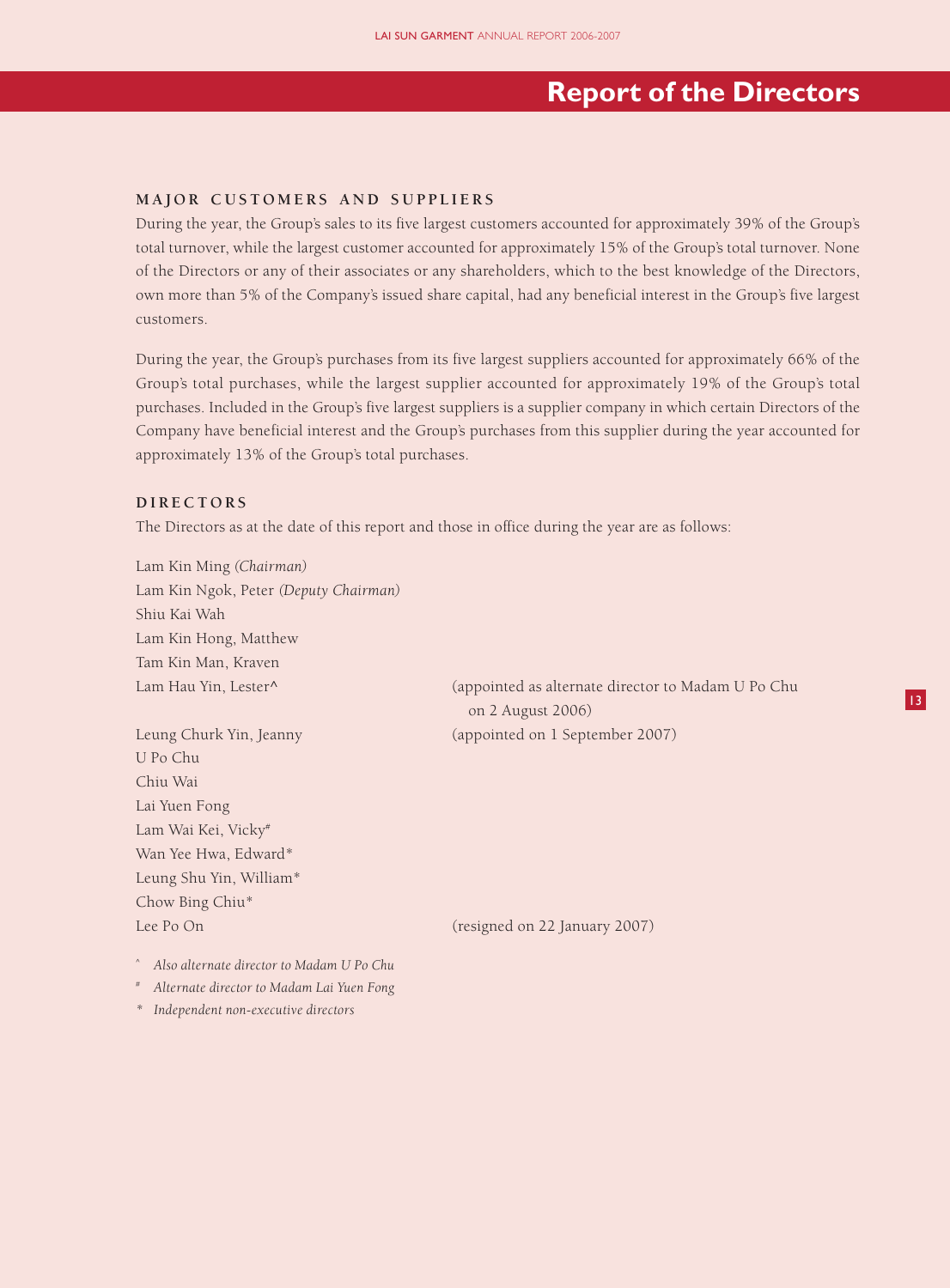#### **DIRECTORS (continued)**

Ms. Leung Churk Yin, Jeanny was appointed an executive Director on 1 September 2007. In accordance with Article 93 of the Company's Articles of Association, Ms. Leung retires at the forthcoming Annual General Meeting and, being eligible, offers herself for re-election at the said meeting.

In accordance with Article 102 of the Company's Articles of Association, Mr. Lam Kin Ngok, Peter, Madam U Po Chu, Mr. Chiu Wai and Mr. Chow Bing Chiu retire by rotation at the forthcoming Annual General Meeting and, being eligible, offer themselves for re-election at the said meeting.

In accordance with Rule 13.74 of the Rules Governing the Listing of Securities on The Stock Exchange of Hong Kong Limited (the "Listing Rules"), details required under Rule 13.51(2) of the aforesaid Directors have been included in the "Biographical Details of Directors and Senior Management" section of this report.

#### **DIRECTORS ' SERVICE CONTRACTS**

None of the Directors proposed for re-election at the forthcoming Annual General Meeting has a service contract with the Company and/or any of its subsidiaries, which is not determinable by the employing company within one year without payment of compensation, other than statutory compensation.

#### **DIRECTORS ' INTERESTS IN CONTRACTS**

Save as disclosed in note 5 to the financial statements, no Director had a material interest, whether direct or indirect, in any contract of significance to the business of the Group to which the Company or any of its subsidiaries was a party during the year.

#### **DIRECTORS ' INTERESTS IN COMPETING BUSINESSES**

During the year and up to the date of this report, the following Directors are considered to have interests in businesses which compete or are likely to compete, either directly or indirectly, with the businesses of the Group pursuant to the Listing Rules:

Mr. Lam Kin Ming, Mr. Lam Kin Ngok, Peter, Mr. Lam Kin Hong, Matthew, Mr. Lam Hau Yin, Lester, Madam U Po Chu, Madam Lai Yuen Fong and Mr. Chiu Wai held interests and/or directorships in companies engaged in the businesses of property investment and development in Hong Kong and the Mainland.

As the board of directors of the Company (the "Board") is independent from the boards of the aforesaid companies and none of the above Directors can control the Board, the Group is capable of carrying on its businesses independent of, and at arm's length from, the businesses of such companies.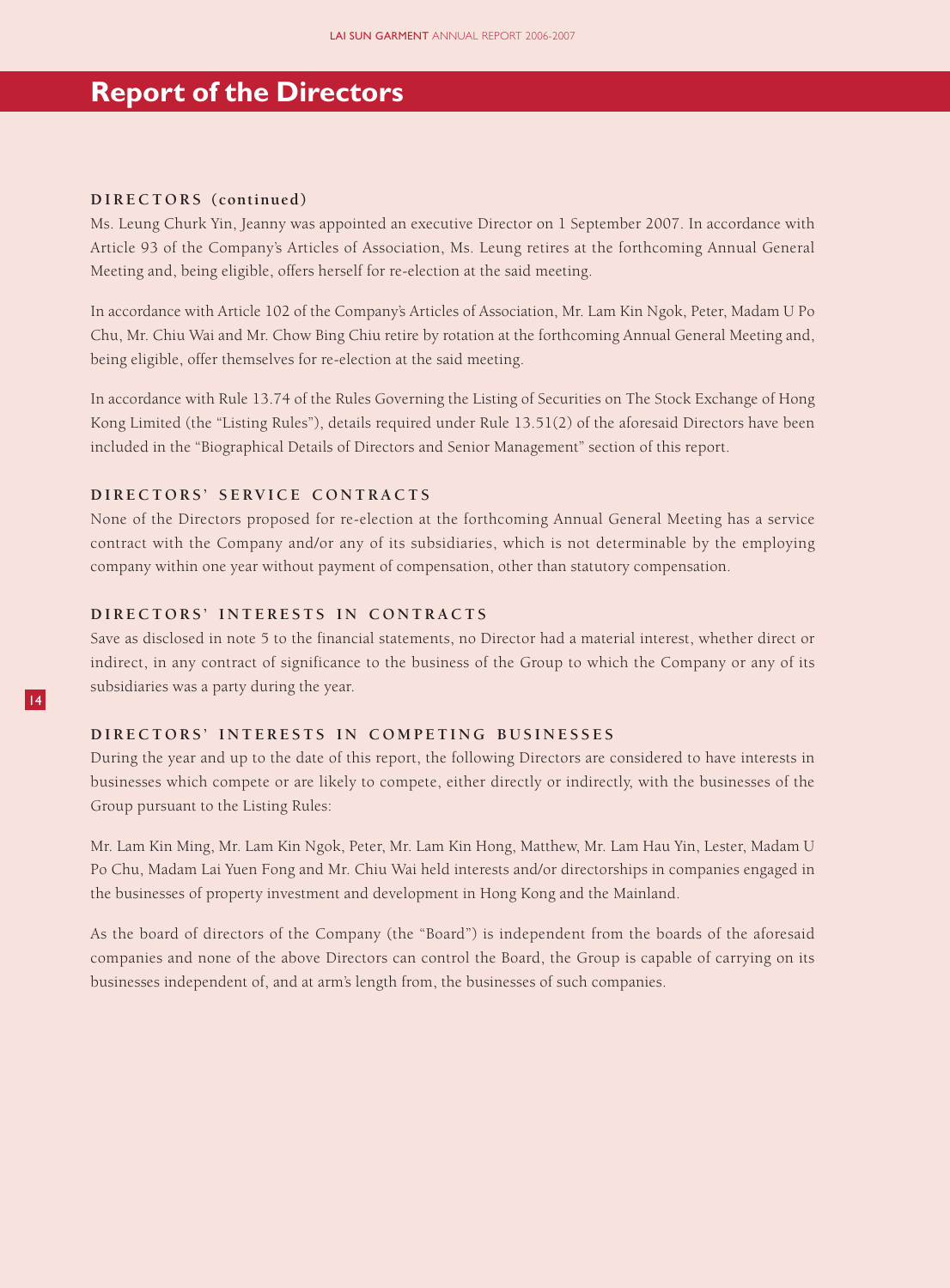#### **BIOGRAPHICAL DETAILS OF DIRECTORS AND SENIOR MANAGEMENT Executive Directors**

**Mr. Lam Kin Ming,** aged 70, is the Chairman of the Company. He has been a Director since October 1987 and has been involved in the management of garment business since 1958. Mr. Lam is also the chairman and chief executive officer of Crocodile Garments Limited and deputy chairman of Lai Fung Holdings Limited, and a non-executive director of Lai Sun Development Company Limited and eSun Holdings Limited. Mr. Lam is the elder brother of Mr. Lam Kin Ngok, Peter.

**Mr. Lam Kin Ngok, Peter,** aged 50, is the Deputy Chairman of the Company. He has been a Director since October 1987. Mr. Lam is also the chairman of Lai Sun Development Company Limited and Lai Fung Holdings Limited and an executive director of eSun Holdings Limited and Crocodile Garments Limited, and a director of Wisdoman Limited (a substantial shareholder of the Company). Mr. Lam has extensive experience in the property development and investment business, hospitality and media and entertainment business. He is currently the Chairman of the Hong Kong Chamber of Films, Honorary Chairman of the Hong Kong Kowloon & New Territories Motion Picture Industry Association, a member of the Hong Kong Film Development Council and a member of the Hong Kong Tourism Board. He is also a member of the Entertainment Industry Advisory Committee of the Hong Kong Trade Development Council and a Trustee of the Better Hong Kong Foundation. Mr. Lam is a director of Real Estate Developers Association of Hong Kong, an ex-committee member of the Federation of Hong Kong Hotel Owners and a council member of the Anglo-Hong Kong Trust. Mr. Lam is interested, or deemed to be interested, within the meaning of Part XV of the Securities and Futures Ordinance, 609,636,069 shares in the Company, representing approximately 37.69% of the issued share capital of the Company. Mr. Lam is the younger brother of Mr. Lam Kin Ming. Mr. Lam does not have a service contract with the Company. He will be subject to retirement by rotation once every three years since his last election and will be eligible for re-election at future annual general meetings of the Company, in accordance with the provisions of the Articles of Association of the Company. He will receive such remuneration and discretionary bonus, to be determined by the Board with reference to the performance of the Company, duties and responsibilities of the director concerned and prevailing market conditions. For the purpose of his reelection as a director of the Company at the forthcoming annual general meeting in accordance with Article 102 of the Articles of Association of the Company, there is no other information which is discloseable pursuant to any of the requirements under Rule 13.51(2) of the Listing Rules, and there is no other matter which needs to be brought to the attention of the shareholders of the Company.

**Mr. Shiu Kai Wah,** aged 75, has been a Director since December 1990. He has over 30 years' experience in the management of the garment business.

**Mr. Lam Kin Hong, Matthew**, aged 39, was appointed a Director in March 2001. He is a legal adviser of the Company and is also an executive director of Crocodile Garments Limited, and executive deputy chairman of Lai Fung Holdings Limited. He attained a Bachelor of Science degree from the University of London and underwent his training as a solicitor with an international law firm, Messrs. Richards Butler. He is a member of the Law Society of Hong Kong and the Law Society of England and Wales. Mr. Lam has considerable experience in the property development and corporate finance fields in Hong Kong and China. He is the younger brother of Mr. Lam Kin Ming and Mr. Lam Kin Ngok, Peter.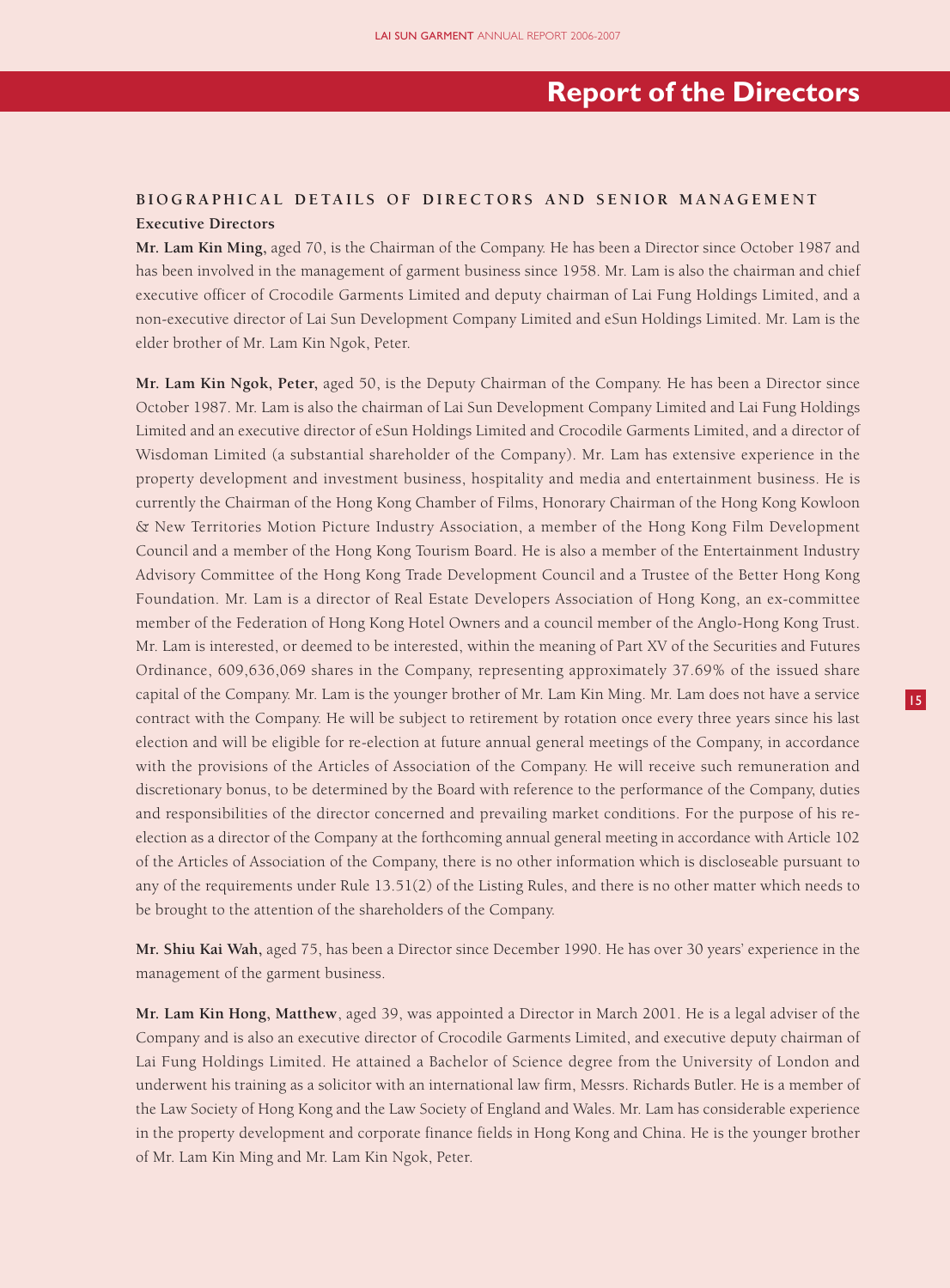#### **BIOGRAPHICAL DETAILS OF DIRECTORS AND SENIOR MANAGEMENT (continued)**

#### **Executive Directors (continued)**

**Mr. Tam Kin Man, Kraven**, aged 59, was appointed a Director in May 2006. He first joined the Lai Sun Group in 1989 and is currently an executive director of Lai Sun Development Company Limited and Lai Fung Holdings Limited, and a director of Furama Hotel Enterprises Limited. Mr. Tam is a fellow member of the Real Estate Institute of Canada and has 30 years' experience in property development, investment and management. He also has over 17 years' experience in the hospitality business including hotels, restaurants and clubs in Asia and North America.

**Mr. Lam Hau Yin, Lester**, aged 26, was appointed a Director in May 2006. He is also the alternate director to Madam U Po Chu, a non-executive Director of the Company. He joined Lai Sun Development Company Limited as a vice president in January 2004 and is currently an executive director and chief executive officer of Lai Fung Holdings Limited. He holds a Bachelor of Science in Business Administration degree from Northeastern University, Boston, USA. He has attained working experience since 1999 in various companies engaged in securities investment, hotel operations, environmental products and entertainment. Mr. Lam is a son of Mr. Lam Kin Ngok, Peter.

**Ms. Leung Churk Yin, Jeanny**, aged 42, was appointed a Director with effect from 1 September 2007. She is also an executive director and the chief executive officer of eSun Holdings Limited and an executive director of both Lai Sun Development Company Limited and Lai Fung Holdings Limited. She is also a non-executive director of Top Form International Limited. Ms. Leung has over 20 years of corporate finance experience in Hong Kong, the Mainland of China and Taiwan and was one of the founders and the managing director of Access Capital Limited. Before joining Access Capital Limited, a licensed corporation to carry out certain regulated activities under the Securities and Futures Ordinance, she worked at Yuanta Securities (Hong Kong) Company Limited, JP Morgan Securities (Asia) Limited, Standard Chartered (Asia) Limited and The Stock Exchange of Hong Kong Limited. She does not have any interest in the listed securities of the Company within the meaning of Part XV of the Securities and Futures Ordinance. Ms. Leung does not have any relationship with any other Directors, senior management, substantial or controlling shareholders of the Company. Ms. Leung does not have a service contract with the Company. She will be subject to retirement from office by rotation once every three years since her last election and will be eligible for re-election at future annual general meetings of the Company, in accordance with the provisions of the Articles of Association of the Company. She will receive such remuneration and discretionary bonus, to be determined by the Board with reference to the performance of the Company, duties and responsibilities of the director concerned and prevailing market conditions. For the purpose of her re-election as a director of the Company at the forthcoming annual general meeting in accordance with Article 93 of the Articles of Association of the Company, there is no other information which is discloseable pursuant to any of the requirements under Rule 13.51(2) of the Listing Rules, and there is no other matter which needs to be brought to the attention of the shareholders of the Company.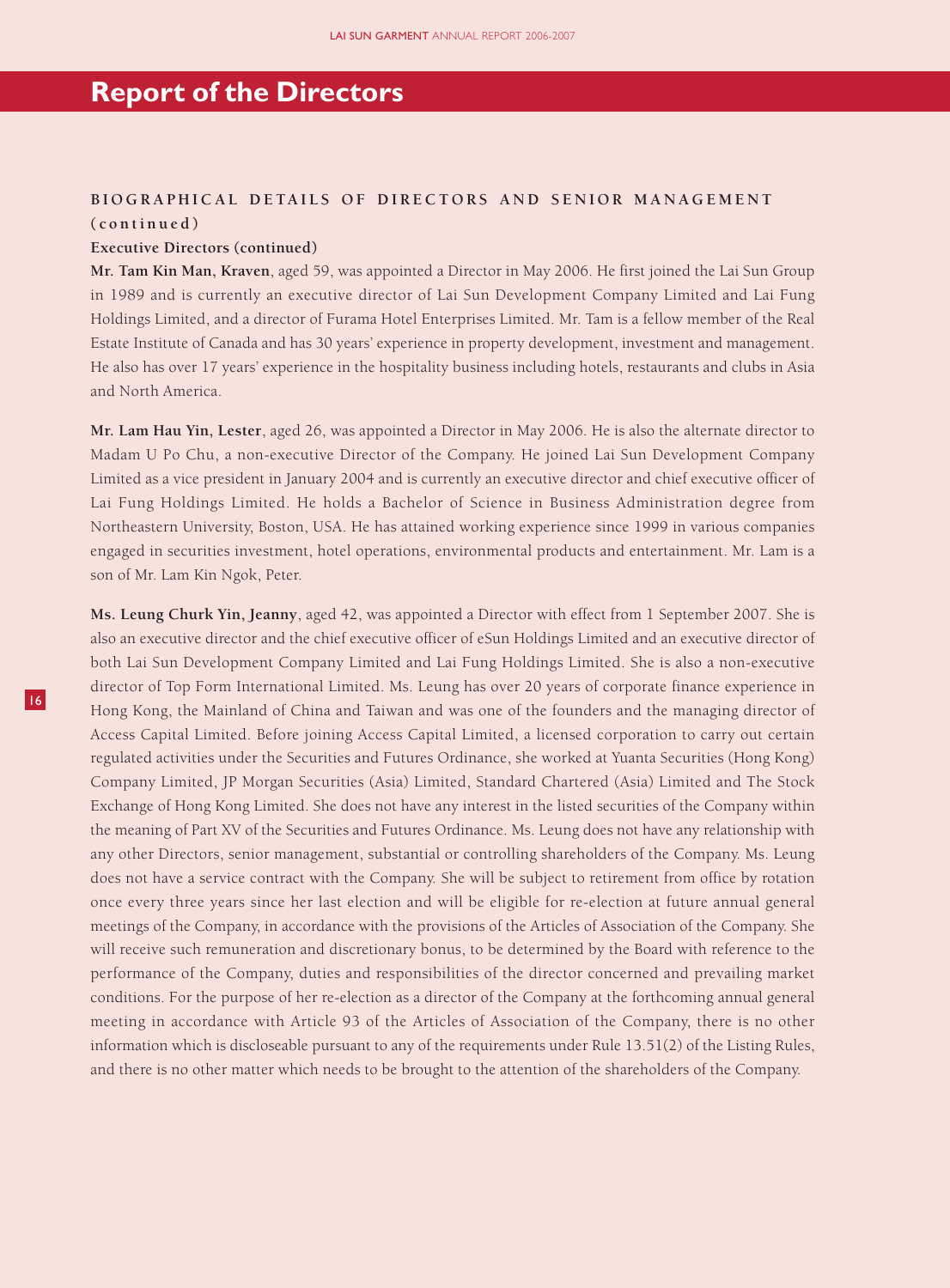#### **BIOGRAPHICAL DETAILS OF DIRECTORS AND SENIOR MANAGEMENT (continued)**

#### **Non-Executive Directors**

**Madam U Po Chu,** aged 82, has been a Director since December 1990. She is also a non-executive director of Lai Sun Development Company Limited and eSun Holdings Limited, an executive director of Lai Fung Holdings Limited and a director of Wisdoman Limited (a substantial shareholder of the Company). Madam U has over 55 years' experience in the garment manufacturing business and had been involved in the printing business in the mid-1960's. In the early 1970's, she started to expand the business to fabric bleaching and dyeing, and in the late 1980's also became involved in property development and investment. Since 1980's, Madam U began investing in the catering industry in Hong Kong for several occasions. Madam U is interested, or deemed to be interested, within the meaning of Part XV of the Securities and Futures Ordinance, 489,119,375 shares in the Company, representing approximately 30.24% of the issued share capital of the Company. She is the mother of Mr. Lam Kin Ngok, Peter. Madam U does not have a service contract with the Company. She will be subject to retirement by rotation once every three years since her last election and will be eligible for re-election at future annual general meetings of the Company, in accordance with the provisions of the Articles of Association of the Company. She will receive such remuneration and discretionary bonus, to be determined by the Board with reference to the performance of the Company, duties and responsibilities of the director concerned and prevailing market conditions. For the purpose of her re-election as a director of the Company at the forthcoming annual general meeting in accordance with Article 102 of the Articles of Association of the Company, there is no other information which is discloseable pursuant to any of the requirements under Rule 13.51(2) of the Listing Rules, and there is no other matter which needs to be brought to the attention of the shareholders of the Company.

**Mr. Chiu Wai**, aged 76, has been a Director since October 1987. Mr. Chiu has over 45 years' experience in production management. He does not have any interest in the listed securities of the Company within the meaning of Part XV of the Securities and Futures Ordinance. Mr. Chiu does not have any relationship with any other Directors, senior management, substantial or controlling shareholders of the Company. Mr. Chiu does not have a service contract with the Company. He will be subject to retirement from office by rotation once every three years since his last election and will be eligible for re-election at future annual general meetings of the Company, in accordance with the provisions of the Articles of Association of the Company. He will receive such remuneration and discretionary bonus, to be determined by the Board with reference to the performance of the Company, duties and responsibilities of the director concerned and prevailing market conditions. For the purpose of his re-election as a director of the Company at the forthcoming annual general meeting in accordance with Article 102 of the Articles of Association of the Company, there is no other information which is discloseable pursuant to any of the requirements under Rule 13.51(2) of the Listing Rules, and there is no other matter which needs to be brought to the attention of the shareholders of the Company.

**Madam Lai Yuen Fong**, aged 93, has been a Director since May 1992. Madam Lai is the mother of Mr. Lam Kin Ming.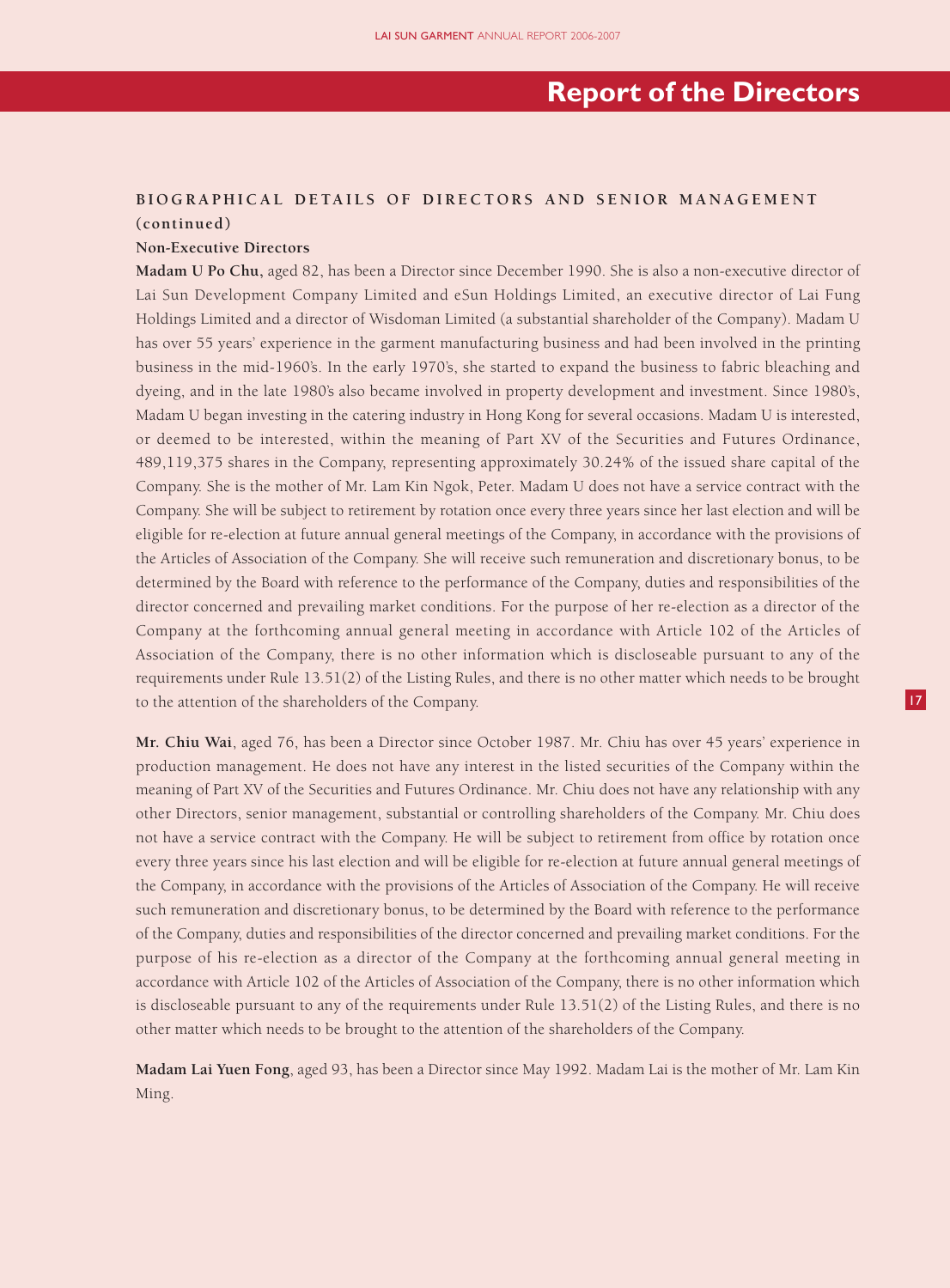#### **BIOGRAPHICAL DETAILS OF DIRECTORS AND SENIOR MANAGEMENT (continued)**

#### **Non-Executive Directors (continued)**

**Miss Lam Wai Kei, Vicky**, aged 35, was appointed the alternate Director to Madam Lai Yuen Fong in September 2001. She graduated from the University of Southern California in the United States with Bachelor's degrees in Business Administration and Architecture in 1996. She is a member of the American Institute of Architects and Urban Land Institute. Prior to joining the Lai Sun Group in August 2000, she worked as an architect and project manager with Skidmore, Owings and Merrill Co. Ltd., an architects firm in New York which participated in various substantial projects such as the New York Stock Exchange, John Kennedy Airport and Times Square Tower. Miss Lam is a daughter of Mr. Lam Kin Ming.

**Mr. Wan Yee Hwa, Edward**, aged 71, was appointed an independent non-executive Director in March 2002. Mr. Wan is also an independent non-executive director of Crocodile Garments Limited. He is a Fellow of the Hong Kong Institute of Certified Public Accountants and has been a certified public accountant in Hong Kong since 1961.

**Mr. Leung Shu Yin, William**, aged 58, was appointed an independent non-executive Director in July 2002. Mr. Leung is a certified public accountant, a member of the Hong Kong Securities Institute and a Fellow of both the Association of Chartered Certified Accountants and the Hong Kong Institute of Certified Public Accountants. He is practising as a practising director of several Certified Public Accountants' firms in Hong Kong and is also an independent non-executive director of Lai Sun Development Company Limited and several companies listed in Hong Kong. Mr. Leung is also an executive director of another company listed in Hong Kong.

**Mr. Chow Bing Chiu**, aged 56, was appointed an independent non-executive Director in September 2004. He is also an independent non-executive director of Crocodile Garments Limited. Mr. Chow obtained his Bachelor of Law degree in 1980 and qualified as a solicitor in Hong Kong in 1983. He is the sole proprietor of B.C. Chow & Co., Solicitors, in Hong Kong. Mr. Chow is also a China-appointed Attesting Officer. He does not have any interest in the listed securities of the Company within the meaning of Part XV of the Securities and Futures Ordinance. Mr. Chow does not have any relationship with any other Directors, senior management, substantial or controlling shareholders of the Company. Mr. Chow does not have a service contract with the Company. He will be subject to retirement from office by rotation once every three years since his last election and will be eligible for re-election at future annual general meetings of the Company, in accordance with the provisions of the Articles of Association of the Company. He will receive such remuneration and discretionary bonus, to be determined by the Board with reference to the performance of the Company, duties and responsibilities of the director concerned and prevailing market conditions. For the purpose of his re-election as a director of the Company at the forthcoming annual general meeting in accordance with Article 102 of the Articles of Association of the Company, there is no other information which is discloseable pursuant to any of the requirements under Rule 13.51(2) of the Listing Rules, and there is no other matter which needs to be brought to the attention of the shareholders of the Company.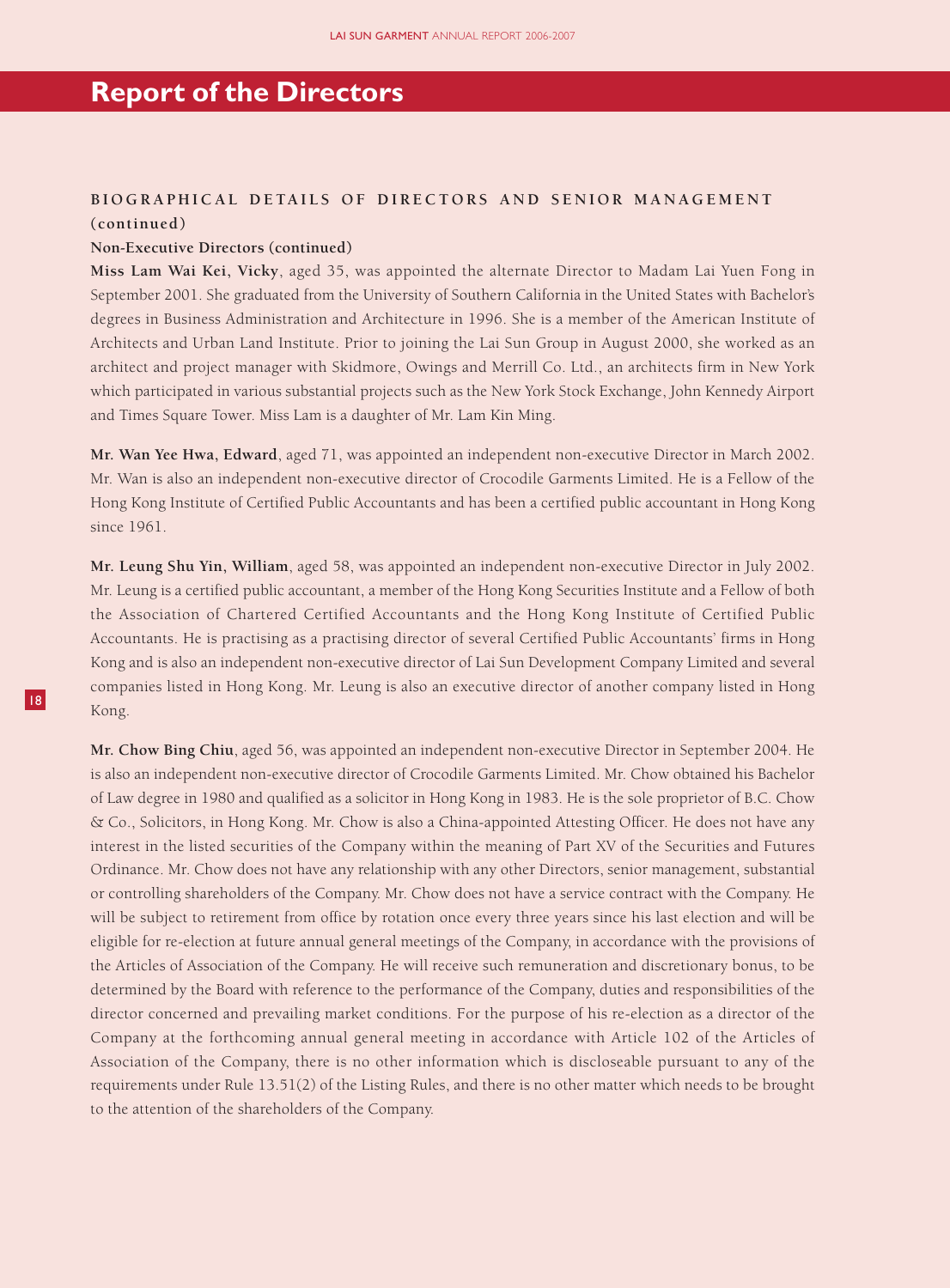#### **ARRANGEMENT FOR DIRECTORS TO ACQUIRE SHARES OR DEBENTURES**

Save as disclosed in the section "Share Option Scheme" in this report, at no time during the year was the Company or any of its subsidiaries a party to any arrangement to enable a director of the Company to acquire benefits by means of the acquisition of shares in or debentures of the Company or any other body corporate.

#### **DIRECTORS ' INTERESTS**

As at 31 July 2007, the following Directors and chief executive of the Company were interested, or were deemed to be interested in the following long and short positions in the shares, underlying shares and debentures of the Company or any associated corporation (within the meaning of the Securities and Futures Ordinance (the "SFO")), which (a) were required to be notified to the Company and The Stock Exchange of Hong Kong Limited (the "Stock Exchange") pursuant to Divisions 7 and 8 of Part XV of the SFO; or (b) were required, pursuant to Section 352 of the SFO, to be entered in the register referred to therein (the "Register"); or (c) were required, pursuant to the Code of Practice for Securities Transactions by Directors and Designated Employees adopted by the Company, to be notified to the Company and the Stock Exchange:

#### **(1) The Company**

|                     | Personal    | Family    | Corporate             |                  |             |            |
|---------------------|-------------|-----------|-----------------------|------------------|-------------|------------|
| Name of Director    | Interests   | Interests | Interests             | Capacity         | Total       | Percentage |
| Lam Kin Ngok, Peter | 124,644,319 | Nil       | 484.991.750<br>(Note) | Beneficial owner | 609,636,069 | 37.69%     |
| Lam Kin Ming        | 5,008,263   | Nil       | Nil                   | Beneficial owner | 5,008,263   | 0.31%      |
| U Po Chu            | 4,127,625   | Nil       | 484,991,750<br>(Note) | Beneficial owner | 489,119,375 | 30.24%     |
| Lam Hau Yin, Lester | 60,623,968  | Nil       | Nil                   | Beneficial owner | 60,623,968  | 3.75%      |
| Chiu Wai            | 199,600     | Nil       | Nil                   | Beneficial owner | 199,600     | 0.01%      |

*Note:*

Both Mr. Lam Kin Ngok, Peter and Madam U Po Chu were deemed to be interested in 484,991,750 shares by virtue of their respective 50% interest in the issued share capital of Wisdoman Limited which directly owned 484,991,750 shares in the Company.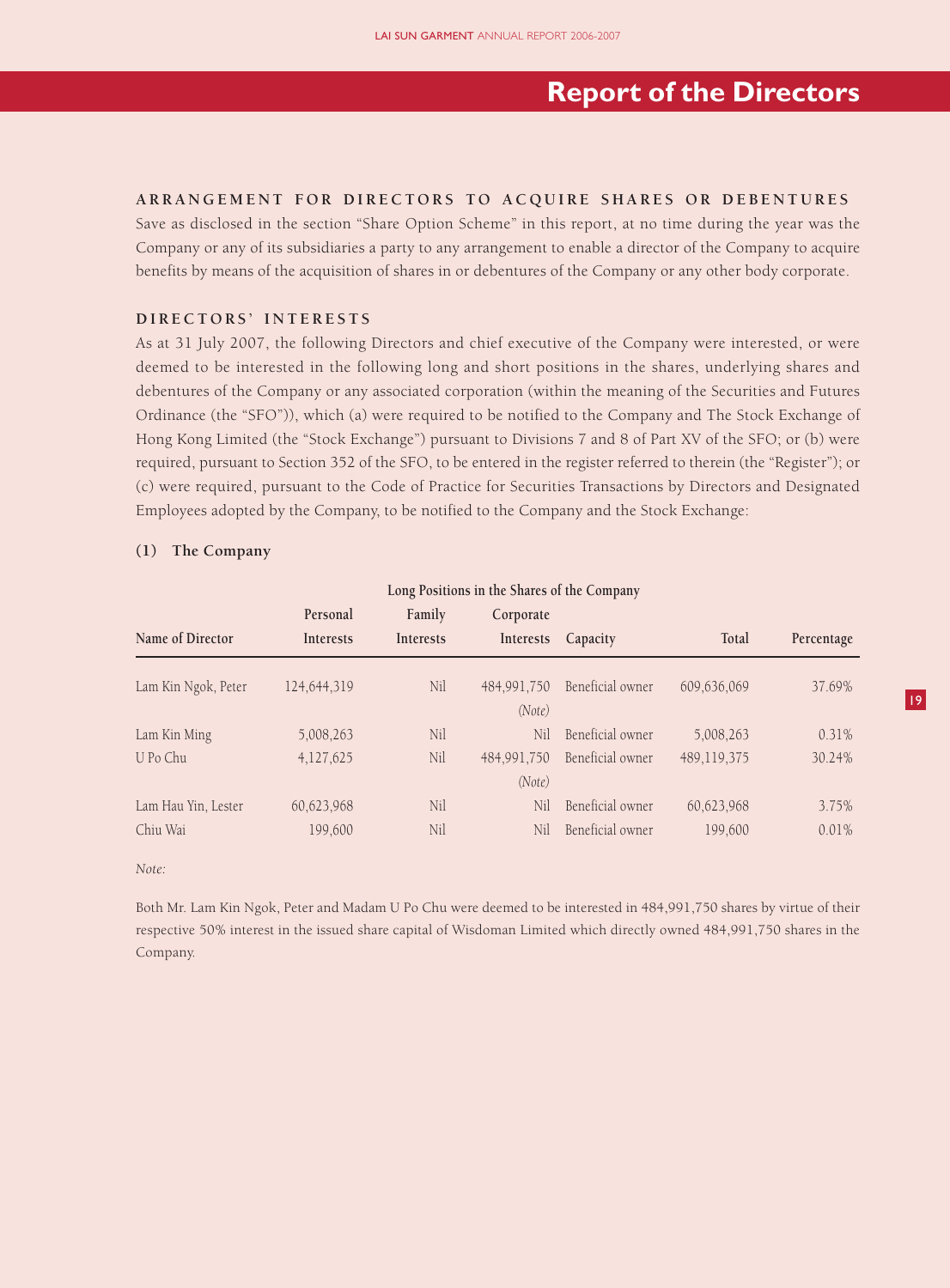#### **DIRECTORS ' INTERESTS (continued)**

#### **(2) Associated Corporation**

#### **Lai Fung Holdings Limited ("Lai Fung")**

|                     | Personal  | Family    | Corporate                 | Other                  |                                       |               |            |
|---------------------|-----------|-----------|---------------------------|------------------------|---------------------------------------|---------------|------------|
| Name of Director    | Interests | Interests | Interests                 | Interests              | Capacity                              | Total         | Percentage |
| Lam Kin Ngok, Peter | Nil       | Nil       | 3,265,688,037<br>(Note 1) |                        | Owner of<br>controlled<br>corporation | 3,265,688,037 | 40.58%     |
| Tam Kin Man, Kraven | Nil       | Nil       | $\qquad \qquad -$         | 40,000,000<br>(Note 2) | Beneficial<br>owner                   | 40,000,000    | $0.50\%$   |

*Notes:*

- 1. The Company and its wholly-owned subsidiary beneficially owned 3,265,688,037 shares in Lai Fung. Mr. Lam Kin Ngok, Peter was deemed to be interested in 3,265,688,037 shares in Lai Fung by virtue of his approximate 37.69% interest in the issued share capital of the Company.
- 2. A share option scheme was adopted by Lai Fung on 21 August 2003 and will remain in force for 10 years from the date of adoption. Details of share options granted to the following Director and outstanding as at 31 July 2007 are set out below:

| Name of Director    | Date<br>of Grant<br>$(dd/\text{mm/yyy})$ | No. of<br>Share<br>Options | Option<br>Period<br>$(dd/\text{mm/yyy} - dd/\text{mm/yyy})$ | Subscription<br>Price<br>per Share |
|---------------------|------------------------------------------|----------------------------|-------------------------------------------------------------|------------------------------------|
| Tam Kin Man, Kraven | 09/01/2007                               | 10,000,000                 | $01/01/2007 - 31/12/2007$                                   | HK\$0.45                           |
|                     | 09/01/2007                               | 10,000,000                 | $01/01/2008 - 31/12/2008$                                   | HK\$0.55                           |
|                     | 09/01/2007                               | 10,000,000                 | $01/01/2009 - 31/12/2009$                                   | HK\$0.65                           |
|                     | 09/01/2007                               | 10,000,000                 | $01/01/2010 - 31/12/2010$                                   | HK\$0.75                           |
|                     |                                          | 40,000,000                 |                                                             |                                    |

Save as disclosed above, as at 31 July 2007, none of the directors and chief executive of the Company was interested, or was deemed to be interested in the long and short positions in the shares, underlying shares and debentures of the Company or any associated corporation, which were required to be notified to the Company and the Stock Exchange or were required to be entered in the Register as aforesaid.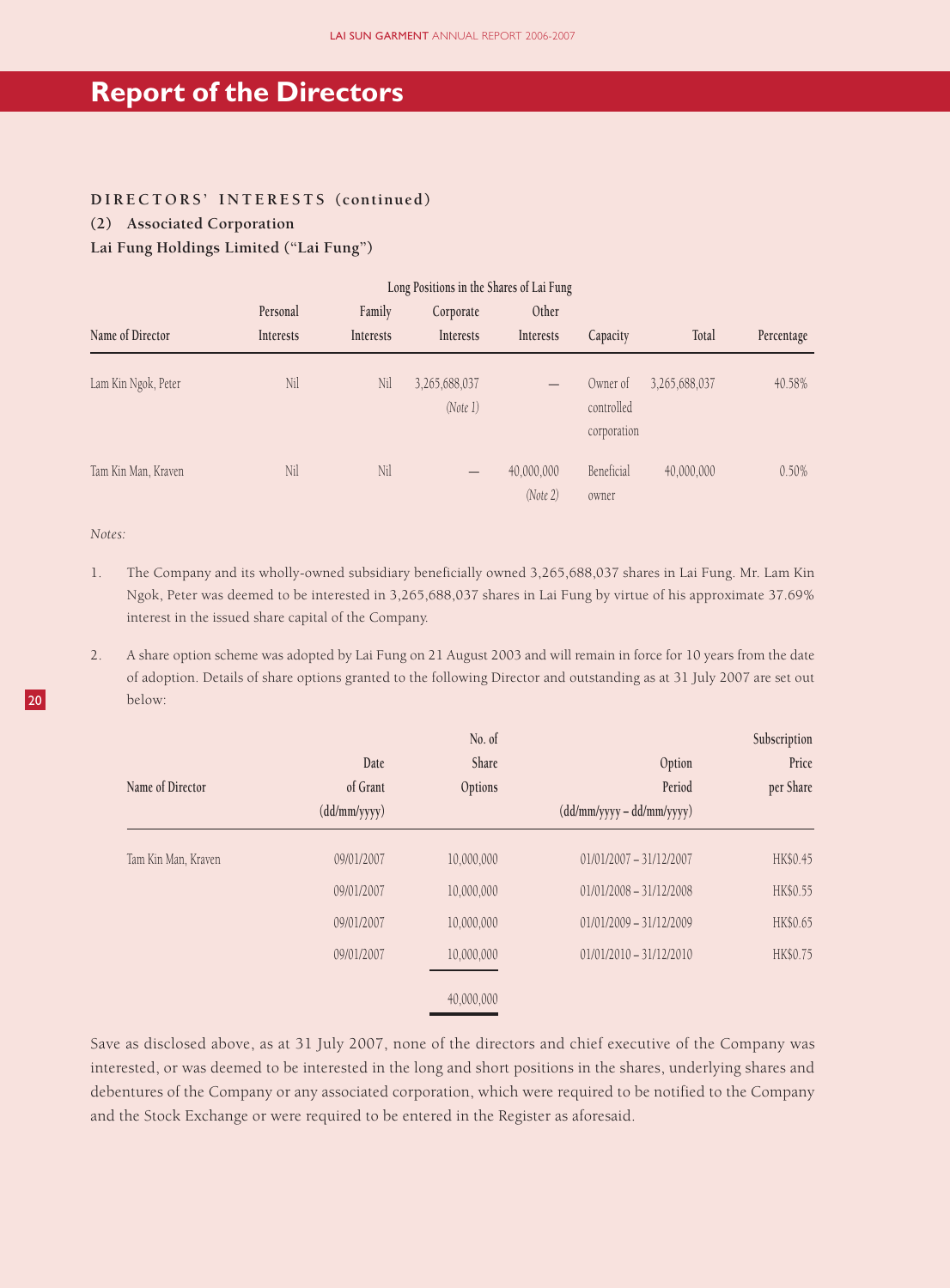#### **SHARE OPTION SCHEME**

The Company adopted a share option scheme (the "Share Option Scheme") on 22 December 2006 for the purpose of providing incentive or rewards to Participants as defined in the Share Option Scheme.

Details of the Share Option Scheme are set out in note 31 to the financial statements.

#### **SUBSTANTIAL SHAREHOLDERS ' AND OTHER PERSONS ' INTERESTS**

As at 31 July 2007, the following persons, some of whom are Directors or chief executive of the Company, had an interest in the following long positions in the shares and underlying shares of the Company as recorded in the register required to be kept under Section 336 of the SFO:

|                     |                  | Nature of                 | Number of     |                  |
|---------------------|------------------|---------------------------|---------------|------------------|
| Name                | Capacity         | Interests                 | <b>Shares</b> | Percentage       |
| Lam Kin Ngok, Peter | Beneficial owner | Personal and<br>corporate | 609,636,069   | 37.69%<br>(Note) |
| U Po Chu            | Beneficial owner | Personal and<br>corporate | 489,119,375   | 30.24%<br>(Note) |
| Wisdoman Limited    | Beneficial owner | Corporate                 | 484,991,750   | 29.99%           |

*Note:*

Both Mr. Lam Kin Ngok, Peter and Madam U Po Chu were deemed to be interested in the 484,991,750 shares in the Company owned by Wisdoman Limited by virtue of their respective 50% interest in the issued share capital of Wisdoman Limited.

Save as disclosed above, no other person was recorded in the register required to be kept under Section 336 of the SFO as having an interest or short position in the shares and underlying shares of the Company as at 31 July 2007.

#### **CONTROLLING SHAREHOLDER ' S INTERESTS IN CONTRACTS**

At no time during the year had the Company or any of its subsidiaries, and the controlling shareholder or any of its subsidiaries entered into any contract of significance or any contract of significance for the provision of services by the controlling shareholder or any of its subsidiaries to the Company or any of its subsidiaries.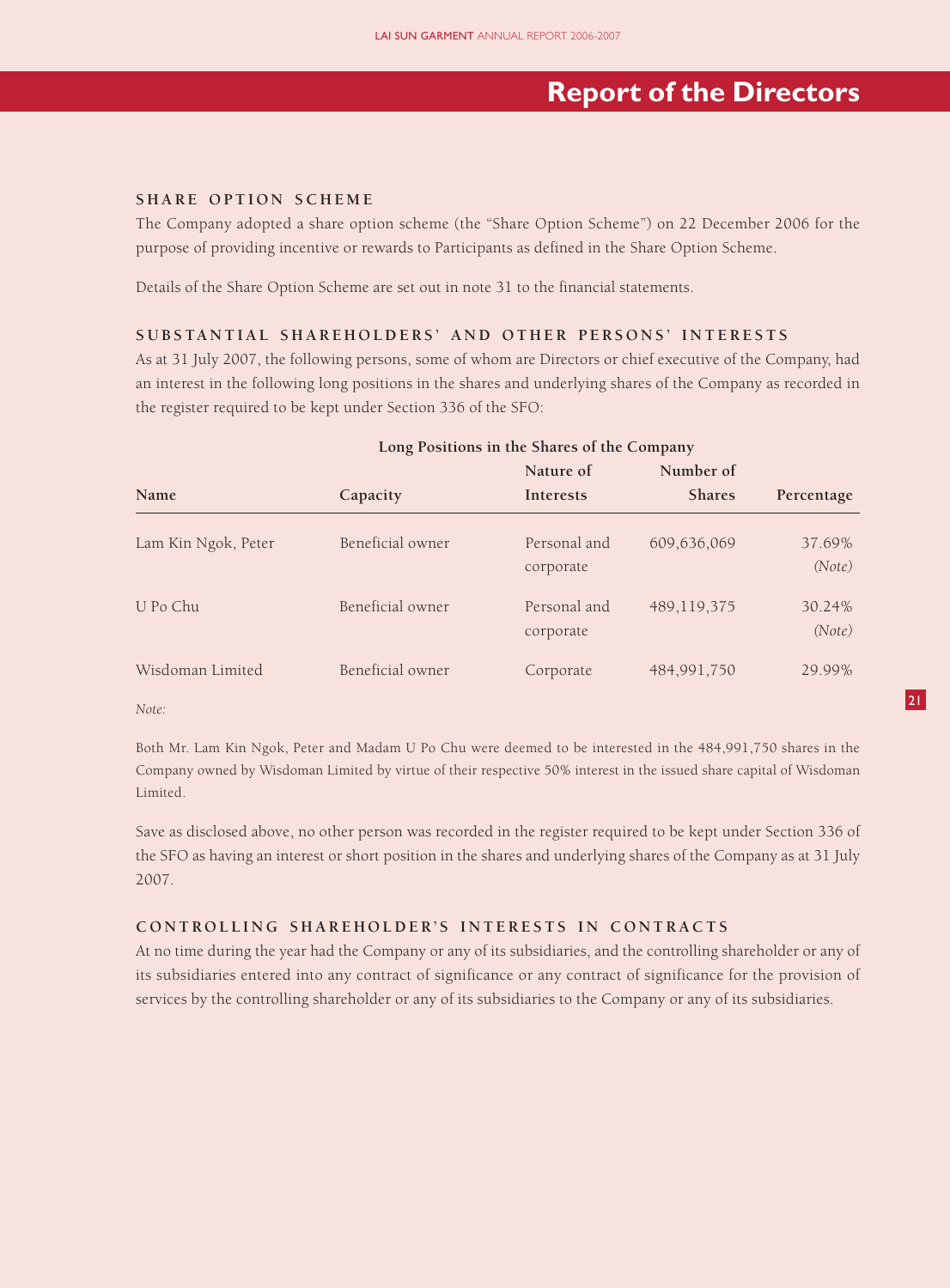#### **DETAILS OF PROPERTIES**

The principal investment properties of the Group are as follows:

|                                                                                                                                                               | Group's  |                                                                                                                                                   |                         |
|---------------------------------------------------------------------------------------------------------------------------------------------------------------|----------|---------------------------------------------------------------------------------------------------------------------------------------------------|-------------------------|
| Location                                                                                                                                                      | Interest | <b>Tenure</b>                                                                                                                                     | Use                     |
| Por Yen Building,<br>478 Castle Peak Road,<br>Cheung Sha Wan, Kowloon,<br>Hong Kong                                                                           | 100%     | New Kowloon Inland Lot<br>No. 2081 is held for a term<br>which expired on 27 June 1997<br>and had been extended upon<br>expiry until 30 June 2047 | Industrial/<br>car park |
| Units A, B, C and D on 3rd Floor,<br>Por Mee Factory Building,<br>500 Castle Peak Road,<br>Cheung Sha Wan, Kowloon,<br>Hong Kong                              | 100%     | New Kowloon Inland Lot<br>No. 2091 is held for a term<br>which expired on 27 June 1997<br>and had been extended upon<br>expiry until 30 June 2047 | Industrial              |
| 6th Floor and Carparks Nos. 10,<br>22 and 27 on Ground Floor,<br>Forda Industrial Building,<br>16 Wang Chau Road,<br>Yuen Long, New Territories,<br>Hong Kong | 100%     | Yuen Long Town Lot<br>No. 221 is held for a term<br>which expired on 27 June 1997<br>and had been extended upon<br>expiry until 30 June 2047      | Industrial/<br>car park |
| Unit B on 5th Floor,<br>Victorious Factory Building,<br>33A-37A Tseuk Luk Street and<br>16-20 Sam Chuk Street,<br>San Po Kong, Kowloon,<br>Hong Kong          | 100%     | New Kowloon Inland Lot<br>No. 4435 is held for a term<br>which expired on 27 June 1997<br>and had been extended upon<br>expiry until 30 June 2047 | Industrial              |

The Group's property under development is its interest in a redevelopment of a property situated at 79 Hoi Yuen Road, Kwun Tong, Kowloon, Hong Kong pursuant to an agreement entered into between the Group and Crocodile Garments Limited on 28 February 2006, details of which are set out in note 17 to the financial statements. As at the date of this report, foundation work of this project is in progress. The redevelopment is expected to be completed by the end of 2009.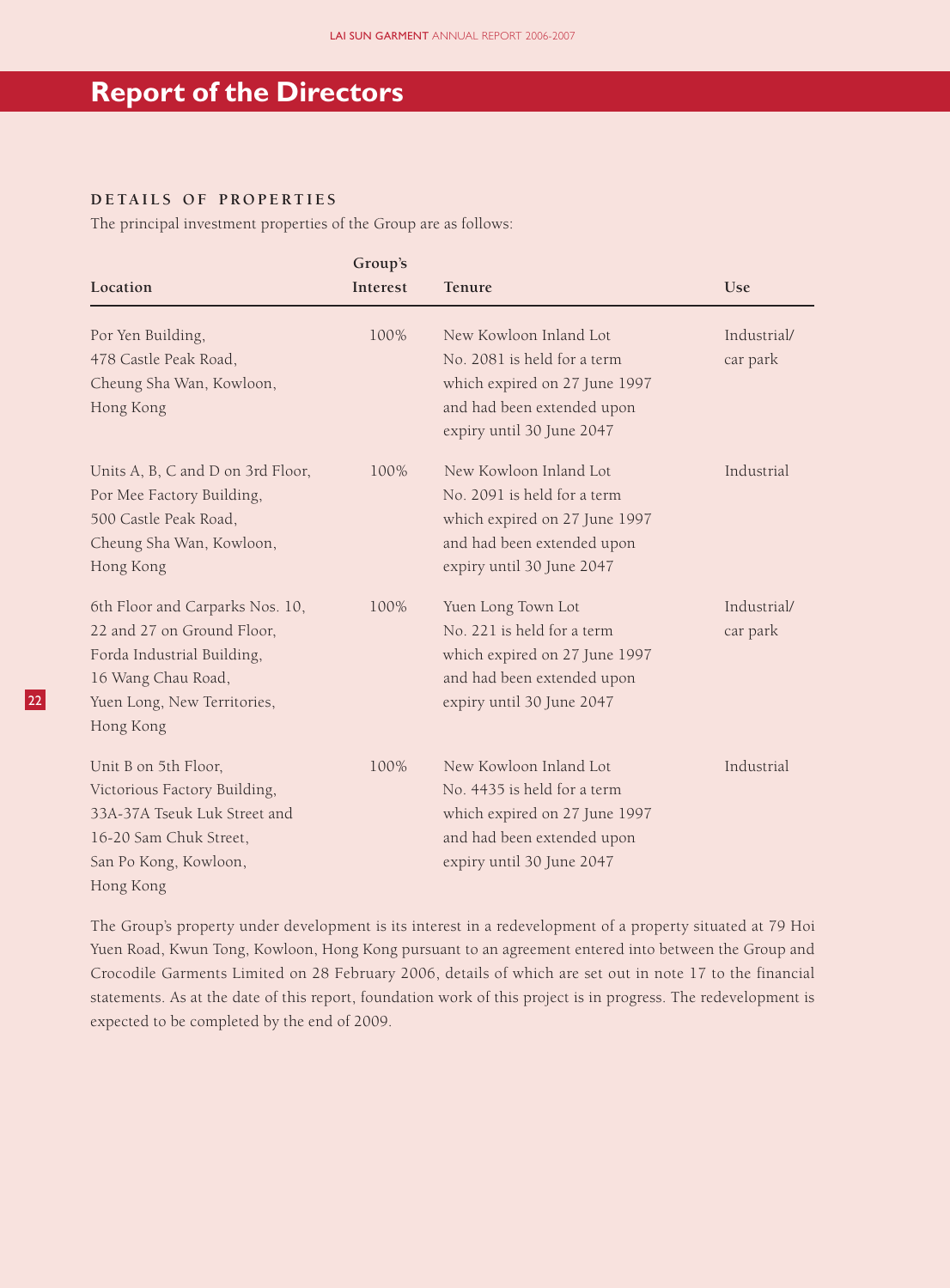#### **SUMMARY OF FINANCIAL INFORMATION**

A summary of the results and of the assets, liabilities and minority interests of the Group for the last five financial years, as extracted from the published audited financial statements and restated and reclassified as appropriate, is set out below.

#### **Results**

|                               | Year ended 31 July |            |          |           |           |  |
|-------------------------------|--------------------|------------|----------|-----------|-----------|--|
|                               | 2007               | 2006       | 2005     | 2004      | 2003      |  |
|                               | <b>HK\$'000</b>    | HK\$'000   | HK\$'000 | HK\$'000  | HK\$'000  |  |
| <b>TURNOVER</b>               | 11,414             | 347,158    | 481,725  | 858,755   | 1,295,241 |  |
| PROFIT/(LOSS) BEFORE TAX      | 281,673            | (41,898)   | 395,320  | 115,280   | (42, 222) |  |
| Tax                           | (6,369)            | (20, 012)  | (19,948) | (11, 448) | (19, 970) |  |
| PROFIT/(LOSS) FOR THE YEAR    | 275.304            | (61, 910)  | 375,372  | 103.832   | (62, 192) |  |
| Attributable to:              |                    |            |          |           |           |  |
| Equity holders of the Company | 275,304            | (120, 776) | 318,041  | 82,246    | (35, 705) |  |
| Minority interests            |                    | 58,866     | 57,331   | 21,586    | (26, 487) |  |
|                               | 275,304            | (61, 910)  | 375,372  | 103,832   | (62, 192) |  |

#### **Assets, Liabilities and Minority Interests**

|                               | As at 31 July   |            |            |            |            |
|-------------------------------|-----------------|------------|------------|------------|------------|
|                               | 2007            | 2006       | 2005       | 2004       | 2003       |
|                               | <b>HK\$'000</b> | HK\$'000   | HK\$'000   | HK\$'000   | HK\$'000   |
| Property, plant and equipment | 2,974           | 4,276      | 31,708     | 21,241     | 31,465     |
| Investment properties         | 156,100         | 119,100    | 250,600    | 265,680    | 246,900    |
| Properties under development  | 183,529         | 138,494    | 233,250    | 178,150    | 176,397    |
| Goodwill                      |                 |            | 71,907     | 71,907     | 89,887     |
| Interests in associates       | 2,656,103       | 2,268,218  | 2,177,085  | 1,535,567  | 1,487,397  |
| Available-for-sale equity     |                 |            |            |            |            |
| investments                   | 474,860         | 466,946    | 188,361    |            |            |
| Loan and interest receivables |                 | 40,730     |            |            |            |
| Promissory note receivable    | 167,000         | 167,000    |            |            |            |
| Deferred tax assets           |                 |            |            | 13,398     | 10,043     |
| Current assets                | 79,500          | 40,851     | 533,408    | 400,439    | 489,998    |
| <b>TOTAL ASSETS</b>           | 3,720,066       | 3,245,615  | 3,486,319  | 2,486,382  | 2,532,087  |
| Current liabilities           | (23,062)        | (15, 879)  | (174, 817) | (356, 123) | (502, 819) |
| Interest-bearing bank and     |                 |            |            |            |            |
| other borrowings              | (59, 745)       | (31, 745)  | (100, 902) | (38, 800)  |            |
| Note payable                  | (195,000)       | (195,000)  | (195,000)  | (195,000)  | (210,000)  |
| Accrued interest payable      | (41, 037)       | (23,313)   | (6,148)    |            |            |
| Long term deposits received   |                 |            |            |            | (6,875)    |
| Deferred tax liabilities      | (26, 534)       | (20, 165)  | (20, 379)  | (12, 443)  | (10, 467)  |
| <b>TOTAL LIABILITIES</b>      | (345,378)       | (286, 102) | (497, 246) | (602, 366) | (730, 161) |
| MINORITY INTERESTS            |                 |            | (201, 745) | (144, 320) | (122, 484) |
| NET ASSETS ATTRIBUTABLE       |                 |            |            |            |            |
| TO EQUITY HOLDERS OF          |                 |            |            |            |            |
| THE COMPANY                   | 3,374,688       | 2,959,513  | 2,787,328  | 1,739,696  | 1,679,442  |
|                               |                 |            |            |            |            |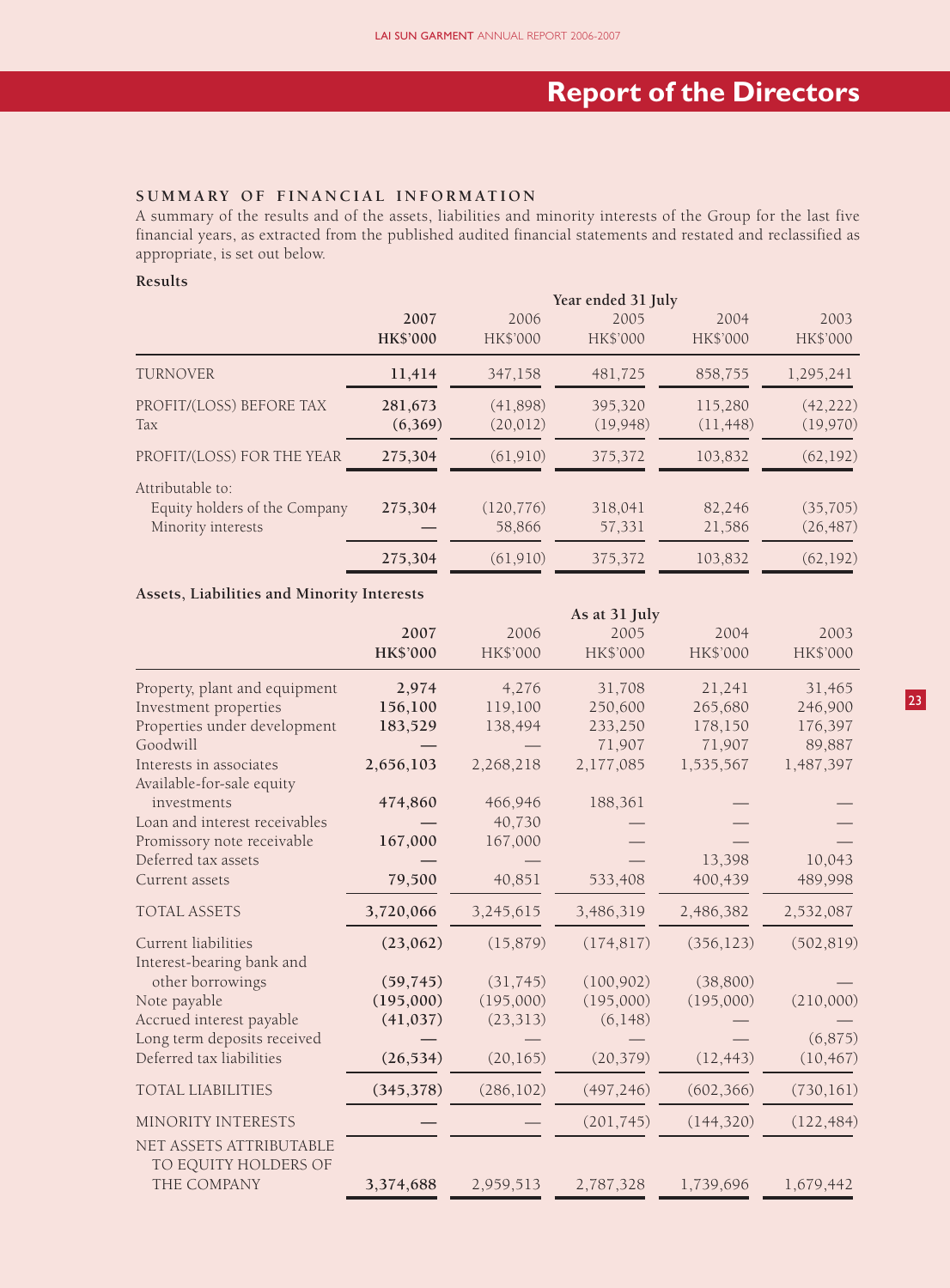#### **PURCHASE, SALE OR REDEMPTION OF LISTED SECURITIES**

During the year ended 31 July 2007, there was no purchase, sale or redemption by the Company, or any of its subsidiaries, of the Company's listed securities.

#### **PUBLIC FLOAT**

Based on information that is publicly available to the Company and within the knowledge of the Directors as at the date of this report, the Company has complied with the sufficiency of public float requirement under the Listing Rules during the year ended 31 July 2007.

#### **CORPORATE GOVERNANCE**

Details of the Company's corporate governance practices are set out in the Corporate Governance Report on pages 25 to 28 of this report.

#### **INDEPENDENCE OF INDEPENDENT NON-EXECUTIVE DIRECTORS**

The Company has received from each of its independent non-executive Directors an annual confirmation of his independence pursuant to Rule 3.13 of the Listing Rules and the Company still considers the independent nonexecutive Directors to be independent.

#### **AUDITORS**

Ernst & Young retire at the forthcoming annual general meeting and a resolution for their reappointment as auditors of the Company will be proposed.

On behalf of the Board

**Lam Kin Ming** *Chairman*

Hong Kong 9 November 2007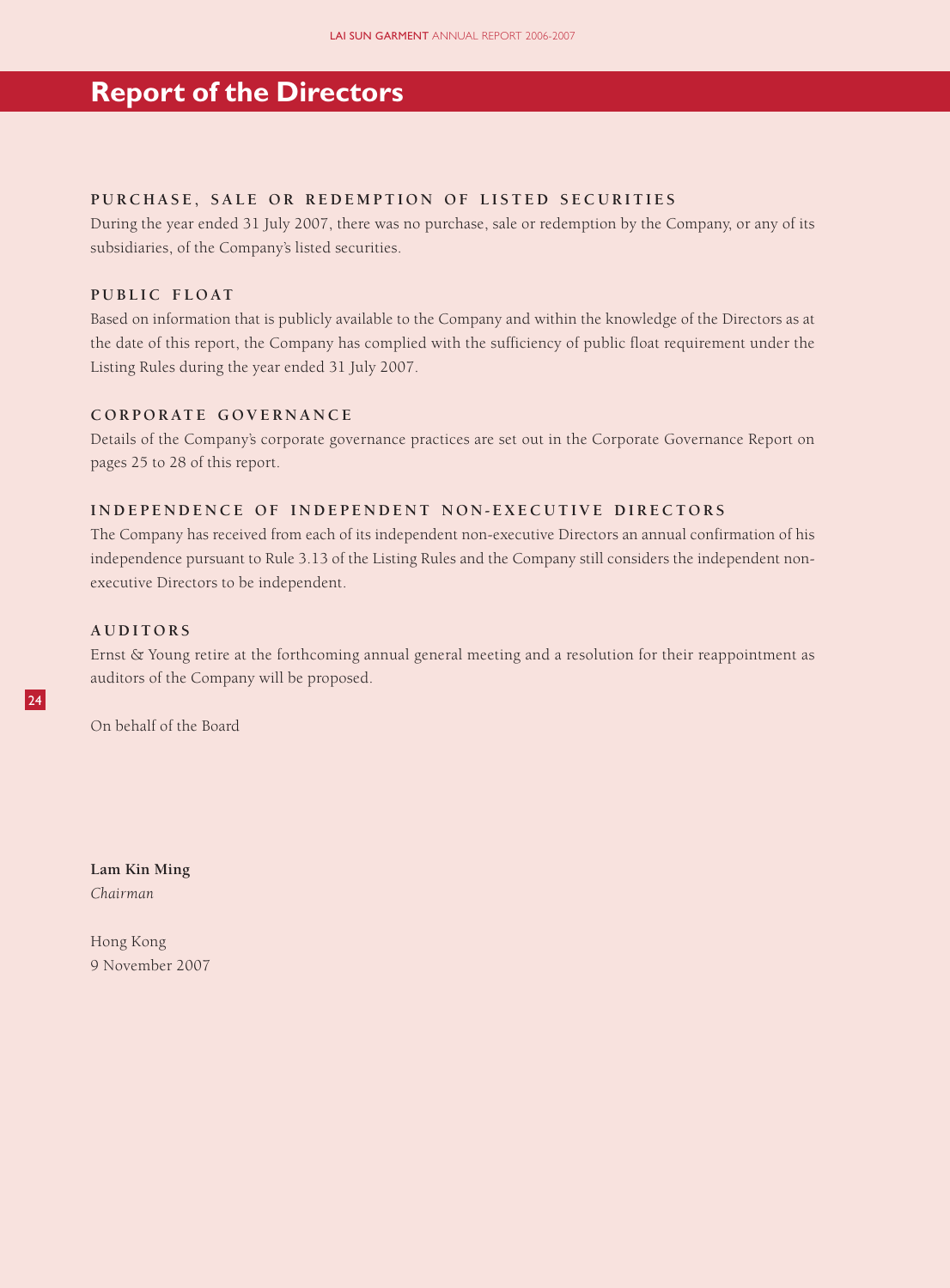The Company is committed to achieving and maintaining high standards of corporate governance, in compliance with the principles set out in the Code on Corporate Governance Practices (the "CG Code") contained in Appendix 14 of the Rules Governing the Listing of Securities on The Stock Exchange of Hong Kong Limited (the "Listing Rules") which came into effect on 1 January 2005.

#### **(1) CORPORATE GOVERNANCE PRACTICES**

The Company has complied with all the code provisions set out in the CG Code throughout the accounting period covered by this Annual Report save for the deviations from code provision A.4.1.

Under code provision A.4.1, non-executive directors should be appointed for a specific term and be subject to re-election. None of the existing non-executive Directors of the Company was appointed for a specific term. However, all Directors of the Company are subject to the retirement provisions in the Articles of Association of the Company which provide that the Directors for the time being shall retire from office by rotation once every three years since their last election at each annual general meeting and a retiring Director shall be eligible for re-election.

#### **(2) DIRECTORS ' SECURITIES TRANSACTIONS**

The Company has adopted a Code of Practice for Securities Transactions by Directors and Designated Employees (the "Securities Code") on terms no less exacting than the required standard set out in the Model Code in Appendix 10 of the Listing Rules. The Company has made specific enquiry of all Directors who have confirmed their compliance with the required standard set out in the Securities Code during the year ended 31 July 2007.

#### **(3) BOARD OF DIRECTORS**

(3.1) The board of Directors of the Company (the "Board") supervises the management of the business and affairs of the Company. The Board's primary duty is to ensure the viability of the Company and to ensure that it is managed in the best interests of the shareholders as a whole while taking into account the interests of other stakeholders.

The Board has established specific committees with written terms of reference to assist it in the efficient implementation of its functions, namely, the Executive Committee, Audit Committee, and Remuneration Committee. Specific responsibilities have been delegated to the above committees.

(3.2) The Board comprises seven executive Directors, namely, Mr. Lam Kin Ming (Chairman), Mr. Lam Kin Ngok, Peter (Deputy Chairman), Mr. Shiu Kai Wah, Mr. Lam Kin Hong, Matthew, Mr. Tam Kin Man, Kraven, Mr. Lam Hau Yin, Lester (also alternate to Madam U Po Chu) and Ms. Leung Churk Yin, Jeanny (who was appointed Director with effect from 1 September 2007); three non-executive Directors, namely, Madam U Po Chu, Mr. Chiu Wai and Madam Lai Yuen Fong (alternate Director: Miss Lam Wai Kei, Vicky) and three independent non-executive Directors, namely, Mr. Wan Yee Hwa, Edward, Mr. Leung Shu Yin, William and Mr. Chow Bing Chiu.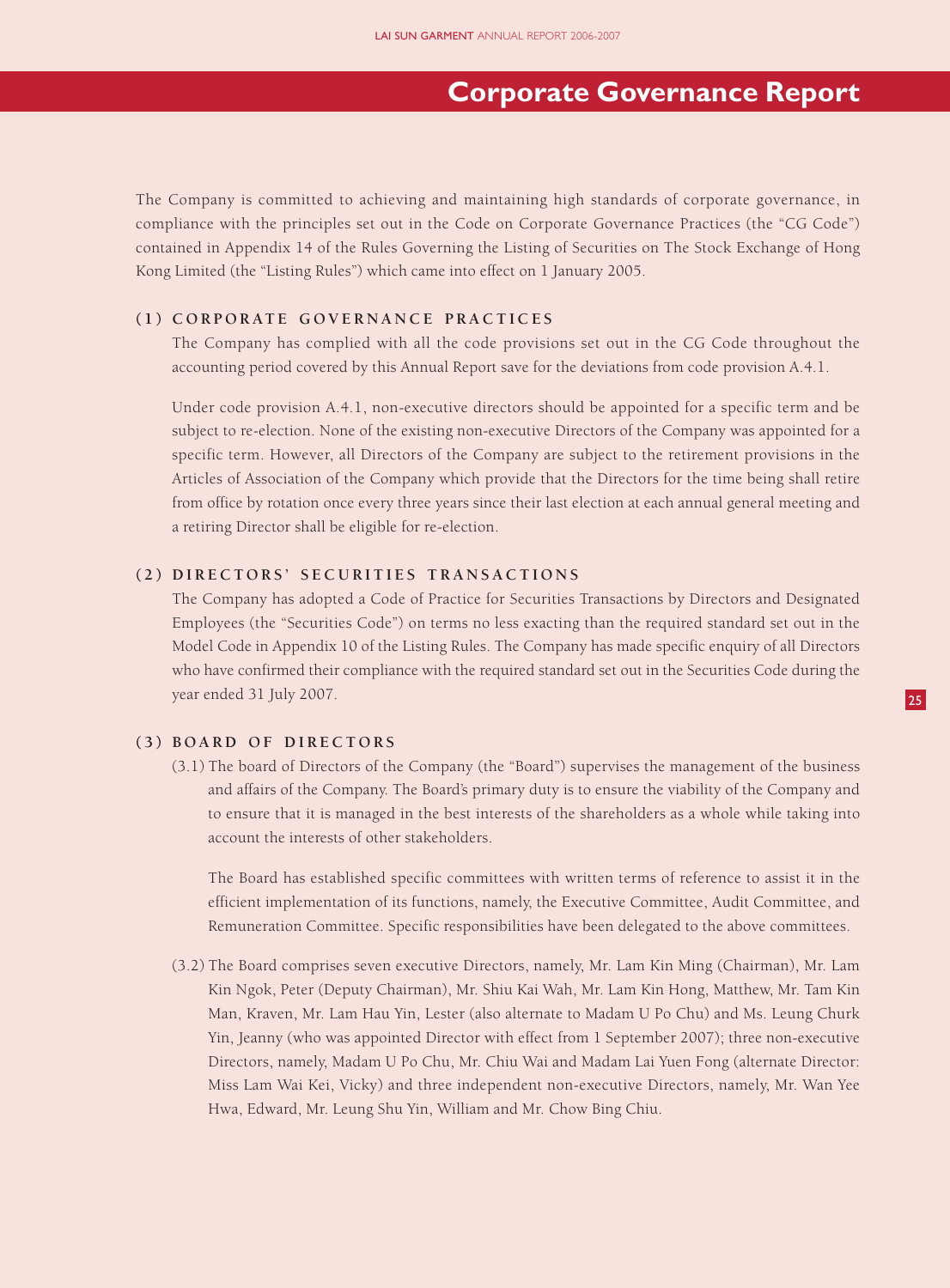#### **(3) BOARD OF DIRECTORS (continued)**

(3.3) The Board met four times during the financial year ended 31 July 2007. The attendance record of individual Directors at these board meetings is set out in the following table:

|                                               | <b>Board Meetings</b> |                |  |
|-----------------------------------------------|-----------------------|----------------|--|
| <b>Directors</b>                              | Held                  | Attended       |  |
| <b>Executive Directors</b> #                  |                       |                |  |
|                                               |                       |                |  |
| Lam Kin Ming (Chairman)                       | $\overline{4}$        | $\overline{4}$ |  |
| Lam Kin Ngok, Peter (Deputy Chairman)         | $\overline{4}$        | $\Omega$       |  |
| Shiu Kai Wah                                  | $\overline{4}$        | $\overline{2}$ |  |
| Lee Po On (resigned on 22 January 2007)       | $\overline{2}$        | $\overline{2}$ |  |
| Lam Kin Hong, Matthew                         | $\overline{4}$        | 3              |  |
| Tam Kin Man, Kraven                           | $\overline{4}$        | $\overline{4}$ |  |
| Lam Hau Yin, Lester                           | $\overline{4}$        | $\overline{2}$ |  |
| <b>Non-executive Directors</b>                |                       |                |  |
| U Po Chu (alternate: Lam Hau Yin, Lester)     | $\overline{4}$        | $\overline{2}$ |  |
| Chiu Wai                                      | $\overline{4}$        | $\Omega$       |  |
| Lai Yuen Fong (alternate: Lam Wai Kei, Vicky) | $\overline{4}$        | $\overline{2}$ |  |
| <b>Independent Non-executive Directors</b>    |                       |                |  |
| Wan Yee Hwa, Edward                           | $\overline{4}$        | $\overline{4}$ |  |
| Leung Shu Yin, William                        | $\overline{4}$        | $\overline{4}$ |  |
| Chow Bing Chiu                                | 4                     | 4              |  |

# *Ms. Leung Churk Yin, Jeanny was appointed a Director with effect from 1 September 2007.*

- (3.4) The Company has complied with the requirements under Rule 3.10(1) and (2) of the Listing Rules. All independent non-executive Directors also meet the guidelines for assessment of their independence as set out in Rule 3.13 of the Listing Rules.
- (3.5) Mr. Lam Kin Ming is the son of Madam Lai Yuen Fong and the father of Miss Lam Wai Kei, Vicky. Mr. Lam Kin Ngok, Peter is the son of Madam U Po Chu and the father of Mr. Lam Hau Yin, Lester. Mr. Lam Kin Hong, Matthew is the younger brother of Mr. Lam Kin Ming and Mr. Lam Kin Ngok, Peter.

Save as disclosed above and in the "Biographical Details of Directors and Senior Management" section of this Annual Report, none of the Directors of the Company has any financial, business, family or other material/relevant relationships with one another.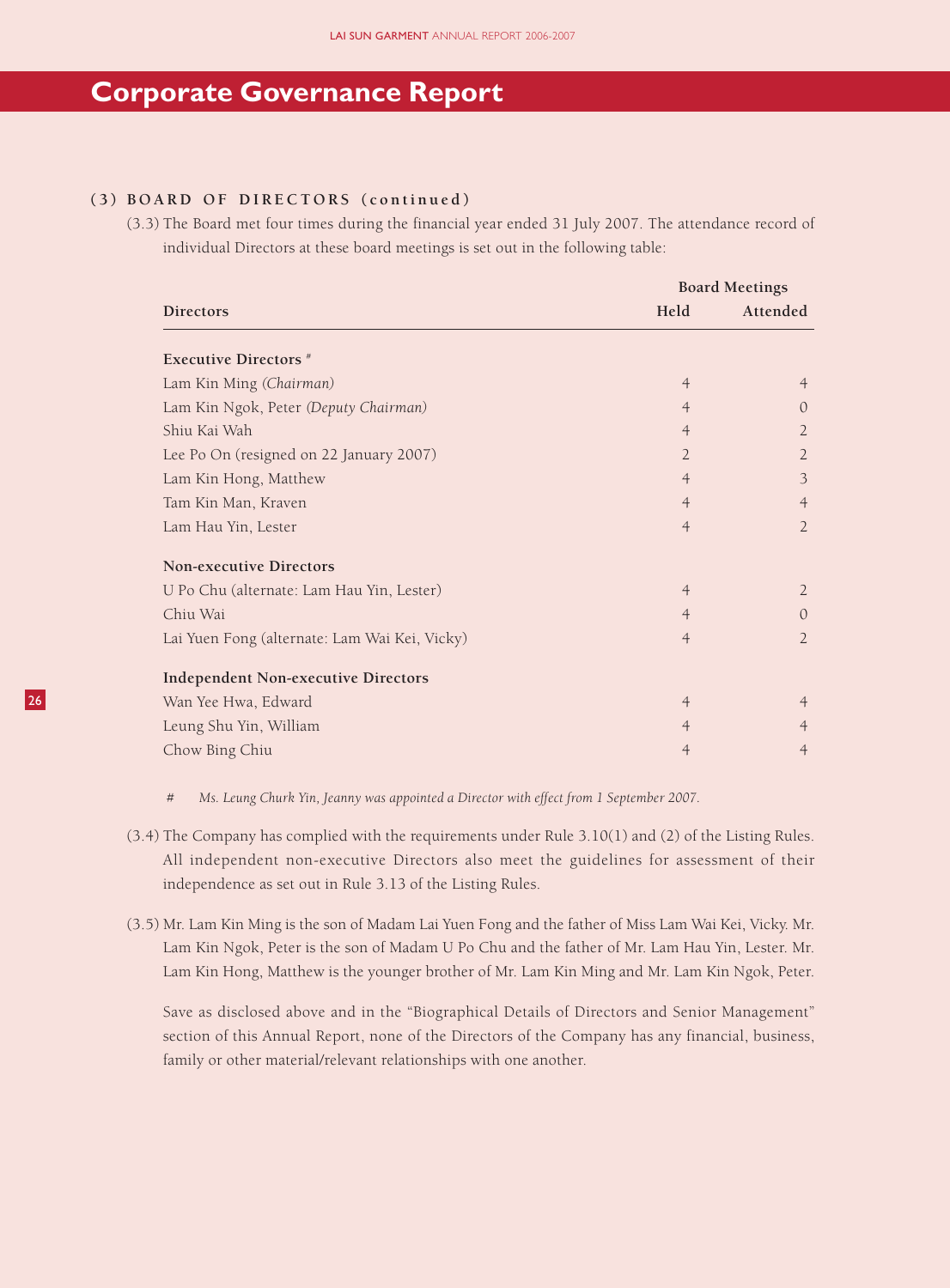#### **(4) CHAIRMAN AND CHIEF EXECUTIVE OFFICER**

The CG Code requires that the roles of chairman and chief executive officer be separated and not performed by the same individual.

During the year under review, Mr. Lam Kin Ming was the Chairman of the Company while other duties and responsibilities of the Board were undertaken by other executive Directors of the Company.

#### **(5) NON-EXECUTIVE DIRECTORS**

As explained in Paragraph (1) above, none of the existing non-executive Directors of the Company is appointed for a specific term.

#### **(6) REMUNERATION OF DIRECTORS**

- (6.1) The Board established on 18 November 2005 a Remuneration Committee, which currently comprises three independent non-executive Directors, namely, Messrs. Leung Shu Yin, William (Chairman), Wan Yee Hwa, Edward and Chow Bing Chiu, and an executive director, Ms. Leung Churk Yin, Jeanny (who was appointed on 9 November 2007).
- (6.2) The Remuneration Committee has been charged with the responsibility to recommend to the Board, in consultation with the Chairman of the Board and/or the executive Director, on an appropriate policy and framework for all aspects of remuneration of all Directors and senior management, including but not limited to directors' fees, salaries, allowances, bonuses, benefits in kind and pension rights, to ensure that the level of remuneration offered by the Company is competitive and sufficient to attract, retain and motivate personnel of the required quality to manage the Company successfully.
- (6.3) The Remuneration Committee held two meetings during the year under review to discuss remuneration-related matters including reviewing the terms and conditions of a share option scheme of the Company adopted at a general meeting held on 22 December 2006. Messrs. Leung Shu Yin, William, Wan Yee Hwa, Edward and Chow Bing Chiu attended all the meetings and Mr. Lee Po On (who ceased to be a member on 22 January 2007) attended one of the meetings.

#### **(7) NOMINATION OF DIRECTORS**

The Company has not established a nomination committee. Potential new directors will be recruited based on their skills, experience and expertise and the requirements of the Company at the relevant time. The process of identifying and selecting appropriate candidates for approval by the Board will be carried out by the executive Directors of the Company.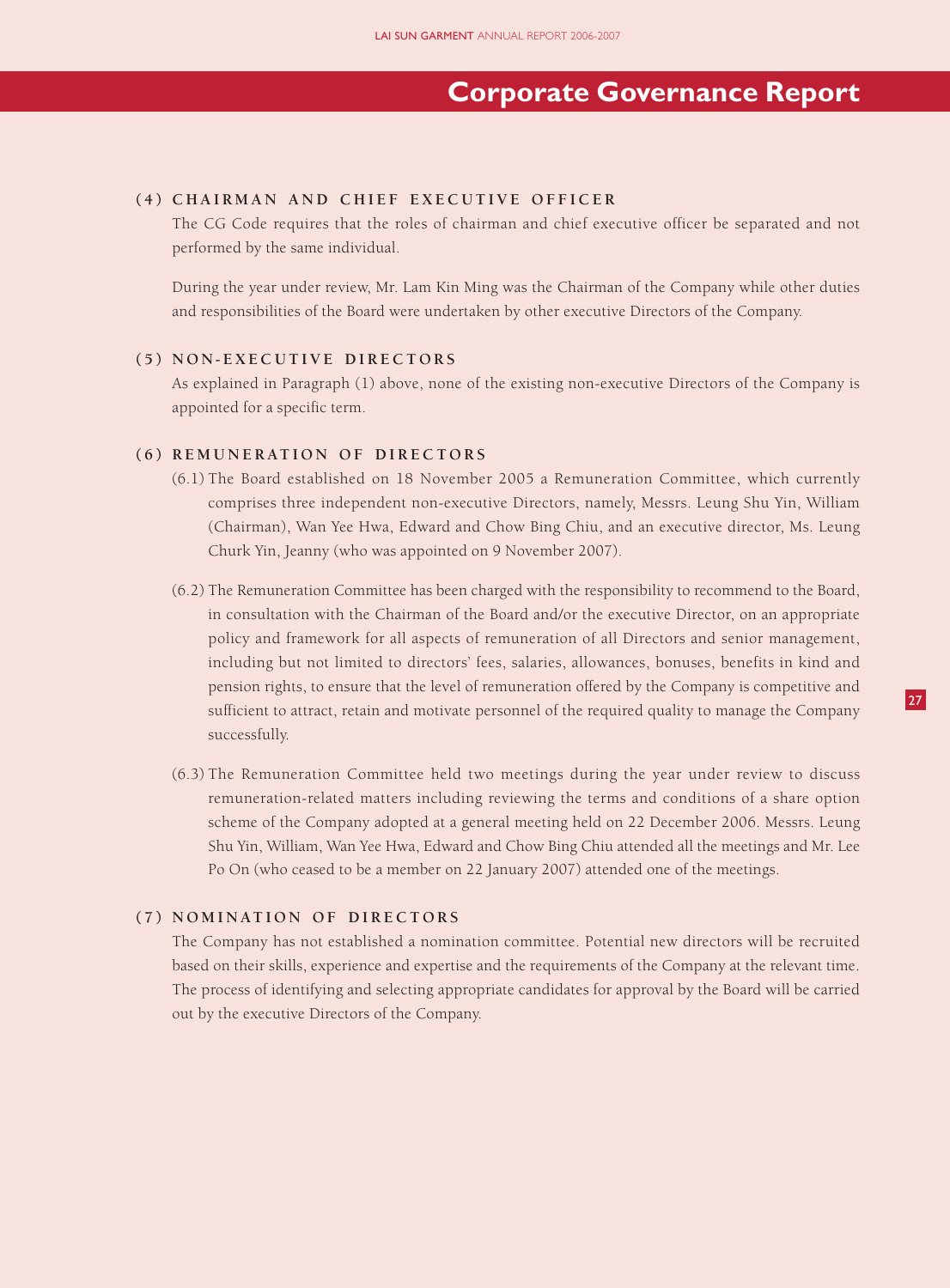#### **(8) AUDITORS ' REMUNERATION**

The auditors of the Company, Ernst & Young, received audit fees amounting to HK\$600,000 for the year under review. Ernst & Young also received fees amounting to HK\$118,500 for providing non-audit services (mainly taxation services) to the Company and its subsidiaries during the year.

#### **(9) AUDIT COMMITTEE**

(9.1) The Board established on 23 March 2000 an Audit Committee, which currently comprises three independent non-executive Directors, namely, Messrs. Wan Yee Hwa, Edward (Chairman), Leung Shu Yin, William and Chow Bing Chiu.

The principal responsibilities of the Audit Committee include the monitoring of the integrity of the periodical financial statements of the Company and the review of significant financial reporting judgments contained in them before submission to the Board for approval.

The Company has complied with Rule 3.21 of the Listing Rules in that two of the members of the Audit Committee possess appropriate professional qualifications or accounting or related financial management experience.

- (9.2) The Audit Committee held two meetings during the year under review. All members of the Audit Committee, namely, Messrs. Wan Yee Hwa, Edward, Leung Shu Yin, William and Chow Bing Chiu, attended all the meetings.
- (9.3) The Audit Committee reviewed the half-yearly and annual results of the Company, and other matters related to the financial and accounting policies and practices of the Company.

#### **(10)FINANCIAL REPORTING**

The Directors are responsible for the preparation of the financial statements which give a true and fair view of the state of affairs of the Company and its subsidiaries, in accordance with accounting principles generally accepted in Hong Kong.

The statement by the auditors of the Company about their responsibilities for the financial statements is set out in the independent auditors' report contained in this Annual Report.

#### **(11)INTERNAL CONTROLS**

During the year, Horwath Risk Advisory Services Limited has been engaged to perform internal audit functions and to assist the Board in reviewing the effectiveness of the internal control system of the Group. The periodic review will cover all material controls, including financial, operational and compliance controls and risk management functions of the Group.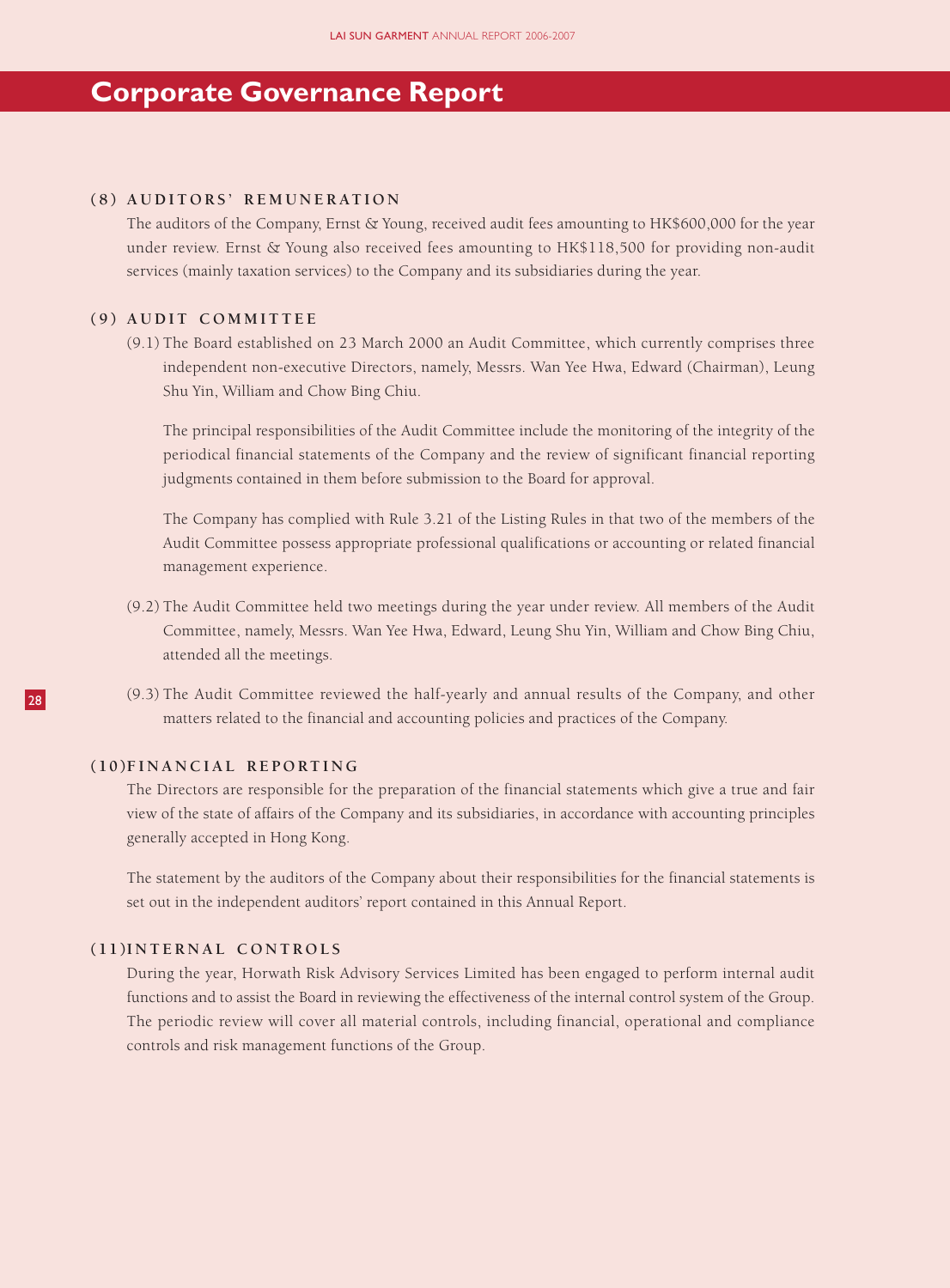### **Independent Auditors' Report**



#### **To the shareholders of Lai Sun Garment (International) Limited**

*(Incorporated in Hong Kong with limited liability)*

We have audited the financial statements of Lai Sun Garment (International) Limited set out on pages 31 to 95, which comprise the consolidated and company balance sheets as at 31 July 2007, and the consolidated income statement, the consolidated statement of changes in equity and the consolidated cash flow statement for the year then ended, and a summary of significant accounting policies and other explanatory notes.

#### **DIRECTORS ' RESPONSIBILITY FOR THE FINANCIAL STATEMENTS**

The directors of the Company are responsible for the preparation and the true and fair presentation of these financial statements in accordance with Hong Kong Financial Reporting Standards issued by the Hong Kong Institute of Certified Public Accountants and the Hong Kong Companies Ordinance. This responsibility includes designing, implementing and maintaining internal control relevant to the preparation and the true and fair presentation of financial statements that are free from material misstatement, whether due to fraud or error; selecting and applying appropriate accounting policies; and making accounting estimates that are reasonable in the circumstances.

#### **AUDITORS ' RESPONSIBILITY**

Our responsibility is to express an opinion on these financial statements based on our audit. Our report is made solely to you, as a body, in accordance with Section 141 of the Hong Kong Companies Ordinance, and for no other purpose. We do not assume responsibility towards or accept liability to any other person for the contents of this report.

We conducted our audit in accordance with Hong Kong Standards on Auditing issued by the Hong Kong Institute of Certified Public Accountants. Those standards require that we comply with ethical requirements and plan and perform the audit to obtain reasonable assurance as to whether the financial statements are free from material misstatement.

An audit involves performing procedures to obtain audit evidence about the amounts and disclosures in the financial statements. The procedures selected depend on the auditors' judgement, including the assessment of the risks of material misstatement of the financial statements, whether due to fraud or error. In making those risk assessments, the auditors consider internal control relevant to the entity's preparation and true and fair presentation of the financial statements in order to design audit procedures that are appropriate in the circumstances, but not for the purpose of expressing an opinion on the effectiveness of the entity's internal control. An audit also includes evaluating the appropriateness of accounting policies used and the reasonableness of accounting estimates made by the directors, as well as evaluating the overall presentation of the financial statements.

We believe that the audit evidence we have obtained is sufficient and appropriate to provide a basis for our audit opinion.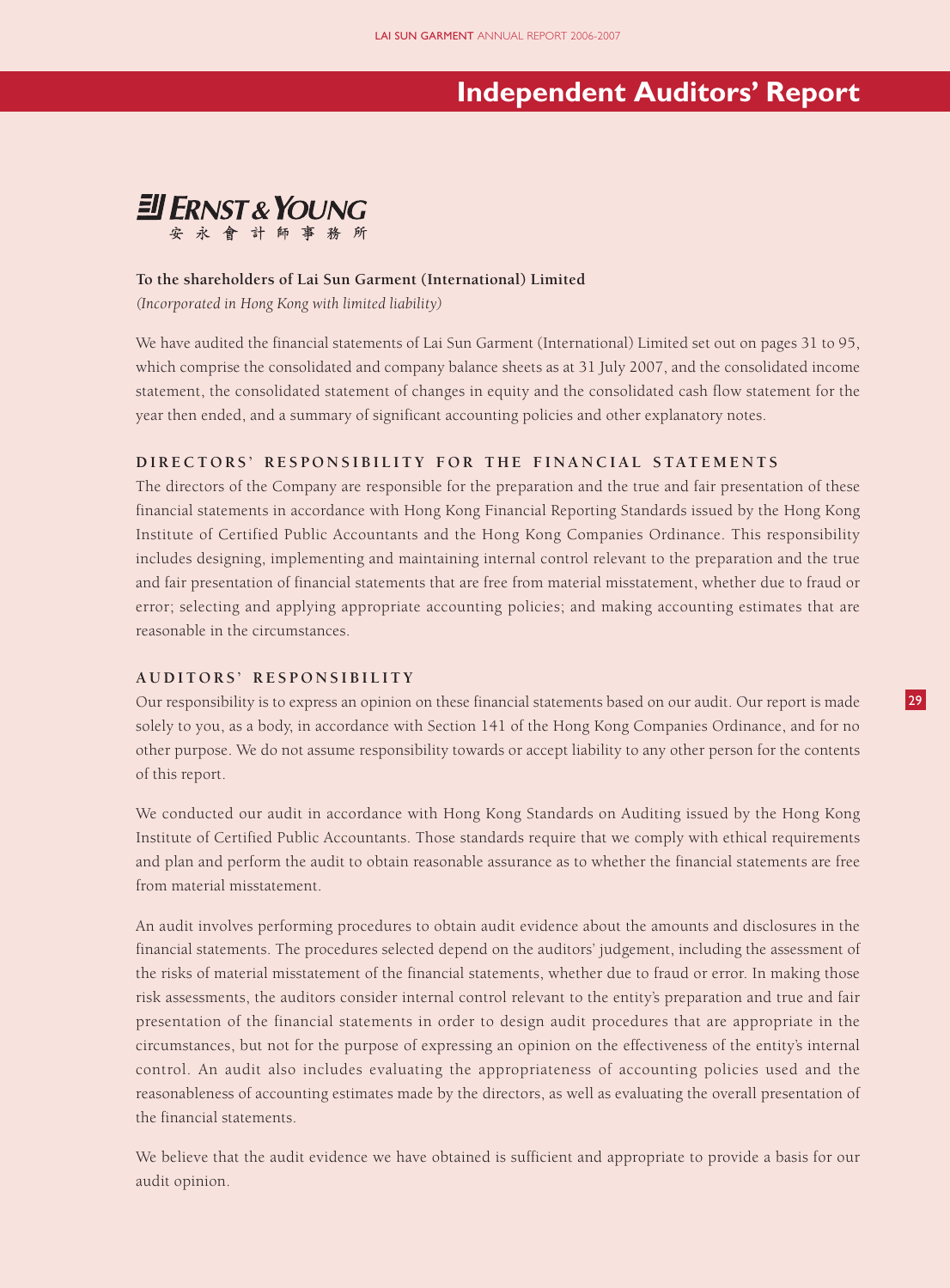## **Independent Auditors' Report**

#### **OPINION**

In our opinion, the financial statements give a true and fair view of the state of affairs of the Company and of the Group as at 31 July 2007 and of the Group's profit and cash flows for the year then ended in accordance with Hong Kong Financial Reporting Standards and have been properly prepared in accordance with the Hong Kong Companies Ordinance.

**Ernst & Young** *Certified Public Accountants* 18th Floor Two International Finance Centre 8 Finance Street, Central Hong Kong 9 November 2007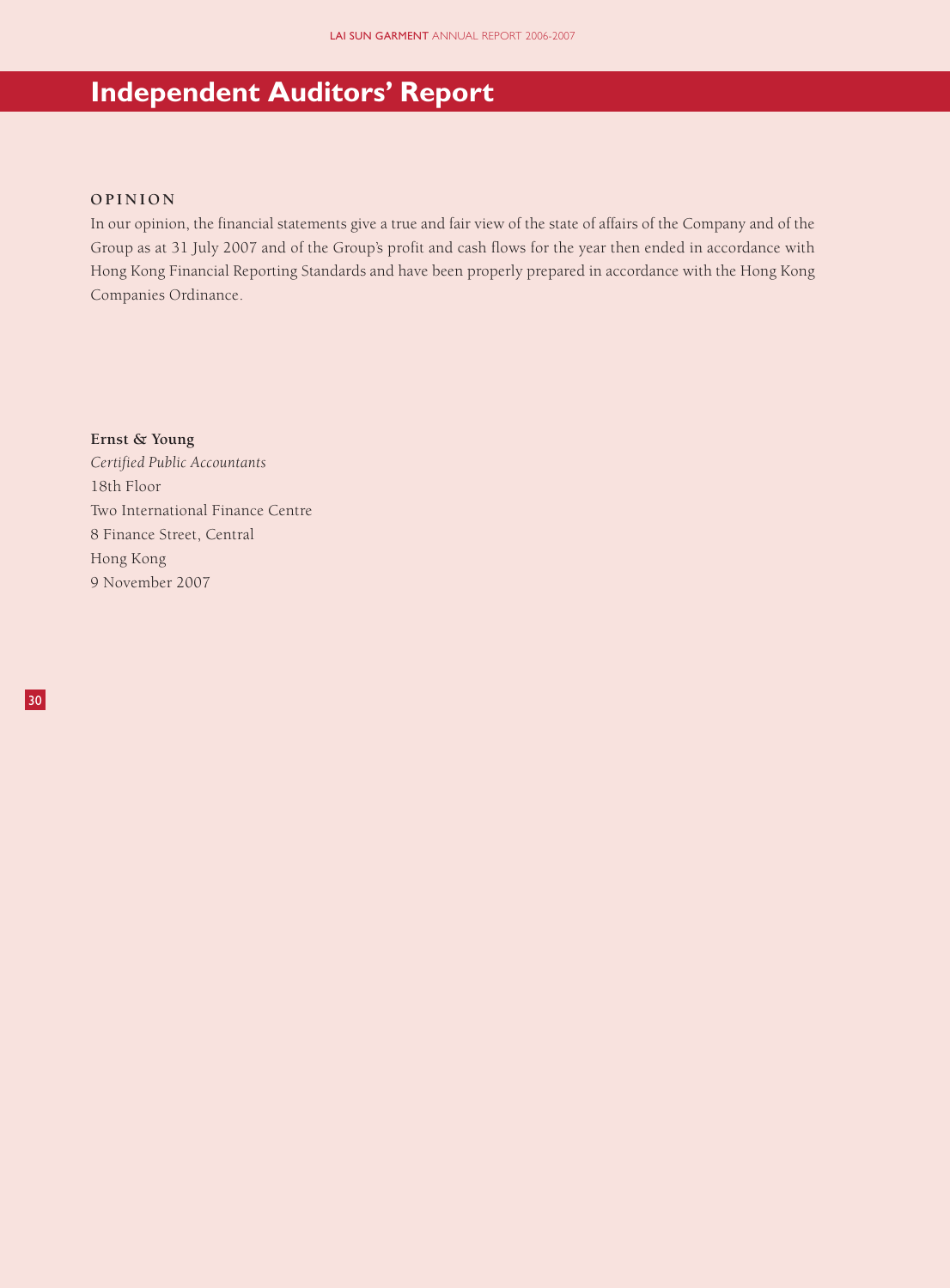## **Consolidated Income Statement**

Year ended 31 July 2007

|                                                            | Notes            | 2007<br><b>HK\$'000</b> | 2006<br>HK\$'000 |
|------------------------------------------------------------|------------------|-------------------------|------------------|
|                                                            |                  |                         |                  |
| TURNOVER                                                   | $\sqrt{6}$       |                         |                  |
| Continuing operations                                      |                  | 11,414                  | 25,278           |
| Discontinued operation                                     |                  |                         | 321,880          |
|                                                            |                  | 11,414                  | 347,158          |
| Cost of sales                                              |                  | (1,961)                 | (137, 012)       |
| Gross profit                                               |                  | 9,453                   | 210,146          |
| Other revenue and gain                                     | $\sqrt{6}$       | 21,146                  | 43,779           |
| Selling and distribution costs                             |                  |                         | (164, 872)       |
| Administrative expenses                                    |                  | (30, 477)               | (96, 013)        |
| Other operating income/(expenses), net                     |                  | 4,059                   | (7,700)          |
| Fair value gain on investment properties                   | 16               | 36,394                  | 175,899          |
| Loss on disposal of Crocodile Garments Limited ("CGL")     | 13, 33(a)        |                         | (179, 284)       |
| Gain on disposal of other subsidiaries, net                | 33(a)            |                         | 95,668           |
| PROFIT FROM OPERATING ACTIVITIES                           | $\boldsymbol{7}$ | 40,575                  | 77,623           |
| Finance costs                                              | $8\,$            | (17, 915)               | (23,888)         |
| Loss on deemed disposal of interest in an associate        | 20               |                         | (254, 369)       |
| Excess over the cost of acquisition of additional interest |                  |                         |                  |
| in an associate                                            | 20               |                         | 147,013          |
| Share of profits and losses of associates                  |                  | 259,013                 | 11,723           |
| PROFIT/(LOSS) BEFORE TAX                                   |                  |                         |                  |
| Continuing operations                                      |                  | 281,673                 | 134,209          |
| Discontinued operation                                     |                  |                         |                  |
| (including the loss on disposal of CGL)                    | 13               |                         | (176, 107)       |
|                                                            |                  | 281,673                 | (41,898)         |
| Tax                                                        | 11               |                         |                  |
| Continuing operations                                      |                  | (6,369)                 | (36, 912)        |
| Discontinued operation                                     | 13               |                         | 16,900           |
|                                                            |                  | (6, 369)                | (20, 012)        |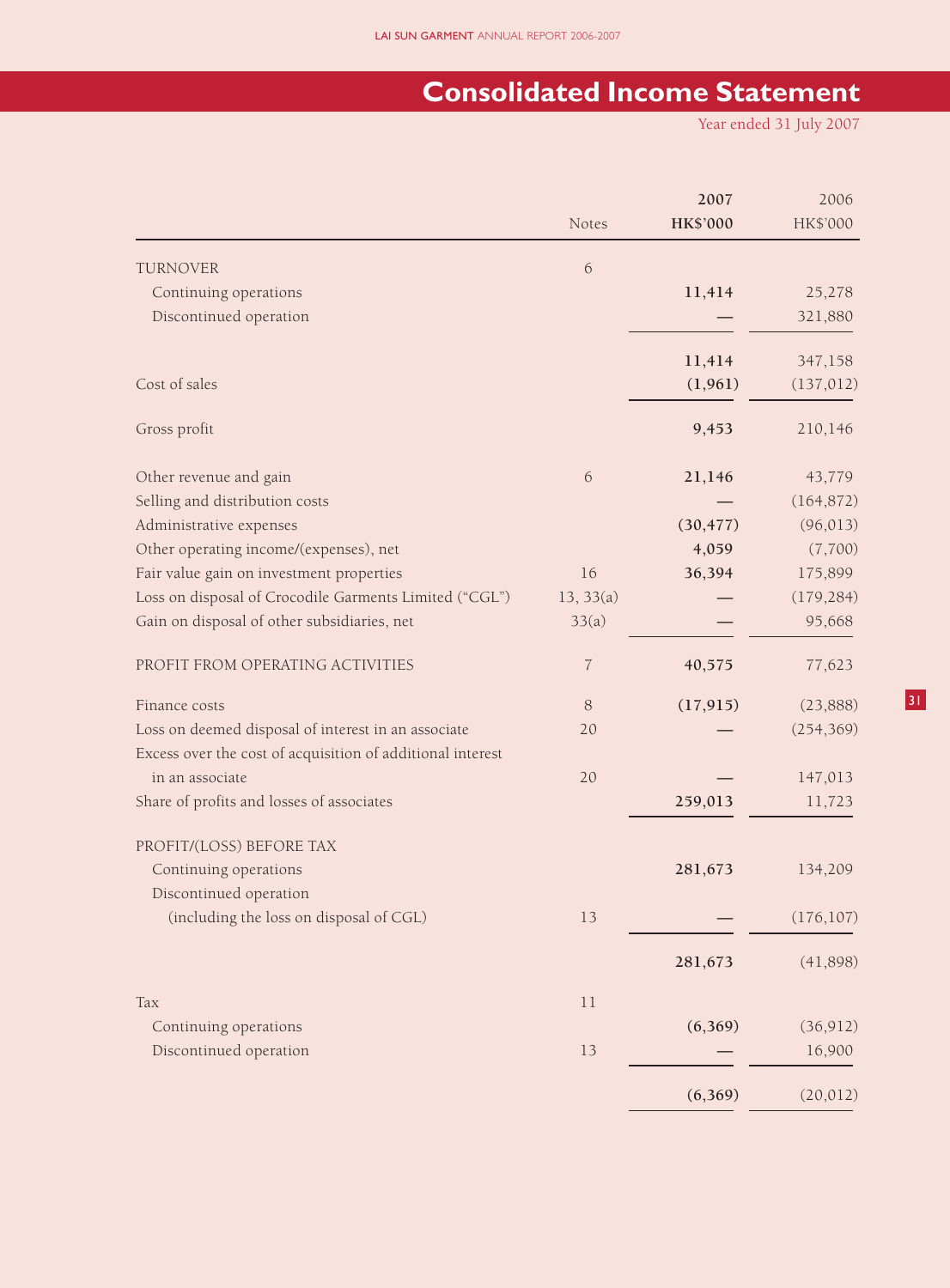# **Consolidated Income Statement**

Year ended 31 July 2007

|                                           | Notes | 2007<br><b>HK\$'000</b> | 2006<br>HK\$'000               |
|-------------------------------------------|-------|-------------------------|--------------------------------|
| PROFIT/(LOSS) FOR THE YEAR                |       |                         |                                |
| Continuing operations                     |       | 275,304                 | 97,297                         |
| Discontinued operation                    |       |                         |                                |
| (including the loss on disposal of CGL)   | 13    |                         | (159, 207)                     |
|                                           |       | 275,304                 | (61, 910)                      |
| Attributable to:                          |       |                         |                                |
| Equity holders of the Company             |       |                         |                                |
| Continuing operations                     |       | 275,304                 | 47,480                         |
| Discontinued operation                    |       |                         |                                |
| (including the loss on disposal of CGL)   | 13    |                         | (168, 256)                     |
|                                           |       | 275,304                 | (120, 776)                     |
| Minority interests                        |       |                         | 58,866                         |
|                                           |       | 275,304                 | (61, 910)                      |
| EARNINGS/(LOSS) PER SHARE ATTRIBUTABLE TO |       |                         |                                |
| ORDINARY EQUITY HOLDERS OF THE COMPANY    | 14    |                         |                                |
| Basic                                     |       |                         |                                |
| - For profit/(loss) for the year          |       |                         | HK 17.02 cents HK (7.47) cents |
| - For profit from continuing operations   |       | HK 17.02 cents          | HK 2.94 cents                  |
| Diluted                                   |       |                         |                                |
| - For profit/(loss) for the year          |       | N/A                     | N/A                            |
| - For profit from continuing operations   |       | N/A                     | N/A                            |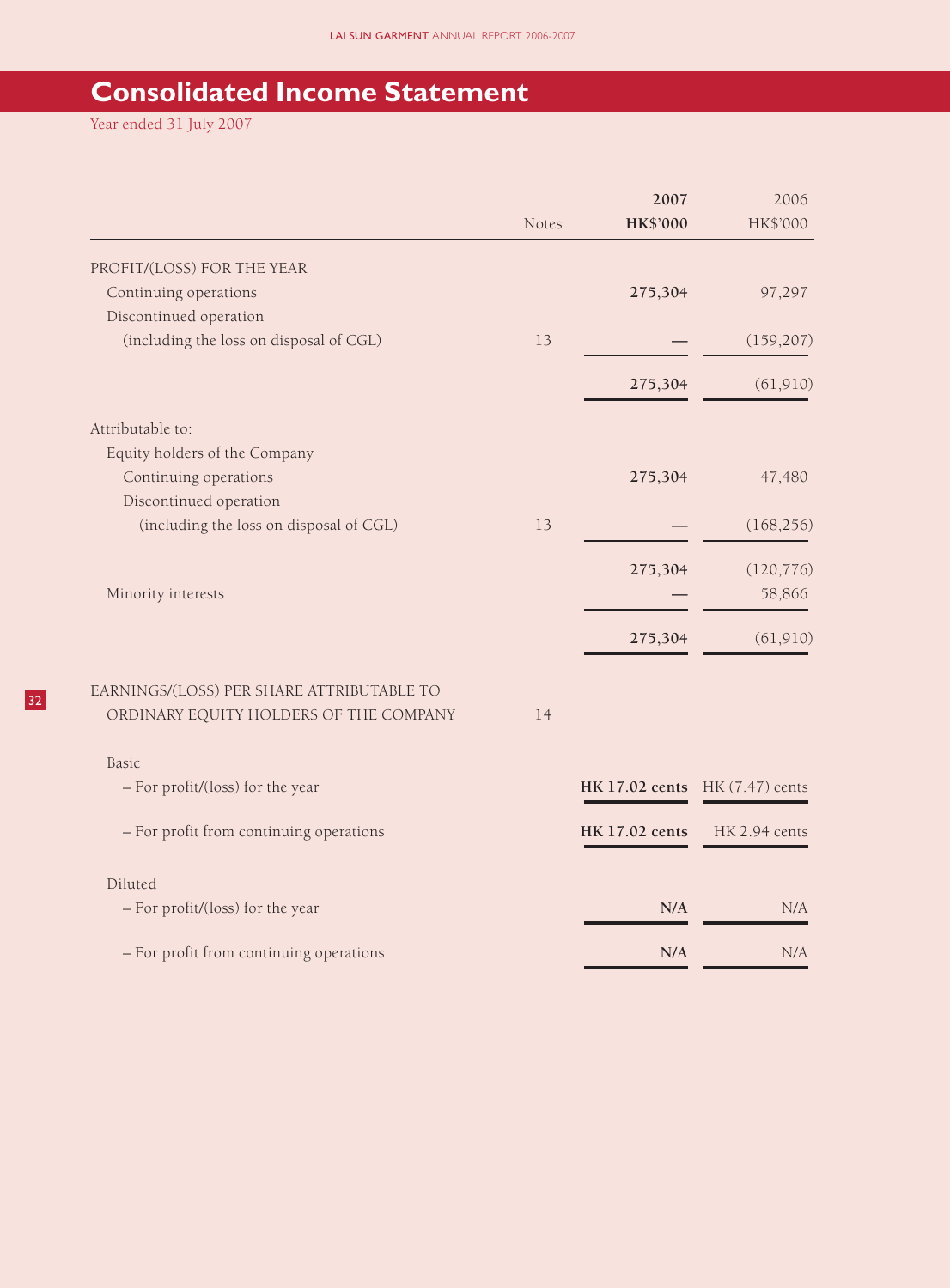# **Consolidated Balance Sheet**

31 July 2007

|                                            |       | 2007            | 2006       |
|--------------------------------------------|-------|-----------------|------------|
|                                            | Notes | <b>HK\$'000</b> | HK\$'000   |
| NON-CURRENT ASSETS                         |       |                 |            |
| Property, plant and equipment              | 15    | 2,974           | 4,276      |
| Investment properties                      | 16    | 156,100         | 119,100    |
| Properties under development               | 17    | 183,529         | 138,494    |
| Goodwill                                   | 19    |                 |            |
| Interests in associates                    | 20    | 2,656,103       | 2,268,218  |
| Available-for-sale equity investments      | 21    | 474,860         | 466,946    |
| Loan and interest receivables              | 22    |                 | 40,730     |
| Promissory note receivable                 | 23    | 167,000         | 167,000    |
| Total non-current assets                   |       | 3,640,566       | 3,204,764  |
| <b>CURRENT ASSETS</b>                      |       |                 |            |
| Debtors, deposits and other receivables    | 24    | 7,047           | 6,159      |
| Loan and interest receivables              | 22    | 54,052          |            |
| Cash and cash equivalents                  | 25    | 18,401          | 34,692     |
| Total current assets                       |       | 79,500          | 40,851     |
| <b>CURRENT LIABILITIES</b>                 |       |                 |            |
| Creditors, deposits received and accruals  | 26    | 22,831          | 15,648     |
| Tax payable                                |       | 231             | 231        |
| Total current liabilities                  |       | 23,062          | 15,879     |
| NET CURRENT ASSETS                         |       | 56,438          | 24,972     |
| TOTAL ASSETS LESS CURRENT LIABILITIES      |       | 3,697,004       | 3,229,736  |
| NON-CURRENT LIABILITIES                    |       |                 |            |
| Interest-bearing bank and other borrowings | 27    | (59, 745)       | (31, 745)  |
| Note payable                               | 28    | (195,000)       | (195,000)  |
| Accrued interest payable                   | 28    | (41, 037)       | (23, 313)  |
| Deferred tax liabilities                   | 29    | (26, 534)       | (20, 165)  |
| Total non-current liabilities              |       | (322, 316)      | (270, 223) |
|                                            |       | 3,374,688       | 2,959,513  |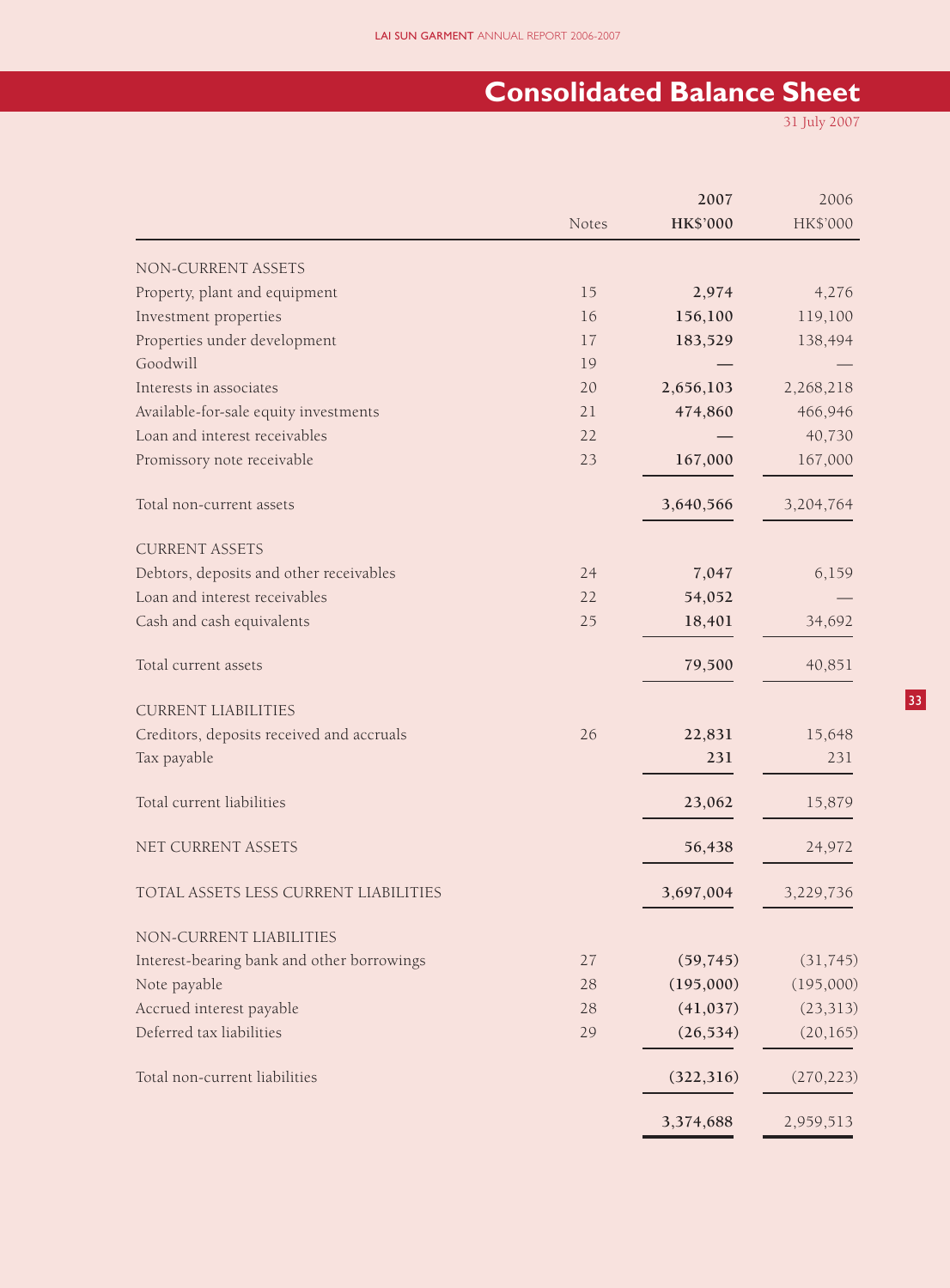# **Consolidated Balance Sheet**

31 July 2007

|                                                      |       | 2007            | 2006      |
|------------------------------------------------------|-------|-----------------|-----------|
|                                                      | Notes | <b>HK\$'000</b> | HK\$'000  |
| <b>EQUITY</b>                                        |       |                 |           |
|                                                      |       |                 |           |
| Equity attributable to equity holders of the Company |       |                 |           |
| Issued capital                                       | 30    | 16,174          | 16,174    |
| Share premium account                                |       | 1,908,840       | 1,908,840 |
| Asset revaluation reserve                            |       | 55,494          | 55,494    |
| Share option reserve                                 |       | 747             |           |
| Hedging reserve                                      |       | (16, 954)       |           |
| Investment revaluation reserve                       |       | 273,836         | 265,331   |
| Capital reserve                                      |       | 148,694         | 148,694   |
| Exchange fluctuation reserve                         |       | 206,084         | 58,511    |
| Retained earnings                                    |       | 781,773         | 506,469   |
|                                                      |       |                 |           |
|                                                      |       | 3,374,688       | 2,959,513 |

*Director Director*

**Lam Kin Ming Lam Kin Ngok, Peter**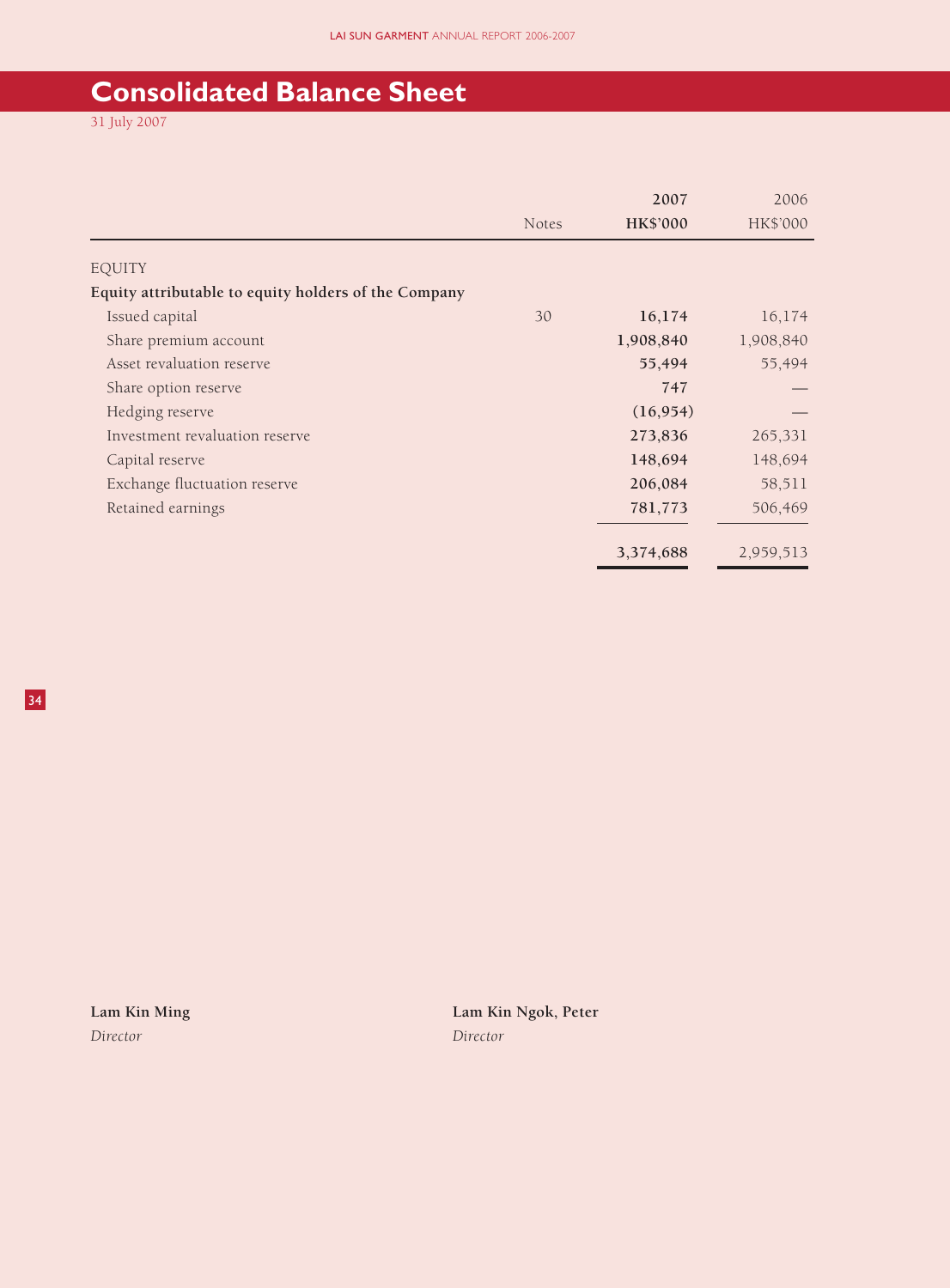# **Consolidated Statement of Changes in Equity**

Year ended 31 July 2007

|                                                                   | Attributable to equity holders of the Company |                                         |                                             |                                        |                                |                                                  |                                |                                                |                                  |                       |                                   |                   |
|-------------------------------------------------------------------|-----------------------------------------------|-----------------------------------------|---------------------------------------------|----------------------------------------|--------------------------------|--------------------------------------------------|--------------------------------|------------------------------------------------|----------------------------------|-----------------------|-----------------------------------|-------------------|
|                                                                   | Issued<br>capital<br>HK\$'000                 | Share<br>premium<br>account<br>HK\$'000 | Asset<br>revaluation<br>reserve<br>HK\$'000 | Share<br>option<br>reserve<br>HK\$'000 | Hedging<br>reserve<br>HK\$'000 | Investment<br>revaluation<br>reserve<br>HK\$'000 | Capital<br>reserve<br>HK\$'000 | Exchange<br>fluctuation<br>reserve<br>HK\$'000 | Retained<br>earnings<br>HK\$'000 | Sub-total<br>HK\$'000 | Minority<br>interests<br>HK\$'000 | Total<br>HK\$'000 |
| At 1 August 2005                                                  | 808,712                                       | 1,116,302                               | 55,799                                      |                                        |                                | (12,663)                                         | 148,694                        | 43,544                                         | 626,940                          | 2,787,328             | 201,745                           | 2,989,073         |
| Exchange realignments of subsidiaries                             |                                               |                                         |                                             |                                        |                                |                                                  |                                | 4,644                                          |                                  | 4,644                 | 106                               | 4,750             |
| Changes in fair value of<br>available-for-sale equity investments |                                               |                                         |                                             |                                        |                                | 278,585                                          |                                |                                                |                                  | 278,585               |                                   | 278,585           |
| Share of reserve movements                                        |                                               |                                         |                                             |                                        |                                |                                                  |                                |                                                |                                  |                       |                                   |                   |
| of an associate                                                   |                                               |                                         |                                             |                                        |                                | (591)                                            |                                | 28,185                                         |                                  | 27,594                |                                   | 27,594            |
| Total income and expense recognised                               |                                               |                                         |                                             |                                        |                                |                                                  |                                |                                                |                                  |                       |                                   |                   |
| directly in equity                                                |                                               |                                         |                                             |                                        |                                | 277,994                                          |                                | 32,829                                         |                                  | 310,823               | 106                               | 310,929           |
| Profit/(loss) for the year                                        |                                               |                                         |                                             |                                        |                                |                                                  |                                |                                                | (120, 776)                       | (120, 776)            | 58,866                            | (61, 910)         |
| Disposal of subsidiaries (note 33(a))                             |                                               |                                         |                                             |                                        |                                |                                                  |                                |                                                |                                  |                       | (271, 634)                        | (271, 634)        |
| Release and transfer upon disposal                                |                                               |                                         |                                             |                                        |                                |                                                  |                                |                                                |                                  |                       |                                   |                   |
| of subsidiaries                                                   |                                               |                                         | (305)                                       |                                        |                                |                                                  |                                | (12,023)                                       | 305                              | (12,023)              |                                   | (12,023)          |
| Release upon deemed disposal                                      |                                               |                                         |                                             |                                        |                                |                                                  |                                |                                                |                                  |                       |                                   |                   |
| of interest in an associate                                       |                                               |                                         |                                             |                                        |                                |                                                  |                                | (5,839)                                        |                                  | (5,839)               |                                   | (5,839)           |
| Total recognised income and expense                               |                                               |                                         |                                             |                                        |                                |                                                  |                                |                                                |                                  |                       |                                   |                   |
| for the year                                                      |                                               |                                         | (305)                                       |                                        |                                | 277,994                                          |                                | 14,967                                         | (120, 471)                       | 172,185               | (212, 662)                        | (40, 477)         |
| Capital reduction (note 30)                                       | (792, 538)                                    | 792,538                                 |                                             |                                        |                                |                                                  |                                |                                                |                                  |                       |                                   |                   |
| Contribution from minority                                        |                                               |                                         |                                             |                                        |                                |                                                  |                                |                                                |                                  |                       |                                   |                   |
| equity holders                                                    |                                               |                                         |                                             |                                        |                                |                                                  |                                |                                                |                                  |                       | 10,917                            | 10,917            |
|                                                                   |                                               |                                         |                                             |                                        |                                |                                                  |                                |                                                |                                  |                       |                                   |                   |
| At 31 July 2006 and 1 August 2006                                 | 16,174                                        | 1,908,840                               | 55,494                                      |                                        |                                | 265,331                                          | 148,694                        | 58,511                                         | 506,469                          | 2,959,513             |                                   | 2,959,513         |
| Changes in fair value of                                          |                                               |                                         |                                             |                                        |                                |                                                  |                                |                                                |                                  |                       |                                   |                   |
| available-for-sale equity investments                             |                                               |                                         |                                             |                                        |                                | 7,914                                            |                                |                                                |                                  | 7,914                 |                                   | 7,914             |
| Share of reserve movements                                        |                                               |                                         |                                             |                                        |                                |                                                  |                                |                                                |                                  |                       |                                   |                   |
| of an associate                                                   |                                               |                                         |                                             | $747$                                  | (16,954)                       | $591\,$                                          |                                | 147,573                                        |                                  | 131,957               |                                   | 131,957           |
|                                                                   |                                               |                                         |                                             |                                        |                                |                                                  |                                |                                                |                                  |                       |                                   |                   |
| Total income and expense recognised                               |                                               |                                         |                                             |                                        | (16,954)                       |                                                  |                                |                                                |                                  |                       |                                   |                   |
| directly in equity                                                |                                               |                                         |                                             | 747                                    |                                | 8,505                                            |                                | 147,573                                        | $\overline{\phantom{0}}$         | 139,871               |                                   | 139,871           |
| Profit for the year                                               |                                               |                                         |                                             |                                        |                                |                                                  |                                |                                                | 275,304                          | 275,304               |                                   | 275,304           |
| Total recognised income and expense                               |                                               |                                         |                                             |                                        |                                |                                                  |                                |                                                |                                  |                       |                                   |                   |
| for the year                                                      |                                               |                                         |                                             | $747$                                  | (16,954)                       | 8,505                                            |                                | 147,573                                        | 275,304                          | 415,175               |                                   | 415,175           |
| At 31 July 2007                                                   | 16,174                                        | 1,908,840                               | 55,494                                      | 747                                    | (16,954)                       | 273,836                                          | 148,694                        | 206,084                                        | 781,773                          | 3,374,688             |                                   | 3,374,688         |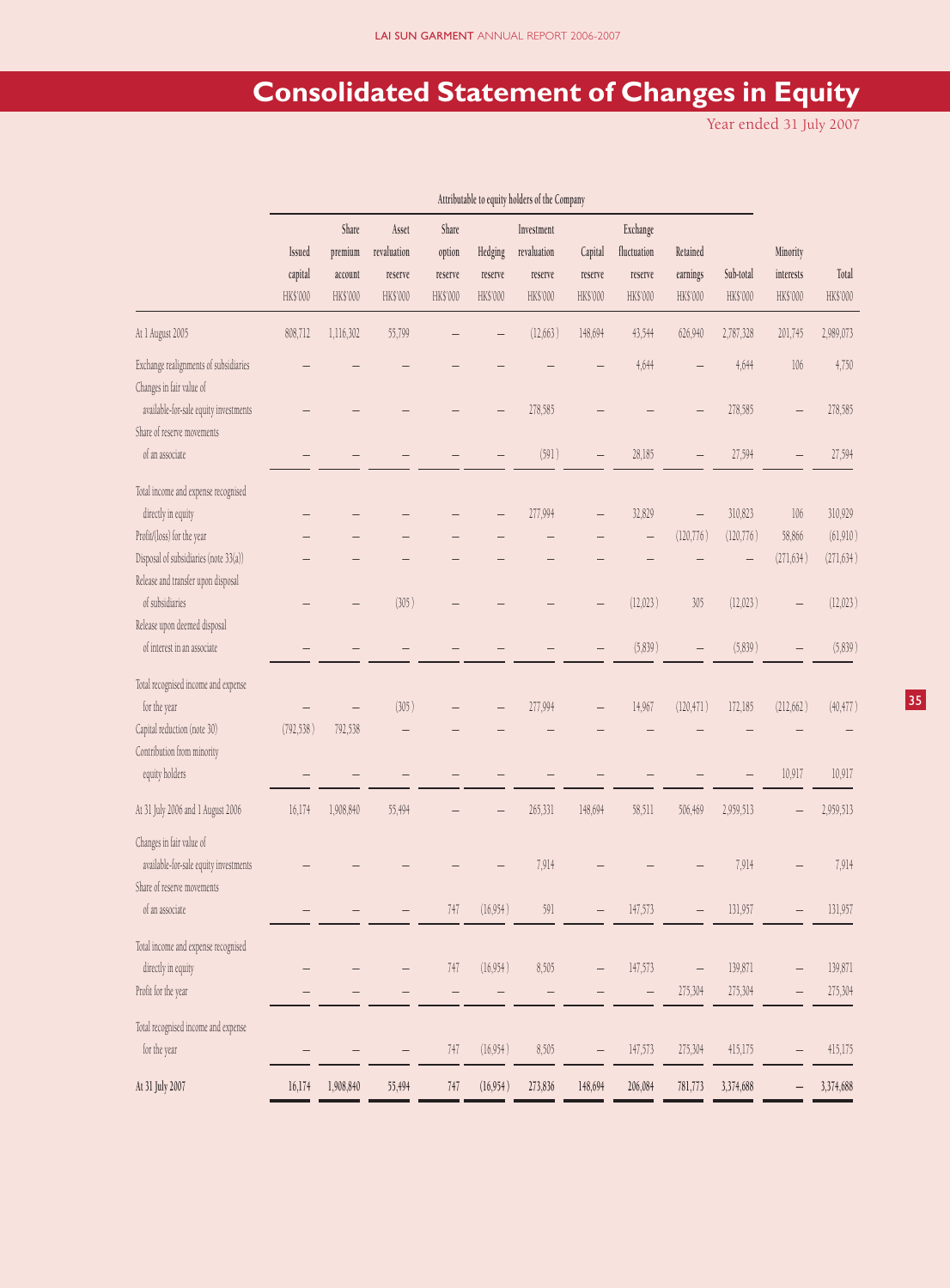# **Consolidated Cash Flow Statement**

Year ended 31 July 2007

|                                                            |       | 2007            | 2006       |
|------------------------------------------------------------|-------|-----------------|------------|
|                                                            | Notes | <b>HK\$'000</b> | HK\$'000   |
| CASH FLOWS FROM OPERATING ACTIVITIES                       |       |                 |            |
| Profit/(loss) before tax:                                  |       |                 |            |
| From continuing operations                                 |       | 281,673         | 134,209    |
| Discontinued operation (including the loss on              |       |                 |            |
| disposal of CGL)                                           | 13    |                 | (176, 107) |
| Adjustments for:                                           |       |                 |            |
| Fair value gain on investment properties                   |       | (36, 394)       | (175, 899) |
| Depreciation                                               | 7     | 1,812           | 11,964     |
| Dividend income from equity investments at                 |       |                 |            |
| fair value through profit or loss                          | 6     |                 | (965)      |
| Interest income from bank deposits                         | 6     | (1,686)         | (5, 555)   |
| Other interest income                                      | 6     | (19, 456)       | (13, 011)  |
| Loss/(gain) on disposal of items of property,              |       |                 |            |
| plant and equipment                                        | 7     | (220)           | 14         |
| Impairment/(reversal of impairment) of loan and            |       |                 |            |
| interest receivables                                       | 7     | (4,059)         | 7,700      |
| Write-back of provision for slow-moving inventories        | 7     |                 | (3,695)    |
| Gain on disposal of equity investments at                  |       |                 |            |
| fair value through profit or loss                          | 6     |                 | (1,018)    |
| Loss on disposal of CGL                                    |       |                 | 179,284    |
| Gain on disposal of other subsidiaries, net                |       |                 | (95, 668)  |
| Finance costs                                              | 8     | 17,915          | 23,888     |
| Loss on deemed disposal of interest in an associate        |       |                 | 254,369    |
| Excess over the cost of acquisition of additional interest |       |                 |            |
| in an associate                                            |       |                 | (147, 013) |
| Share of profits and losses of associates                  |       | (259, 013)      | (11, 723)  |
|                                                            |       |                 |            |
|                                                            |       | (19, 428)       | (19, 226)  |
| Decrease/(increase) in amounts due from associates         |       | (185)           | 150        |
| Increase/(decrease) in amounts due to associates           |       | 5               | (24)       |
| Increase in inventories                                    |       |                 | (7, 392)   |
| Increase in debtors, deposits and other receivables        |       | (181)           | (13,206)   |
| Increase in creditors, deposits received and accruals      |       | 7,096           | 1,124      |
| Cash used in operations                                    |       | (12, 693)       | (38, 574)  |
| Hong Kong profits tax paid                                 |       |                 | (340)      |
| Net cash outflow from operating activities                 |       | (12, 693)       | (38, 914)  |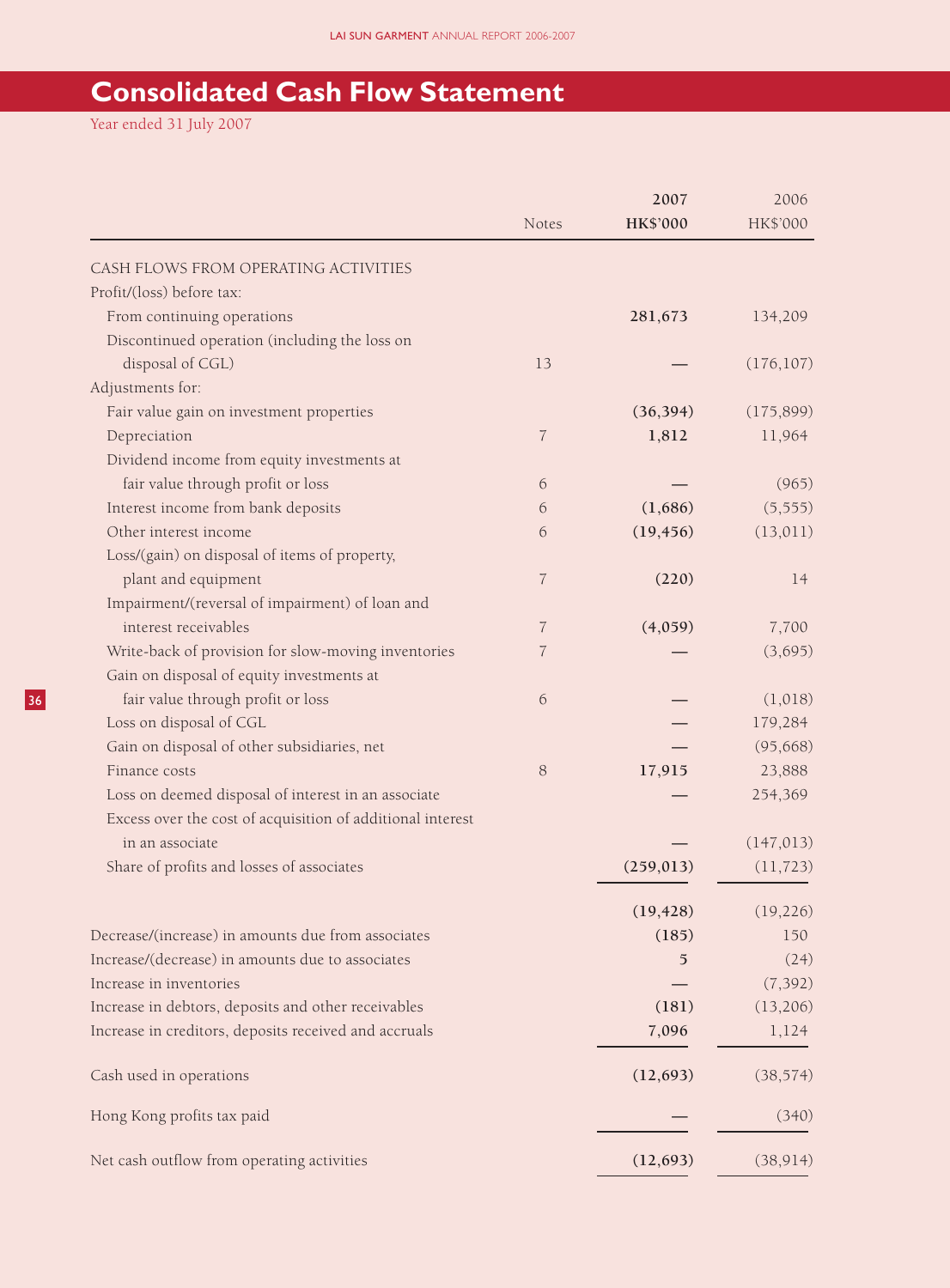# **Consolidated Cash Flow Statement**

Year ended 31 July 2007

|                                                            | Notes | 2007<br><b>HK\$'000</b> | 2006<br>HK\$'000 |
|------------------------------------------------------------|-------|-------------------------|------------------|
| CASH FLOWS FROM INVESTING ACTIVITIES                       |       |                         |                  |
| Increase in loan principal                                 |       | (11,700)                | (43,300)         |
| Dividend received from equity investments at               |       |                         |                  |
| fair value through profit or loss                          |       |                         | 965              |
| Dividend received from an associate                        |       | 3,265                   |                  |
| Interest received                                          |       | 23,651                  | 11,130           |
| Additions to investment properties                         |       | (606)                   | (274, 264)       |
| Proceeds from disposal of equity investments at fair value |       |                         |                  |
| through profit or loss                                     |       |                         | 27,672           |
| Proceeds from disposal of subsidiaries                     | 33(a) |                         | 81,098           |
| Acquisition of additional interest in an associate         |       |                         | (14, 804)        |
| Proceeds from disposal of items of property,               |       |                         |                  |
| plant and equipment                                        |       | 220                     | 17               |
| Purchases of items of property, plant and equipment        |       | (510)                   | (11, 645)        |
| Additions to properties under development                  |       | (44, 570)               | (156, 588)       |
|                                                            |       |                         |                  |
| Net cash outflow from investing activities                 |       | (30, 250)               | (379, 719)       |
| CASH FLOWS FROM FINANCING ACTIVITIES                       |       |                         |                  |
| Bank financing charges paid                                |       | (1,259)                 |                  |
| Decrease in trust receipt loans                            |       |                         | (6,684)          |
| Interest paid on bank loans and overdrafts                 |       | (89)                    | (6, 723)         |
| New bank borrowings                                        |       | 43,000                  | 171,829          |
| Repayment of bank and other borrowings                     |       | (15,000)                | (103, 407)       |
| Contribution from minority equity holders                  |       |                         | 10,917           |
| Net cash inflow from financing activities                  |       | 26,652                  | 65,932           |
| NET DECREASE IN CASH AND CASH EQUIVALENTS                  |       | (16,291)                | (352, 701)       |
|                                                            |       |                         |                  |
| Cash and cash equivalents at beginning of year             |       | 34,692                  | 383,932          |
| Effect of foreign exchange rate changes, net               |       |                         | 3,461            |
| CASH AND CASH EQUIVALENTS AT END OF YEAR                   |       | 18,401                  | 34,692           |
| ANALYSIS OF BALANCES OF CASH AND CASH EQUIVALENTS          |       |                         |                  |
| Cash and bank balances                                     | 25    | 8,401                   | 34,692           |
| Non-pledged time deposits with original maturity of        |       |                         |                  |
| less than three months when acquired                       | 25    | 10,000                  |                  |
|                                                            |       | 18,401                  | 34,692           |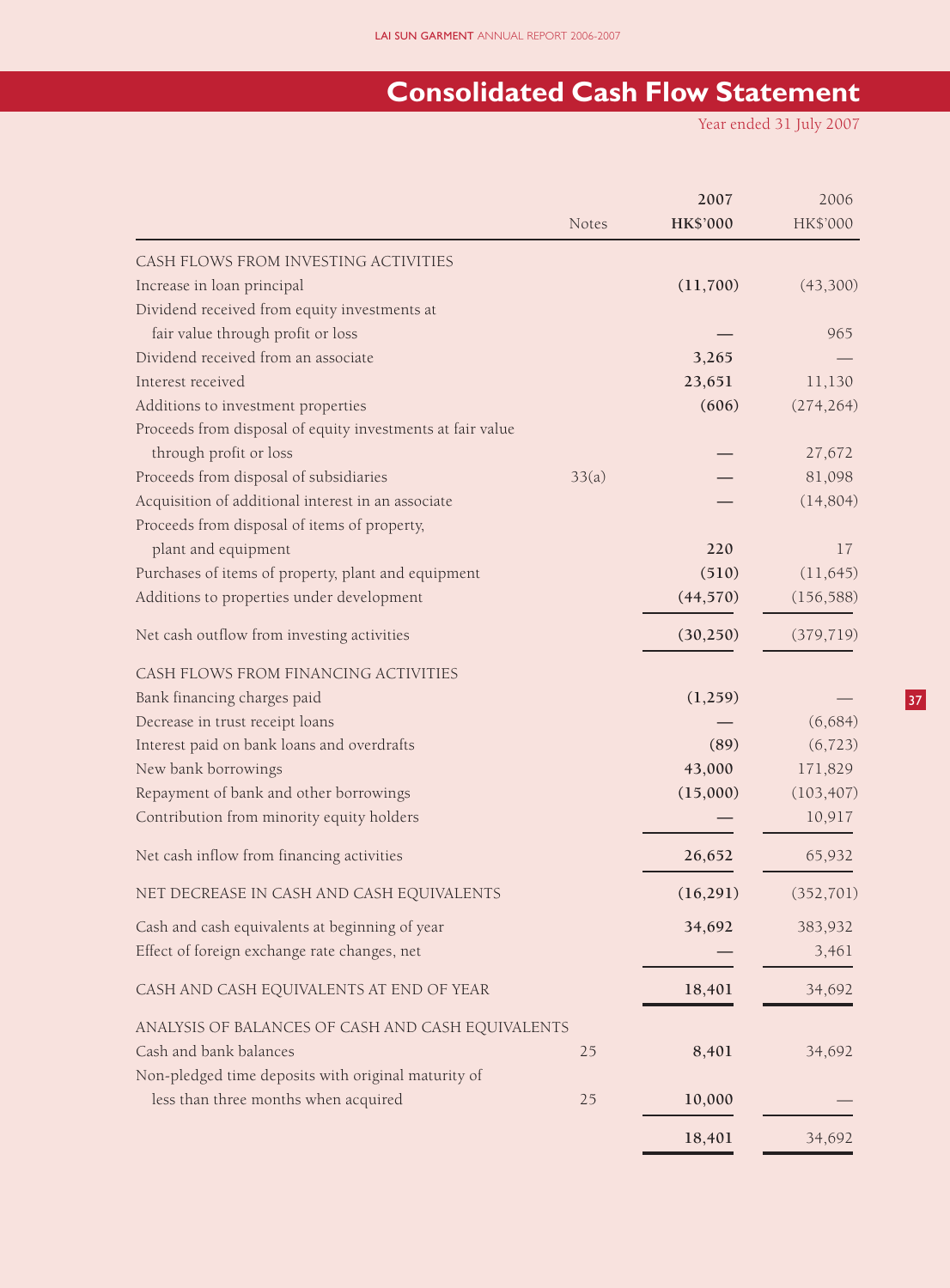# **Balance Sheet**

31 July 2007

|                                           |       | 2007            | 2006       |
|-------------------------------------------|-------|-----------------|------------|
|                                           | Notes | <b>HK\$'000</b> | HK\$'000   |
| NON-CURRENT ASSETS                        |       |                 |            |
| Property, plant and equipment             | 15    | 2,974           | 4,276      |
| Investment properties                     | 16    | 156,100         | 119,100    |
| Interests in subsidiaries                 | 18    | 311,835         | 286,899    |
| Interests in associates                   | 20    | 376,227         | 376,047    |
| Available-for-sale equity investments     | 21    | 430,132         | 422,963    |
| Promissory note receivable                | 23    | 167,000         | 167,000    |
| Total non-current assets                  |       | 1,444,268       | 1,376,285  |
| <b>CURRENT ASSETS</b>                     |       |                 |            |
| Debtors, deposits and other receivables   |       | 6,269           | 6,104      |
| Cash and cash equivalents                 | 25    | 17,904          | 34,489     |
| Total current assets                      |       | 24,173          | 40,593     |
| <b>CURRENT LIABILITIES</b>                |       |                 |            |
| Creditors, deposits received and accruals |       | 16,058          | 14,950     |
| Tax payable                               |       | 231             | 231        |
| Total current liabilities                 |       | 16,289          | 15,181     |
| NET CURRENT ASSETS                        |       | 7,884           | 25,412     |
| TOTAL ASSETS LESS CURRENT LIABILITIES     |       | 1,452,152       | 1,401,697  |
| NON-CURRENT LIABILITIES                   |       |                 |            |
| Interest-bearing other borrowings         | 27    | (31,745)        | (31, 745)  |
| Note payable                              | 28    | (195,000)       | (195,000)  |
| Accrued interest payable                  | 28    | (41, 037)       | (23, 313)  |
| Deferred tax liabilities                  | 29    | (26, 534)       | (20, 165)  |
| Total non-current liabilities             |       | (294,316)       | (270, 223) |
|                                           |       | 1,157,836       | 1,131,474  |
| <b>EQUITY</b>                             |       |                 |            |
| Issued capital                            | 30    | 16,174          | 16,174     |
| Reserves                                  | 32(b) | 1,141,662       | 1,115,300  |
|                                           |       | 1,157,836       | 1,131,474  |

**Lam Kin Ming Lam Kin Ngok, Peter**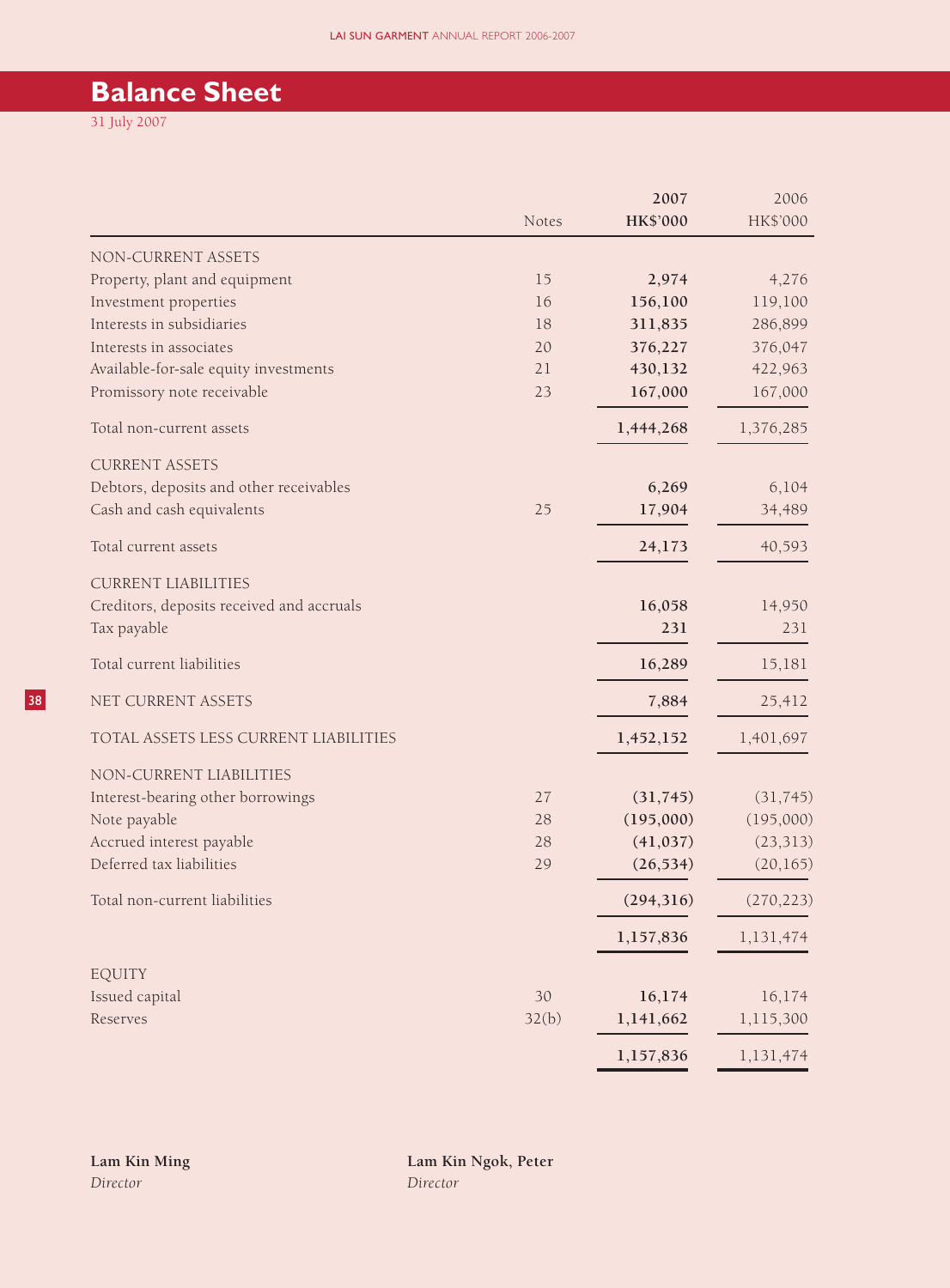31 July 2007

## **1. CORPORATE INFORMATION**

Lai Sun Garment (International) Limited (the "Company") is a limited liability company incorporated in Hong Kong. The registered office of the Company is located at 11th Floor, Lai Sun Commercial Centre, 680 Cheung Sha Wan Road, Kowloon, Hong Kong.

During the year, the principal activities of the Group consisted of property development, property investment and investment holding. Upon the disposal of all the shares of Crocodile Garments Limited ("CGL"), a former subsidiary of the Group, which was principally engaged in manufacture and trading of garments and property investment, in May 2006, the Group ceased the business of manufacture and trading of garments, further details of which are set out in note 13 to the financial statements.

### **2.1 BASIS OF PREPARATION**

These financial statements have been prepared in accordance with Hong Kong Financial Reporting Standards ("HKFRSs") (which also include Hong Kong Accounting Standards ("HKASs") and Interpretations) issued by the Hong Kong Institute of Certified Public Accountants, accounting principles generally accepted in Hong Kong and the Hong Kong Companies Ordinance. They have been prepared under the historical cost convention, except for investment properties and available-for-sale equity investments, which have been measured at fair values. These financial statements are presented in Hong Kong dollars ("HK\$") and all values are rounded to the nearest thousand except when otherwise indicated.

### **Basis of consolidation**

The consolidated financial statements include the financial statements of the Company and its subsidiaries for the year ended 31 July 2007. The results of subsidiaries are consolidated from the date of acquisition, being the date on which the Group obtains control, and continue to be consolidated until the date that such control ceases. All significant intercompany transactions and balances within the Group are eliminated on consolidation.

# **2.2 IMPACT OF NEW AND REVISED HONG KONG FINANCIAL REPORTING STANDARDS**

The Group has adopted the following new and revised HKFRSs, applicable to these financial statements, for the first time for the current year's financial statements. The adoption of these new and revised standards and interpretation has had no material effect on these financial statements.

| HKAS 21 Amendment   | Net Investment in a Foreign Operation               |
|---------------------|-----------------------------------------------------|
| HKAS 39 and HKFRS 4 |                                                     |
| Amendments          | Financial Guarantee Contracts                       |
| HKAS 39 Amendment   | The Fair Value Option                               |
| HK(IFRIC)-Int 4     | Determining whether an Arrangement contains a Lease |
| HK(IFRIC)-Int 8     | Scope of HKFRS 2                                    |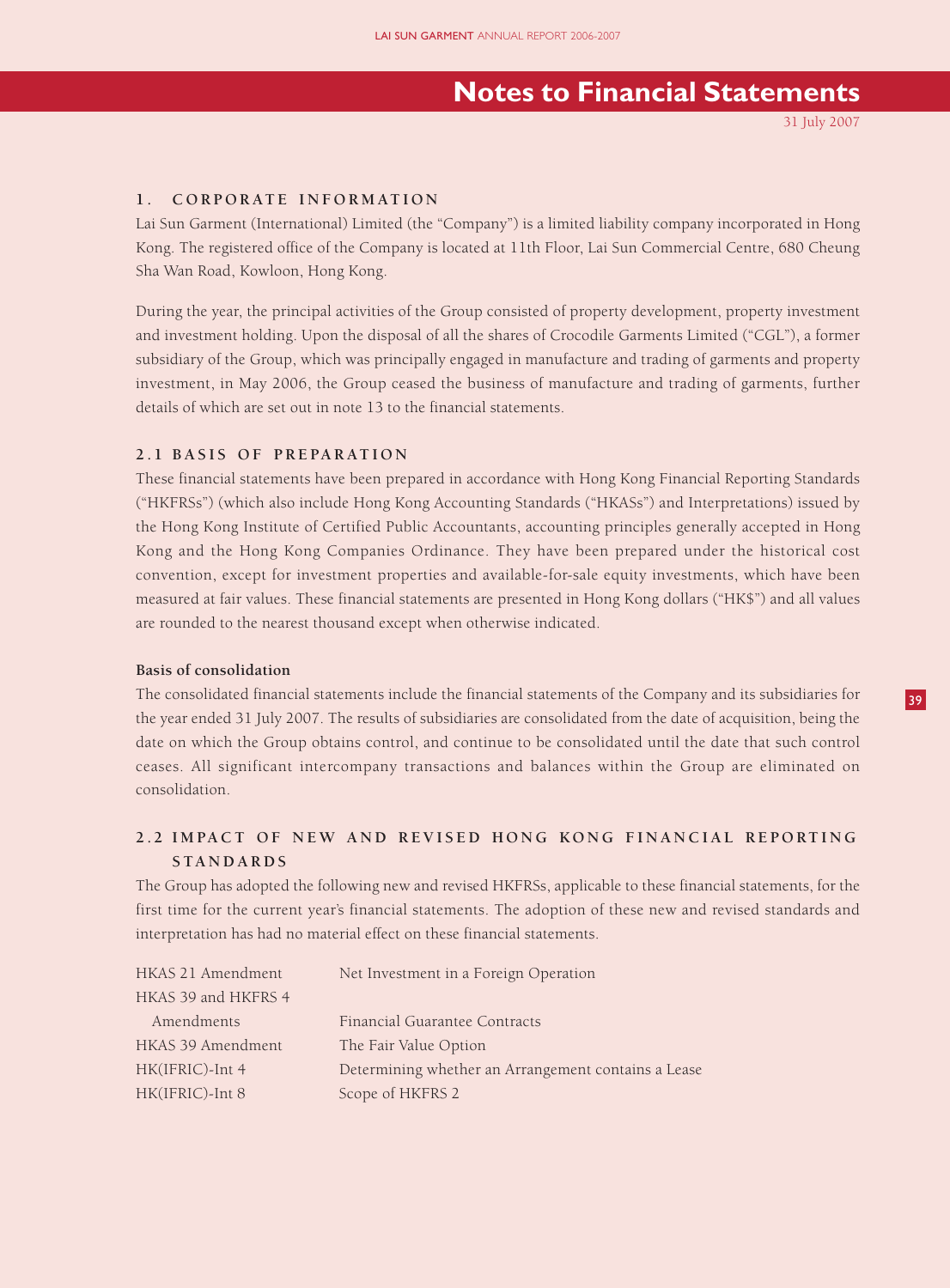31 July 2007

## **2.2 IMPACT OF NEW AND REVISED HONG KONG FINANCIAL REPORTING STANDARDS (continued)**

The principal changes in accounting policies are as follows:

#### **(a) HKAS 21 The Effects of Changes in Foreign Exchange Rates**

Upon the adoption of the HKAS 21 Amendment regarding a net investment in a foreign operation, all exchange differences arising from a monetary item that forms part of the Group's net investment in a foreign operation are recognised in a separate component of equity in the consolidated financial statements irrespective of the currency in which the monetary item is denominated. This change has had no material impact on these financial statements as at 31 July 2007 or 31 July 2006.

#### **(b) HKAS 39 Financial Instruments: Recognition and Measurement**

(i) Amendment for financial guarantee contracts

This amendment has revised the scope of HKAS 39 "Financial Instruments: Recognition and Measurement" to require financial guarantee contracts issued that are not considered insurance contracts to be recognised initially at fair value and to be remeasured at the higher of the amount determined in accordance with HKAS 37 "Provisions, Contingent Liabilities and Contingent Assets" and the amount initially recognised less, when appropriate, cumulative amortisation recognised in accordance with HKAS 18 "Revenue". The adoption of this amendment has had no material impact on these financial statements.

#### (ii) Amendment for the fair value option

This amendment has changed the definition of a financial instrument classified as fair value through profit or loss and has restricted the use of the option to designate any financial asset or any financial liability to be measured at fair value through the income statement. The Group had not previously used this option, and hence the amendment has had no effect on the financial statements.

### **(c) HK(IFRIC)-Int 4 Determining whether an Arrangement contains a Lease**

The Group has adopted this interpretation as of 1 August 2006, which provides guidance in determining whether arrangements contain a lease to which lease accounting must be applied. The Group has determined based on this interpretation that certain arrangements of the Group contained leases and accordingly, the Group has treated them in accordance with HKAS 17 "Leases". However, the adoption of this interpretation has had no material impact on these financial statements.

#### **(d) HK(IFRIC)-Int 8 Scope of HKFRS 2**

This interpretation requires HKFRS 2 "Share-based Payment" to be applied to any arrangements where equity instruments are issued for consideration which appears to be less than fair value. As equity instruments are only issued to employees in accordance with the employee share scheme, the interpretation has had no impact on the financial position of the Group.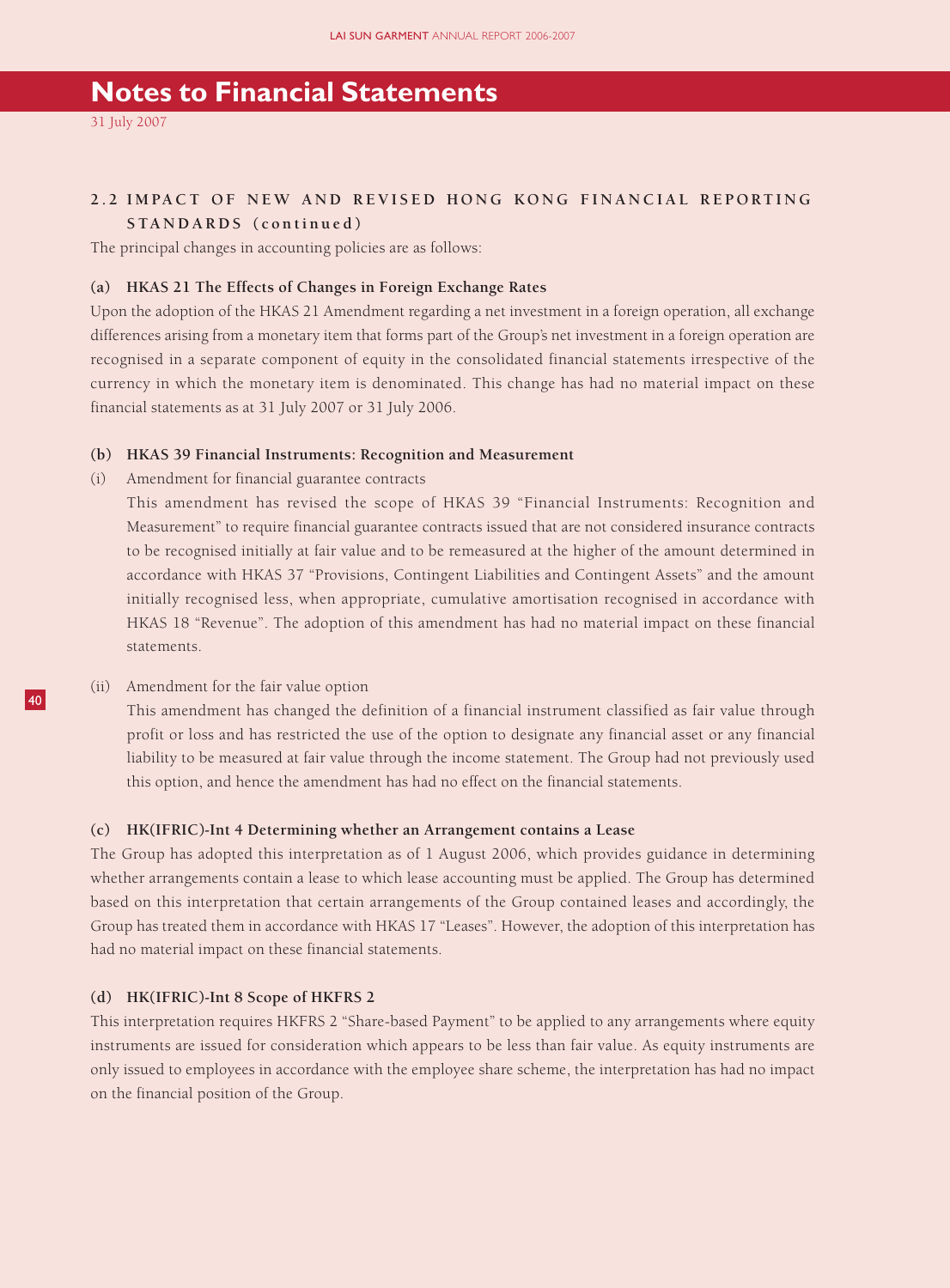31 July 2007

# **2.3 IMPACT OF ISSUED BUT NOT YET EFFECTIVE HONG KONG FINANCIAL REPORTING STANDARDS**

The Group has not applied the following new and revised HKFRSs, applicable to these financial statements, that have been issued but are not yet effective, in these financial statements.

| HKAS 1 Amendment  | Capital Disclosures                             |
|-------------------|-------------------------------------------------|
| HKAS 23 (Revised) | <b>Borrowing Costs</b>                          |
| HKFRS 7           | Financial Instruments: Disclosures              |
| HKFRS 8           | <b>Operating Segments</b>                       |
| HK(IFRIC)-Int 10  | Interim Financial Reporting and Impairment      |
| HK(IFRIC)-Int 11  | HKFRS 2 - Group and Treasury Share Transactions |

HKAS 1 Amendment shall be applied for annual periods beginning on or after 1 January 2007. The revised standard will affect the disclosures on qualitative information about the Group's objectives, policies and processes for managing capital; quantitative data about what the Group regards as capital; and compliance with any capital requirements and the consequences of any non-compliance.

HKFRS 7 shall be applied for annual periods beginning on or after 1 January 2007. The standard requires disclosures that enable users of the financial statements to evaluate the significance of the Group's financial instruments and the nature and extent of risks arising from those financial instruments and also incorporates many of the disclosure requirements of HKAS 32 "Financial Instruments: Disclosures and Presentations"*.*

HKFRS 8 shall be applied for annual periods beginning on or after 1 January 2009. The standard requires the disclosure of information about the operating segments of the Group, the products and services provided by the segments, the geographical areas in which the Group operates, and revenues from the Group's major customers. This standard will supersede HKAS 14 "Segment Reporting".

HKAS 23 (Revised), HK(IFRIC)-Int 10 and HK(IFRIC)-Int 11 shall be applied for annual periods beginning on 1 January 2009, 1 November 2006 and 1 March 2007, respectively.

The Group is in the process of making an assessment of the impact of these new and revised HKFRSs upon initial application. So far, it has concluded that while the adoption of the HKAS 1 Amendment, HKFRS 7 and HKFRS 8 may result in new or amended disclosures, these new and revised HKFRSs are unlikely to have a significant impact on the Group's results of operations and financial position.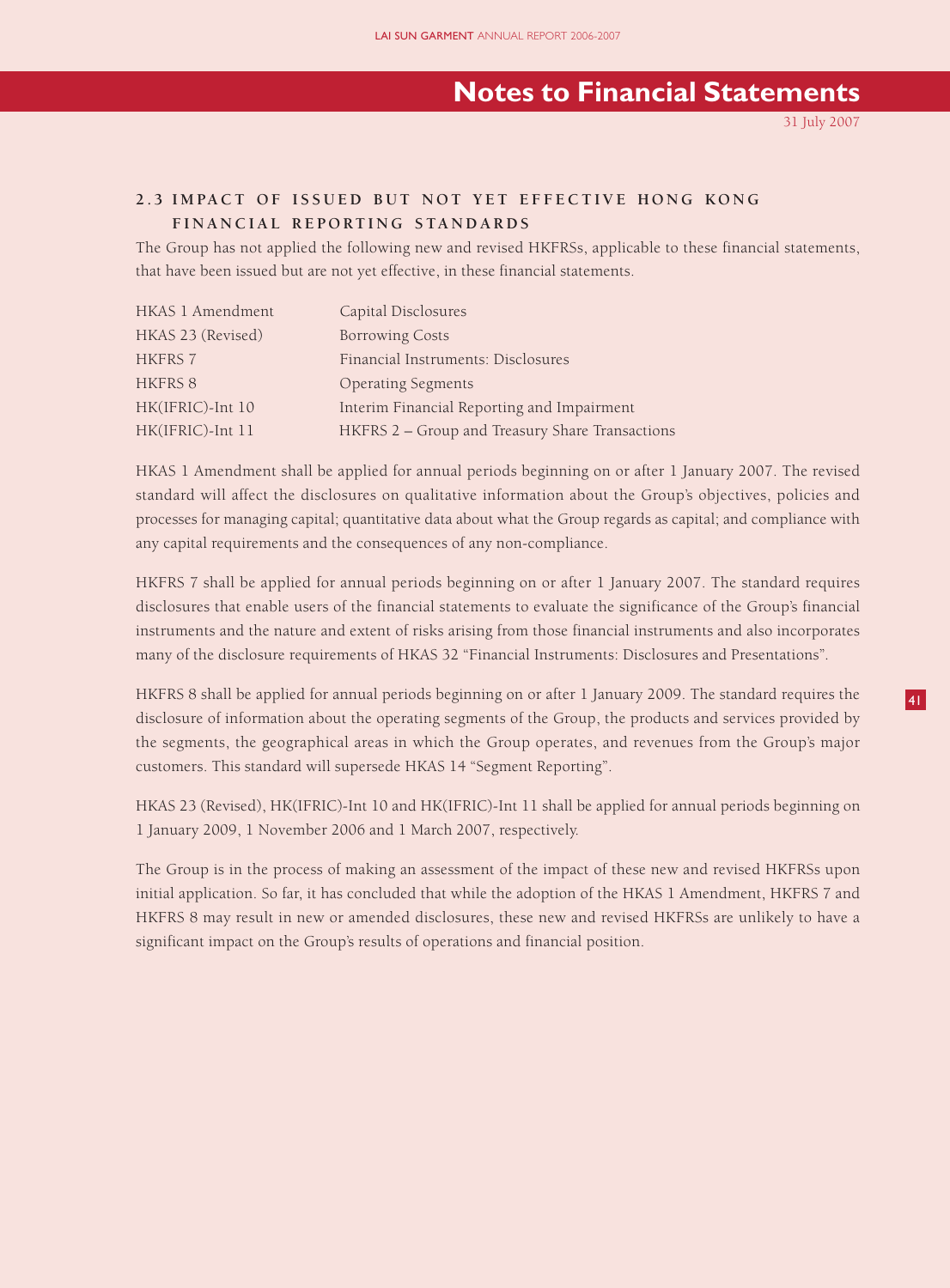31 July 2007

## **2.4 SUMMARY OF SIGNIFICANT ACCOUNTING POLICIES**

#### **Subsidiaries**

A subsidiary is a company in which the Company, directly or indirectly, controls more than half of its voting power or issued share capital or controls the composition of its board of directors; or over which the Company has a contractual right to exercise a dominant influence with respect to that entity's financial and operating policies.

The results of subsidiaries are included in the Company's income statement to the extent of dividends received and receivable. The Company's interests in subsidiaries are stated at cost less any accumulated impairment losses.

#### **Associates**

An associate is an entity, not being a subsidiary, in which the Group has a long term interest of generally not less than 20% of the equity voting rights and over which it is in a position to exercise significant influence.

The Group's share of the post-acquisition results and reserves of associates is included in the consolidated income statement and consolidated reserves, respectively. The Group's interests in associates are stated in the consolidated balance sheet at the Group's share of net assets under the equity method of accounting, less any accumulated impairment losses.

The results of associates are included in the Company's income statement to the extent of dividends received and receivable. The Company's interests in associates are treated as non-current assets and are stated at cost less any accumulated impairment losses.

#### **Goodwill**

Goodwill arising on the acquisition of subsidiaries represents the excess of the cost of the business combination over the Group's interest in the net fair value of the acquirees' identifiable assets acquired, and liabilities and contingent liabilities assumed as at the date of acquisition.

Goodwill arising on acquisition is recognised in the consolidated balance sheet as an asset, initially measured at cost and subsequently measured at cost less any accumulated impairment losses.

The carrying amount of goodwill is reviewed for impairment annually or more frequently if events or changes in circumstances indicate that the carrying value may be impaired.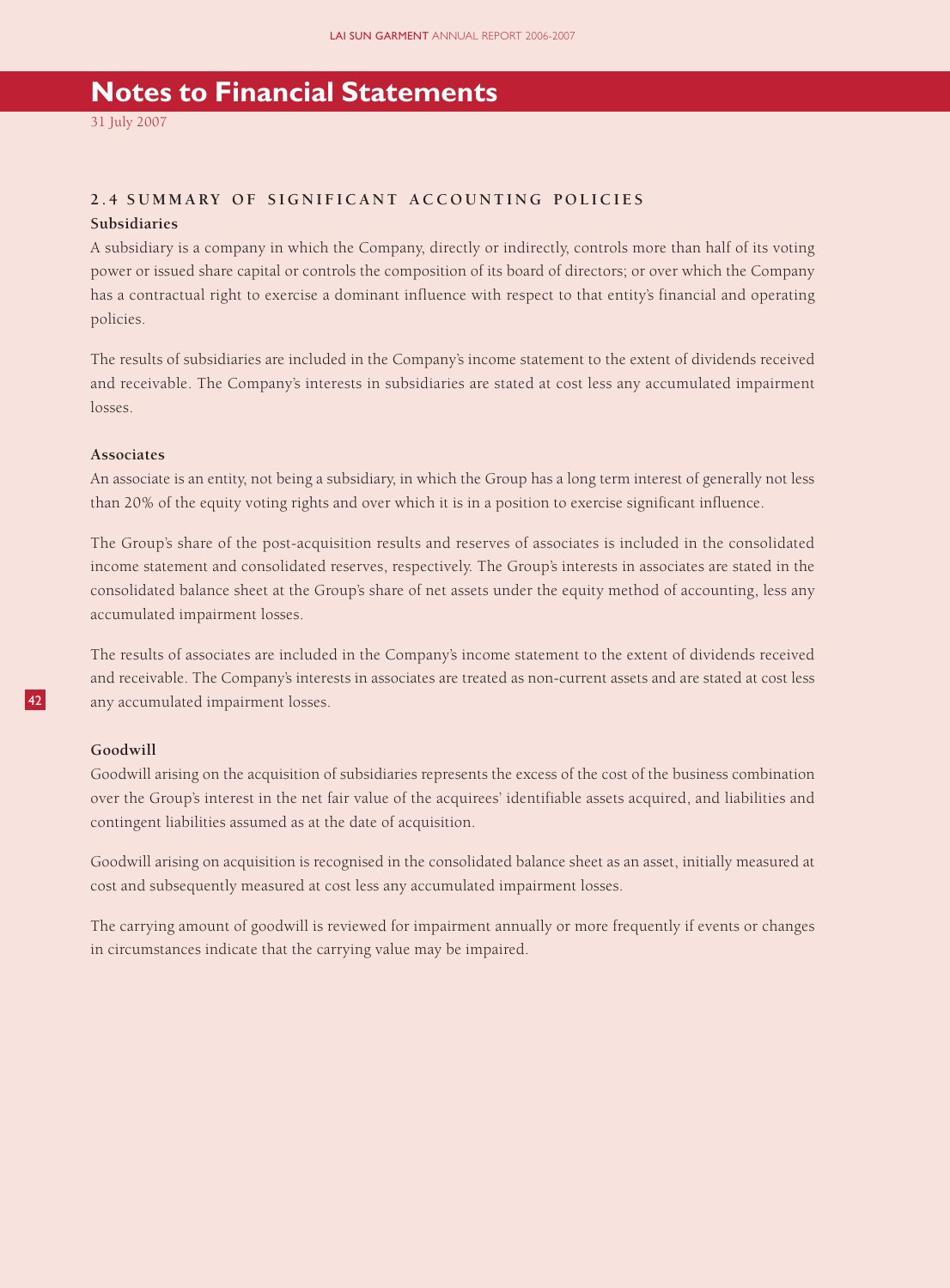31 July 2007

# **2.4 SUMMARY OF SIGNIFICANT ACCOUNTING POLICIES (continued) Goodwill (continued)**

For the purpose of impairment testing, goodwill acquired in a business combination is, from the acquisition date, allocated to each of the Group's cash-generating units, or groups of cash-generating units, that are expected to benefit from the synergies of the combination, irrespective of whether other assets or liabilities of the Group are assigned to those units or groups of units. Each unit or group of units to which the goodwill is so allocated:

- represents the lowest level within the Group at which the goodwill is monitored for internal management purposes; and
- is not larger than a segment based on either the Group's primary or the Group's secondary reporting format determined in accordance with HKAS 14 "Segment Reporting".

Impairment is determined by assessing the recoverable amount of the cash-generating unit (group of cashgenerating units), to which the goodwill relates. Where the recoverable amount of the cash-generating unit (group of cash-generating units) is less than the carrying amount, an impairment loss is recognised.

Where goodwill forms part of a cash-generating unit (group of cash-generating units) and part of the operation within that unit is disposed of, the goodwill associated with the operation disposed of is included in the carrying amount of the operation when determining the gain or loss on disposal of the operation. Goodwill disposed of in this circumstance is measured based on the relative values of the operation disposed of and the portion of the cash-generating unit retained.

An impairment loss recognised for goodwill is not reversed in a subsequent period.

#### **Excess over the cost of business combinations**

Any excess of the Group's interest in the net fair value of the acquirees' identifiable assets, liabilities and contingent liabilities over the cost of acquisition of associates, after reassessment, is recognised immediately in the income statement.

### **Impairment of non-financial assets other than goodwill**

Where an indication of impairment exists, or when annual impairment testing for an asset is required (other than inventories, deferred tax assets, financial assets, investment properties, and goodwill), the asset's recoverable amount is estimated. An asset's recoverable amount is calculated as the higher of the asset's or cashgenerating unit's value in use and its fair value less costs to sell, and is determined for an individual asset, unless the asset does not generate cash inflows that are largely independent of those from other assets or groups of assets, in which case, the recoverable amount is determined for the cash-generating unit to which the asset belongs.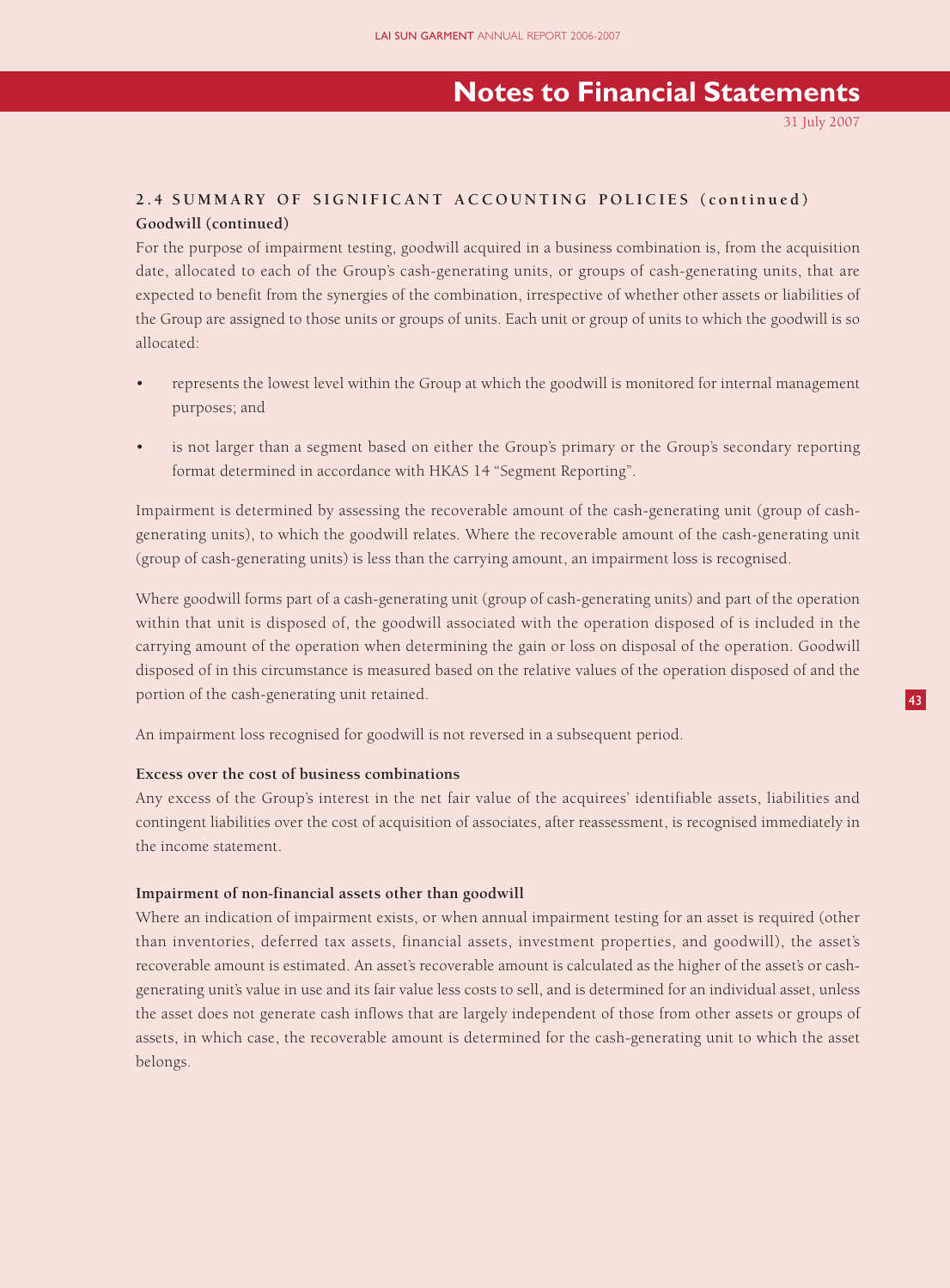31 July 2007

# **2.4 SUMMARY OF SIGNIFICANT ACCOUNTING POLICIES (continued) Impairment of non-financial assets other than goodwill (continued)**

An impairment loss is recognised only if the carrying amount of an asset exceeds its recoverable amount. In assessing value in use, the estimated future cash flows are discounted to their present value using a pre-tax discount rate that reflects current market assessments of the time value of money and the risks specific to the asset. An impairment loss is charged to the income statement in the period in which it arises in those expense categories consistent with the function of the impaired asset, unless the asset is carried at a revalued amount, in which case the impairment loss is accounted for in accordance with the relevant accounting policy for that revalued asset.

An assessment is made at each reporting date as to whether there is any indication that previously recognised impairment losses may no longer exist or may have decreased. If such indication exists, the recoverable amount is estimated. A previously recognised impairment loss of an asset other than goodwill and certain financial assets is reversed only if there has been a change in the estimates used to determine the recoverable amount of that asset, however not to an amount higher than the carrying amount that would have been determined (net of any depreciation), had no impairment loss been recognised for the asset in prior years. A reversal of such impairment loss is credited to the income statement in the period in which it arises, unless the asset is carried at a revalued amount, in which case the reversal of the impairment loss is accounted for in accordance with the relevant accounting policy for that revalued asset.

#### **Related parties**

A party is considered to be related to the Group if:

- (a) the party, directly or indirectly through one or more intermediaries, (i) controls, is controlled by, or is under common control with, the Group; (ii) has an interest in the Group that gives it significant influence over the Group; or (iii) has joint control over the Group;
- (b) the party is an associate of the Group;
- (c) the party is a jointly-controlled entity of the Group;
- (d) the party is a member of the key management personnel of the Group;
- (e) the party is a member of the family of any individual referred to in (a) or (d);
- (f) the party is an entity that is controlled, jointly controlled or significantly influenced by or for which significant voting power in such entity resides with, directly or indirectly, any individual referred to in (d) or (e); or
- (g) the party is a post-employment benefit plan for the benefit of the employees of the Group, or of any entity that is a related party of the Group.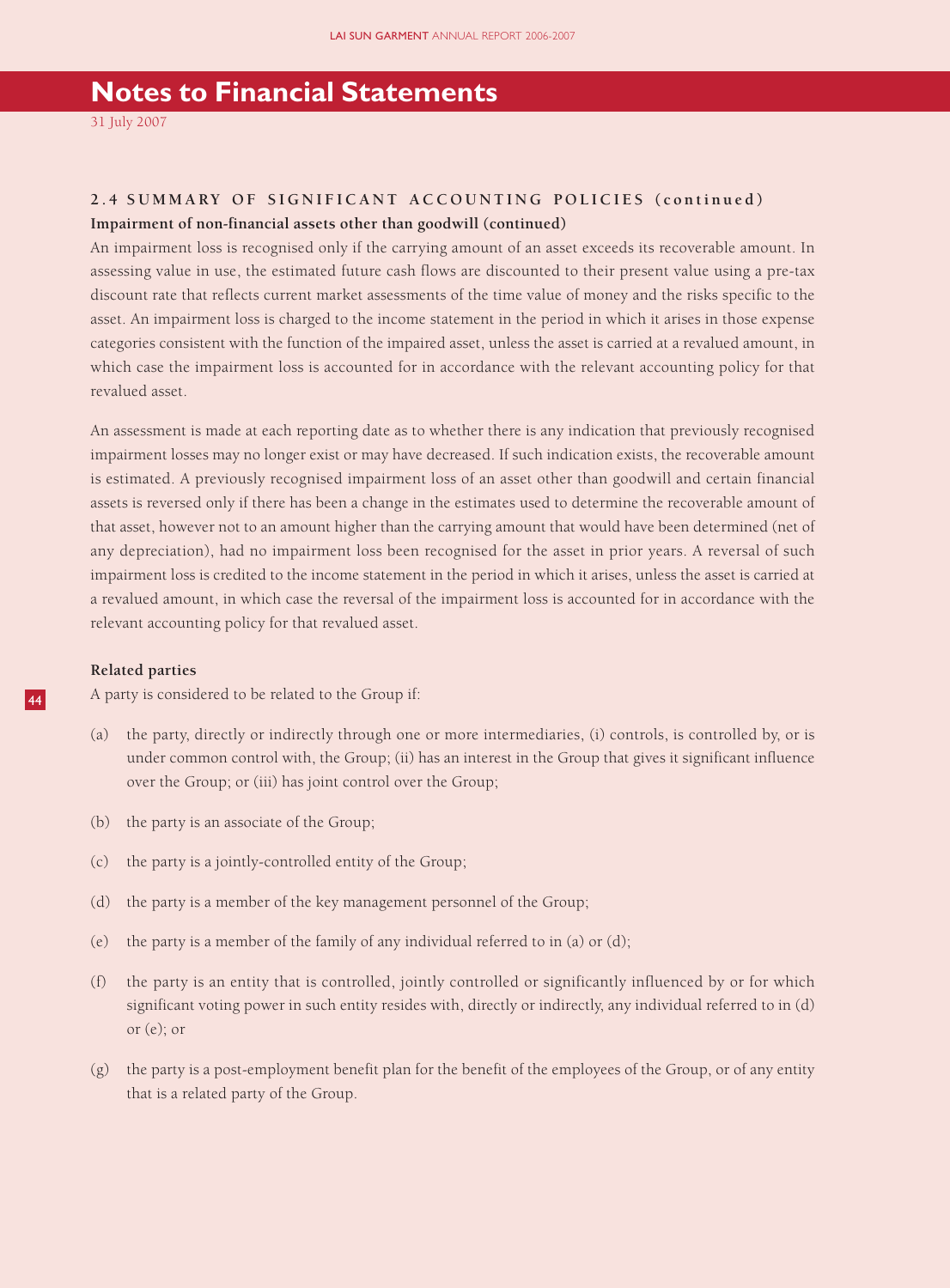31 July 2007

# **2.4 SUMMARY OF SIGNIFICANT ACCOUNTING POLICIES (continued) Property, plant and equipment and depreciation**

Property, plant and equipment are stated at cost less accumulated depreciation and any impairment losses. The cost of an item of property, plant and equipment comprises its purchase price and any directly attributable costs of bringing the asset to its working condition and location for its intended use. Expenditure incurred after items of property, plant and equipment have been put into operation, such as repairs and maintenance, is normally charged to the income statement in the period in which it is incurred. In situations where it can be clearly demonstrated that the expenditure has resulted in an increase in the future economic benefits expected to be obtained from the use of an item of property, plant and equipment, and where the cost of the item can be measured reliably, the expenditure is capitalised as an additional cost of that asset or as a replacement.

Depreciation is calculated on the straight-line basis to write off the cost of each item of property, plant and equipment to its residual value over its estimated useful life. The principal annual rates used for this purpose are as follows:

| Leasehold land and buildings      | $2\% - 5\%$   |
|-----------------------------------|---------------|
| Leasehold improvements            | 20%           |
| Plant and machinery               | 10%           |
| Furniture, fixtures and equipment | $10\% - 20\%$ |
| Motor vehicles                    | $10\% - 25\%$ |
| Computers                         | $10\% - 25\%$ |
| Motor vessels                     | 25%           |

Where parts of an item of property, plant and equipment have different useful lives, the cost of that item is allocated on a reasonable basis among the parts and each part is depreciated separately.

Residual values, useful lives and depreciation method are reviewed, and adjusted if appropriate, at each balance sheet date.

An item of property, plant and equipment is derecognised upon disposal or when no future economic benefits are expected from its use or disposal. Any gain or loss on disposal or retirement recognised in the income statement in the year the asset is derecognised is the difference between the net sales proceeds and the carrying amount of the relevant asset.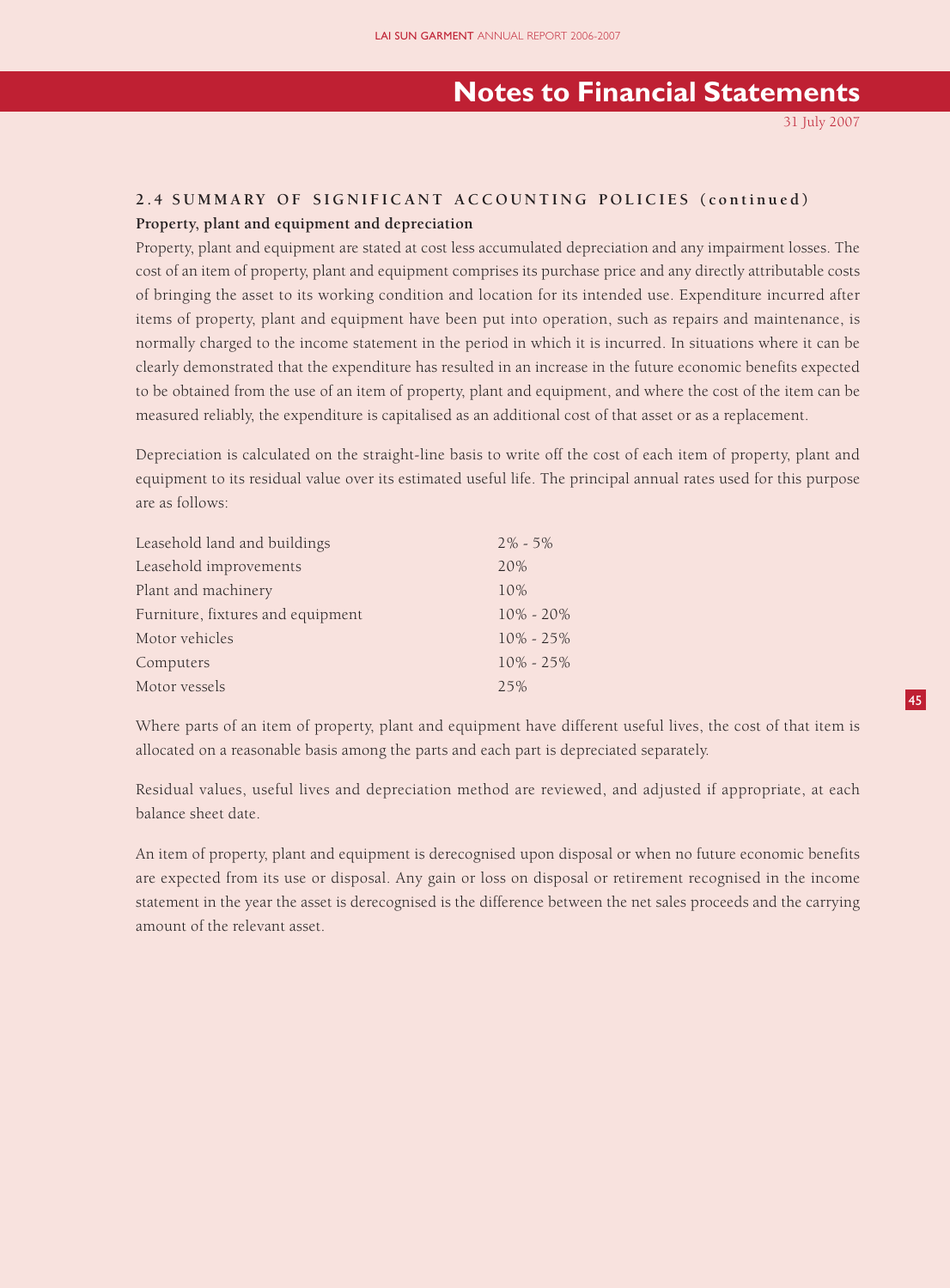31 July 2007

## **2.4 SUMMARY OF SIGNIFICANT ACCOUNTING POLICIES (continued) Jointly controlled assets**

Jointly controlled assets are assets of a joint venture over which the Group has joint control with other venturers in accordance with contractual arrangements and through the joint control of which the Group has control over its share of future economic benefits earned from the assets.

The Group's share of jointly controlled assets and any liabilities incurred jointly with other venturers are recognised in the balance sheets and classified according to their nature. Liabilities and expenses incurred directly in respect of its interest in jointly controlled assets are accounted for on an accrual basis. Income from sale or use of the Group's share of the output of the jointly controlled asset, together with any expenses incurred by the Group are recognised in the income statement when it is probable that future economic benefits associated with the transactions will flow to/from the Group.

#### **Properties under development**

Properties under development are stated at cost less any accumulated impairment losses. Cost comprises the prepaid land lease payments together with any other direct costs attributable to the development of the properties. Borrowing costs, professional fees, and other related expenses incurred during the construction or development phase of the property are capitalised as part of the costs of that property.

Once the constructions or developments of these properties are completed, these properties are reclassified to the appropriate asset categories.

#### **Investment properties**

Investment properties are interests in land and buildings held to earn rental income and/or for capital appreciation, rather than for use in the production or supply of goods or services or for administrative purposes; or for sale in the ordinary course of business. Such properties are measured initially at cost, including transaction costs. Subsequent to initial recognition, investment properties are stated at fair value, which reflects market conditions at the balance sheet date.

Gains or losses arising from changes in the fair values of investment properties are included in the income statement in the year in which they arise.

Any gains or losses on the retirement or disposal of an investment property are recognised in the income statement in the year of the retirement or disposal.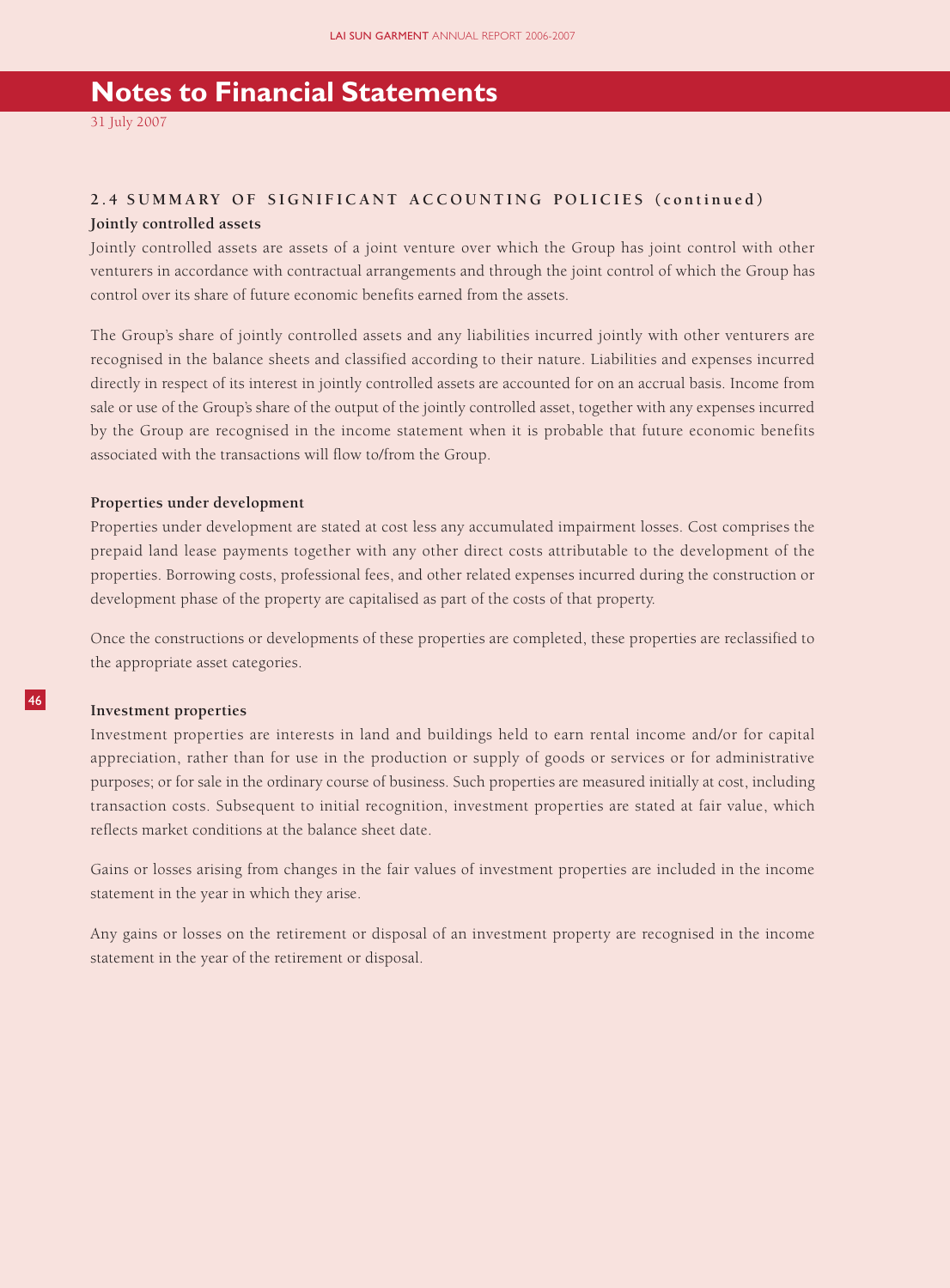31 July 2007

# **2.4 SUMMARY OF SIGNIFICANT ACCOUNTING POLICIES (continued) Leases**

Leases where substantially all the rewards and risks of ownership of assets remain with the lessor are accounted for as operating leases. Where the Group is the lessor, assets leased by the Group under operating leases are included in non-current assets, and rentals receivable under the operating leases are credited to the income statement on the straight-line basis over the lease terms. Where the Group is the lessee, rentals payable under the operating leases are charged to the income statement on the straight-line basis over the lease terms.

Prepaid land lease payments under operating leases are initially stated at cost and subsequently recognised on the straight line basis over the lease terms. When the lease payments cannot be allocated reliably between the land and buildings elements, the entire lease payments are included in the cost of the land and buildings as a finance lease in the property, plant and equipment.

### **Investments and other financial assets**

Financial assets in the scope of HKAS 39 are classified as financial assets at fair value through profit or loss, loans and receivables, or available-for-sale financial assets, as appropriate. When financial assets are recognised initially, they are measured at fair value, plus, in the case of investments not at fair value through profit or loss, directly attributable transaction costs. The Group determines the classification of its financial assets after initial recognition and, where allowed and appropriate, re-evaluates this designation at the balance sheet date.

All regular way purchases and sales of financial assets are recognised on the trade date, that is, the date that the Group commits to purchase or sell the asset. Regular way purchases or sales are purchases or sales of financial assets that require delivery of assets within the period generally established by regulation or convention in the marketplace.

#### *Loans and receivables*

Loans and receivables are non-derivative financial assets with fixed or determinable payments that are not quoted in an active market. Such assets are subsequently carried at amortised cost using the effective interest method. Amortised cost is calculated taking into account any discount or premium on acquisition and includes fees that are an integral part of the effective interest rate and transaction costs. Gains and losses are recognised in the income statement when the loans and receivables are derecognised or impaired, as well as through the amortisation process.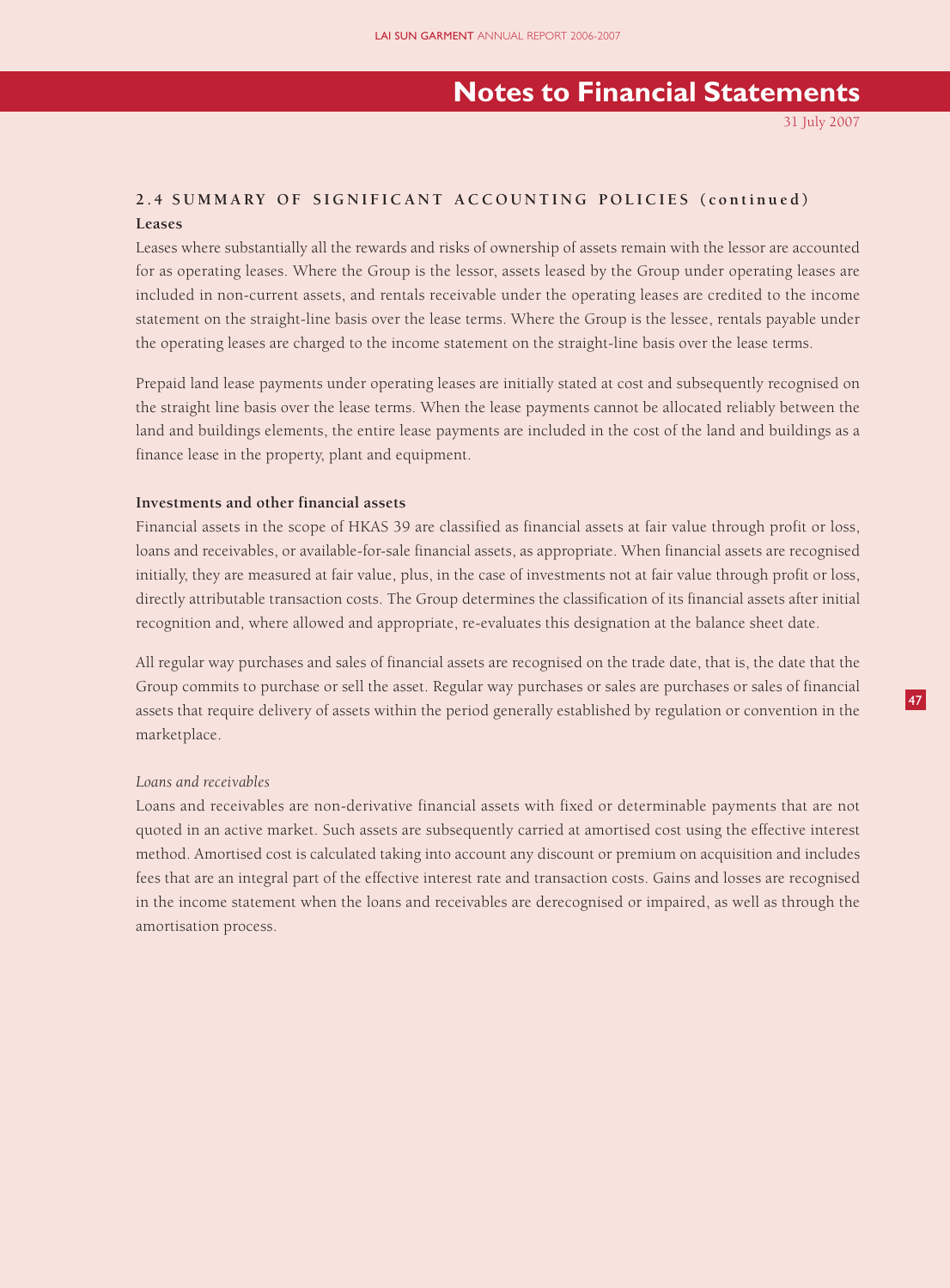31 July 2007

# **2.4 SUMMARY OF SIGNIFICANT ACCOUNTING POLICIES (continued) Investments and other financial assets (continued)**

#### *Available-for-sale financial assets*

Available-for-sale financial assets are those non-derivative financial assets in listed equity securities that are designated as available for sale or are not classified in any of the other two categories under the scope of HKAS 39 as stated above. After initial recognition, available-for-sale financial assets are measured at fair value, with gains or losses recognised as a separate component of equity until the investment is derecognised or until the investment is determined to be impaired, at which time the cumulative gain or loss previously reported in equity is included in the income statement.

#### *Fair value*

The fair value of investments that are actively traded in organised financial markets is determined by reference to quoted market bid prices at the close of business at the balance sheet date.

#### **Impairment of financial assets**

The Group assesses at each balance sheet date whether there is any objective evidence that a financial asset or a group of financial assets is impaired.

#### *Assets carried at amortised cost*

If there is objective evidence that an impairment loss on loans and receivables carried at amortised cost has been incurred, the amount of the loss is measured as the difference between the asset's carrying amount and the present value of estimated future cash flows (excluding future credit losses that have not been incurred) discounted at the financial asset's original effective interest rate (i.e., the effective interest rate computed at initial recognition). The carrying amount of the asset is reduced either directly or through the use of an allowance account. The amount of the impairment loss is recognised in the income statement.

The Group first assesses whether objective evidence of impairment exists individually for financial assets that are individually significant, and individually or collectively for financial assets that are not individually significant. If it is determined that no objective evidence of impairment exists for an individually assessed financial asset, whether significant or not, the asset is included in a group of financial assets with similar credit risk characteristics and that group is collectively assessed for impairment. Assets that are individually assessed for impairment and for which an impairment loss is or continues to be recognised are not included in a collective assessment of impairment.

If, in a subsequent period, the amount of the impairment loss decreases and the decrease can be related objectively to an event occurring after the impairment was recognised, the previously recognised impairment loss is reversed. Any subsequent reversal of an impairment loss is recognised in the income statement, to the extent that the carrying value of the asset does not exceed its amortised cost at the reversal date.

In relation to trade receivables, a provision for impairment is made when there is objective evidence (such as the probability of insolvency or significant financial difficulties of the debtor) that the Group will not be able to collect all of the amounts due under the original terms of an invoice. The carrying amount of the receivables is reduced through the use of an allowance account. Impaired debts are derecognised when they are assessed as uncollectible.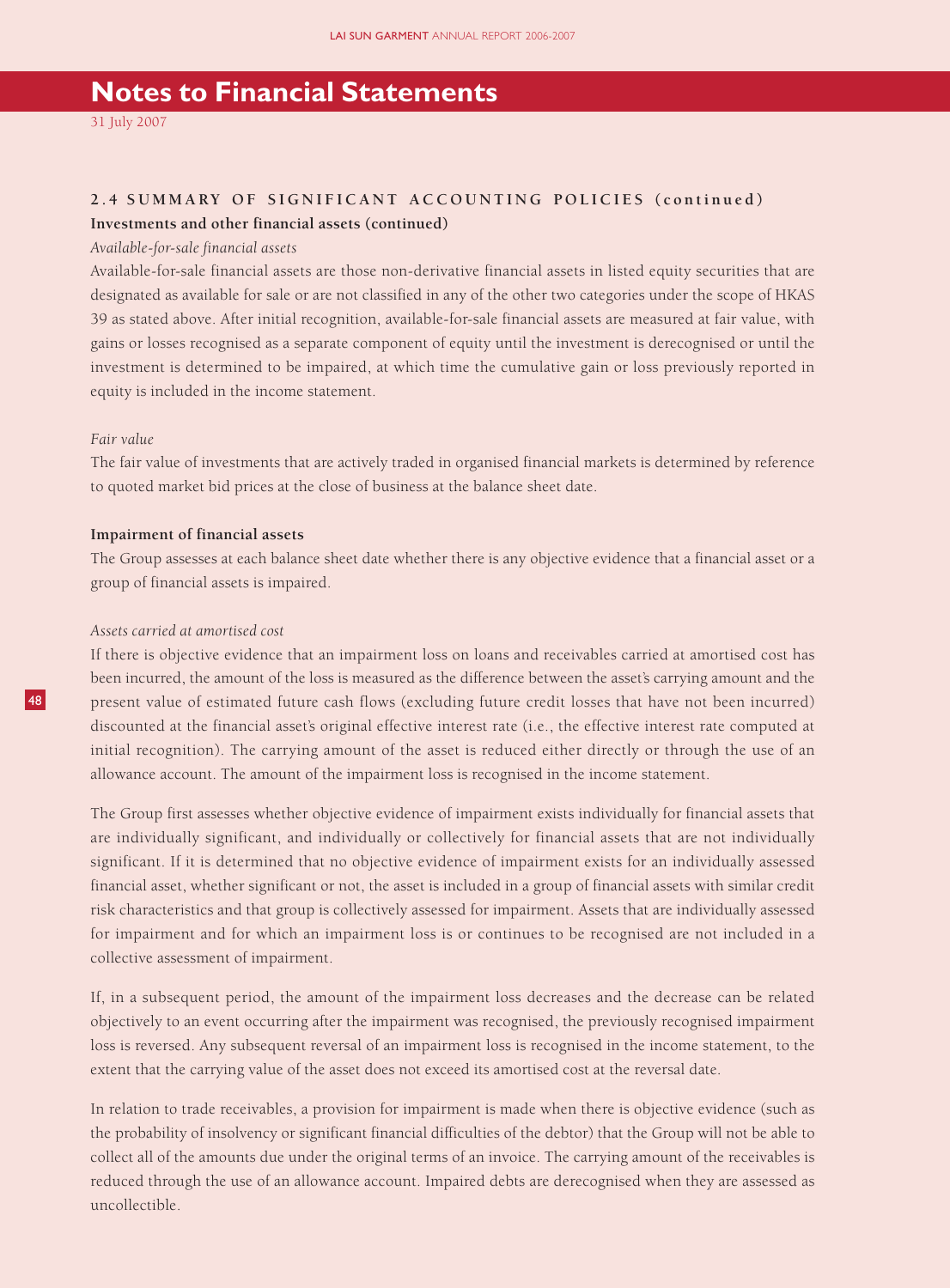31 July 2007

# **2.4 SUMMARY OF SIGNIFICANT ACCOUNTING POLICIES (continued) Impairment of financial assets (continued)**

*Available-for-sale equity investments*

If an available-for-sale asset is impaired, an amount comprising the difference between its cost (net of any principal payment and amortisation) and its current fair value, less any impairment loss previously recognised in the income statement, is transferred from equity to the income statement. Impairment losses on equity instruments classified as available-for-sale are not reversed through the income statement.

#### **Derecognition of financial assets**

A financial asset (or, where applicable, a part of a financial asset or part of a group of similar financial assets) is derecognised where:

- the rights to receive cash flows from the asset have expired;
- the Group retains the rights to receive cash flows from the asset, but has assumed an obligation to pay them in full without material delay to a third party under a "pass-through" arrangement; or
- the Group has transferred its rights to receive cash flows from the asset and either (a) has transferred substantially all the risks and rewards of the asset, or (b) has neither transferred nor retained substantially all the risks and rewards of the asset, but has transferred control of the asset.

Where the Group has transferred its rights to receive cash flows from an asset and has neither transferred nor retained substantially all the risks and rewards of the asset nor transferred control of the asset, the asset is recognised to the extent of the Group's continuing involvement in the asset. Continuing involvement that takes the form of a guarantee over the transferred asset is measured at the lower of the original carrying amount of the asset and the maximum amount of consideration that the Group could be required to repay.

#### **Financial liabilities at amortised cost (including interest-bearing loans and borrowings)**

Financial liabilities including creditors and accruals, note payable and interest-bearing loans and borrowings are initially stated at fair value less directly attributable transaction costs and are subsequently measured at amortised cost, using the effective interest method unless the effect of discounting would be immaterial, in which case they are stated at cost.

Gains and losses are recognised in the income statement when the liabilities are derecognised as well as through the amortisation process.

#### **Derecognition of financial liabilities**

A financial liability is derecognised when the obligation under the liability is discharged or cancelled or expires.

When an existing financial liability is replaced by another from the same lender on substantially different terms, or the terms of an existing liability are substantially modified, such an exchange or modification is treated as a derecognition of the original liability and a recognition of a new liability, and the difference between the respective carrying amounts is recognised in the income statement.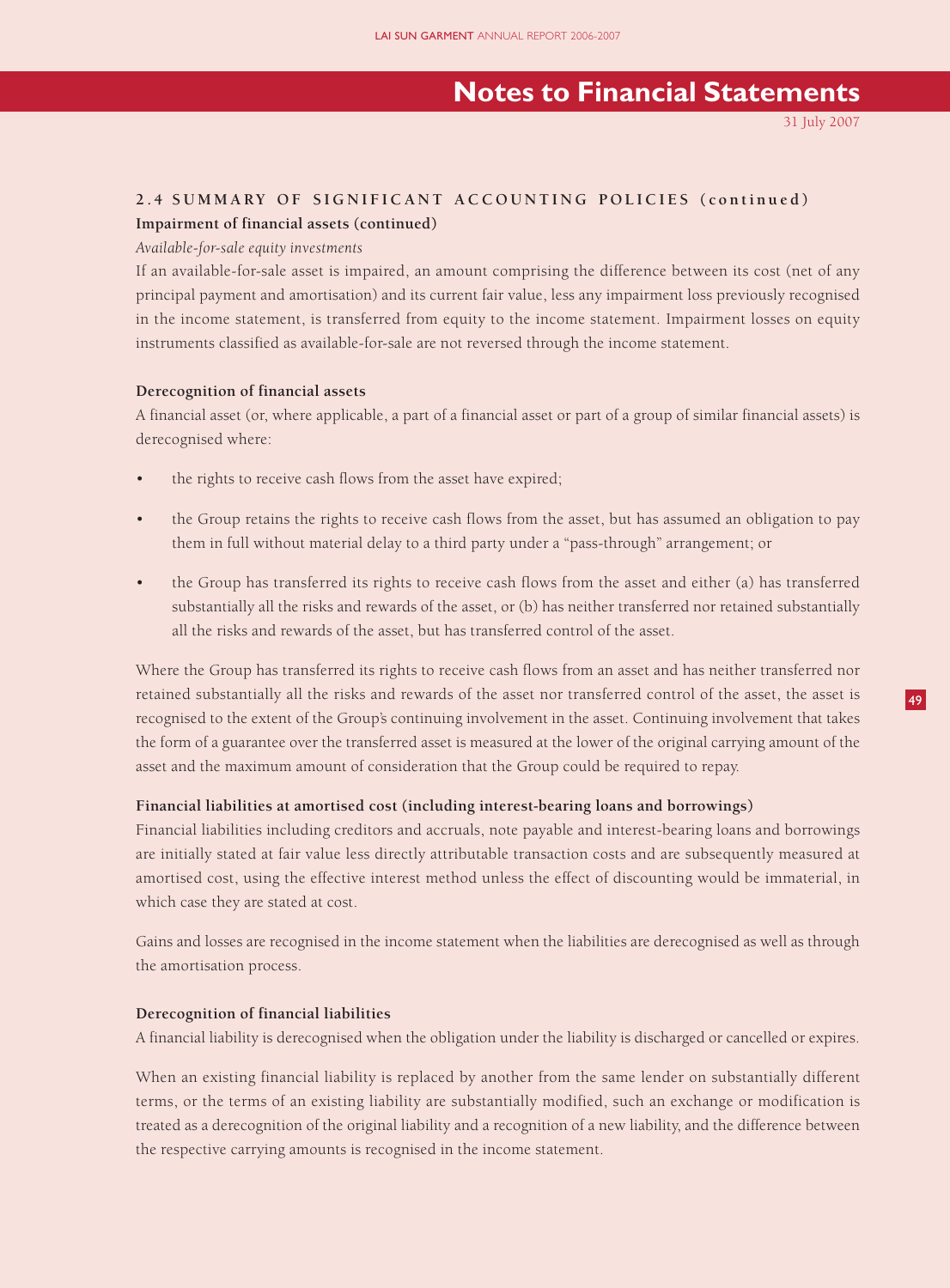31 July 2007

## **2.4 SUMMARY OF SIGNIFICANT ACCOUNTING POLICIES (continued) Cash and cash equivalents**

For the purpose of the consolidated cash flow statement, cash and cash equivalents comprise cash on hand and demand deposits, and short term highly liquid investments which are readily convertible into known amounts of cash and which are subject to an insignificant risk of changes in value, and have a short maturity of generally within three months when acquired, less bank overdrafts which are repayable on demand and form an integral part of the Group's cash management.

For the purpose of the balance sheets, cash and cash equivalents comprise cash on hand and at banks, including term deposits, which are not restricted as to use.

#### **Income tax**

Income tax comprises current and deferred tax. Income tax is recognised in the income statement, or in equity if it relates to items that are recognised, in the same or a different period, directly in equity.

Current tax assets and liabilities for the current and prior periods are measured at the amount expected to be recovered from or paid to the taxation authorities.

Deferred tax is provided, using the liability method, on all temporary differences at the balance sheet date between the tax bases of assets and liabilities and their carrying amounts for financial reporting purposes.

Deferred tax liabilities are recognised for all taxable temporary differences, except:

- where the deferred tax liability arises from goodwill or the initial recognition of an asset or liability in a transaction that is not a business combination and, at the time of the transaction, affects neither the accounting profit nor taxable profit or loss; and
- in respect of taxable temporary differences associated with interests in subsidiaries and associates, where the timing of the reversal of the temporary differences can be controlled and it is probable that the temporary differences will not reverse in the foreseeable future.

Deferred tax assets are recognised for all deductible temporary differences, carryforward of unused tax credits and unused tax losses, to the extent that it is probable that taxable profit will be available against which the deductible temporary differences, and the carryforward of unused tax credits and unused tax losses can be utilised, except:

- where the deferred tax asset relating to the deductible temporary differences arises from the initial recognition of an asset or liability in a transaction that is not a business combination and, at the time of the transaction, affects neither the accounting profit nor taxable profit or loss; and
- in respect of deductible temporary differences associated with interests in subsidiaries and associates, deferred tax assets are only recognised to the extent that it is probable that the temporary differences will reverse in the foreseeable future and taxable profit will be available against which the temporary differences can be utilised.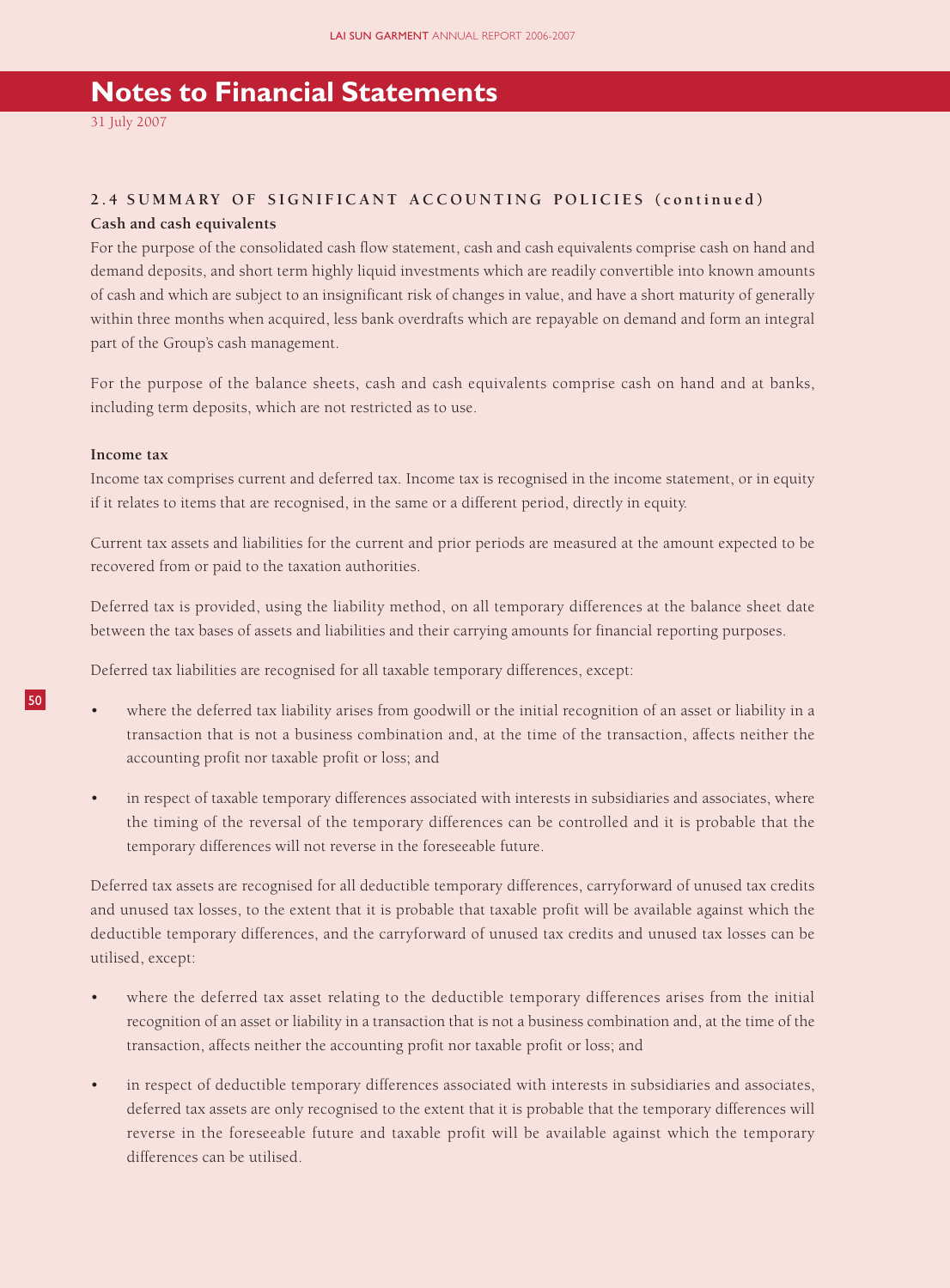31 July 2007

# **2.4 SUMMARY OF SIGNIFICANT ACCOUNTING POLICIES (continued) Income tax (continued)**

The carrying amount of deferred tax assets is reviewed at each balance sheet date and reduced to the extent that it is no longer probable that sufficient taxable profit will be available to allow all or part of the deferred tax asset to be utilised. Conversely, previously unrecognised deferred tax assets are reassessed at each balance sheet date and are recognised to the extent that it is probable that sufficient taxable profit will be available to allow all or part of the deferred tax asset to be utilised.

Deferred tax assets and liabilities are measured at the tax rates that are expected to apply to the period when the asset is realised or the liability is settled, based on tax rates (and tax laws) that have been enacted or substantively enacted at the balance sheet date.

Deferred tax assets and deferred tax liabilities are offset, if a legally enforceable right exists to set off current tax assets against current tax liabilities and the deferred taxes relate to the same taxable entity and the same taxation authority.

#### **Revenue recognition**

Revenue is recognised when it is probable that the economic benefits will flow to the Group and when the revenue can be measured reliably, on the following bases:

- (a) rental and property management fee income, in the period in which the properties are let out and on the straight-line basis over the lease terms;
- (b) from the sale of goods and transfer of quotas, when the significant risks and rewards of ownership have been transferred to the buyer, provided that the Group maintains neither managerial involvement to the degree usually associated with ownership, nor effective control over the goods sold;
- (c) interest income, on an accrual basis using the effective interest method by applying the rate that discounts the estimated future cash receipts through the expected life of the financial instrument to the net carrying amount of the financial assets;
- (d) dividend income, when the shareholders' right to receive payment has been established; and
- (e) royalty income, when the right to receive income is established.

#### **Borrowing costs**

Borrowing costs directly attributable to the acquisition, construction or production of qualifying assets, i.e., assets that necessarily take a substantial period of time to get ready for their intended use or sale, are capitalised as part of the cost of those assets. The capitalisation of such borrowing costs ceases when the assets are substantially ready for their intended use or sale. Investment income earned on the temporary investment of specific borrowings pending their expenditure on qualifying assets is deducted from the borrowing costs capitalised.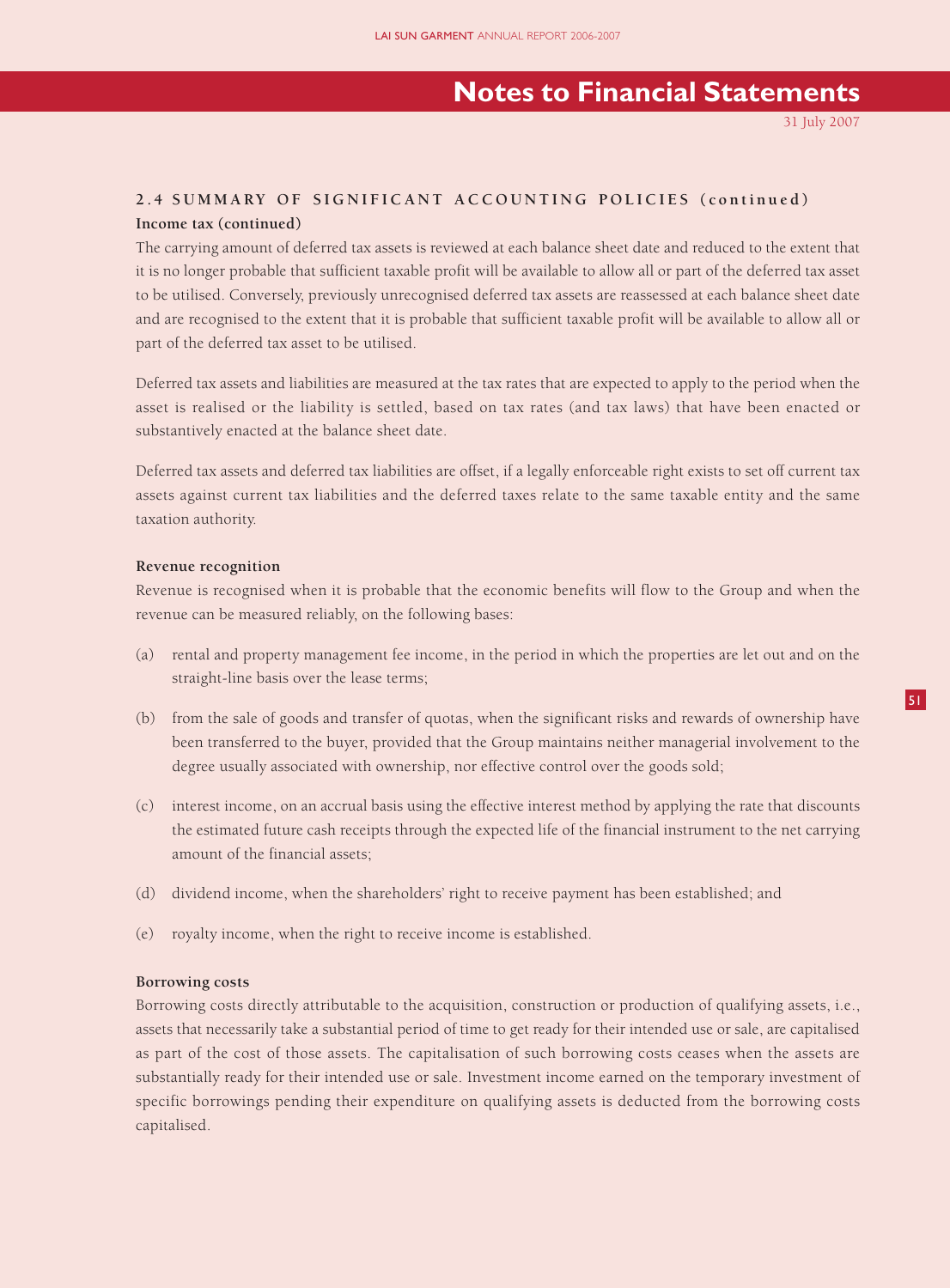31 July 2007

# **2.4 SUMMARY OF SIGNIFICANT ACCOUNTING POLICIES (continued)**

### **Employee benefits**

#### *Share-based payment transactions*

The Company operates a share option scheme for the purpose of providing incentives and rewards to eligible participants who contribute to the success of the Group's operations. Employees (including directors) of the Group receive remuneration in the form of share-based payment transactions, whereby employees render services as consideration for equity instruments ("equity-settled transactions").

The cost of equity-settled transactions with employees is measured by reference to the fair value at the date at which they are granted. The fair value is determined by using a Black-Scholes Model, further details of which are given in note 31 to the financial statements. In valuing equity-settled transactions, no account is taken of any performance conditions, other than conditions linked to the price of the shares of the Company ("market conditions"), if applicable.

#### *Paid leave carried forward*

The Group provides paid annual leave to its employees under their employment contracts on a calendar year basis. Under certain circumstances, such leave which remains untaken as at the year is permitted to be carried forward and utilised by the respective employees in the following year. An accrual is made at the balance sheet date for the material expected future cost of such paid leave earned during the current financial year by the employees and carried forward.

#### *Employment Ordinance long service payments*

Certain of the Group's employees have completed the required number of years of service to the Group in order to be eligible for long service payments under the Hong Kong Employment Ordinance in the event of the termination of their employment. The Group is liable to make such payments in the event that such a termination of employment meets the circumstances specified in the Employment Ordinance.

A provision is recognised in respect of the probable future long service payments expected to be made. The provision is based on the best estimate of the probable future payments that have been earned by the employees from their service to the Group at the balance sheet date.

#### *Pension schemes*

The Group operates a defined contribution Mandatory Provident Fund retirement benefits scheme (the "MPF Scheme") under the Mandatory Provident Fund Schemes Ordinance, for those employees who are eligible to participate in the MPF Scheme. Contributions are made based on a percentage of the employees' basic salaries and are charged to the income statement as they become payable in accordance with the rules of the MPF Scheme. The assets of the MPF Scheme are held separately from those of the Group in an independently administered fund. The Group's employer contributions vest fully with the employees when contributed into the MPF Scheme.

The employees of the Group's subsidiaries which operate in Mainland China are required to participate in a central pension scheme operated by the local municipal government. Those subsidiaries are required to contribute a certain percentage of its payroll costs to the central pension scheme. The contributions are charged to the income statement as they become payable in accordance with the rules of the central pension scheme.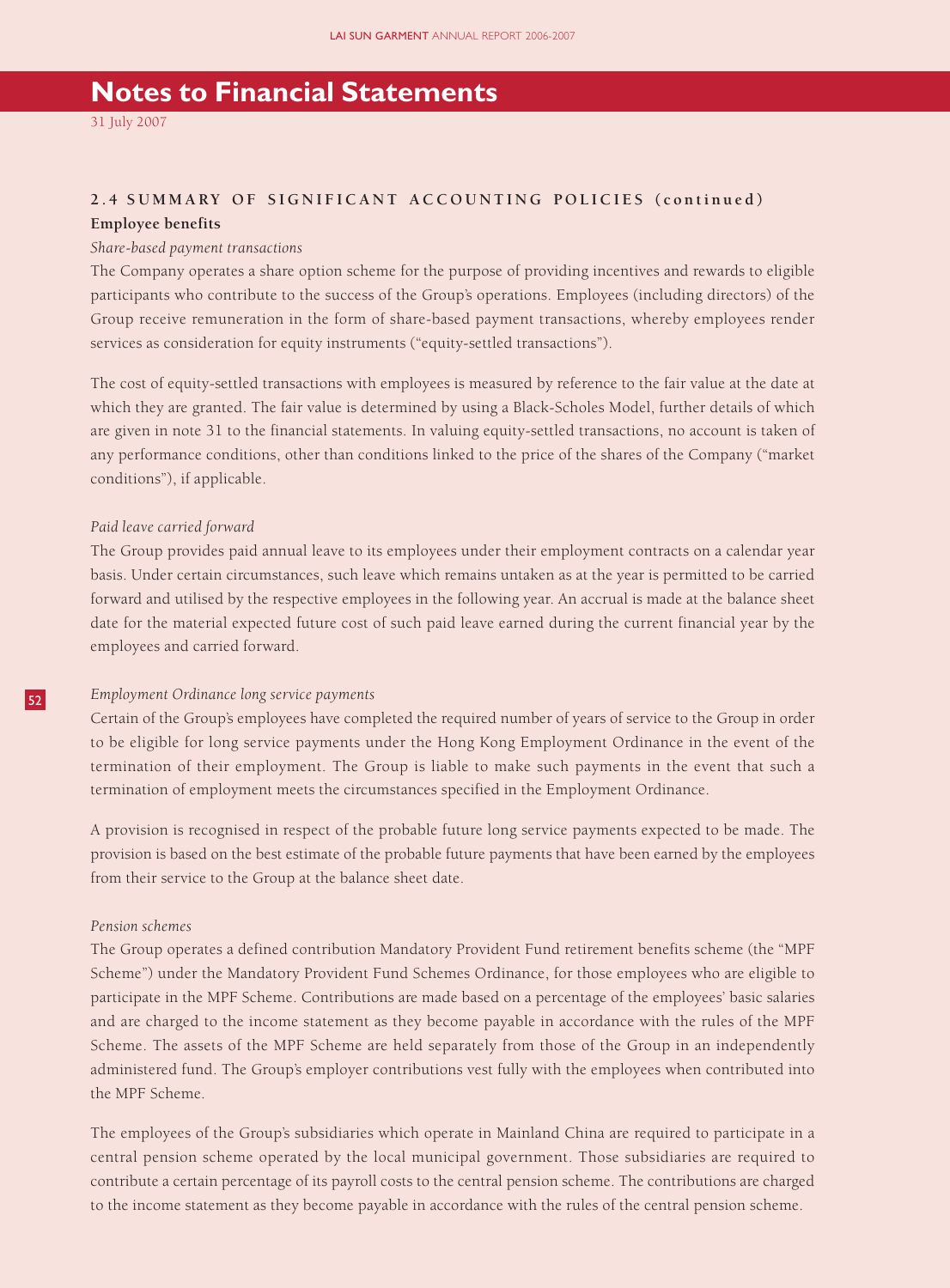31 July 2007

# **2.4 SUMMARY OF SIGNIFICANT ACCOUNTING POLICIES (continued) Foreign currencies**

These financial statements are presented in Hong Kong dollars, which is the Company's functional and presentation currency. Each entity in the Group determines its own functional currency and items included in the financial statements of each entity are measured using that functional currency. Foreign currency transactions are initially recorded using the functional currency rates ruling at the date of the transactions. Monetary assets and liabilities denominated in foreign currencies are retranslated at the functional currency rates of exchange ruling at the balance sheet date. All differences are taken to the income statement. Nonmonetary items that are measured in terms of historical cost in a foreign currency are translated using the exchange rates at the dates of the initial transactions. Non-monetary items measured at fair value in a foreign currency are translated using the exchange rates at the date when the fair value was determined.

The functional currencies of certain overseas subsidiaries and associates are currencies other than the Hong Kong dollar. As at the balance sheet date, the assets and liabilities of these entities are translated into the presentation currency of the Company at the exchange rates ruling at the balance sheet date and, their income statements are translated into Hong Kong dollars at the weighted average exchange rates for the year. The resulting exchange differences are included in the exchange fluctuation reserve. On disposal of a foreign entity, the deferred cumulative amount recognised in equity relating to that particular foreign operation is recognised in the income statement.

For the purpose of the consolidated cash flow statement, the cash flows of overseas subsidiaries operating in Mainland China are translated into Hong Kong dollars at the exchange rates ruling at the dates of the cash flows. Frequently recurring cash flows of overseas subsidiaries and associates which arise throughout the year are translated into Hong Kong dollars at the weighted average exchange rates for the year.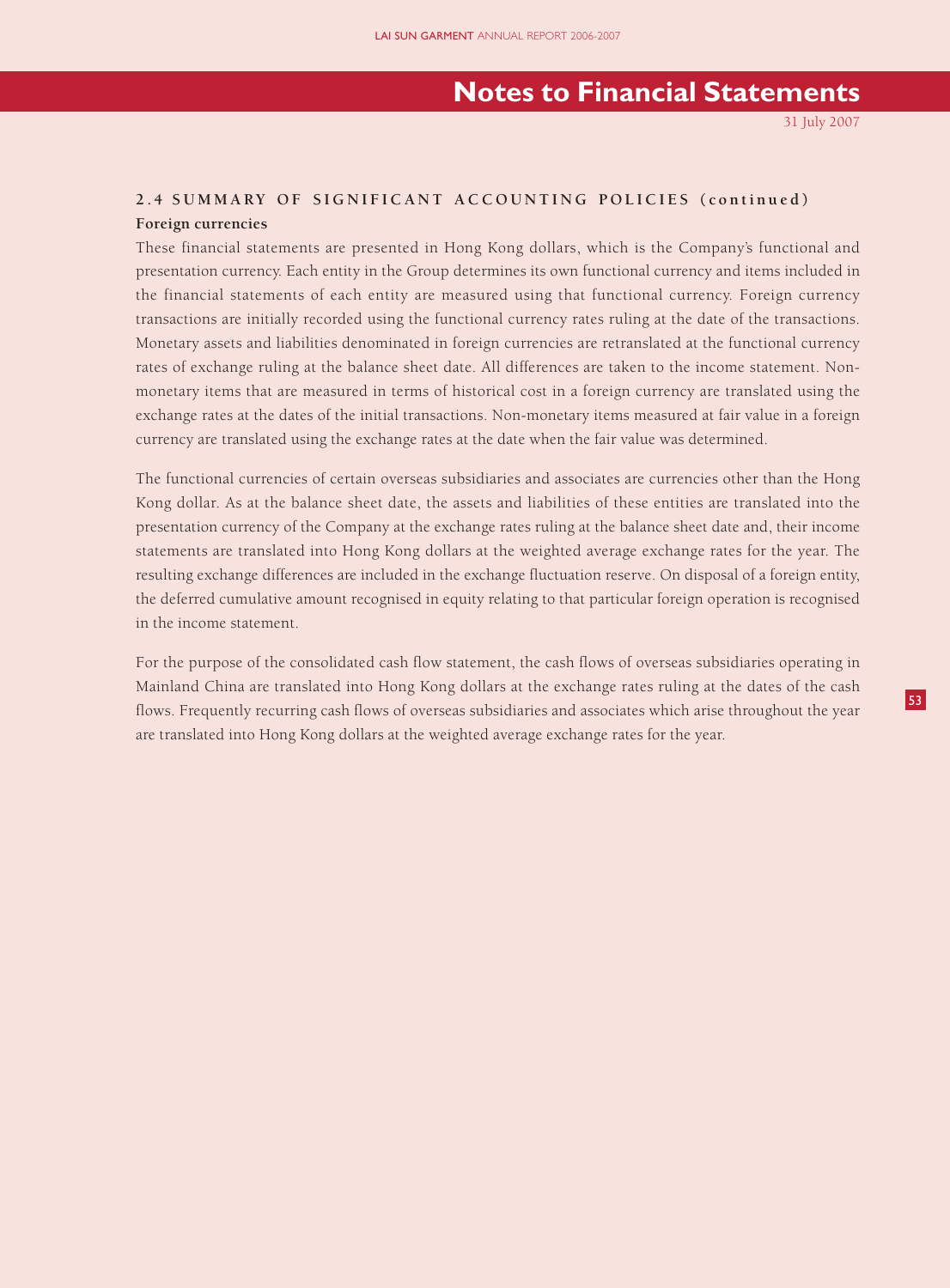31 July 2007

# **3. SIGNIFICANT ACCOUNTING JUDGEMENTS AND ESTIMATES**

## **Judgements**

In the process of applying the Group's accounting policies, management has made the following judgements, apart from those involving estimations, which have the most significant effect on the amounts recognised in the financial statements:

#### *(i) Impairment of assets*

The Group has to exercise judgement in determining whether an asset is impaired or the event previously causing the asset impairment no longer exists, particularly in assessing: (1) whether an event has occurred that may affect the asset value or such event affecting the asset value has not been in existence; (2) whether the carrying value of an asset can be supported by the net present value of future cash flows which are estimated based upon the continued use of the asset or derecognition; and (3) the appropriate key assumptions to be applied in preparing cash flow projections including whether these cash flow projections are discounted using an appropriate rate. Changing the assumptions selected by management to determine the level of impairment, including the discount rates or the growth rate assumptions in the cash flow projections, could materially affect the net present value used in the impairment test.

#### *(ii) Deferred tax assets*

Deferred tax is provided using the liability method, on all temporary differences at the balance sheet date between the tax losses of assets and liabilities and their carrying amounts for financial reporting purposes.

Deferred tax assets are recognised for unused tax losses carried forward to the extent it is probable (i.e. more likely than not) that future taxable profits will be available against which the unused tax losses can be utilised, based on all available evidence. Recognition primarily involves judgement regarding the future performance of the particular legal entity or tax group in which the deferred tax asset has been recognised. A variety of other factors are also evaluated in considering whether there is convincing evidence that it is probable that some portion or all of the deferred tax assets will ultimately be realised, such as the existence of taxable temporary differences, tax planning strategies and the periods in which estimated tax losses can be utilised. The carrying amount of deferred tax assets and related financial models and budgets are reviewed at each balance sheet date and to the extent that there is insufficient convincing evidence that sufficient taxable profits will be available within the utilisation periods to allow utilisation of the carry forward tax losses, the asset balance will be reduced and charged to the income statement.

The carrying amounts of net deferred tax liabilities as at 31 July 2007 was HK\$26,534,000. (2006: HK\$20,165,000) (note 29).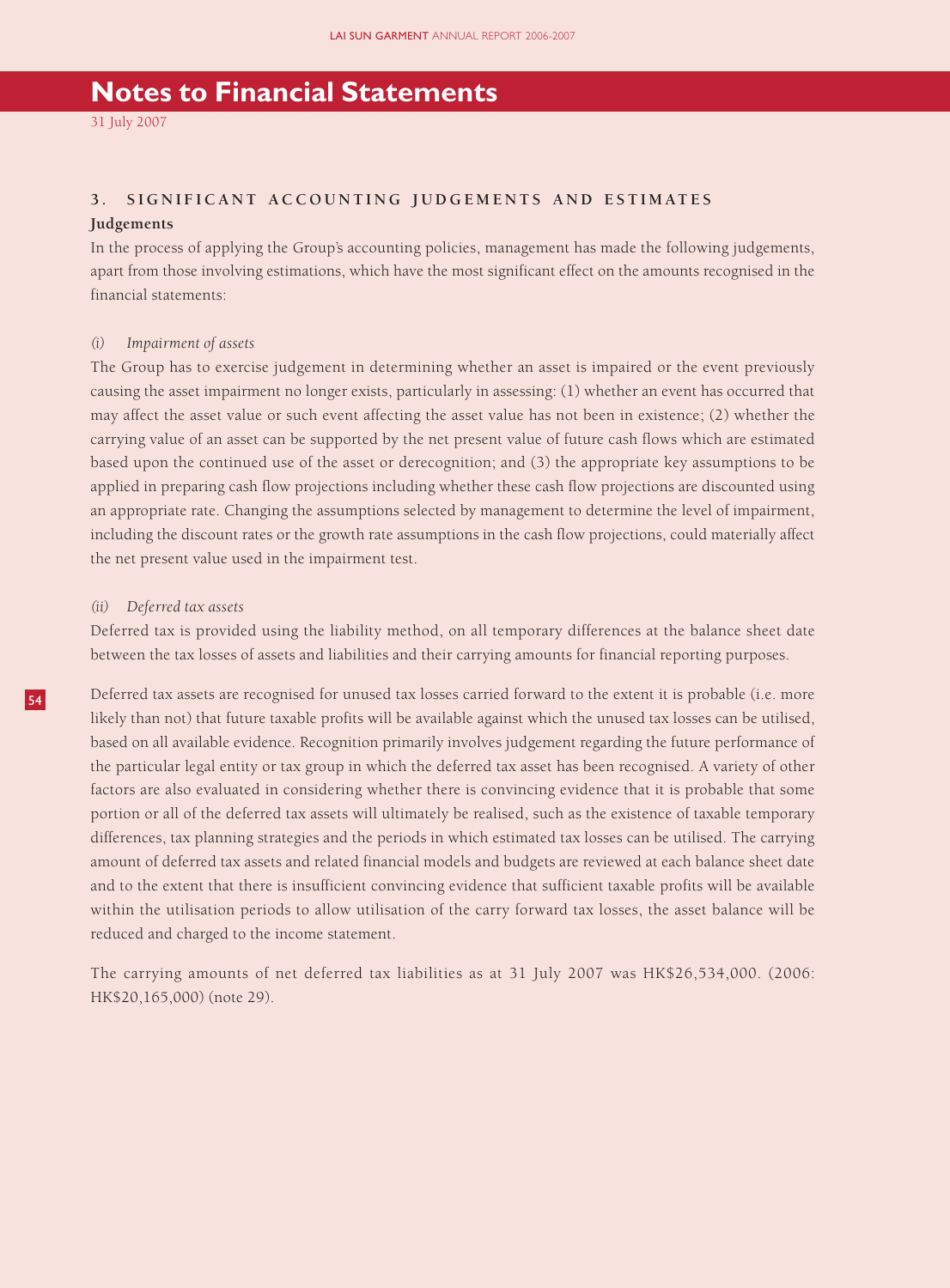31 July 2007

# **3. SIGNIFICANT ACCOUNTING JUDGEMENTS AND ESTIMATES (continued)**

#### **Estimation uncertainty**

The key assumptions concerning the future and other key sources of estimation uncertainty at the balance sheet date, that have a significant risk of causing a material adjustment to the carrying amounts of assets and liabilities within the next financial year, are discussed below.

*(i) Estimation of fair value of investment properties, recoverable amounts of properties under development and available-for-sale equity investments*

The best evidence of fair value is current prices in an active market for similar lease terms and other contracts. In the absence of such information, management determines the amount within a range of reasonable fair value estimates. In making its judgement, management considers information from a variety of sources, including (i) independent valuations; (ii) current prices in an active market for properties of a different nature, condition and location by reference to available market information; (iii) recent prices of similar properties in less active markets, with adjustments to reflect any changes in economic conditions since the date of transactions that occurred at those prices; and (iv) discounted cash flow projections, based on reliable estimates of future cash flows, derived from the terms of any existing lease and other contracts, and (where possible) from external evidence such as current market rates for similar properties in the same location and condition, and using discount rates that reflect current market assessments of the uncertainty in the amount and timing of cash flows.

The carrying amounts of investment properties as at 31 July 2007 was HK\$156,100,000 (2006: HK\$119,100,000) (note 16) and the available-for-sale equity investments, at fair value, as at 31 July 2007 was HK\$474,860,000 (2006: HK\$466,946,000) (note 21).

### *(ii) Estimation of total budgeted costs and costs to completion for properties under development*

Total budgeted costs for properties under development comprise (i) prepaid land lease payments, (ii) building costs, and (iii) any other direct costs attributable to the development of the properties. In estimating the total budgeted costs for properties under development, management makes reference to information such as (i) current offers from contractors and suppliers, (ii) recent offers agreed with contractors and suppliers, and (iii) professional estimation on construction and material costs.

The carrying amount of properties under development as at 31 July 2007 was HK\$183,529,000 (2006:HK\$138,494,000) (note 17).

#### *(iii) Impairment of assets*

The Group has to determine whether an asset is impaired or the event previously causing the asset impairment no longer exists. This requires an estimation of the value in use of the asset. Estimating the value in use requires the Group to make an estimate of the expected future cash flows from the asset and also to choose a suitable discount rate in order to calculate the present value of those cash flows. A change in the estimated future cash flows and/or the discount rate applied will result in an adjustment to the previous estimation.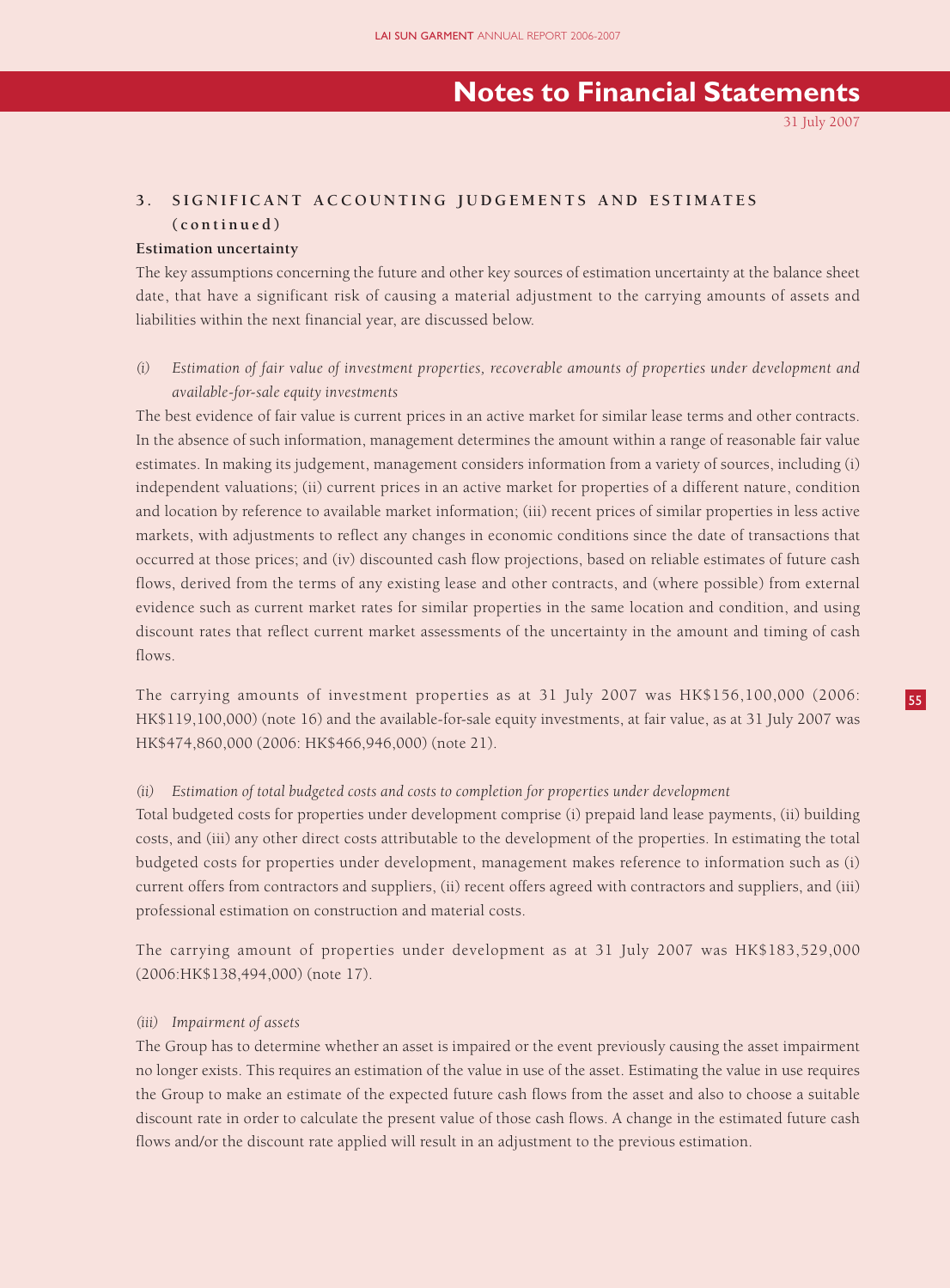31 July 2007

### **4. SEGMENT INFORMATION**

Segment information is presented by way of two segment formats: (i) on a primary segment reporting basis, by business segment; and (ii) on a secondary segment reporting basis, by geographical segment.

The Group's operating businesses are structured and managed separately, according to the nature of their operations and the products and services they provide. Each of the Group's business segments represents a strategic business unit that offers products and services that are subject to risks and returns which are different from those of the other business segments. Summary details of the business segments are as follows:

- (a) Continuing operations:
	- (i) the property development segment engages in property development and the sale of properties;
	- (ii) the property investment segment engages in the leasing of commercial premises; and
	- (iii) the "others" segment comprises the Group's property management services business.
- (b) Discontinued operation the garment operation segment engaged in the trading and distribution of garments and the transfer of textile quotas.

In determining the Group's geographical segments, revenues are attributed to the segments based on the location of the customers, and assets are attributed to the segments based on the location of assets.

Intersegment sales and transfers are transacted with reference to the selling prices used for sales made to third parties at the then prevailing market prices.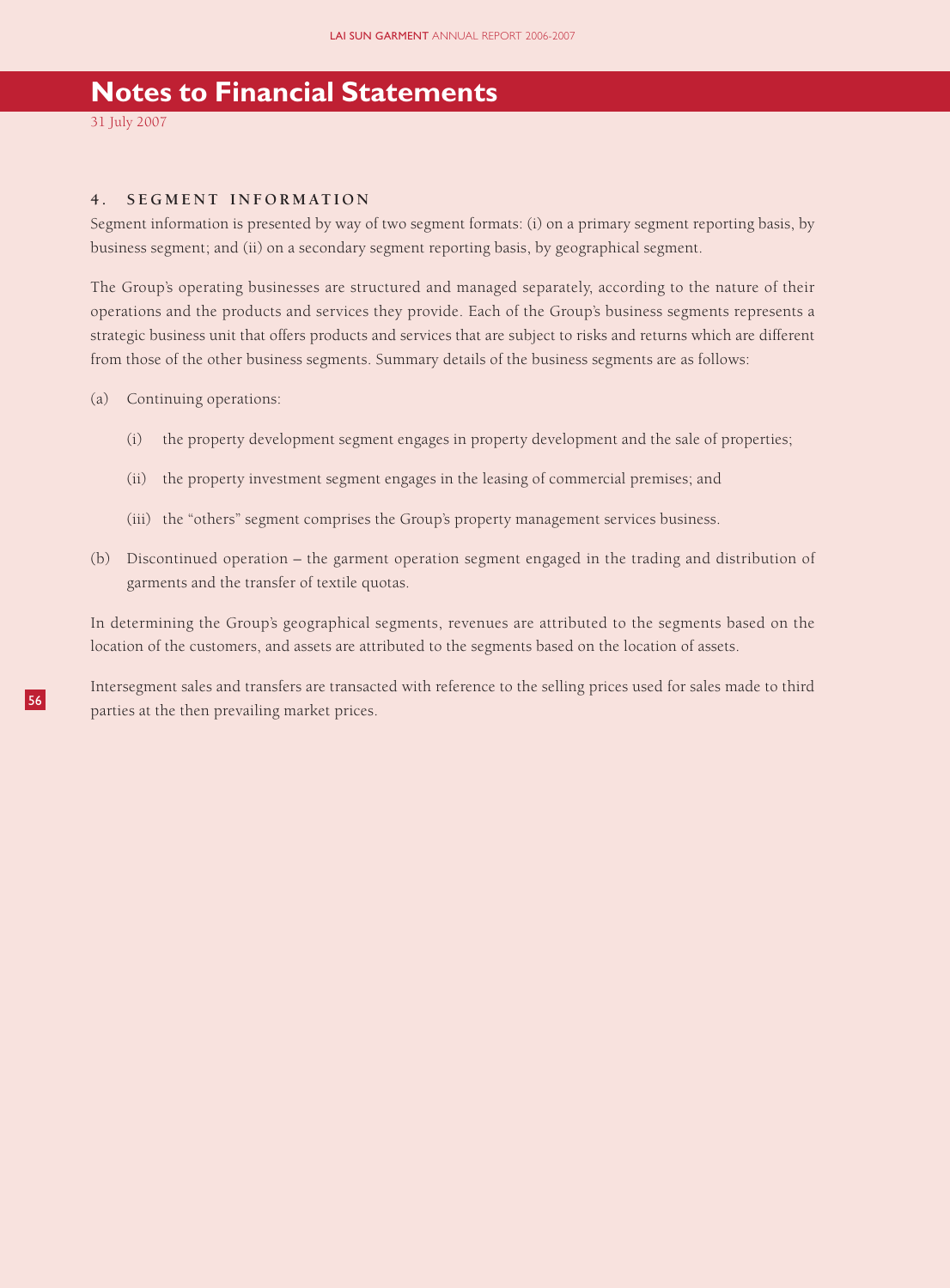31 July 2007

## **4. SEGMENT INFORMATION (continued)**

### **(a) Business segments**

The following tables present revenue, profit/(loss) and certain asset, liability and expenditure information for the Group's business segments of the continuing operations and the discontinued operation (as detailed in note 13) for the years ended 31 July 2007 and 2006:

#### **Group**

|                                                   | Continuing operations |                      |                  |                     |                  |                  |                  | Discontinued<br>operation |                         |                  |                          |                  |
|---------------------------------------------------|-----------------------|----------------------|------------------|---------------------|------------------|------------------|------------------|---------------------------|-------------------------|------------------|--------------------------|------------------|
|                                                   |                       | Property development |                  | Property investment |                  | Others           |                  | Subtotal                  | Garment operation       |                  |                          | Consolidated     |
|                                                   | 2007<br>HK\$'000      | 2006<br>HK\$'000     | 2007<br>HK\$'000 | 2006<br>HK\$'000    | 2007<br>HK\$'000 | 2006<br>HK\$'000 | 2007<br>HK\$'000 | 2006<br>HK\$'000          | 2007<br><b>HK\$'000</b> | 2006<br>HK\$'000 | 2007<br>HK\$'000         | 2006<br>HK\$'000 |
| Segment revenue:                                  |                       |                      |                  |                     |                  |                  |                  |                           |                         |                  |                          |                  |
| Sales to external customers                       |                       |                      | 11,414           | 15,464              |                  | 9,814            | 11,414           | 25,278                    |                         | 321,880          | 11,414                   | 347,158          |
| Other revenue and gain                            |                       |                      |                  |                     |                  |                  |                  |                           |                         | 20,457           | $\overline{\phantom{0}}$ | 20,457           |
| Total                                             |                       | $\qquad \qquad -$    | 11,414           | 15,464              |                  | 9,814            | 11,414           | 25,278                    | $\qquad \qquad$         | 342,337          | 11,414                   | 367,615          |
| Segment results                                   | (8)                   | 92,846               | 45,847           | 189,312             |                  | 617              | 45,839           | 282,775                   | —                       | $(180,041)*$     | 45,839                   | 102,734          |
| Interest income and unallocated                   |                       |                      |                  |                     |                  |                  |                  |                           |                         |                  |                          |                  |
| other revenue and gain                            |                       |                      |                  |                     |                  |                  | 21,146           | 16,683                    |                         | 6,639            | 21,146                   | 23,322           |
| Unallocated expense                               |                       |                      |                  |                     |                  |                  | (26, 410)        | (48, 433)                 |                         |                  | (26, 410)                | (48, 433)        |
| Profit/(loss) from operating activities           |                       |                      |                  |                     |                  |                  | 40,575           | 251,025                   | —                       | (173, 402)       | 40,575                   | 77,623           |
| Finance costs                                     |                       |                      |                  |                     |                  |                  | (17, 915)        | (21, 183)                 |                         | (2,705)          | (17, 915)                | (23,888)         |
| Loss on deemed disposal                           |                       |                      |                  |                     |                  |                  |                  |                           |                         |                  |                          |                  |
| of interest in an associate                       |                       |                      |                  |                     |                  |                  |                  | (254, 369)                |                         |                  | -                        | (254, 369)       |
| Excess over the cost of acquisition of additional |                       |                      |                  |                     |                  |                  |                  |                           |                         |                  |                          |                  |
| interest in an associate                          |                       |                      |                  |                     |                  |                  |                  | 147,013                   |                         |                  |                          | 147,013          |
| Share of profits and losses of associates         |                       |                      |                  |                     |                  |                  | 259,013          | 11,723                    |                         |                  | 259,013                  | 11,723           |
| Profit/(loss) before tax                          |                       |                      |                  |                     |                  |                  | 281,673          | 134,209                   | —                       | (176, 107)       | 281,673                  | (41,898)         |
| Tax                                               |                       |                      |                  |                     |                  |                  | (6,369)          | (36, 912)                 | —                       | 16,900           | (6,369)                  | (20, 012)        |
| Profit/(loss) for the year                        |                       |                      |                  |                     |                  |                  | 275,304          | 97,297                    |                         | (159, 207)       | 275,304                  | (61, 910)        |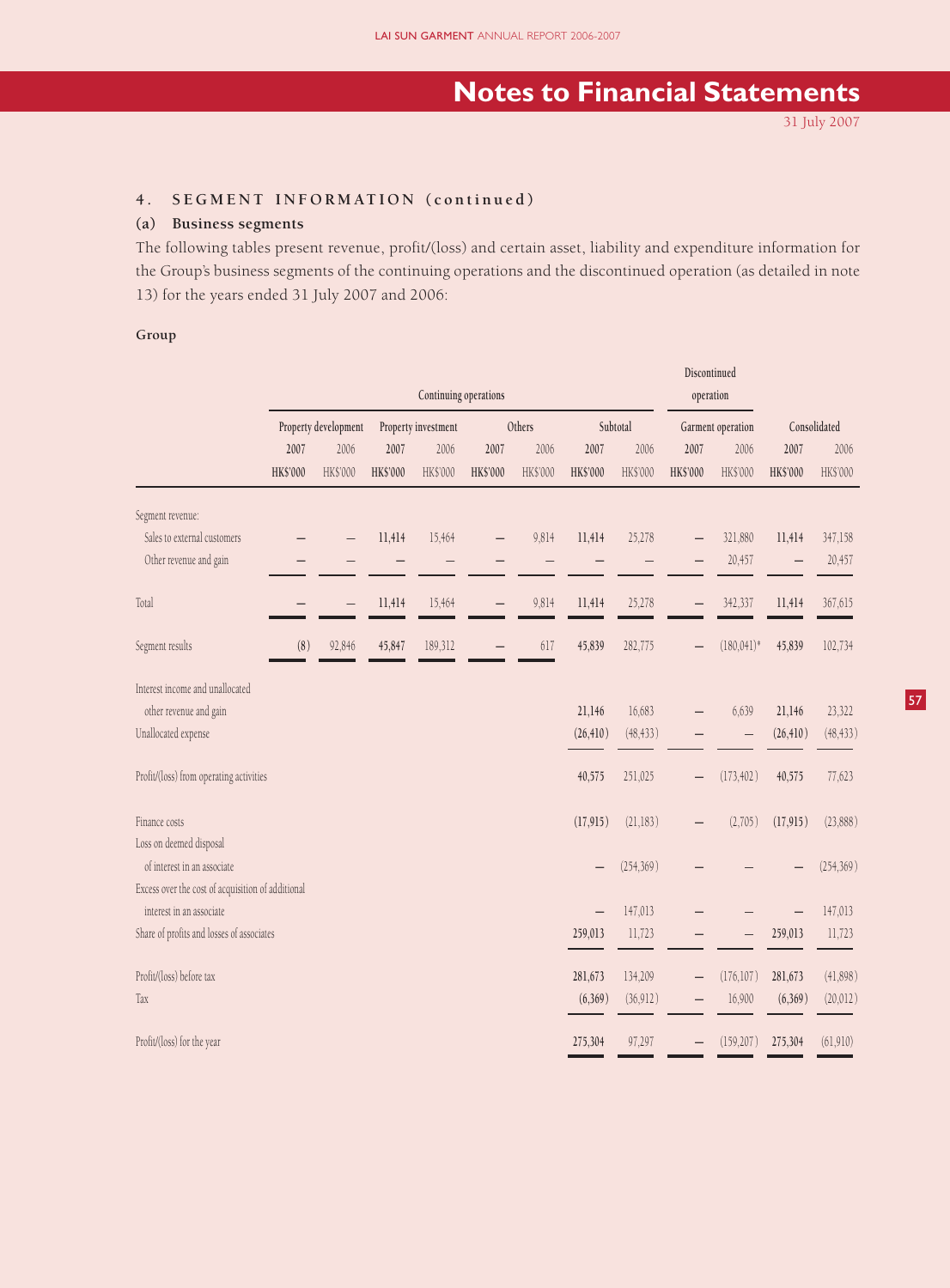31 July 2007

### **4. SEGMENT INFORMATION (continued)**

## **(a) Business segments (continued)**

|                                                        | Continuing operations   |                      |                               |                  |                        |                  |                         | Discontinued<br>operation |                         |                  |                         |                  |
|--------------------------------------------------------|-------------------------|----------------------|-------------------------------|------------------|------------------------|------------------|-------------------------|---------------------------|-------------------------|------------------|-------------------------|------------------|
|                                                        |                         | Property development | Others<br>Property investment |                  | Subtotal               |                  | Garment operation       |                           | Consolidated            |                  |                         |                  |
|                                                        | 2007<br><b>HK\$'000</b> | 2006<br>HK\$'000     | 2007<br><b>HK\$'000</b>       | 2006<br>HK\$'000 | 2007<br><b>HKS'000</b> | 2006<br>HK\$'000 | 2007<br><b>HK\$'000</b> | 2006<br>HK\$'000          | 2007<br><b>HK\$'000</b> | 2006<br>HK\$'000 | 2007<br><b>HK\$'000</b> | 2006<br>HK\$'000 |
|                                                        |                         |                      |                               |                  |                        |                  |                         |                           |                         |                  |                         |                  |
| Assets and liabilities:                                | 184,308                 | 138,494              | 156,492                       | 119,562          |                        |                  | 340,800                 | 258,056                   |                         |                  | 340,800                 | 258,056          |
| Segment assets<br>Interests in associates              |                         |                      |                               |                  |                        |                  |                         |                           |                         |                  | 2,656,103               | 2,268,218        |
| Unallocated assets                                     |                         |                      |                               |                  |                        |                  |                         |                           |                         |                  | 723,163                 | 719,341          |
| Total assets                                           |                         |                      |                               |                  |                        |                  |                         |                           |                         |                  | 3,720,066               | 3,245,615        |
| Segment liabilities                                    | 6,787                   | $710$                | 3,778                         | 3,272            |                        |                  | 10,565                  | 3,982                     |                         |                  | 10,565                  | 3,982            |
| Unallocated liabilities                                |                         |                      |                               |                  |                        |                  |                         |                           |                         |                  | 334,813                 | 282,120          |
| Total liabilities                                      |                         |                      |                               |                  |                        |                  |                         |                           |                         |                  | 345,378                 | 286,102          |
| Other segment information:                             |                         |                      |                               |                  |                        |                  |                         |                           |                         |                  |                         |                  |
| Depreciation                                           |                         |                      |                               |                  |                        |                  |                         |                           |                         | 10,255           |                         | 10,255           |
| Unallocated amounts                                    |                         |                      |                               |                  |                        |                  |                         |                           |                         |                  | 1,812                   | 1,709            |
|                                                        |                         |                      |                               |                  |                        |                  |                         |                           |                         |                  | 1,812                   | 11,964           |
| Capital expenditure                                    | 44,570                  | 156,588              | 606                           | 274,264          |                        | 1,435            | 45,176                  | 432,287                   |                         | 10,210           | 45,176                  | 442,497          |
| Unallocated amounts                                    |                         |                      |                               |                  |                        |                  |                         |                           |                         |                  | 510                     |                  |
|                                                        |                         |                      |                               |                  |                        |                  |                         |                           |                         |                  | 45,686                  | 442,497          |
| Fair value gain on investment                          |                         |                      |                               |                  |                        |                  |                         |                           |                         |                  |                         |                  |
| properties                                             |                         |                      | (36, 394)                     | (175, 899)       |                        |                  | (36, 394)               | (175, 899)                |                         |                  | (36, 394)               | (175, 899)       |
| Write-back of provision for<br>slow-moving inventories |                         |                      |                               |                  |                        |                  |                         |                           |                         | (3,695)          |                         | (3,695)          |
| Loss on disposal of CGL                                |                         |                      |                               |                  |                        |                  |                         |                           |                         | 179,284          | -                       | 179,284          |
| Gain on disposal of other                              |                         |                      |                               |                  |                        |                  |                         |                           |                         |                  |                         |                  |
| subsidiaries, net                                      |                         | (91, 997)            |                               |                  |                        | (3,671)          |                         | (95,668)                  |                         |                  |                         | (95,668)         |

*\* The segment results of the garment operation for the year ended 31 July 2006 included the loss on disposal of CGL of HK\$179,284,000 (note 13).*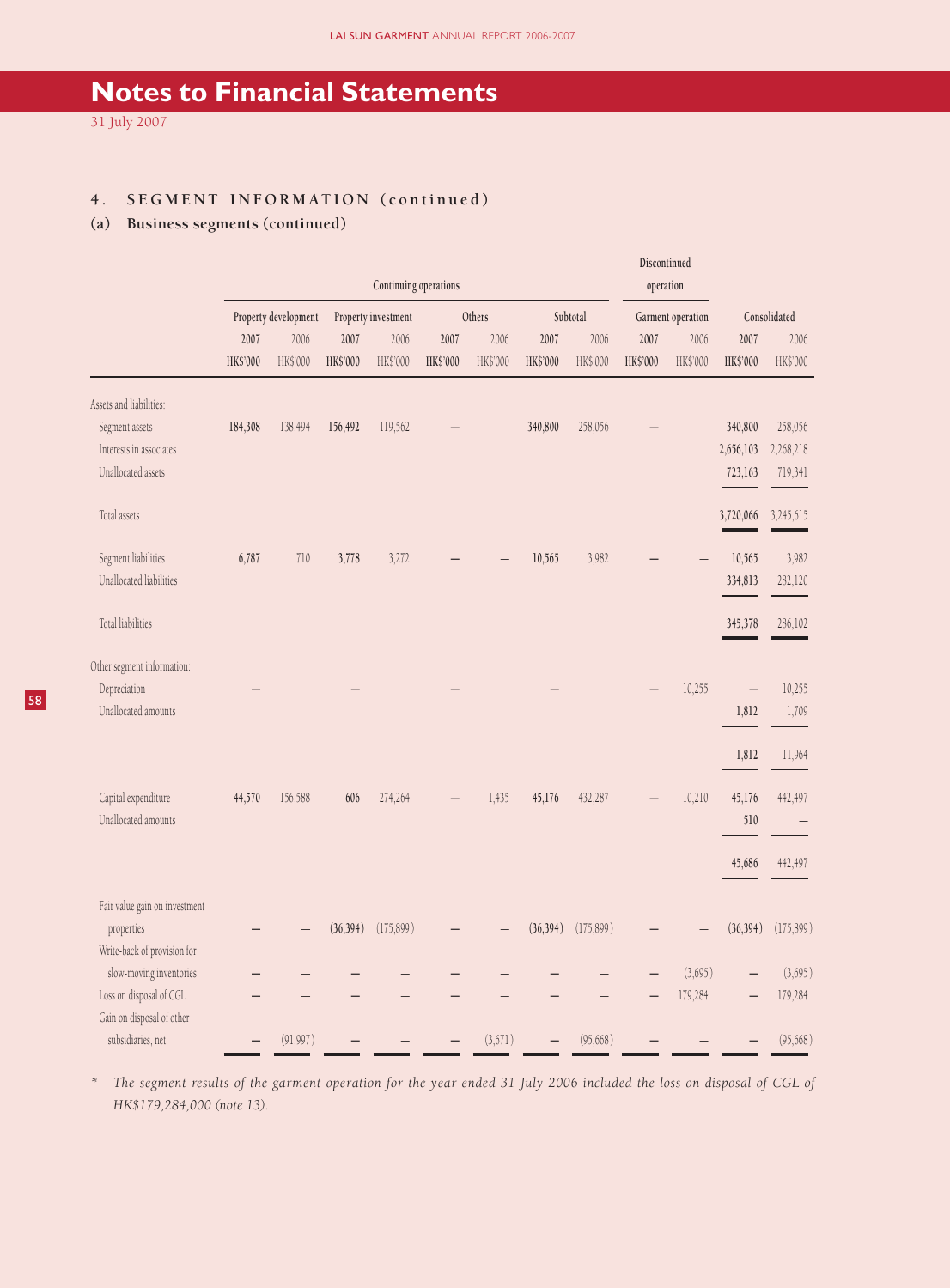31 July 2007

## **4. SEGMENT INFORMATION (continued)**

## **(b) Geographical segments**

The following tables present revenue and certain asset and expenditure information for the Group's geographical segments for the years ended 31 July 2007 and 2006.

## **Group**

|                                | Hong Kong       |            |                 | Mainland China | Consolidated    |            |  |
|--------------------------------|-----------------|------------|-----------------|----------------|-----------------|------------|--|
|                                | 2007            | 2006       | 2007            | 2006           | 2007            | 2006       |  |
|                                | <b>HK\$'000</b> | HK\$'000   | <b>HK\$'000</b> | HK\$'000       | <b>HK\$'000</b> | HK\$'000   |  |
| Segment revenue:               |                 |            |                 |                |                 |            |  |
| Sales to external customers    | 11,414          | 212,608    |                 | 134,550        | 11,414          | 347,158    |  |
| Attributable to a discontinued |                 |            |                 |                |                 |            |  |
| operation                      |                 | (197, 144) |                 | (124, 736)     |                 | (321, 880) |  |
|                                |                 |            |                 |                |                 |            |  |
| Revenue from continuing        |                 |            |                 |                |                 |            |  |
| operations                     | 11,414          | 15,464     |                 | 9,814          | 11,414          | 25,278     |  |
| Other segment information:     |                 |            |                 |                |                 |            |  |
| Segment assets                 | 340,800         | 258,056    |                 |                | 340,800         | 258,056    |  |
| Capital expenditure            | 45,686          | 420,909    |                 | 21,588         | 45,686          | 442,497    |  |
|                                |                 |            |                 |                |                 |            |  |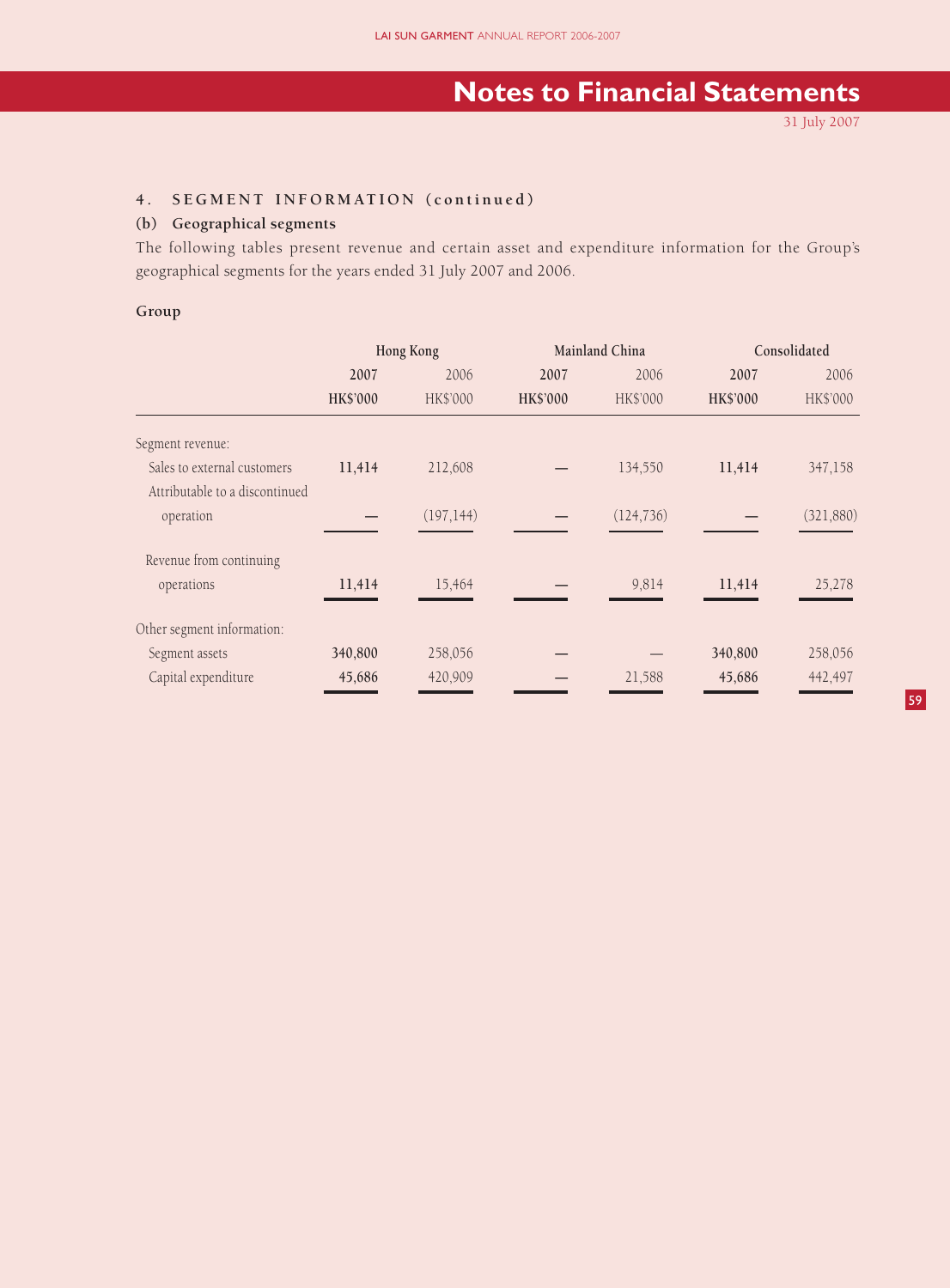31 July 2007

## **5. RELATED PARTY TRANSACTIONS**

(a) In addition to the related party transactions and balances detailed elsewhere in these financial statements, the Group entered into the following material transactions with related parties during the year:

|                                               |              | Group           |          |
|-----------------------------------------------|--------------|-----------------|----------|
|                                               |              | 2007            | 2006     |
|                                               | <b>Notes</b> | <b>HK\$'000</b> | HK\$'000 |
| Rental expenses and building management       |              |                 |          |
| fees paid and payable to:                     |              |                 |          |
| Lai Sun Textiles Company Limited              | (i)          |                 | 1,766    |
| Related companies                             | (ii)         | 844             | 3,160    |
| Interest expense on note payable to and other |              |                 |          |
| borrowing granted by a former director        |              |                 |          |
| of the Company, the late Mr. Lim Por Yen      | (iii)        | 17,724          | 17,164   |
| Interest expense on other borrowing granted   |              |                 |          |
| by a director of the Company,                 |              |                 |          |
| Mr. Lam Kin Ngok, Peter                       | (iv)         |                 | 3,728    |
| Interest income received and receivable from  |              |                 |          |
| an associate of the Group, Lai Fung           |              |                 |          |
| Holdings Limited ("Lai Fung")                 | (v)          | 13,053          | 2,306    |
| Consideration paid and payable to CGL for     |              |                 |          |
| pledging a property as security               |              |                 |          |
| for the construction finance                  | (vi)         | 8,520           | 1,459    |

*Notes:*

- (i) Lai Sun Textiles Company Limited is a company beneficially owned by certain directors of the Company. Rental expenses and building management fee were paid to this related company pursuant to the respective lease agreements.
- (ii) Rental expenses and building management fee were paid to these related companies, of which certain directors are also the directors of the Company, based on the terms stated in the respective lease agreements.
- (iii) Interest expense was charged at the best lending rate quoted by a designated bank in Hong Kong in respect of the other borrowing (note 27(b)) and note payable (note 28).
- (iv) Interest expense was charged at the best lending rate quoted by a designated bank in Hong Kong in respect of the other borrowing which was fully repaid during the year ended 31 July 2006.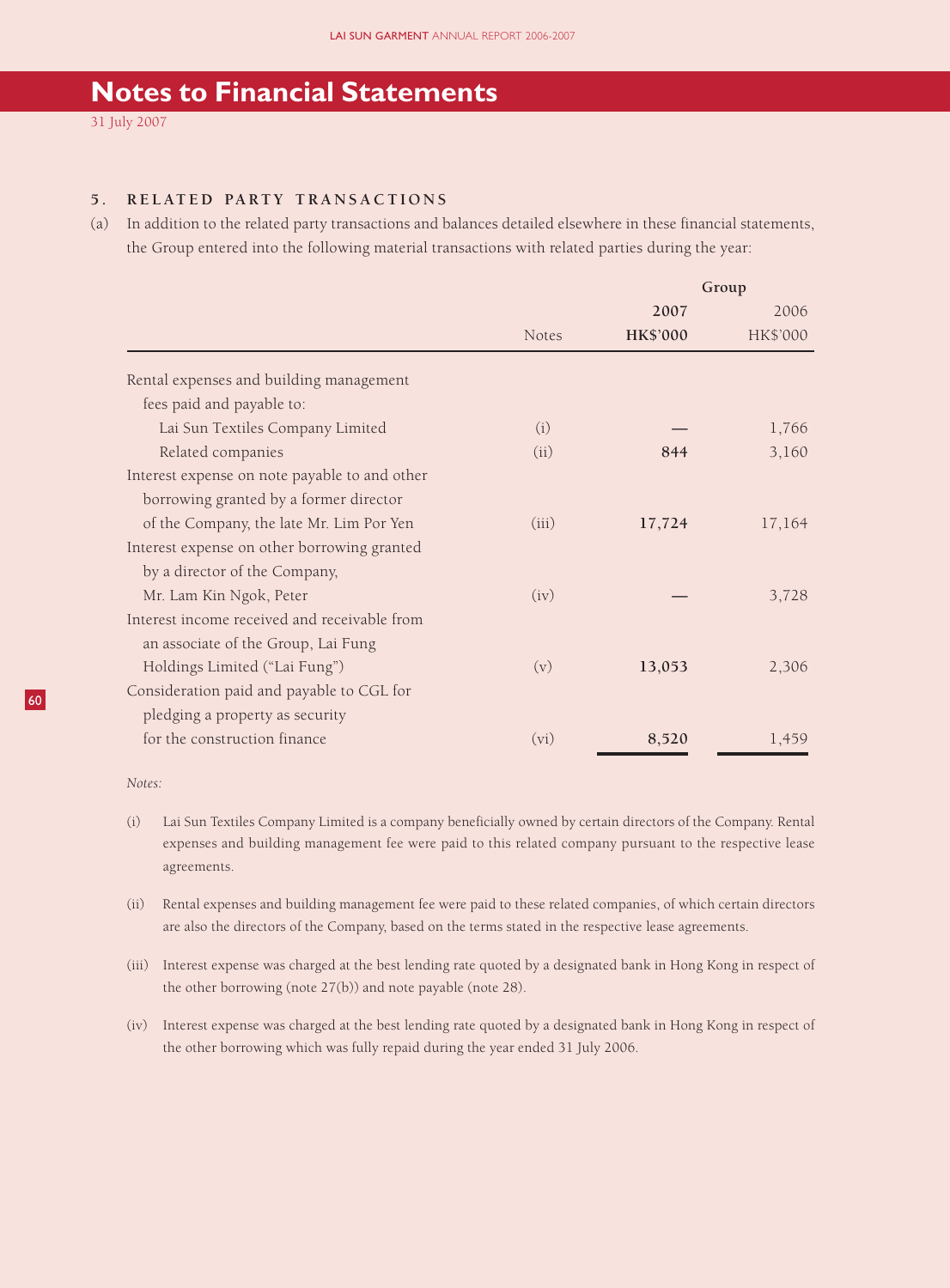31 July 2007

### **5. RELATED PARTY TRANSACTIONS (continued)**

*Notes:* (continued)

- (v) The interest income was charged on the promissory note receivable from Lai Fung, details of which are set out in note 23 to the financial statements.
- (vi) In consideration of CGL for pledging the Property (as defined in note 17) as a security for the construction finance of a joint development project of the Group and CGL, details of which are set out in note 17 to the financial statements, the Group agreed to make quarterly payments of HK\$ 2,130,000 to CGL for the period from the date of delivery of vacant possession of the Property for development to the date of issuance of a certificate of practical completion of construction.
- (b) Compensation of key management personnel of the Group

|                                                     | Group           |          |  |  |
|-----------------------------------------------------|-----------------|----------|--|--|
|                                                     | 2007<br>2006    |          |  |  |
|                                                     | <b>HK\$'000</b> | HK\$'000 |  |  |
| Short term employee benefits                        | 8,945           | 14,081   |  |  |
| Post-employment benefits                            | 25              | 46       |  |  |
| Total compensation paid to key management personnel | 8,970           | 14,127   |  |  |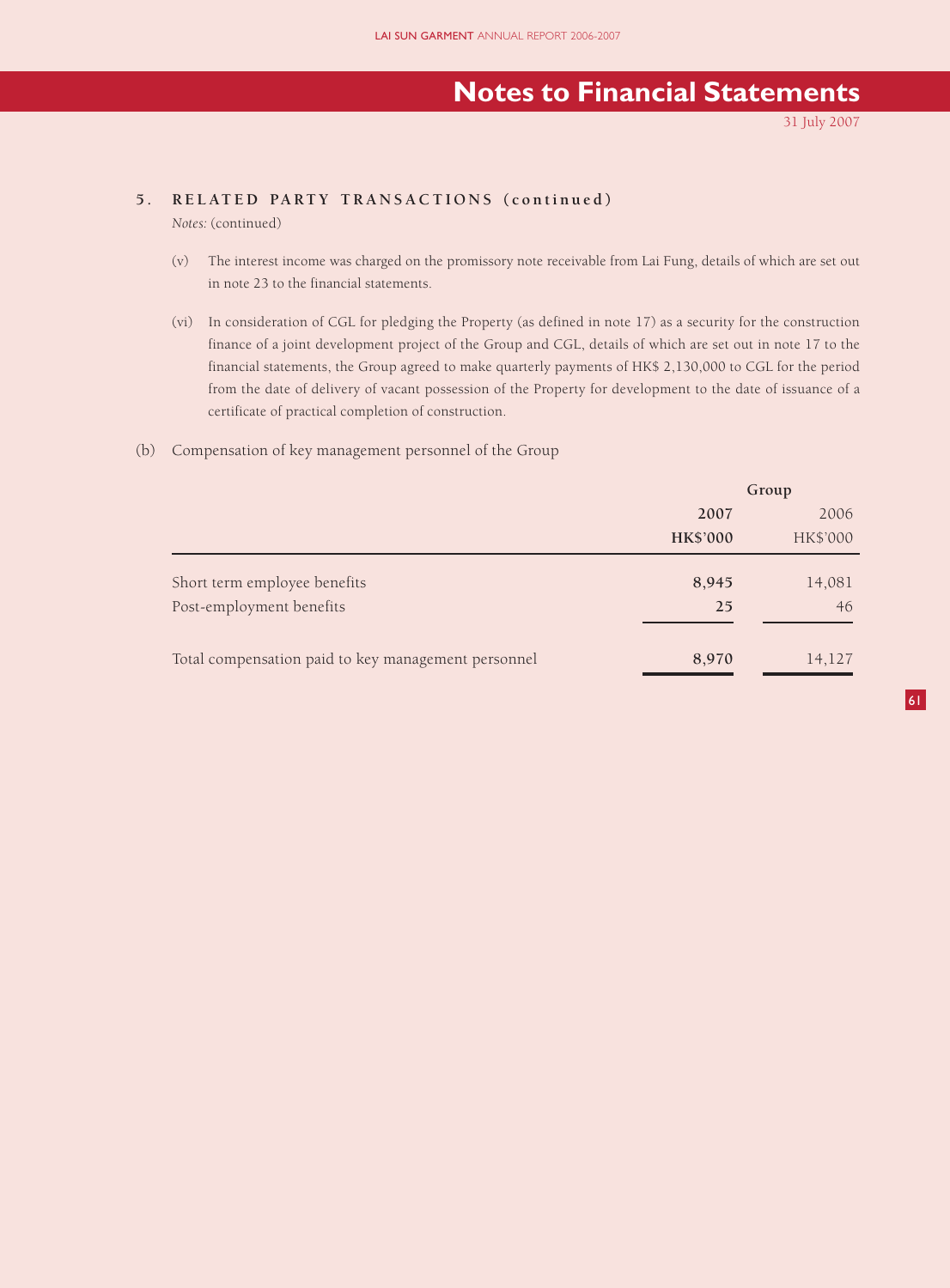31 July 2007

## **6. TURNOVER, OTHER REVENUE AND GAIN**

Turnover represents rental income, the net invoiced value of garments sold, proceeds from the transfer of textile quotas and income from other operations. An analysis of turnover, other revenue and gain is as follows:

|                                                          |                 | Continuing       |                 | Discontinued |                 |          |  |
|----------------------------------------------------------|-----------------|------------------|-----------------|--------------|-----------------|----------|--|
|                                                          |                 | operations       |                 | operation    | Total           |          |  |
|                                                          | 2007            | 2006             | 2007            | 2006         | 2007            | 2006     |  |
|                                                          | <b>HK\$'000</b> | HK\$'000         | <b>HK\$'000</b> | HK\$'000     | <b>HK\$'000</b> | HK\$'000 |  |
| Turnover                                                 |                 |                  |                 |              |                 |          |  |
| Rental income                                            | 11,414          | 15,464           |                 |              | 11,414          | 15,464   |  |
| Sale of garments and proceeds from                       |                 |                  |                 |              |                 |          |  |
| transfer of textile quotas                               |                 |                  |                 | 321,880      |                 | 321,880  |  |
| Other operations                                         |                 | 9,814            |                 |              |                 | 9,814    |  |
|                                                          | 11,414          | 25,278           |                 | 321,880      | 11,414          | 347,158  |  |
| Other revenue and gain                                   |                 |                  |                 |              |                 |          |  |
| Interest income from                                     |                 |                  |                 |              |                 |          |  |
| bank deposits                                            | 1,686           | 1,682            |                 | 3,873        | 1,686           | 5,555    |  |
| Other interest income                                    | 19,456          | 13,011           |                 |              | 19,456          | 13,011   |  |
| Royalty income                                           |                 |                  |                 | 20,457       |                 | 20,457   |  |
| Gain on disposal of equity<br>investments at fair value  |                 |                  |                 |              |                 |          |  |
| through profit or loss                                   |                 | 1,018            |                 |              |                 | 1,018    |  |
| Dividend income from equity<br>investments at fair value |                 |                  |                 |              |                 |          |  |
| through profit or loss                                   |                 | 965              |                 |              |                 | 965      |  |
| Others                                                   | $\overline{4}$  | $\boldsymbol{7}$ |                 | 2,766        | 4               | 2,773    |  |
|                                                          | 21,146          | 16,683           |                 | 27,096       | 21,146          | 43,779   |  |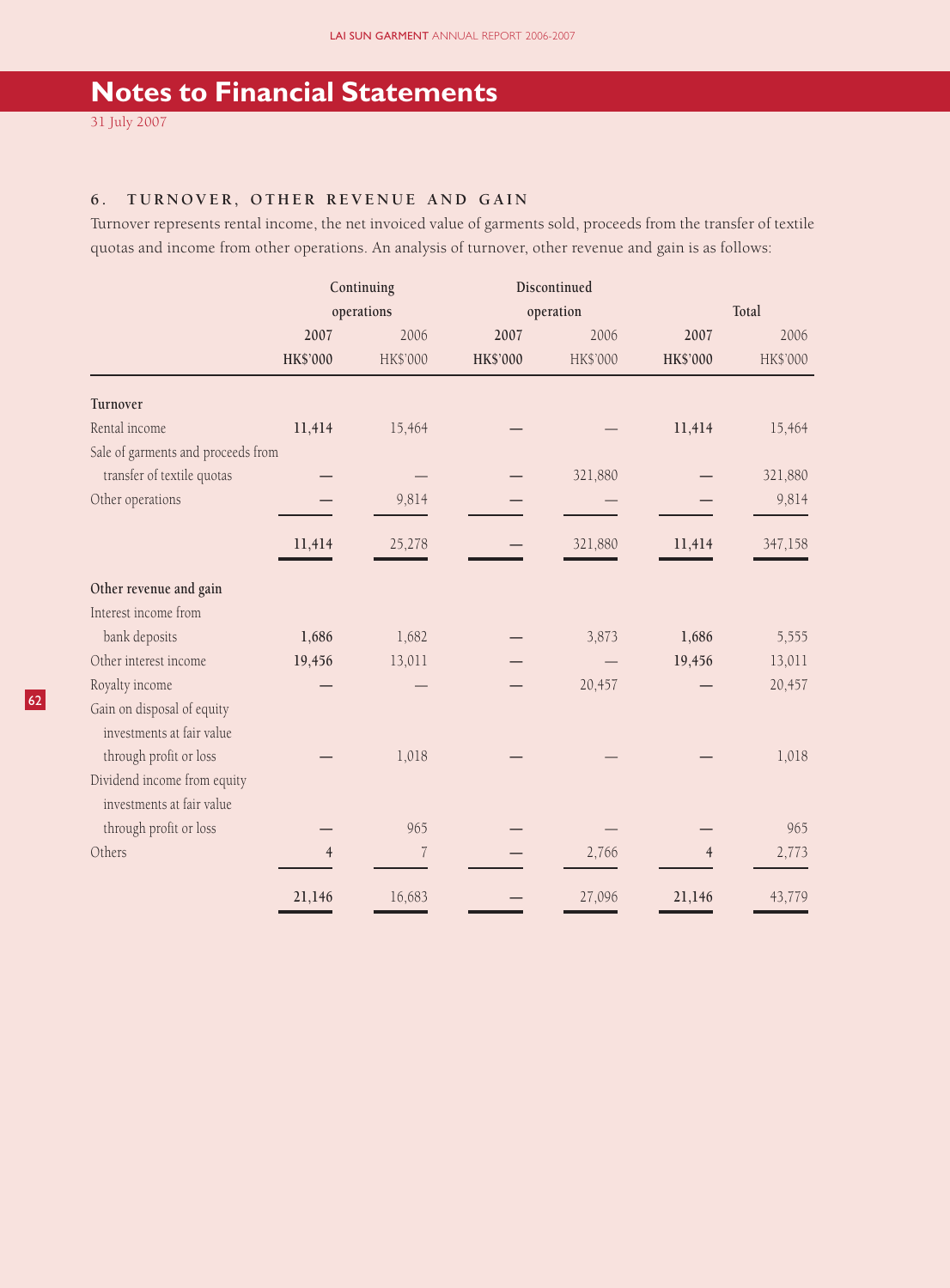31 July 2007

# **7. PROFIT FROM OPERATING ACTIVITIES**

The Group's profit from operating activities is arrived at after charging/(crediting):

|                                                                                                                  | Continuing<br>operations |           | Discontinued<br>operation |          | Total           |           |
|------------------------------------------------------------------------------------------------------------------|--------------------------|-----------|---------------------------|----------|-----------------|-----------|
|                                                                                                                  |                          |           |                           |          |                 |           |
|                                                                                                                  | 2007                     | 2006      | 2007                      | 2006     | 2007            | 2006      |
|                                                                                                                  | <b>HK\$'000</b>          | HK\$'000  | <b>HK\$'000</b>           | HK\$'000 | <b>HK\$'000</b> | HK\$'000  |
| Auditors' remuneration                                                                                           | 600                      | 1,038     |                           | 833      | 600             | 1,871     |
| Depreciation                                                                                                     | 1,812                    | 1,709     |                           | 10,255   | 1,812           | 11,964    |
| Minimum lease payments under<br>operating leases in respect of                                                   |                          |           |                           |          |                 |           |
| land and buildings                                                                                               | 1,626                    | 1,010     |                           | 67,802   | 1,626           | 68,812    |
| Employee benefits scheme<br>(including directors'<br>remuneration (note 9)):                                     |                          |           |                           |          |                 |           |
| Wages and salaries                                                                                               | 16,027                   | 20,760    |                           | 60,869   | 16,027          | 81,629    |
| Pension scheme contributions                                                                                     | 213                      | 263       |                           | 1,788    | 213             | 2,051     |
|                                                                                                                  | 16,240                   | 21,023    |                           | 62,657   | 16,240          | 83,680    |
| Loss/(gain) on disposal of items of<br>property, plant and equipment<br>(included in administrative<br>expenses) | (220)                    |           |                           | 14       | (220)           | 14        |
| Impairment/(reversal of<br>impairment) of loan and<br>interest receivables (included<br>in other operating       |                          |           |                           |          |                 |           |
| income/ (expenses), net)<br>Write-back of provision for<br>slow-moving inventories                               | (4,059)                  | 7,700     |                           |          | (4,059)         | 7,700     |
| (included in cost of sales)                                                                                      |                          |           |                           | (3,695)  |                 | (3,695)   |
| Gross rental income                                                                                              | (11, 414)                | (15, 464) |                           |          | (11, 414)       | (15, 464) |
| Less: Outgoings                                                                                                  | 1,961                    | 3,026     |                           |          | 1,961           | 3,026     |
| Net rental income                                                                                                | (9, 453)                 | (12, 438) |                           |          | (9, 453)        | (12, 438) |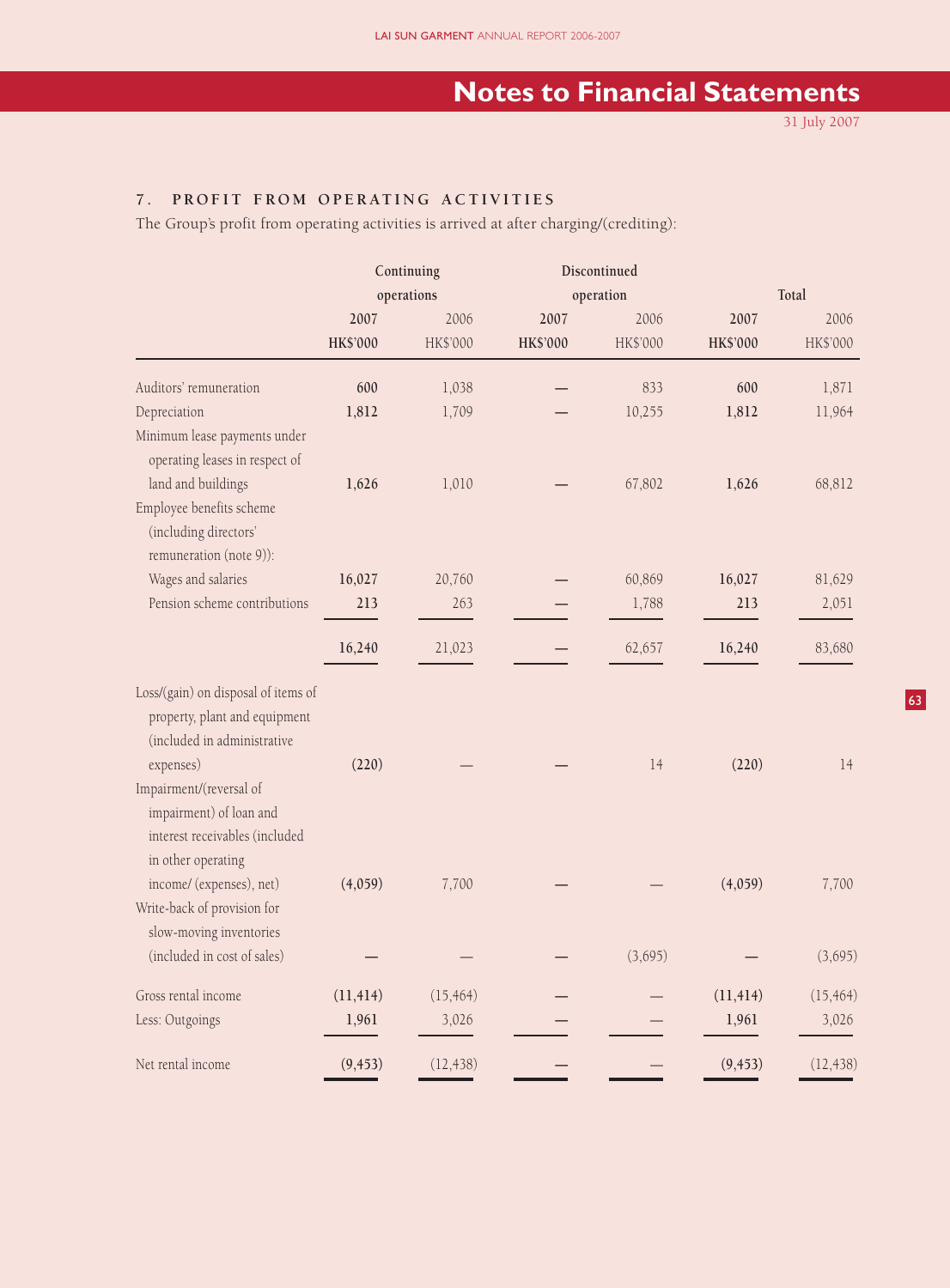31 July 2007

## **8. FINANCE COSTS**

|                                                                    | Group           |          |
|--------------------------------------------------------------------|-----------------|----------|
|                                                                    | 2007            | 2006     |
|                                                                    | <b>HK\$'000</b> | HK\$'000 |
| Interest on:                                                       |                 |          |
| Bank loans and overdrafts wholly repayable within five years       | 176             | 2,996    |
| Other borrowings and note payable wholly repayable                 |                 |          |
| within five years                                                  | 17,724          | 20,892   |
| Total interest expense                                             | 17,900          | 23,888   |
| Bank financing charges                                             | 480             |          |
|                                                                    | 18,380          | 23,888   |
| Less: Amount capitalised in properties under development (note 17) | (465)           |          |
|                                                                    | 17,915          | 23,888   |
| Attributable to continuing operations                              | 17,915          | 21,183   |
| Attributable to a discontinued operation (note 13)                 |                 | 2,705    |
|                                                                    | 17,915          | 23,888   |

# **9. DIRECTORS ' REMUNERATION**

Directors' remuneration for the year, disclosed pursuant to the Rules Governing the Listing of Securities on The Stock Exchange of Hong Kong Limited (the "Listing Rules") and Section 161 of the Hong Kong Companies Ordinance, is as follows:

|                                           | Group           |          |
|-------------------------------------------|-----------------|----------|
|                                           | 2007            | 2006     |
|                                           | <b>HK\$'000</b> | HK\$'000 |
| Fees                                      | 528             | 674      |
| Other emoluments:                         |                 |          |
| Salaries, allowances and benefits in kind | 8,417           | 13,407   |
| Pension scheme contributions              | 25              | 46       |
|                                           | 8,442           | 13,453   |
|                                           | 8,970           | 14,127   |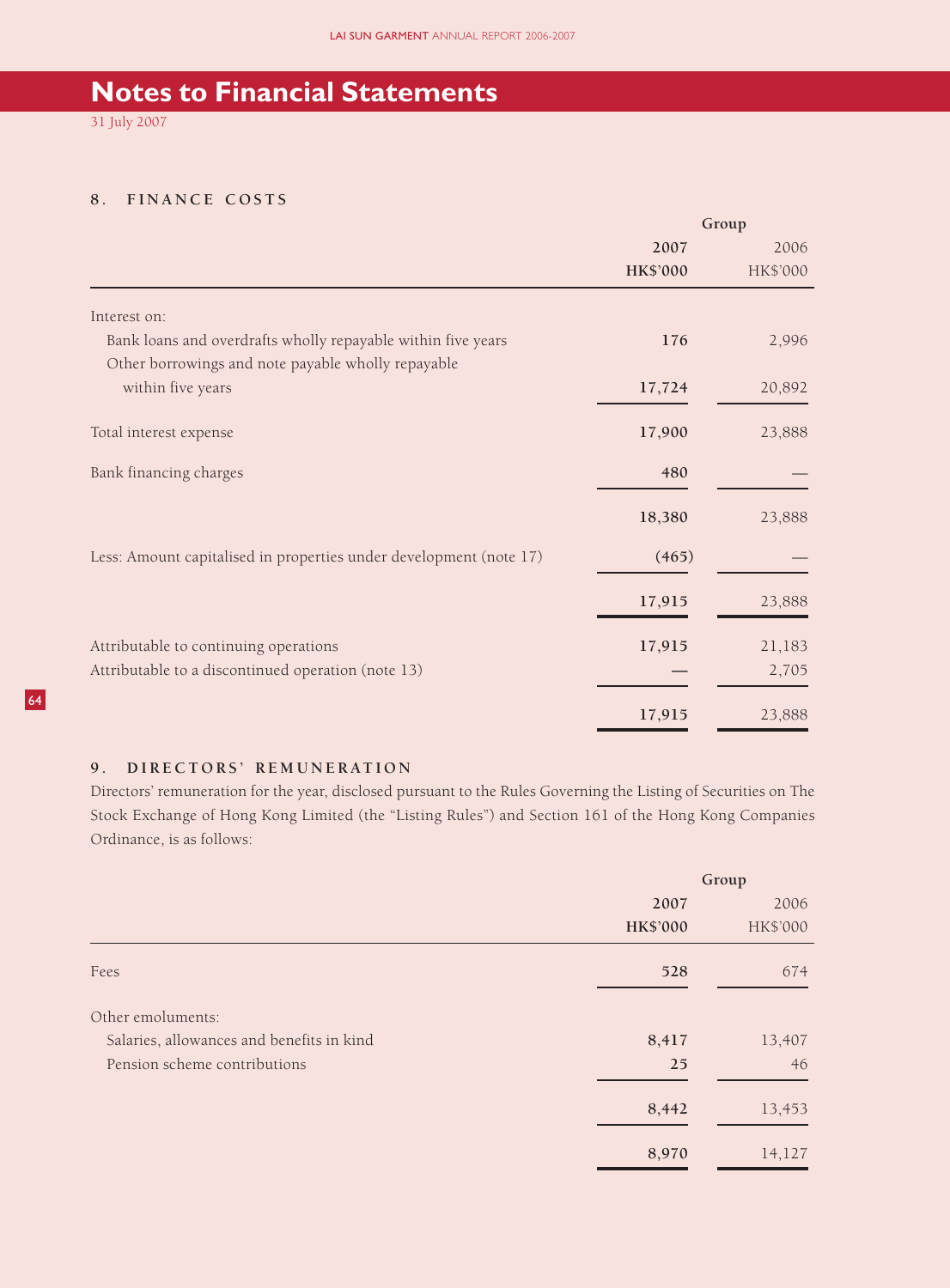31 July 2007

# **Salaries, allowances Pension and benefits scheme Fees in kind contributions Total HK\$'000 HK\$'000 HK\$'000 HK\$'000 2007** Executive and non-executive directors: Lam Kin Ngok, Peter **48 2,480 12 2,540** Lam Kin Ming **48 830 — 878** Lam Hau Yin, Lester (also alternate to U Po Chu) Tam Kin Man, Kraven Shiu Kai Wah **48 795 — 843** Lam Kin Hong, Matthew **48 384 12 444** U Po Chu **48 3,640 — 3,688** Chiu Wai **48 — — 48** Lai Yuen Fong **48 288 — 336** Lam Wai Kei, Vicky (alternate to Lai Yuen Fong) Lee Po On (resigned on 22 January 2007) **24 — 1 25** Independent non-executive directors: Wan Yee Hwa, Edward **48 — — 48** Chow Bing Chiu **60 — — 60** Leung Shu Yin, William **60 — — 60 528 8,417 25 8,970**

## **9. DIRECTORS ' REMUNERATION(continued)**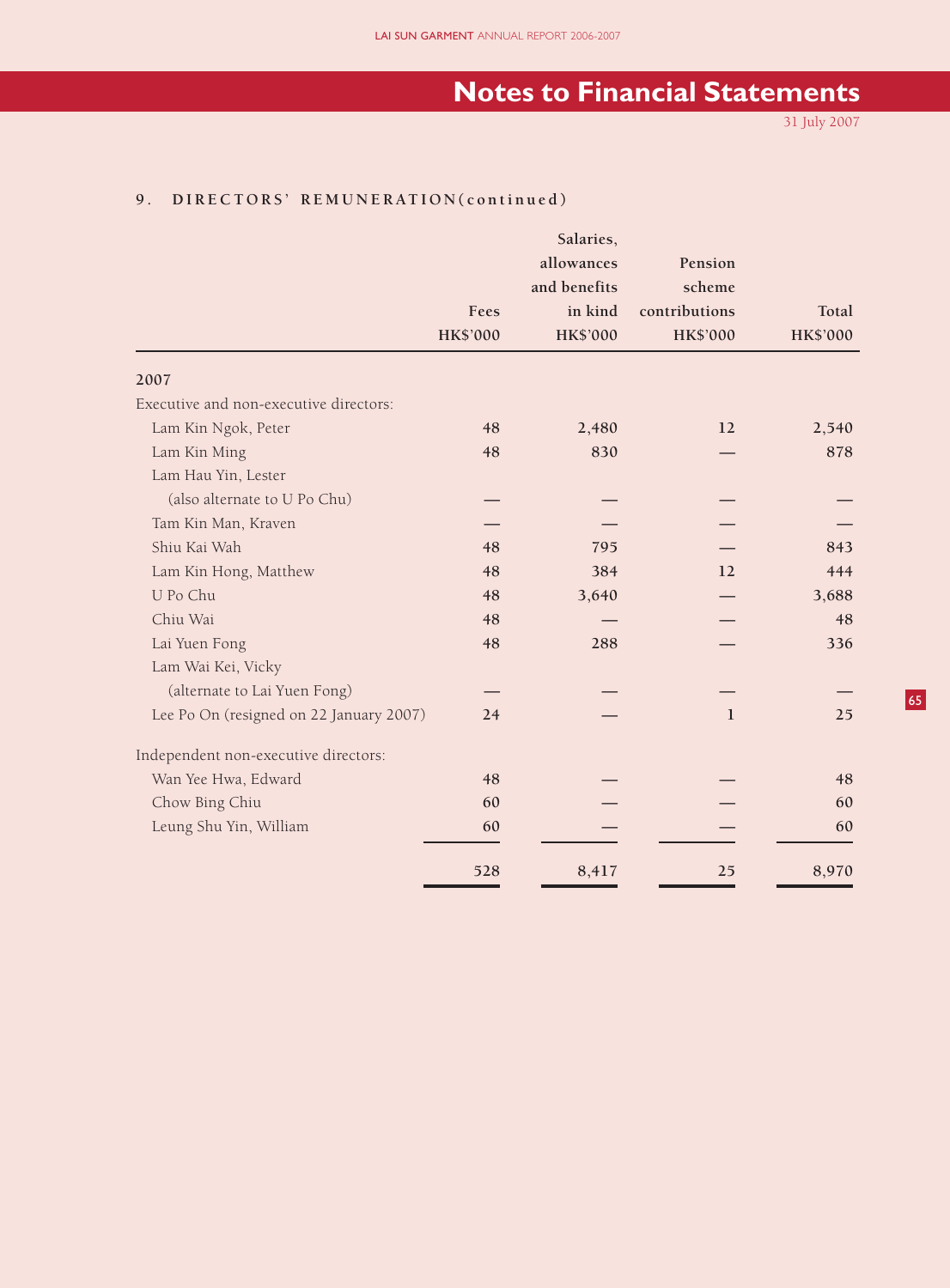31 July 2007

# **9. DIRECTORS ' REMUNERATION(continued)**

|                                        |          | Salaries,    |                |          |
|----------------------------------------|----------|--------------|----------------|----------|
|                                        |          | allowances   | Pension        |          |
|                                        |          | and benefits | scheme         |          |
|                                        | Fees     | in kind      | contributions  | Total    |
|                                        | HK\$'000 | HK\$'000     | HK\$'000       | HK\$'000 |
| 2006                                   |          |              |                |          |
| Executive and non-executive directors: |          |              |                |          |
| Lam Kin Ngok, Peter                    | 56       | 2,480        | 12             | 2,548    |
| Lam Kin Ming                           | 56       | 4,366        |                | 4,422    |
| Lam Hau Yin, Lester                    |          |              |                |          |
| Tam Kin Man, Kraven                    |          |              |                |          |
| Shiu Kai Wah                           | 56       | 779          |                | 835      |
| Lee Po On                              | 48       |              | $\overline{2}$ | 50       |
| Lam Kin Hong, Matthew                  | 56       | 1,034        | 22             | 1,112    |
| U Po Chu                               | 50       | 3,600        |                | 3,650    |
| Chiu Wai                               | 56       |              |                | 56       |
| Lai Yuen Fong                          | 48       | 793          |                | 841      |
| Lam Wai Kei, Vicky                     |          |              |                |          |
| (alternate to Lai Yuen Fong)           |          | 355          | 10             | 365      |
| Independent non-executive directors:   |          |              |                |          |
| Wan Yee Hwa, Edward                    | 88       |              |                | 88       |
| Chow Bing Chiu                         | 100      |              |                | 100      |
| Leung Shu Yin, William                 | 60       |              |                | 60       |
|                                        | 674      | 13,407       | 46             | 14,127   |

There were no other emoluments payable to the independent non-executive directors during the year (2006: Nil).

There was no arrangement under which a director waived or agreed to waive any remuneration during the year (2006: Nil).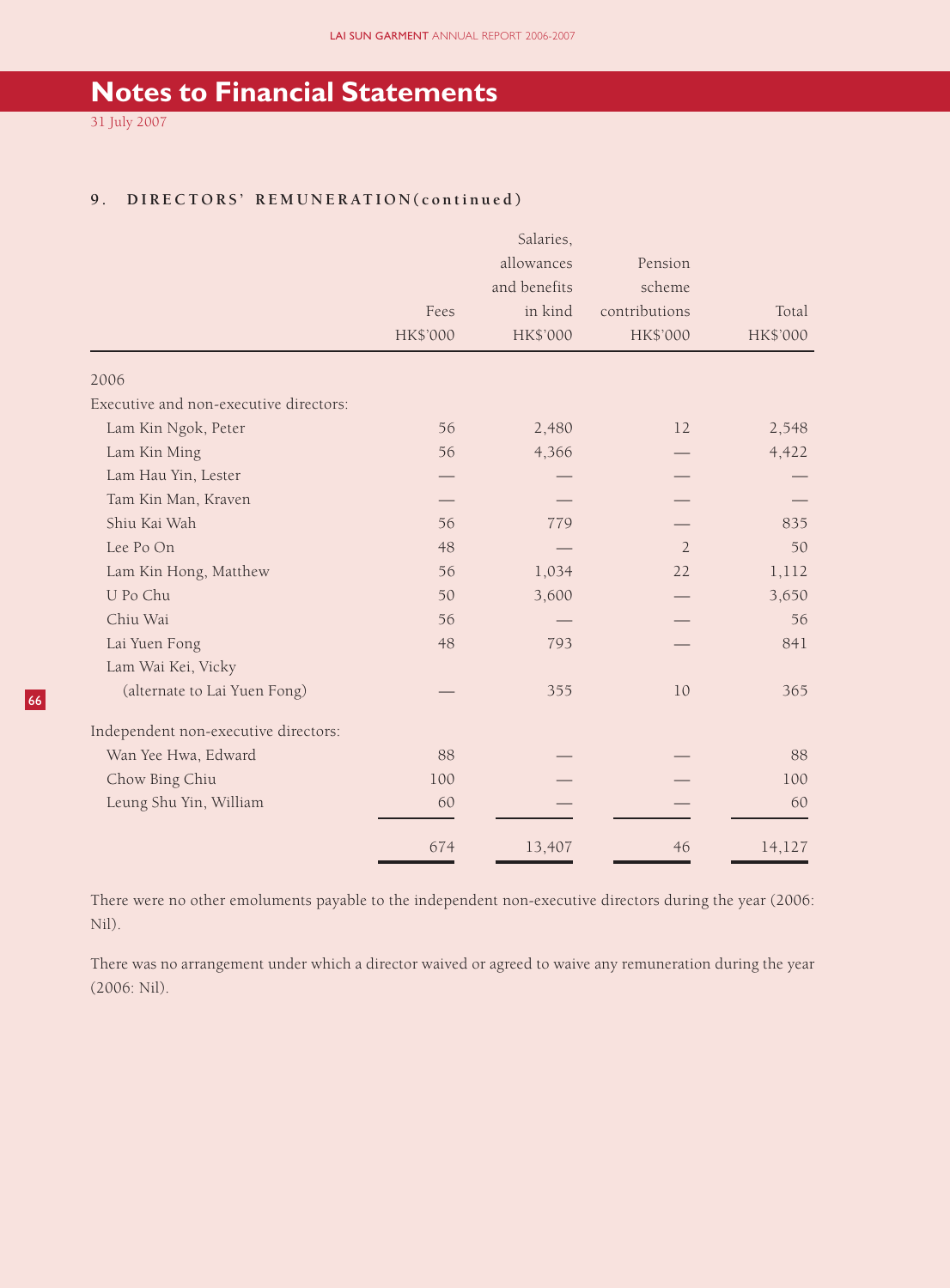31 July 2007

## **10. FIVE HIGHEST PAID EMPLOYEES**

The five highest paid employees during the year included four directors (2006: three directors), details of whose remuneration are set out in note 9 above. Details of the remuneration of the remaining one (2006: two) non-director, highest paid employees for the year are as follows:

|                                           | Group           |          |
|-------------------------------------------|-----------------|----------|
|                                           | 2007            | 2006     |
|                                           | <b>HK\$'000</b> | HK\$'000 |
|                                           |                 |          |
| Salaries, allowances and benefits in kind | 618             | 6,988    |
| Pension scheme contributions              | 12              | 10       |
|                                           |                 |          |
|                                           | 630             | 6,998    |

The number of non-director, highest paid employees whose remuneration fell within the following bands is as follows:

|                               |      | Number of employees |  |
|-------------------------------|------|---------------------|--|
|                               | 2007 | 2006                |  |
|                               |      |                     |  |
| HK\$nil - HK\$1,000,000       |      |                     |  |
| HK\$1,000,001 - HK\$1,500,000 |      |                     |  |
| HK\$5,500,001 - HK\$6,000,000 |      |                     |  |
|                               |      |                     |  |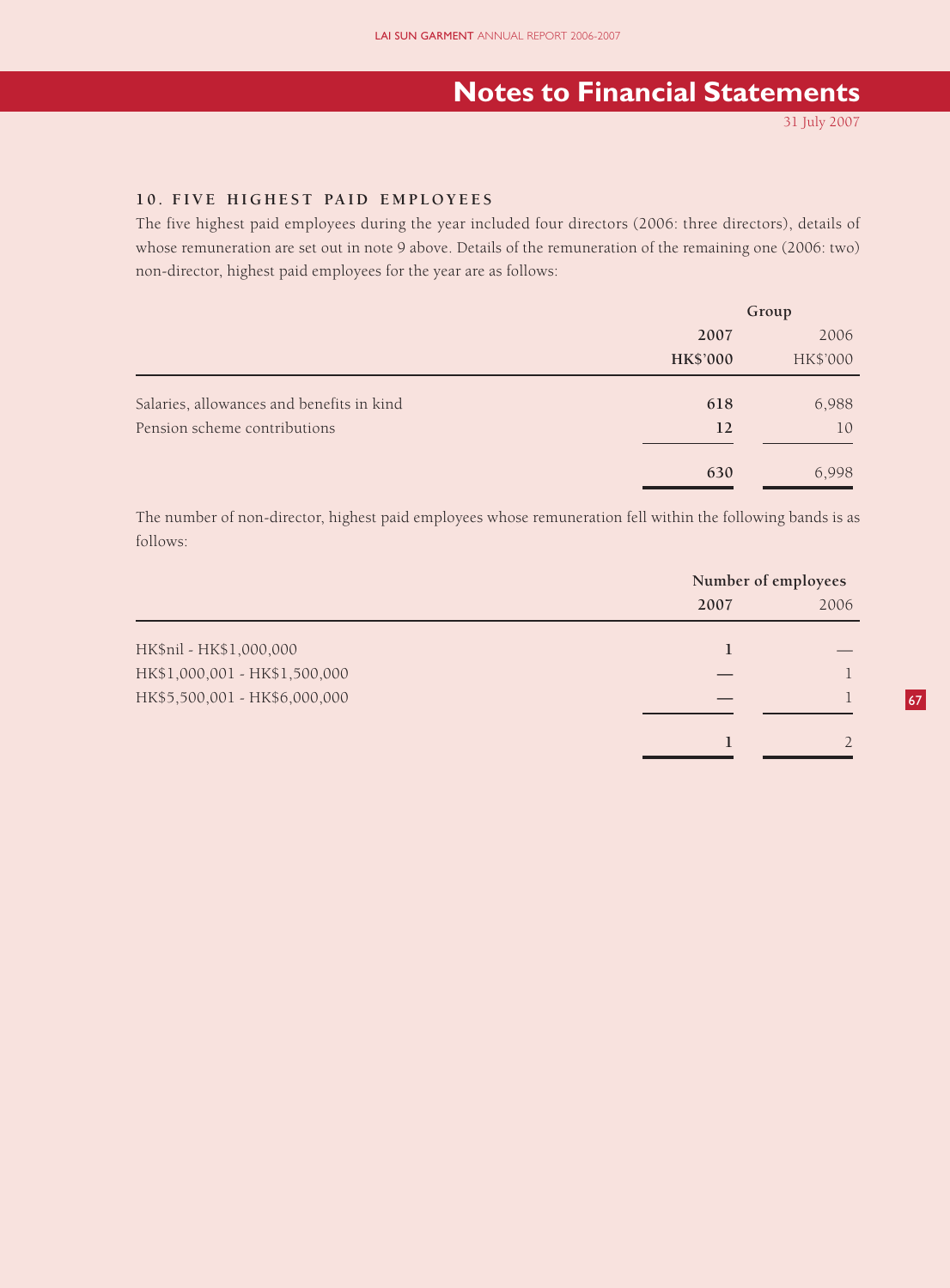31 July 2007

## **11. TAX**

No provision for Hong Kong profits tax has been made for the year as the Group did not generate any assessable profits arising in Hong Kong during the year (2006: Nil).

Taxes on profits assessable elsewhere have been calculated at the rates of tax prevailing in places in which the Group operates, based on existing legislation, interpretations and practices in respect thereof.

|                                                    | Group           |           |
|----------------------------------------------------|-----------------|-----------|
|                                                    | 2007            | 2006      |
|                                                    | <b>HK\$'000</b> | HK\$'000  |
| Provision for the year:                            |                 |           |
| Deferred tax (note 29)                             | 6,369           | 30,060    |
| Prior years' underprovision/(overprovision):       |                 |           |
| Hong Kong                                          |                 | 600       |
| Mainland China                                     |                 | (10, 648) |
| Tax charge for the year                            | 6,369           | 20,012    |
| Attributable to continuing operations              | 6,369           | 36,912    |
| Attributable to a discontinued operation (note 13) |                 | (16,900)  |
|                                                    | 6,369           | 20,012    |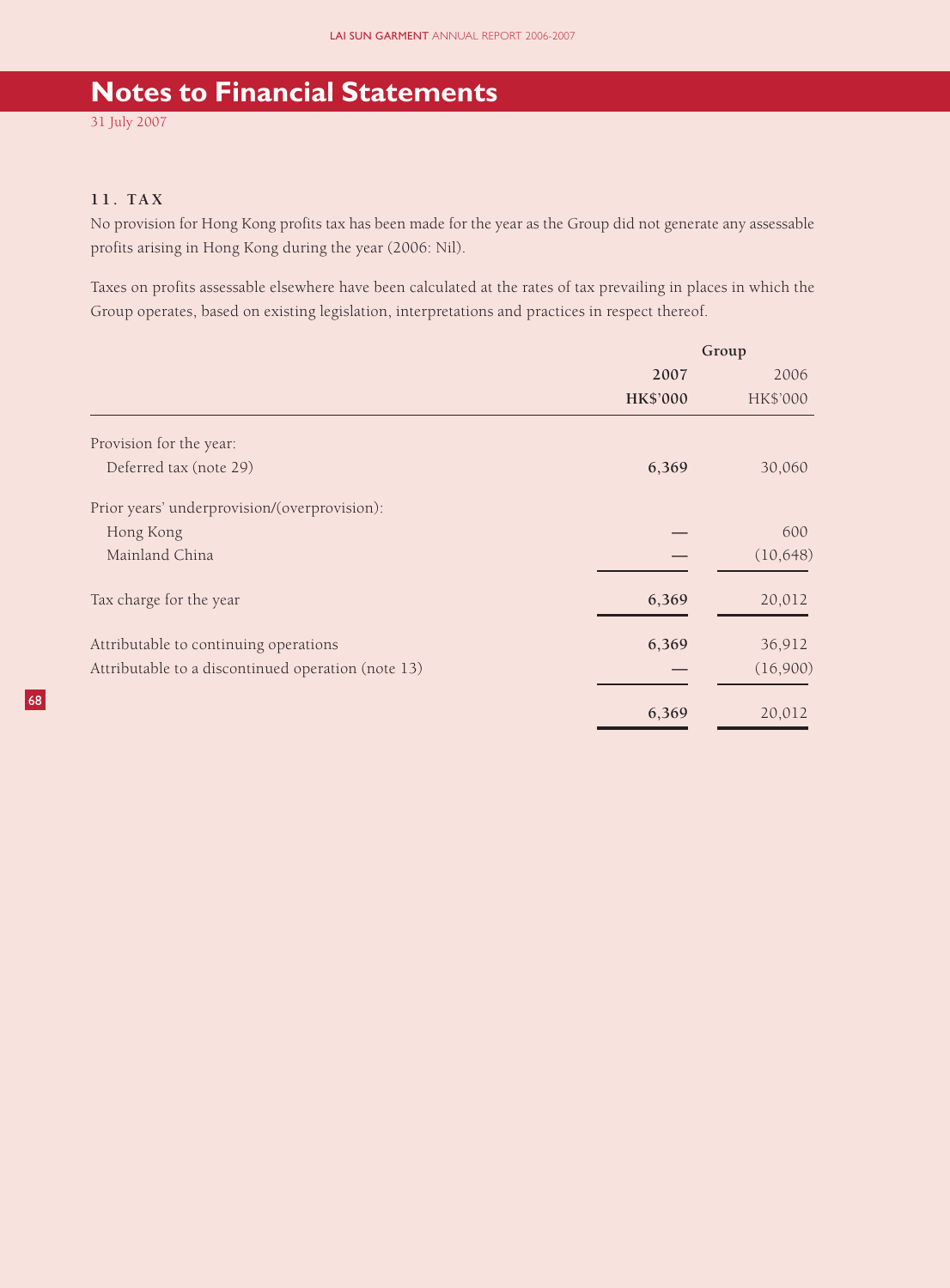31 July 2007

## **11. TAX (continued)**

A reconciliation of the tax expense applicable to profit before tax using the statutory rates for the countries in which the Company and its subsidiaries are domiciled to the tax expense at the Group's effective tax rate is as follows:

|                                                               | Group           |           |
|---------------------------------------------------------------|-----------------|-----------|
|                                                               | 2007            | 2006      |
|                                                               | <b>HK\$'000</b> | HK\$'000  |
| Profit/(loss) before tax                                      | 281,673         | (41,898)  |
| Tax at the statutory rate of 17.5% (2006: 17.5%)              | 49,293          | (7, 332)  |
| Higher tax rate of other places                               |                 | 1,250     |
| Adjustments in respect of current tax of previous periods     |                 | (10,048)  |
| Profits and losses attributable to associates                 | (45, 327)       | (27, 779) |
| Income not subject to tax                                     | (1,005)         | (18, 596) |
| Expenses not deductible for tax                               | 3,375           | 87,236    |
| Utilisation of tax losses of previous periods                 |                 | (7, 227)  |
| Tax losses not recognised                                     | 33              | 2,508     |
| Tax charge at the Group's effective tax rate                  | 6,369           | 20,012    |
| Tax credit attributable to a discontinued operation (note 13) |                 | 16,900    |
| Tax charge attributable to continuing operations              | 6,369           | 36,912    |

## **12. PROFIT/(LOSS) FOR THE YEAR OF THE COMPANY**

The Company's profit for the year ended 31 July 2007 dealt with in the financial statements of the Company was HK\$19,193,000 (2006: loss of HK\$160,008,000) (note 32(b)).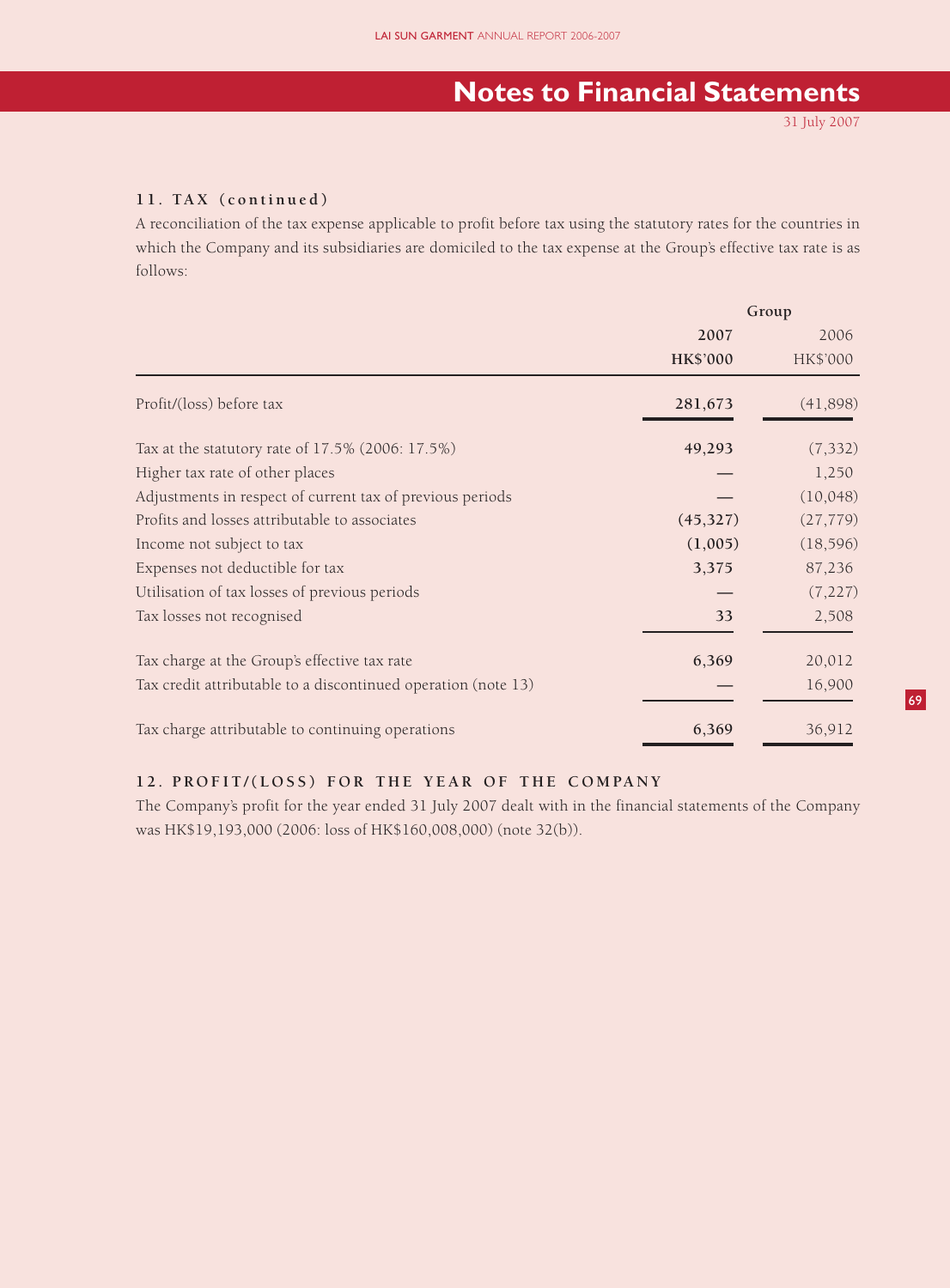31 July 2007

### **13. DISCONTINUED OPERATION**

On 28 February 2006, the Company and Joy Mind Limited ("Joy Mind"), a wholly-owned subsidiary of the Company, entered into a conditional share sale and purchase agreement with Rich Promise Limited (the "Purchaser"), a company wholly owned by Mr. Lam Kin Ming, a director of the Company. Pursuant to the conditional share sale and purchase agreement, the Company and Joy Mind agreed to sell and the Purchaser agreed to purchase an aggregate of 314,800,000 ordinary shares of CGL, representing 51.01% of the issued share capital of CGL, for a cash consideration of HK\$192,028,000 (the "CGL Disposal"). CGL and its subsidiaries (the "CGL Group") principally engage in manufacture and trading of garments and property investment.

Since Mr. Lam Kin Ming is a director of the Company and the Purchaser, the CGL Disposal, therefore, constituted a connected and a related party transaction for the Company as defined under the Listing Rules and HKAS 24 "Related Party Disclosures", respectively. The CGL Disposal also constituted a very substantial disposal of the Group pursuant to the Listing Rules. A Company's circular dated 29 April 2006 was dispatched regarding details of the CGL Disposal. The CGL Disposal became unconditional upon independent shareholders' approval of the conditional share sale and purchase agreement at the Company's extraordinary general meeting held on 24 May 2006. The CGL Disposal was completed on 29 May 2006.

Moreover, the Group disposed of its remaining 3.92% interest of the issued share capital of CGL in the stock market during the year ended 31 July 2006 at a total consideration of HK\$14,755,000. Upon disposal of all the CGL shares held, the Group ceased the business of manufacture and trading of garments and the Group is set to focus on its property development and property investment businesses.

|                                                           | Notes | HK\$'000   |
|-----------------------------------------------------------|-------|------------|
| Turnover                                                  | 6     | 321,880    |
| Cost of sales                                             |       | (134,961)  |
| Other revenue and gain                                    | 6     | 27,096     |
| Selling and distribution costs                            |       | (164, 872) |
| Administrative expenses                                   |       | (43,261)   |
| Finance costs                                             | 8     | (2,705)    |
| Profit before tax and loss on disposal of CGL             |       | 3,177      |
| Loss on disposal of CGL                                   | 33(a) | (179, 284) |
| Loss before tax                                           |       | (176, 107) |
| Tax credit                                                | 11    | 16,900     |
| Loss for the year (including the loss on disposal of CGL) |       | (159, 207) |

The consolidated operating results associated with the garment operation for the year ended 31 July 2006 and loss on disposal of CGL are presented below: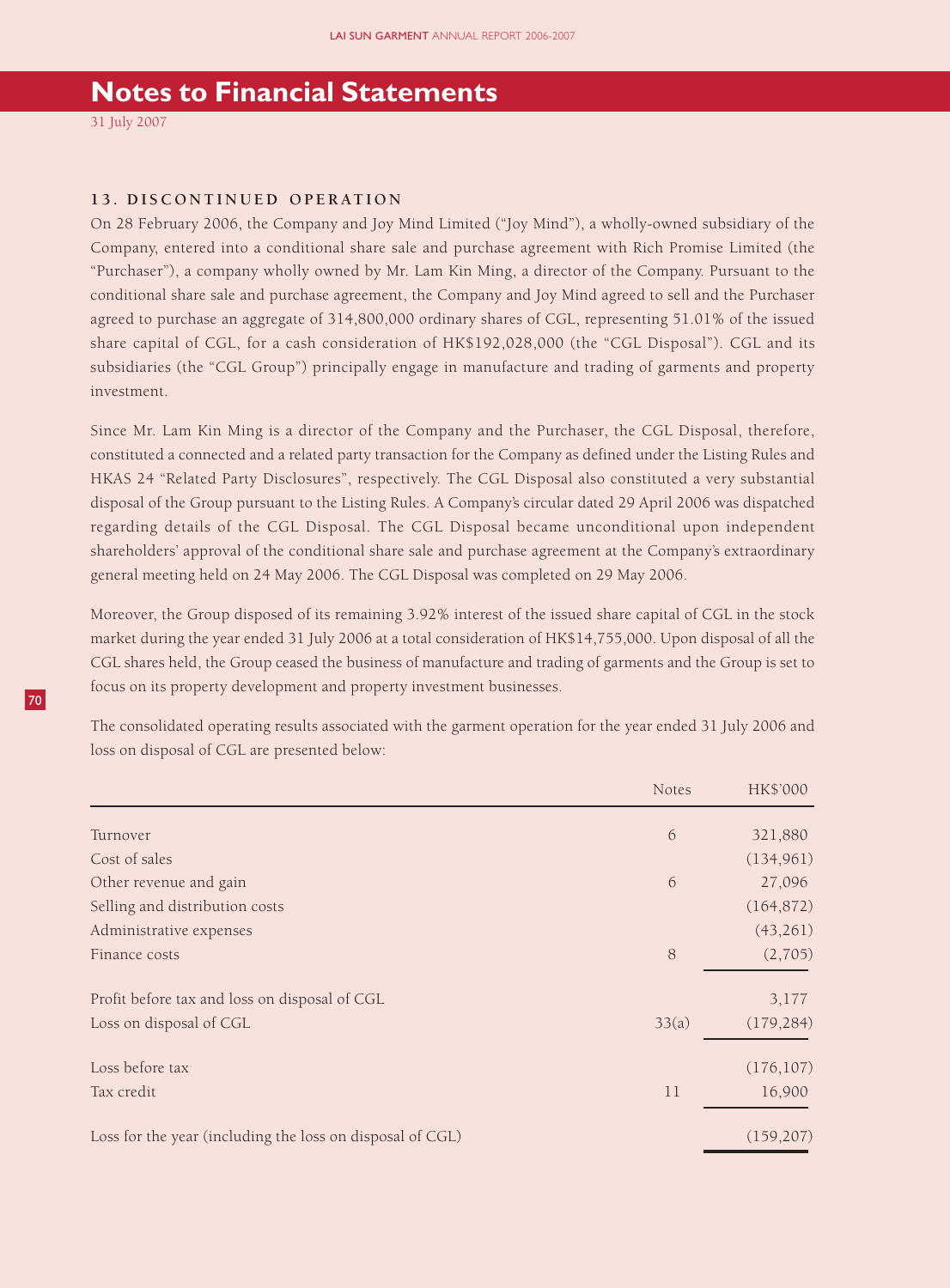31 July 2007

## **13. DISCONTINUED OPERATION (continued)**

|                               | HK\$'000   |
|-------------------------------|------------|
| Attributable to:              |            |
| Equity holders of the Company | (168, 256) |
| Minority interests            | 9,049      |
|                               | (159, 207) |

The net cash flows of the discontinued operation for the year ended 31 July 2006 are as follows:

|                      | HK\$'000  |
|----------------------|-----------|
|                      |           |
| Operating activities | (3,510)   |
| Investing activities | (6,336)   |
| Financing activities | (8,799)   |
|                      |           |
| Net cash outflow     | (18, 645) |

The calculation of loss per share from the discontinued operation (including loss on disposal of CGL) for the year ended 31 July 2006 is as follow:

| Loss per share:                                                     |               |
|---------------------------------------------------------------------|---------------|
| Basic, discontinued operation (including loss on disposal of CGL)   | HK10.40 cents |
|                                                                     |               |
| Diluted, discontinued operation (including loss on disposal of CGL) | N/A           |

The diluted loss per share from the discontinued operation (including loss on disposal of CGL) for the year ended 31 July 2006 has not been disclosed as no diluting event existed during that year.

The calculation of basic loss per share from the discontinued operation (including loss on disposal of CGL) for the year ended 31 July 2006 is based on:

|                                                                         | HK\$'000      |
|-------------------------------------------------------------------------|---------------|
| Net loss attributable to ordinary equity holders of the Company         |               |
| from the discontinued operation (including the loss on disposal of CGL) | 168,256       |
| Weighted average number of ordinary shares in issue during that         |               |
| year used in the basic loss per share calculation                       | 1,617,423,423 |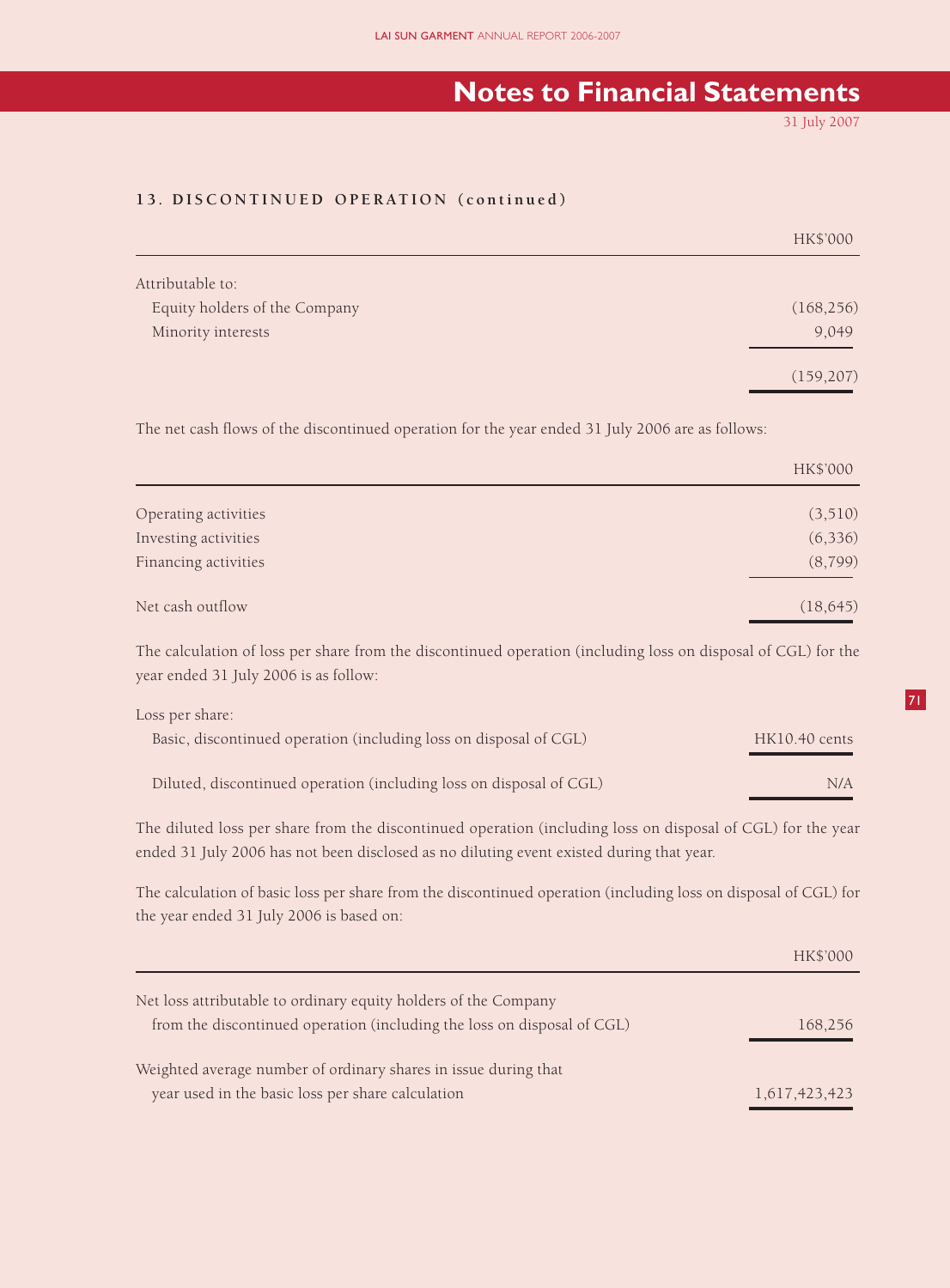31 July 2007

### **14. EARNINGS/(LOSS) PER SHARE ATTRIBUTABLE TO ORDINARY EQUITY HOLDERS OF THE COMPANY**

The calculation of basic earnings/(loss) per share amounts is based on profit/(loss) for the year attributable to ordinary equity holders of the Company and the weighted average number of ordinary shares in issue during the year.

The diluted earnings/(loss) per share amounts for the years ended 31 July 2007 and 2006 have not been disclosed as no diluting event existed during both years.

The calculation of basic earnings/(loss) per share is based on:

|                                                                   | 2007            | 2006          |
|-------------------------------------------------------------------|-----------------|---------------|
|                                                                   | <b>HK\$'000</b> | HK\$'000      |
| Earnings/(loss)                                                   |                 |               |
| Profit/(loss) attributable to ordinary equity holders of the      |                 |               |
| Company, used in the basic earnings/(loss) per share calculation: |                 |               |
| From continuing operations                                        | 275,304         | 47,480        |
| From discontinued operation (including the loss on disposal       |                 |               |
| of $CGL$ ) (note 13)                                              |                 | (168, 256)    |
|                                                                   |                 |               |
|                                                                   | 275,304         | (120, 776)    |
| <b>Shares</b>                                                     |                 |               |
| Weighted average number of ordinary shares in issue during the    |                 |               |
| year used in the basic earnings/(loss) per share calculation      | 1,617,423,423   | 1,617,423,423 |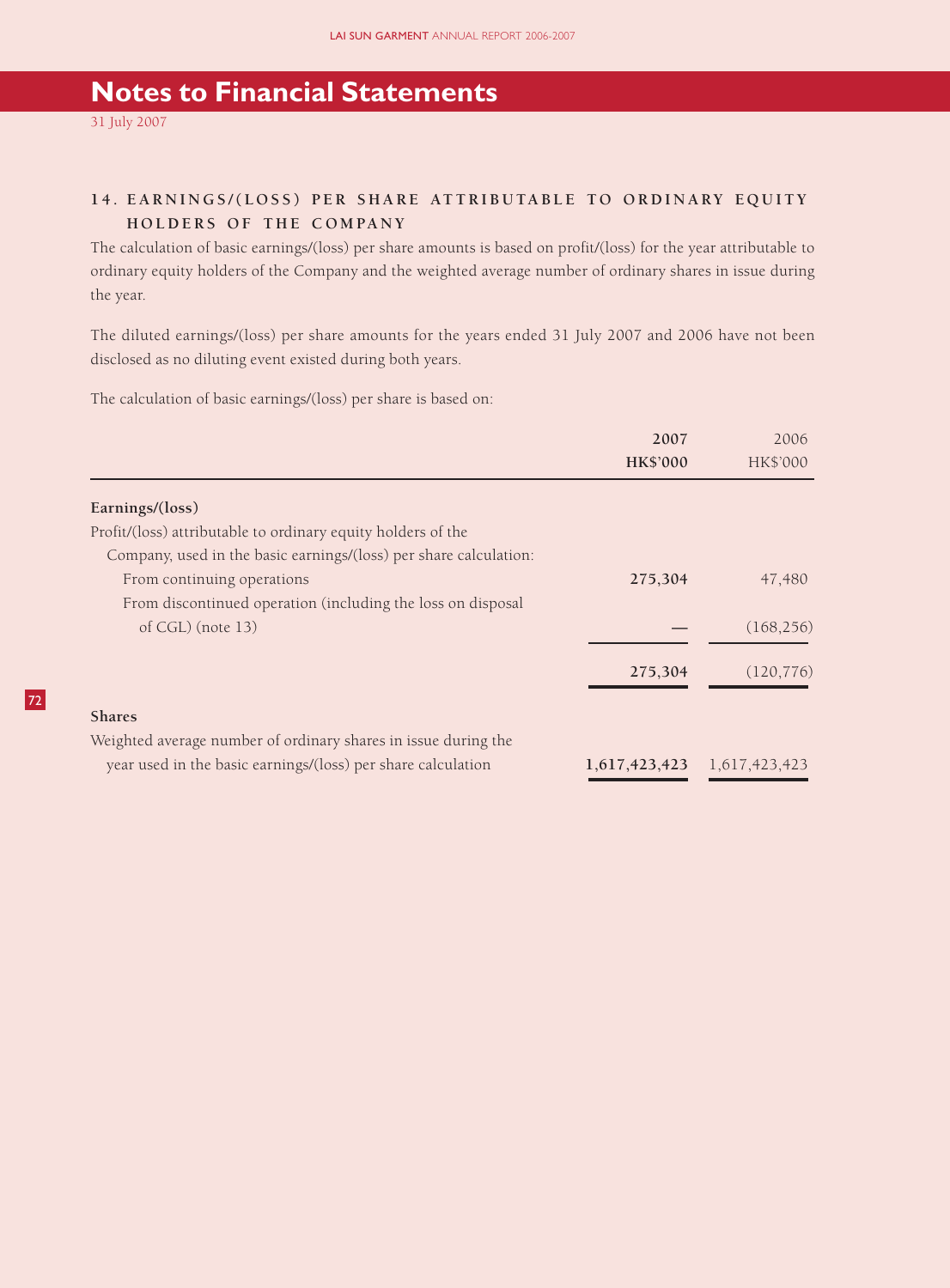31 July 2007

### **15. PROPERTY, PLANT AND EQUIPMENT Group**

|                              | Leasehold<br>Furniture, |                                     |                                    |           |                      |            |                          |            |  |
|------------------------------|-------------------------|-------------------------------------|------------------------------------|-----------|----------------------|------------|--------------------------|------------|--|
|                              | land and<br>Leasehold   |                                     | Plant and<br>fixtures and<br>Motor |           |                      |            | Motor                    |            |  |
|                              |                         | buildings <sup>#</sup> improvements | machinery                          | equipment | vehicles             | Computers  | vessels                  | Total      |  |
|                              | HK\$'000                | HK\$'000                            | HK\$'000                           | HK\$'000  | HK\$'000             | HK\$'000   | HK\$'000                 | HK\$'000   |  |
| Cost:                        |                         |                                     |                                    |           |                      |            |                          |            |  |
| At 1 August 2005             | 17,778                  | 753                                 | 18,154                             | 65,955    | 16,183               | 13,452     | 16,951                   | 149,226    |  |
| Additions                    |                         |                                     | 624                                | 9,785     |                      | 1,236      |                          | 11,645     |  |
| Disposals/write-off          |                         |                                     | (542)                              | (1,098)   |                      | (86)       |                          | (1,726)    |  |
| Disposals of subsidiaries    |                         |                                     |                                    |           |                      |            |                          |            |  |
| (note 33(a))                 | (17, 778)               | (753)                               | (18, 257)                          | (67,200)  | (4,957)              | (14,613)   | $\overline{\phantom{0}}$ | (123, 558) |  |
| Exchange realignments        |                         | $\overline{\phantom{0}}$            | 21                                 | $23\,$    | $5\,$                | $11\,$     |                          | 60         |  |
| At 31 July 2006 and          |                         |                                     |                                    |           |                      |            |                          |            |  |
| 1 August 2006                |                         |                                     |                                    | 7,465     | 11,231               |            | 16,951                   | 35,647     |  |
| Additions                    |                         |                                     |                                    | 117       | 393                  |            |                          | 510        |  |
| Disposals                    |                         |                                     |                                    |           | (1,020)              |            |                          | (1,020)    |  |
| At 31 July 2007              |                         |                                     |                                    | 7,582     | 10,604               |            | 16,951                   | 35,137     |  |
| Accumulated depreciation and |                         |                                     |                                    |           |                      |            |                          |            |  |
| impairment:                  |                         |                                     |                                    |           |                      |            |                          |            |  |
| At 1 August 2005             | 10,150                  | 753                                 | 16,713                             | 49,381    | 12,175               | 11,395     | 16,951                   | 117,518    |  |
| Depreciation provided        |                         |                                     |                                    |           |                      |            |                          |            |  |
| during the year              | 667                     |                                     | 457                                | 9,323     | 940                  | 577        |                          | 11,964     |  |
| Disposals                    |                         |                                     | (524)                              | (1,087)   |                      | (84)       |                          | (1,695)    |  |
| Disposals of subsidiaries    |                         |                                     |                                    |           |                      |            |                          |            |  |
| (note 33(a))                 | (10, 817)               | (753)                               | (16,650)                           | (53, 944) | (2,395)              | (11,891)   |                          | (96, 450)  |  |
| Exchange realignments        |                         |                                     | $\ddot{\mathcal{A}}$               | $23\,$    | $\ddot{\mathcal{A}}$ | $\sqrt{3}$ |                          | 34         |  |
| At 31 July 2006 and          |                         |                                     |                                    |           |                      |            |                          |            |  |
| 1 August 2006                |                         |                                     |                                    | 3,696     | 10,724               |            | 16,951                   | 31,371     |  |
| Depreciation provided        |                         |                                     |                                    |           |                      |            |                          |            |  |
| during the year              |                         |                                     |                                    | 1,441     | $371\,$              |            |                          | 1,812      |  |
| Disposals                    |                         |                                     |                                    |           | (1,020)              |            |                          | (1,020)    |  |
| At 31 July 2007              |                         |                                     |                                    | 5,137     | 10,075               |            | 16,951                   | 32,163     |  |
| Net book value:              |                         |                                     |                                    |           |                      |            |                          |            |  |
| At 31 July 2007              |                         |                                     |                                    | 2,445     | 529                  |            |                          | 2,974      |  |
| At 31 July 2006              |                         |                                     |                                    | 3,769     | $507\,$              |            |                          | 4,276      |  |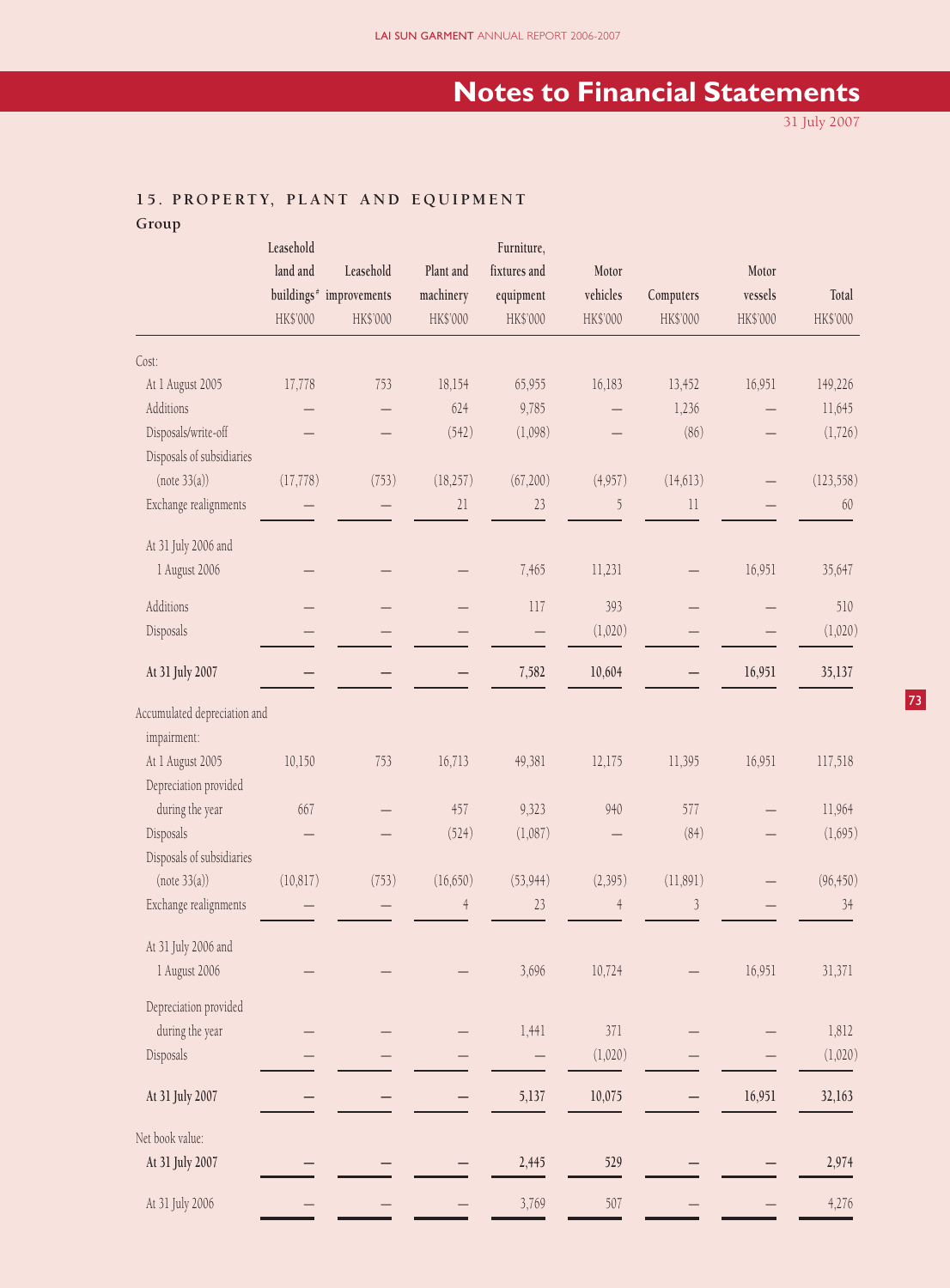31 July 2007

### **15. PROPERTY, PLANT AND EQUIPMENT (continued) Company**

|                                          | Furniture,   |          |          |          |
|------------------------------------------|--------------|----------|----------|----------|
|                                          | fixtures and | Motor    | Motor    |          |
|                                          | equipment    | vehicles | vessels  | Total    |
|                                          | HK\$'000     | HK\$'000 | HK\$'000 | HK\$'000 |
| Cost:                                    |              |          |          |          |
| At 1 August 2005                         | 6,776        | 11,231   | 16,951   | 34,958   |
| Additions                                | 689          |          |          | 689      |
| At 31 July 2006 and 1 August 2006        | 7,465        | 11,231   | 16,951   | 35,647   |
| Additions                                | 117          | 393      |          | 510      |
| Disposals                                |              | (1,020)  |          | (1,020)  |
| At 31 July 2007                          | 7,582        | 10,604   | 16,951   | 35,137   |
| Accumulated depreciation and impairment: |              |          |          |          |
| At 1 August 2005                         | 2,328        | 10,383   | 16,951   | 29,662   |
| Depreciation provided during the year    | 1,368        | 341      |          | 1,709    |
| At 31 July 2006 and 1 August 2006        | 3,696        | 10,724   | 16,951   | 31,371   |
| Depreciation provided during the year    | 1,441        | 371      |          | 1,812    |
| Disposals                                |              | (1,020)  |          | (1,020)  |
| At 31 July 2007                          | 5,137        | 10,075   | 16,951   | 32,163   |
| Net book value:                          |              |          |          |          |
| At 31 July 2007                          | 2,445        | 529      |          | 2,974    |
| At 31 July 2006                          | 3,769        | 507      |          | 4,276    |

*# As the prepaid land lease payment cannot be allocated reliably between the land and building elements, the entire lease payment is included in the cost of leasehold land and buildings as a finance lease in property, plant and equipment in accordance with HKAS 17 "Leases".*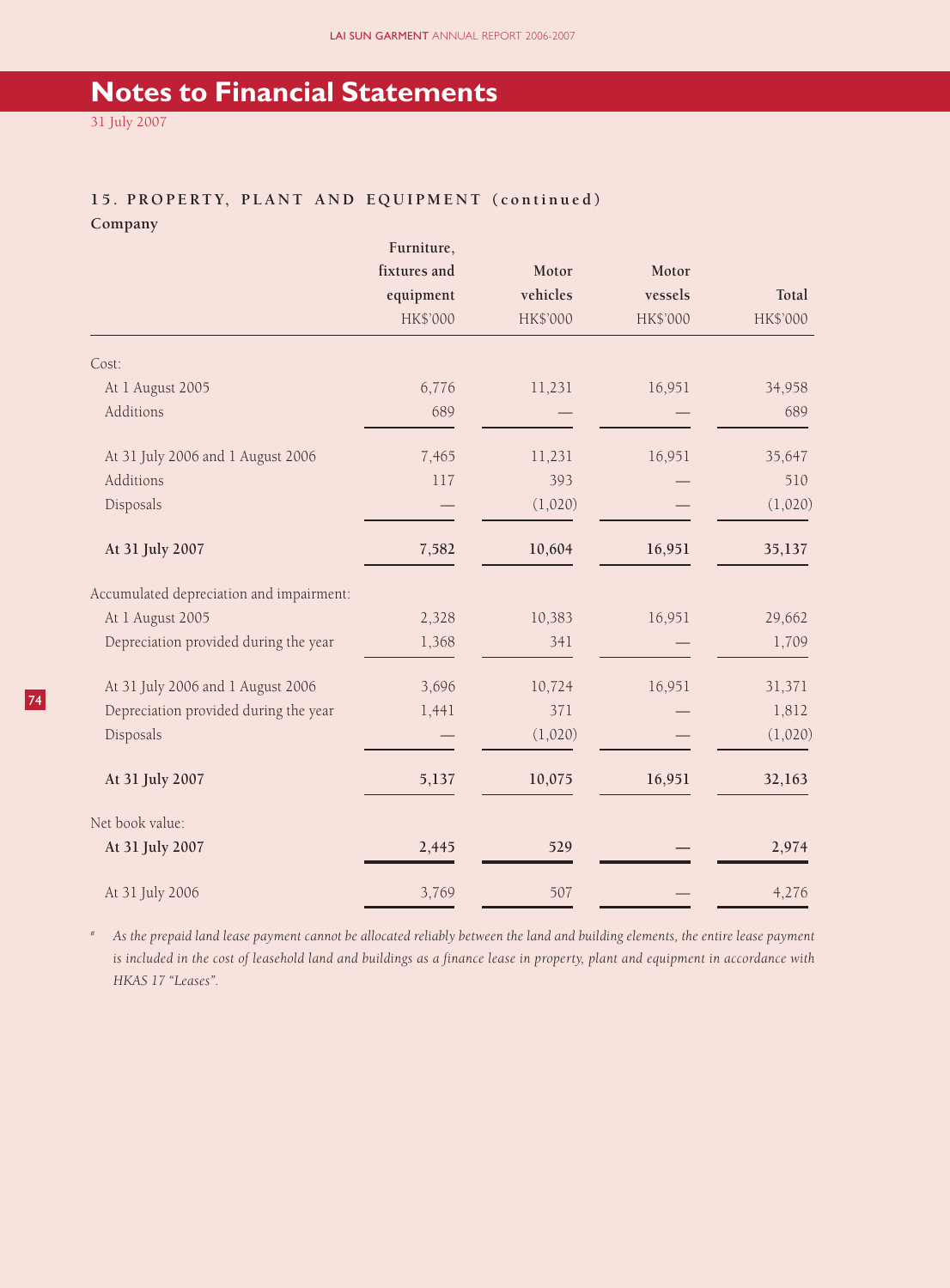31 July 2007

|                                       | Group           |            |                 | Company  |
|---------------------------------------|-----------------|------------|-----------------|----------|
|                                       | 2007            | 2006       | 2007            | 2006     |
|                                       | <b>HK\$'000</b> | HK\$'000   | <b>HK\$'000</b> | HK\$'000 |
|                                       |                 |            |                 |          |
| Carrying amount at beginning of year  | 119,100         | 250,600    | 119,100         | 89,600   |
| Additions, at cost                    | 606             | 274,264    | 606             | 194      |
| Disposal of subsidiaries (note 33(a)) |                 | (581, 663) |                 |          |
| Gain on revaluation                   | 36,394          | 175,899    | 36,394          | 29,306   |
| Carrying amount at end of year        | 156,100         | 119,100    | 156,100         | 119,100  |
|                                       |                 |            |                 |          |

### **16. INVESTMENT PROPERTIES**

The investment properties on 31 July 2007 were revalued by Savills Valuation and Professional Services Limited, independent professionally qualified valuers, at HK\$156,100,000 (2006: HK\$119,100,000) on an open market, existing use basis.

The Group's and the Company's investment properties as at 31 July 2007 are situated in Hong Kong and are held under medium term leases.

Certain investment properties of the Group and the Company were leased to third parties under operating leases, further summary details of which are included in note 36(a) to the financial statements.

At 31 July 2007, certain investment properties of the Group and of the Company with an aggregate carrying amount of HK\$152,200,000 (2006: HK\$116,000,000) were pledged to a bank to secure banking facilities granted by the bank to the Group.

### **17. PROPERTIES UNDER DEVELOPMENT**

|                                                              | Group           |            |
|--------------------------------------------------------------|-----------------|------------|
|                                                              | 2007            | 2006       |
|                                                              | <b>HK\$'000</b> | HK\$'000   |
| At beginning of year                                         | 138,494         | 233,250    |
| Additions during the year                                    | 44,570          | 156,588    |
| Interest and bank financing charges capitalised (note 8)     | 465             |            |
| Disposal of subsidiaries (note 33(a))                        |                 | (252, 607) |
| Recognition of prepaid land lease payments                   |                 | 3,300      |
| Capitalisation of recognition of prepaid land lease payments |                 | (3,300)    |
| Exchange realignment                                         |                 | 1,263      |
| At end of year                                               | 183,529         | 138,494    |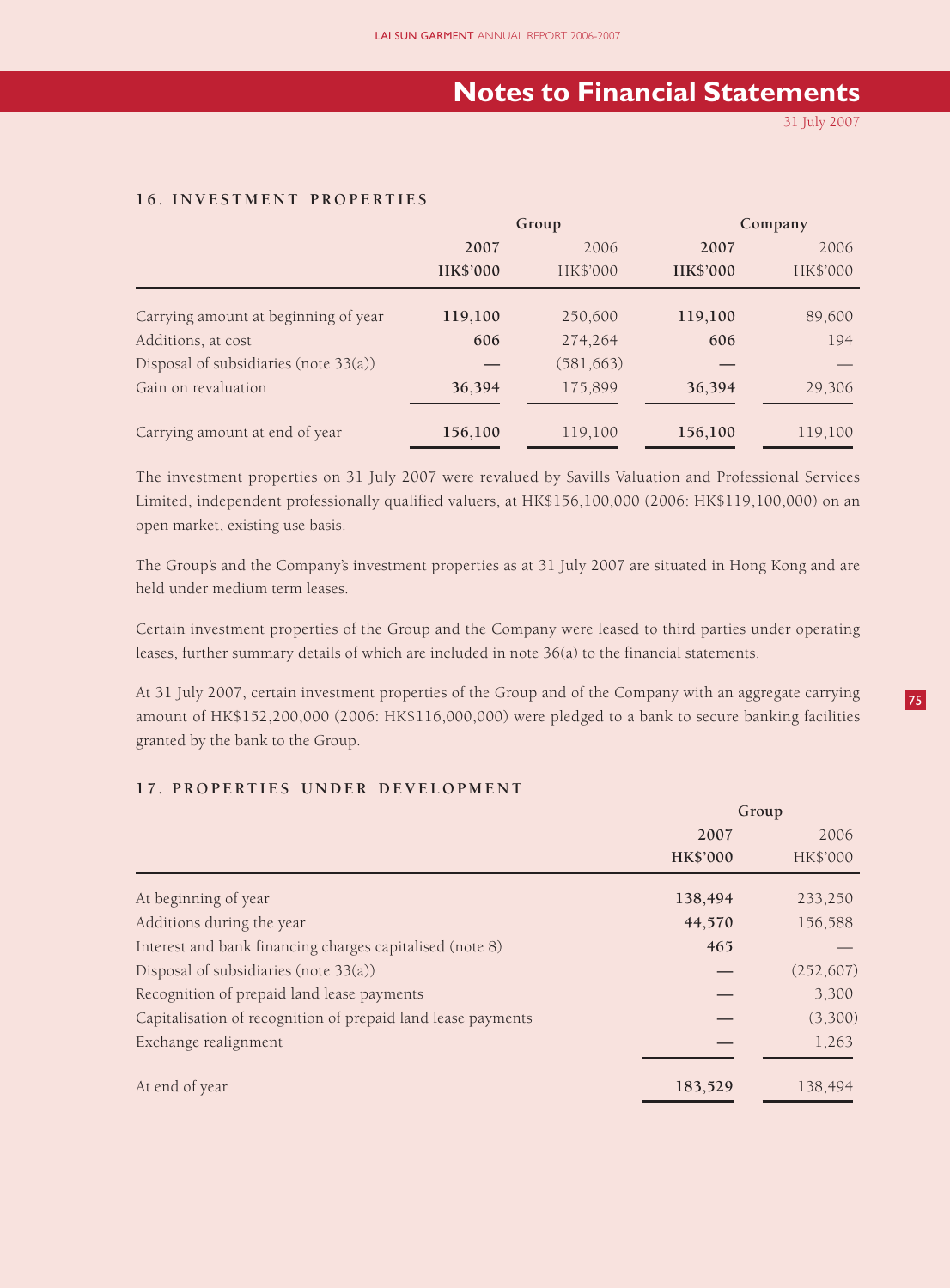31 July 2007

### **17. PROPERTIES UNDER DEVELOPMENT (continued)**

The Group's properties under development as at 31 July 2007 are situated in Hong Kong and are held under long term leases. These properties are carried at cost.

#### **Joint development of a property with CGL**

On 28 February 2006, the Company, Unipress Investments Limited ("Unipress"), a wholly-owned subsidiary of the Company, and CGL entered into a development agreement (the "Development Agreement") in connection with the redevelopment of a property situated at 79 Hoi Yuen Road, Kwun Tong, Kowloon, Hong Kong (the "Property") which was beneficially owned by CGL (hereinafter referred as the "Joint Development"). The redeveloped building (the "New Building") on the Property is currently envisaged to be a commercial/ office building.

Pursuant to the Development Agreement:

- (i) CGL is responsible for payment to the relevant government authority of the land premium of HK\$274,070,000 (the "Land Premium") in respect of a lease modification that was granted by the relevant government authority and accepted by CGL on 14 January 2006. The Land Premium has been fully paid by CGL as of 28 March 2006;
- (ii) Unipress needs to pay CGL a sum of HK\$137,035,000 representing 50% of the Land Premium;
- (iii) CGL grants to Unipress the exclusive right to develop the Property;
- (iv) Unipress is responsible for demolishing the existing building and constructing the New Building in accordance with the development plan of the Property as agreed by Unipress and CGL and shall bear all development and construction costs and project management fee in connection with the construction and completion of the New Building;
- (v) If construction finance is required by Unipress for financing the development and construction costs, CGL has agreed to provide or procure such security over or in relation to the Property as may reasonably be required by the relevant lending institution(s) and the Company is expected to provide a corporate guarantee as security for such finance; and
- (vi) In consideration of CGL agreeing to contribute the Property as security for the construction finance, Unipress shall make a quarterly payment of HK\$2,130,000 to CGL during the period from delivery of vacant procession of the Property for development to the date of issuance of a certificate of practical completion of construction of the New Building.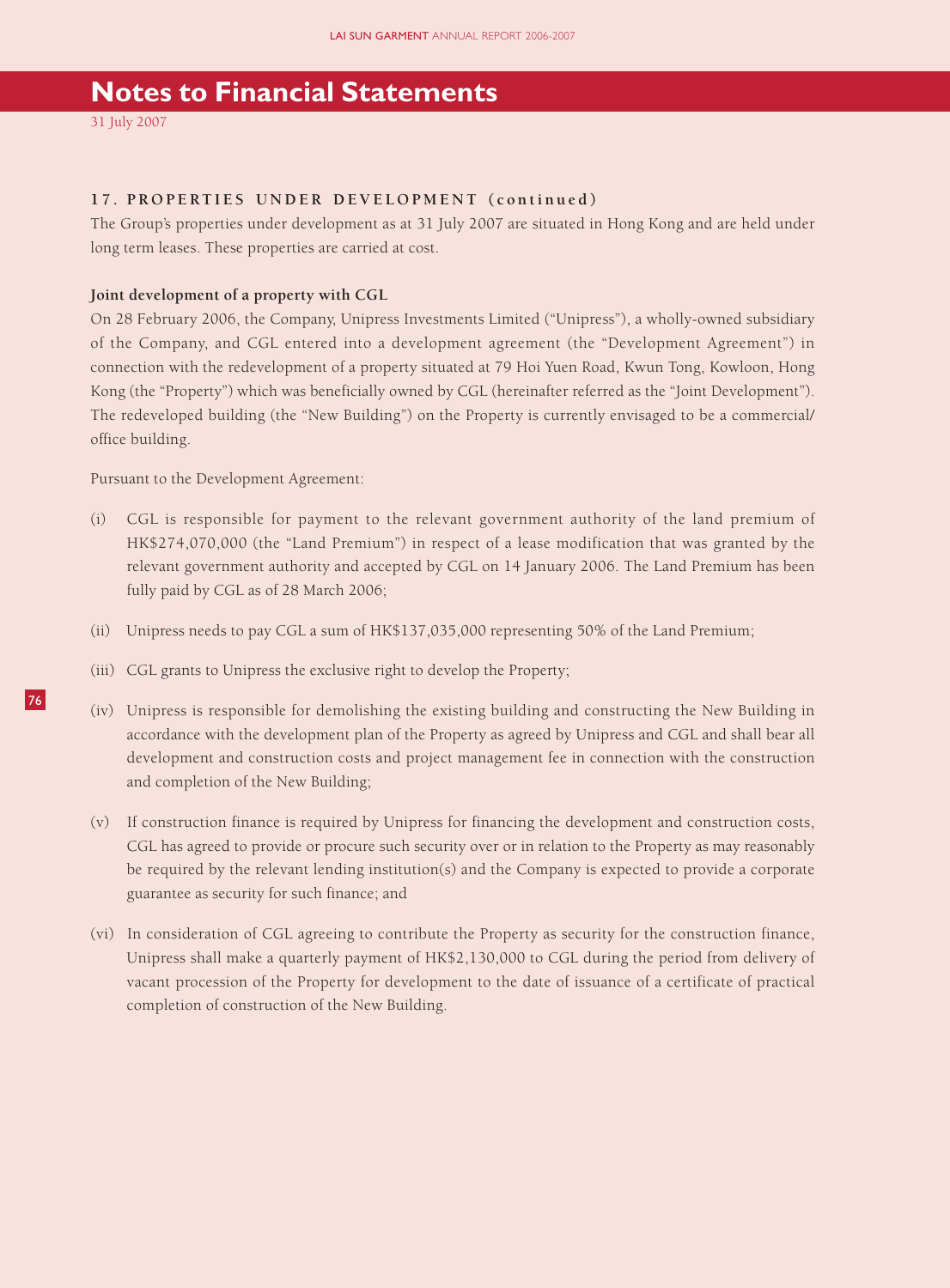31 July 2007

### **17. PROPERTIES UNDER DEVELOPMENT (continued) Joint development of a property with CGL (continued)**

On completion of the construction of the New Building, according to the Development Agreement, the ownership of the New Building shall be allocated and distributed between Unipress and CGL in proportion of 1 to 1.4 in terms of the gross floor area. Assuming a total gross floor area of 240,000 square feet of the New Building as currently anticipated, Unipress shall be entitled to the ownership of such portion of the New Building with 100,000 square feet gross floor area, comprised mainly retail and restaurant space, and CGL shall be entitled to the remaining portion of the New Building with 140,000 square feet gross floor area, comprised mainly office space. In addition, CGL shall assign the ownership of all car parking spaces to an investment holding company which will be owned in equal shares by the Company and CGL.

Following the completion of the CGL Disposal on 29 May 2006 which is further detailed in note 13 to the financial statements, CGL was owned by the Purchaser as to approximately 51.01% of the issued share capital of CGL and hence became an associate (as defined in the Listing Rules) of the Purchaser which is wholly owned by Mr. Lam Kin Ming. Since Mr. Lam Kin Ming is a director of the Company, CGL is a connected person of the Company. Therefore, the Joint Development constituted a connected and a related party transaction of the Company as defined under the Listing Rules and HKAS 24, respectively. The Joint Development also constituted a major transaction for the Group pursuant to the Listing Rules. A circular of the Company dated 29 April 2006 regarding details of the Joint Development was dispatched to the Company's Shareholders. The Joint Development became unconditional upon independent shareholders' approval of the Development Agreement at the Company's extraordinary general meeting held on 24 May 2006. Upon the Joint Development becoming unconditional and following the completion of the CGL Disposal, Unipress paid CGL an amount of HK\$137,035,000 as described in (ii) above. Such amount was included in the addition to properties under development for the year ended 31 July 2006 and the carrying value as at 31 July 2006 and 2007.

During the year ended 31 July 2007, a HK\$361 million term loan facility was obtained from a bank in Hong Kong for financing in full the estimated construction costs of the New Building. The term loan facility is secured by, inter alia, the Property. Details of the loan arrangement are set out in note 27(a) to the financial statements.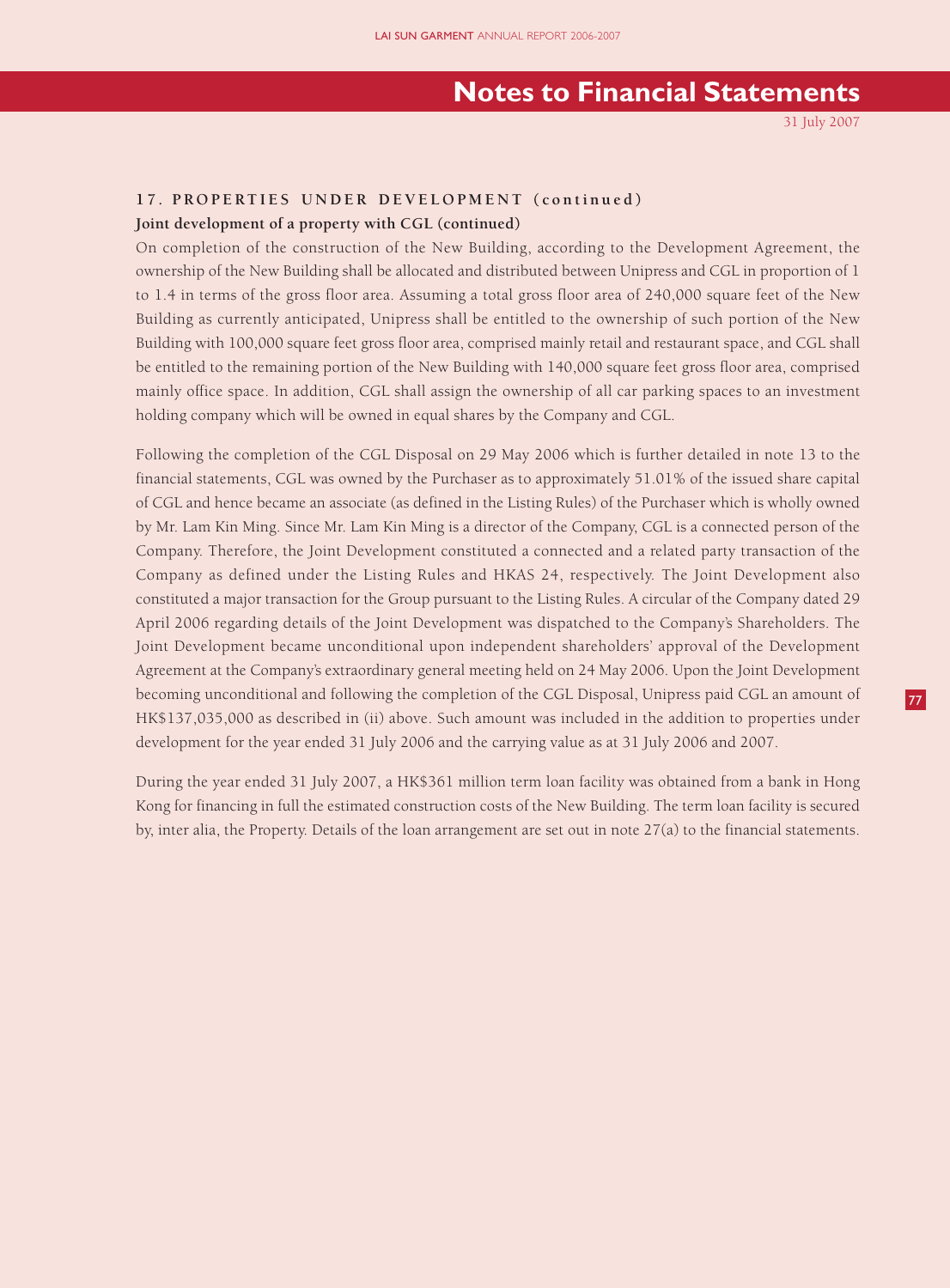31 July 2007

### **18. INTERESTS IN SUBSIDIARIES**

|                               | Company         |            |  |
|-------------------------------|-----------------|------------|--|
|                               | 2007            | 2006       |  |
|                               | <b>HK\$'000</b> | HK\$'000   |  |
| Unlisted shares, at cost      | 486             | 486        |  |
| Amounts due from subsidiaries | 1,096,542       | 1,076,344  |  |
| Amounts due to subsidiaries   | (289, 147)      | (289, 165) |  |
|                               | 807,395         | 787,179    |  |
| Provision for impairment      | (496, 046)      | (500, 766) |  |
|                               | 311,349         | 286,413    |  |
|                               | 311,835         | 286,899    |  |

The balances with subsidiaries are unsecured, non-interest-bearing and have no fixed terms of repayment except for an amount of HK\$55,000,000 (2006: HK\$43,300,000) as at 31 July 2007 due from a subsidiary which bears interest at a rate of 27% per annum. The carrying amounts of balances with subsidiaries approximate to their fair values.

Particulars of the principal subsidiaries as at 31 July 2007 are as follows:

| Name                               | Place of<br>incorporation/<br>registration<br>and operations | Nominal<br>value of issued<br>ordinary<br>share capital | Direct | Percentage<br>of equity<br>attributable to<br>the Company<br>Indirect | Principal<br>activities |
|------------------------------------|--------------------------------------------------------------|---------------------------------------------------------|--------|-----------------------------------------------------------------------|-------------------------|
| Joy Mind                           | Hong Kong                                                    | <b>HK\$2</b>                                            | 100    |                                                                       | Investment<br>holding   |
| Silver Glory Securities<br>Limited | British Virgin<br>Islands                                    | US\$1                                                   | 100    |                                                                       | Investment<br>holding   |
| Starfeel Hong Kong Limited         | Hong Kong                                                    | HK\$1                                                   |        | 100                                                                   | Investment<br>holding   |
| Unipress                           | Hong Kong                                                    | HK\$1                                                   |        | 100                                                                   | Property<br>development |

The above table lists the subsidiaries of the Company which, in the opinion of the directors, principally affected the results for the year or formed a substantial portion of the net assets of the Group. To give details of other subsidiaries would, in the opinion of the directors, result in particulars of excessive length.

As at 31 July 2007, the entire interest in Unipress was pledged to a bank to secure the banking facilities as referred to in note 27(a).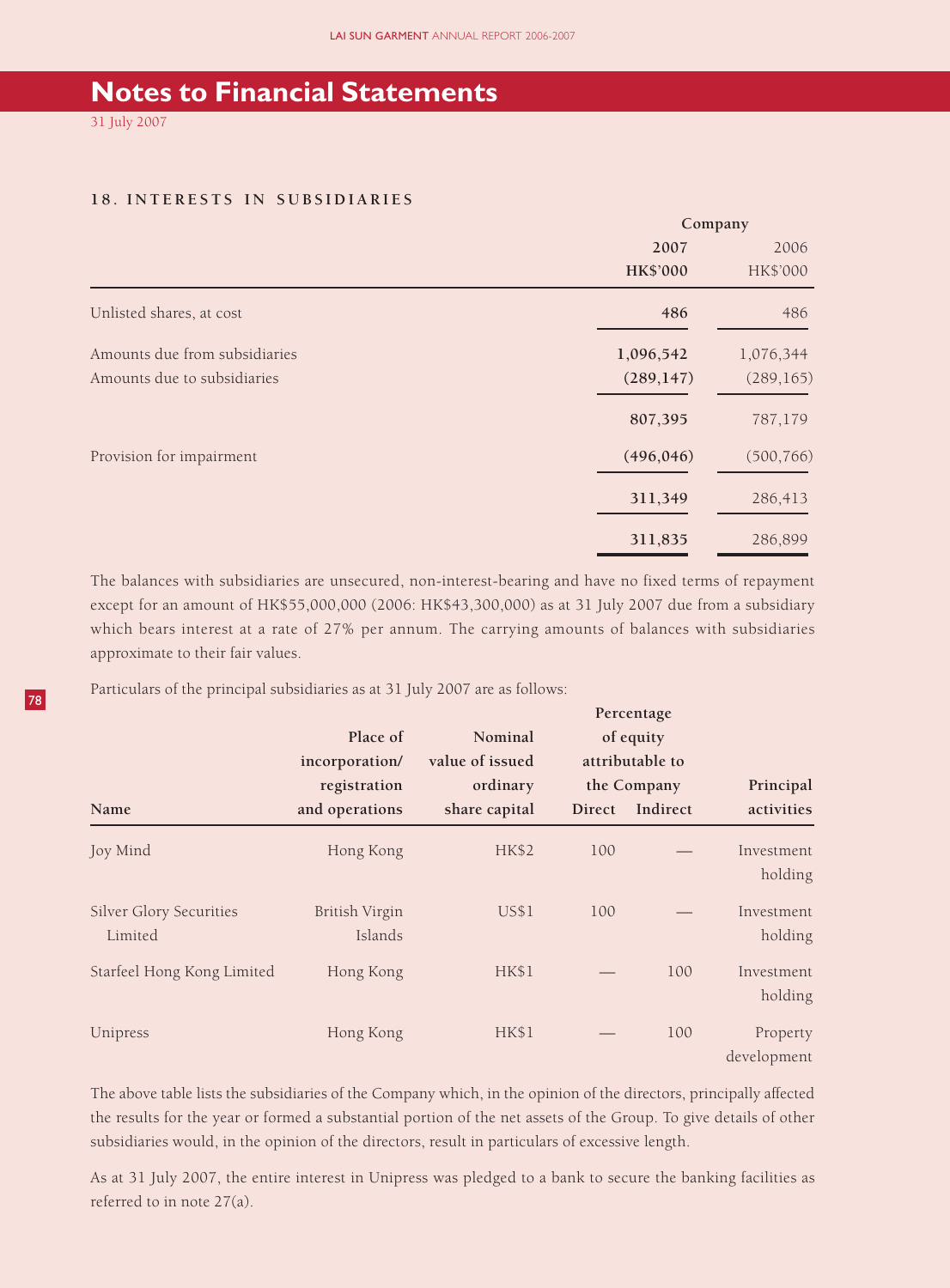31 July 2007

### **19. GOODWILL**

|                                       | Group           |           |  |
|---------------------------------------|-----------------|-----------|--|
|                                       | 2007            | 2006      |  |
|                                       | <b>HK\$'000</b> | HK\$'000  |  |
| Carrying amount at beginning of year  |                 | 71,907    |  |
| Disposal of subsidiaries (note 33(a)) |                 | (71, 907) |  |
| Carrying amount at end of year        |                 |           |  |

### **20. INTERESTS IN ASSOCIATES**

|                                     |                 | Group     |                 | Company  |  |
|-------------------------------------|-----------------|-----------|-----------------|----------|--|
|                                     | 2007            | 2006      | 2007            | 2006     |  |
|                                     | <b>HK\$'000</b> | HK\$'000  | <b>HK\$'000</b> | HK\$'000 |  |
| Shares listed in Hong Kong, at cost |                 |           | 376,436         | 376,436  |  |
| Share of net assets                 | 2,656,312       | 2,268,607 |                 |          |  |
|                                     | 2,656,312       | 2,268,607 | 376,436         | 376,436  |  |
| Amounts due from associates         | 2,725           | 2,540     | 2,725           | 2,540    |  |
| Amounts due to associates           | (1,978)         | (1, 973)  | (1,978)         | (1, 973) |  |
|                                     | 2,657,059       | 2,269,174 | 377,183         | 377,003  |  |
| Provision for impairment            | (956)           | (956)     | (956)           | (956)    |  |
|                                     | 2,656,103       | 2,268,218 | 376,227         | 376,047  |  |
| Market value of listed shares at    |                 |           |                 |          |  |
| balance sheet date                  | 1,518,545       | 1,094,005 | 869,181         | 626,184  |  |

Balances with associates are unsecured, interest-free and have no fixed terms of repayment, except for an amount of HK\$2,725,000 (2006: HK\$2,540,000) as at 31 July 2007 due from an associate which bears interest at the prevailing market rate. The carrying amounts of balances with associates approximate to their fair values.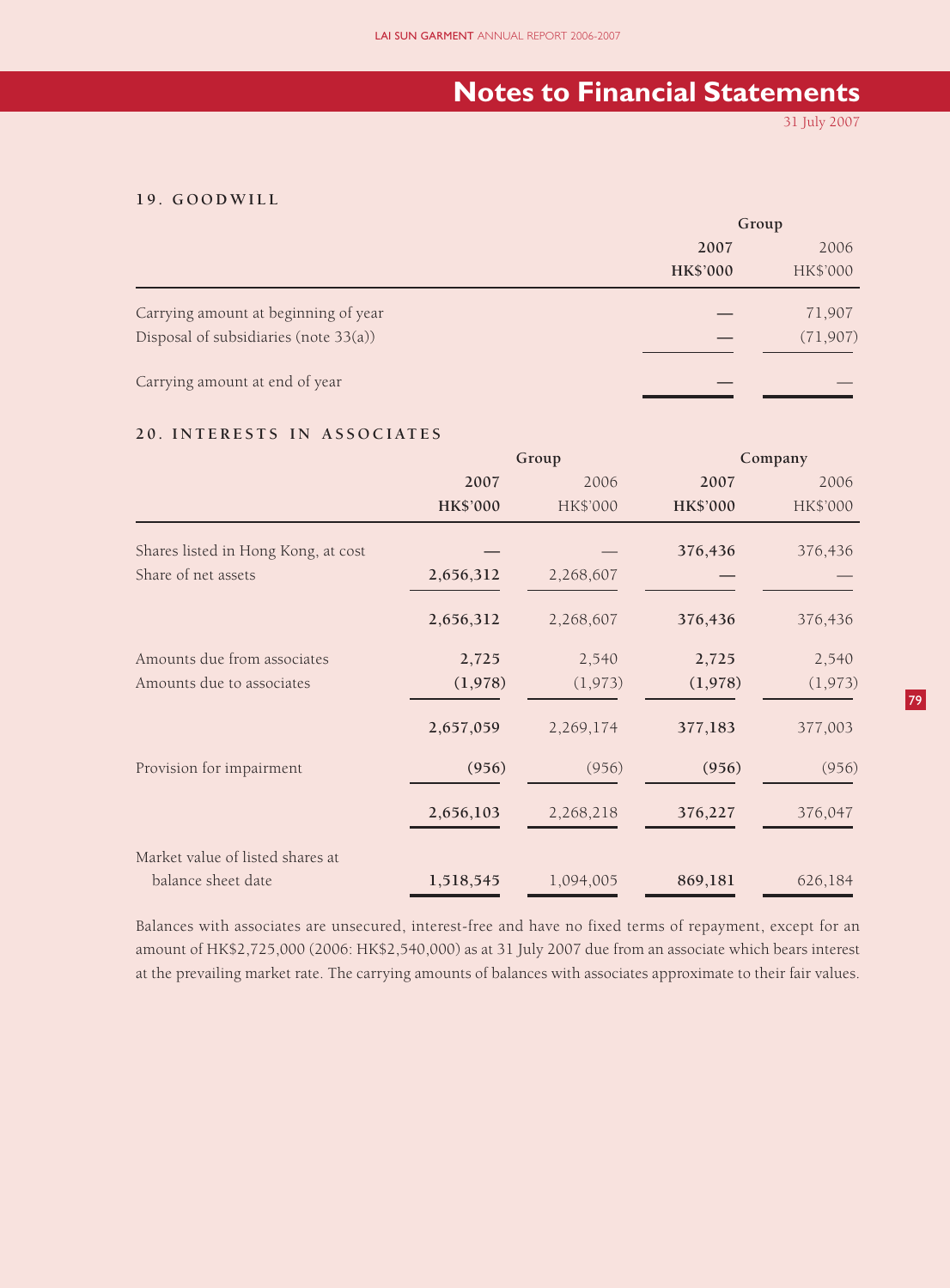31 July 2007

### **20. INTERESTS IN ASSOCIATES (continued)**

Particulars of the principal associate as at 31 July 2007 are as follows:

|          |                                        |                | Percentage of ownership |             |
|----------|----------------------------------------|----------------|-------------------------|-------------|
|          | Particulars of                         | Place of       | interest attributable   | Principal   |
| Name     | issued shares held                     | incorporation  | to the Group            | activities  |
| Lai Fung | Ordinary<br>shares of<br>HK\$0.10 each | Cayman Islands | 40.58                   | <b>Note</b> |

*Note:*

Lai Fung's principal activity during the year was investment holding. The principal activities of the subsidiaries of Lai Fung during the year consisted of property development for sale and property investment for rental purposes.

The above table lists the associate of the Group which, in the opinion of the directors, principally affected the results for the year or formed a substantial portion of the net assets of the Group. To give details of other associates would, in the opinion of the directors, result in particulars of excessive length.

On 28 February 2006, the Company, Rightop Asia Limited ("Rightop"), a wholly-owned subsidiary of the Company, Lai Fung and Goldthorpe Limited ("Goldthorpe"), a wholly-owned subsidiary of Lai Fung, entered into an agreement. Pursuant to the agreement, Rightop agreed to sell, and Goldthorpe agreed to purchase, the entire issued share capital of Assetop Asia Limited ("Assetop"), a former subsidiary of the Company, and the shareholder's loan provided by Rightop to Assetop for a consideration of HK\$393,000,000 (the "Assetop Disposal"). The principal asset acquired by Goldthorpe is a property under development in Shanghai, Mainland China (the "Shanghai Property"). The consideration satisfied by Goldthorpe was (i) the allotment and issue of 565,000,000 new ordinary shares of Lai Fung to the Company at a price of HK\$0.40 per share (equivalent to HK\$226,000,000) and (ii) the issue of a promissory note to Rightop of HK\$167,000,000 (the "Promissory Note") by Lai Fung. Details of the terms of the Promissory Note are set out in note 23 to the financial statements. Pursuant to the Listing Rules, the Assetop Disposal constituted a major transaction of the Group, further details of which were set out in the Company's circular dated 3 May 2006.

Immediately after the Assetop Disposal on 30 May 2006, the Group's equity interest in Lai Fung increased from 45.13% to 49.95%. The excess of the Group's interest in the net fair value of Lai Fung's identifiable assets and liabilities over the cost of acquisition of additional interests in Lai Fung amounting to HK\$125,703,000 and was recognised immediately in the consolidated income statement for the year ended 31 July 2006.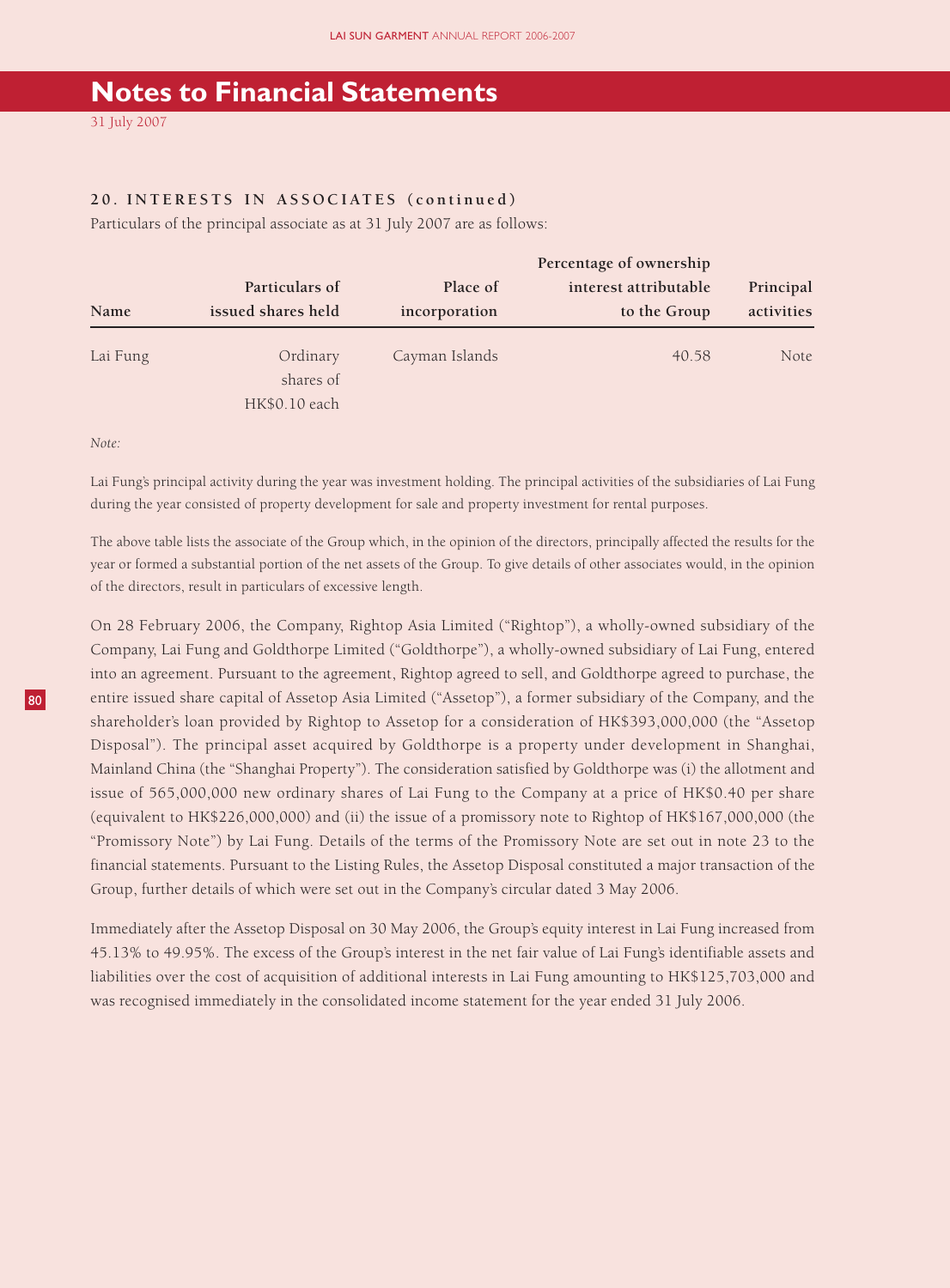31 July 2007

### **20. INTERESTS IN ASSOCIATES (continued)**

In addition, during the year ended 31 July 2006, certain subsidiaries of Assetop established in the People's Republic of China (the "PRC") were undergoing merger by absorption and completion of the merger was conditional upon approval of the relevant PRC government authorities. The parties had applied to the relevant authorities for such approval. The Company had agreed to indemnify Lai Fung and Goldthorpe against all losses incurred by Lai Fung and Goldthorpe as a result of the merger of the above mentioned subsidiaries not being completed or the resettlement costs of approximately RMB124 million, which had been incurred and paid in prior years in connection with the relocation of the original inhabitants and the demolition of the then building structure erected on the Shanghai Property (the "Resettlement Costs"), not being tax deductible, up to a maximum amount of HK\$102,000,000, which was estimated based on the prevailing tax regulations. The liability of the Company under this indemnity will terminate on 29 May 2012 (being six years after the completion of the Assetop Disposal). The Resettlement Costs are properly incurred for the project and are properly recorded in the books of the PRC subsidiaries of Assetop. During the year ended 31 July 2007, the aforementioned merger of the PRC subsidiaries of Assetop has been completed. Based on the prevailing rules and regulations, the directors consider such Resettlement Costs are tax deductible and thus no material liabilities are expected to crystallise under this indemnity.

During the year ended 31 July 2006, Lai Fung proposed to allot and issue approximately 1,610 million new ordinary shares of Lai Fung at a price of HK\$0.40 per share to CapitaLand China Holdings Pte Ltd, an independent third party (the "Lai Fung Subscription"). The Lai Fung Subscription was conditional upon the approval of Lai Fung's shareholders and completion of the Assetop Disposal. Following the approval of Lai Fung's shareholders of the Lai Fung Subscription in an extraordinary general meeting held on 19 May 2006 and the completion of Assetop Disposal, the Lai Fung Subscription became unconditional and was subsequently completed on 16 June 2006. Accordingly, the Group's interest in Lai Fung was diluted from 49.95% to approximately 39.96%. The loss on deemed disposal of the Group's interest in Lai Fung amounting to HK\$254,369,000 was recognised in the consolidated income statement for that year.

Thereafter, in June 2006, the Group additionally acquired 50 million issued ordinary shares of Lai Fung from the public at a consideration of HK\$14,804,000, resulting in an increase of the Group's interest in Lai Fung from 39.96% to 40.58%. The excess of the Group's interest in the net fair value of Lai Fung's identifiable assets and liabilities over the cost of acquisition of additional interests in Lai Fung amounting to HK\$21,310,000 was recognised immediately in the consolidated income statement for the year ended 31 July 2006.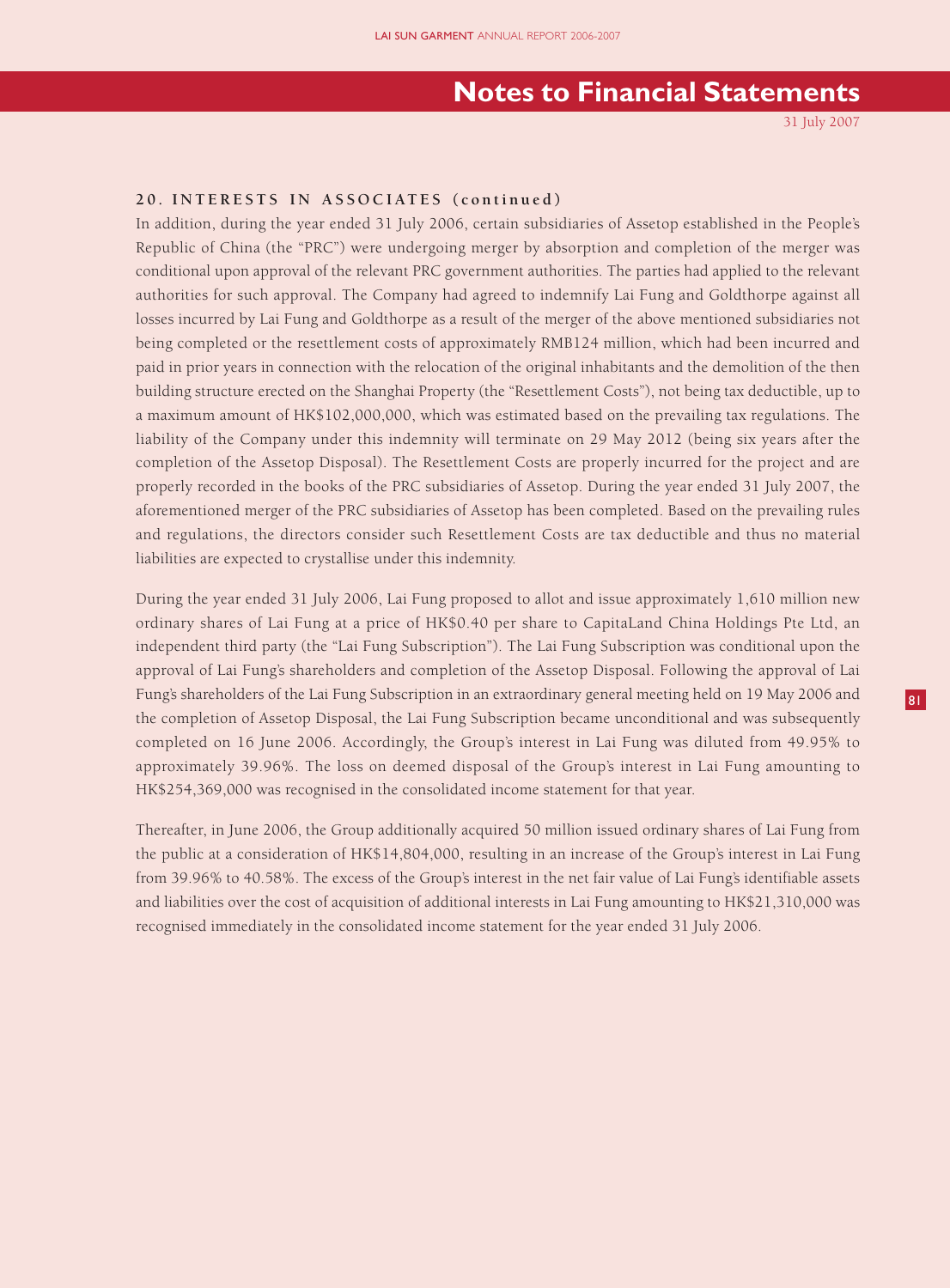31 July 2007

### **20. INTERESTS IN ASSOCIATES (continued)**

The following table illustrates the summarised financial information of the Group's associates extracted from their management accounts/financial statements:

|             |                 | 31 July            |  |  |
|-------------|-----------------|--------------------|--|--|
|             | 2007            | 2006               |  |  |
|             | <b>HK\$'000</b> | HK\$'000           |  |  |
| Assets      | 10,429,709      | 8,007,993          |  |  |
| Liabilities | 4,158,444       | 2,500,422          |  |  |
|             |                 | Year ended 31 July |  |  |
|             | 2007            | 2006               |  |  |
|             | <b>HK\$'000</b> | HK\$'000           |  |  |
| Revenues    | 792,682         | 703,352            |  |  |
| Profit      | 470,114         | 132,615            |  |  |

### **21. AVAILABLE-FOR-SALE EQUITY INVESTMENTS**

|                                                          | Group           |          | Company         |          |
|----------------------------------------------------------|-----------------|----------|-----------------|----------|
|                                                          | 2007            | 2006     | 2007            | 2006     |
|                                                          | <b>HK\$'000</b> | HK\$'000 | <b>HK\$'000</b> | HK\$'000 |
| Listed equity investments in Hong Kong,<br>at fair value | 474,860         | 466,946  | 430,132         | 422,963  |

Available-for-sale equity investments at 31 July 2007 represented 11.18% (2006: 12.42%) and 10.12% (2006: 11.25%) equity investments in ordinary shares of Lai Sun Development Company Limited ("LSD") held by the Group and the Company, respectively. Particulars of LSD at the balance sheet date are as follows:

|            |                       |                        | Percentage of             |
|------------|-----------------------|------------------------|---------------------------|
|            | Particulars of        |                        | ownership interest        |
| Name       | issued shares held    | Place of incorporation | attributable to the Group |
| <b>LSD</b> | Ordinary<br>shares of | Hong Kong              | 11.18                     |
|            | HK\$0.01 each         |                        |                           |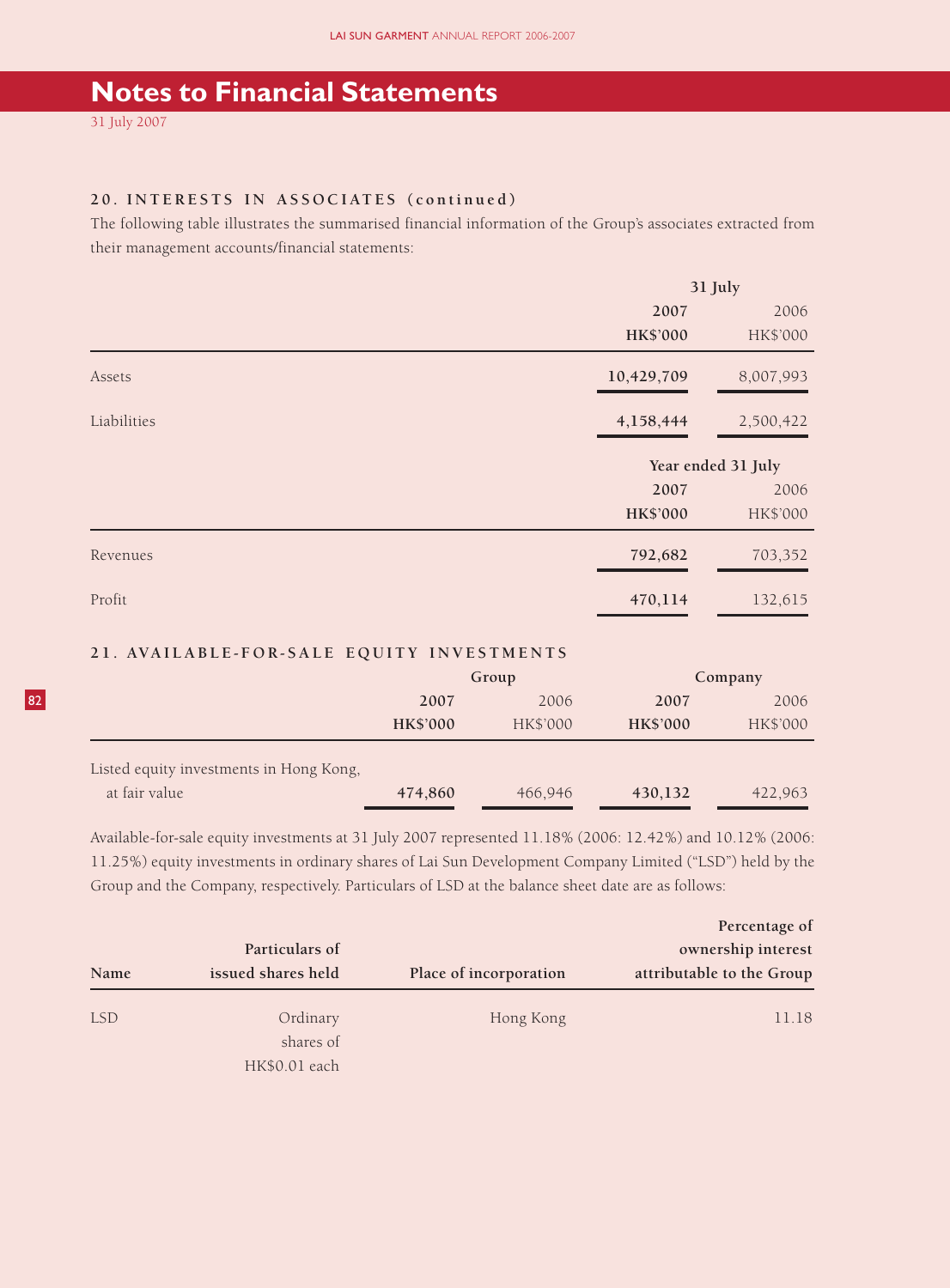31 July 2007

### **21. AVAILABLE-FOR-SALE EQUITY INVESTMENTS (continued)**

Pursuant to a placing agreement entered into between LSD and a placing agent dated 17 November 2006, a total of 1,416,000,000 new ordinary shares of LSD of HK\$0.01 each were issued and allotted to certain institutional investors for cash at a subscription price of HK\$0.36 per share (the "Placement"). The Placement was completed on 28 November 2006. Following the completion of the Placement by LSD, the Group's interest in LSD was diluted from 12.42% to 11.18%.

During the year, the fair value gain on the available-for-sale equity investments of the Group and the Company recognised directly in equity amounted to HK\$7,914,000 (2006: HK\$278,585,000) and HK\$7,169,000 (2006: HK\$252,344,000), respectively.

The fair values of listed equity investments are based on quoted market prices.

### **22. LOAN AND INTEREST RECEIVABLES**

|                                                      |                 | Group    |
|------------------------------------------------------|-----------------|----------|
|                                                      | 2007            | 2006     |
|                                                      | <b>HK\$'000</b> | HK\$'000 |
| Loan principal                                       | 55,000          | 43,300   |
| Interest receivable                                  | 2,693           | 5,130    |
|                                                      | 57,693          | 48,430   |
| Provision for impairment                             | (3,641)         | (7,700)  |
|                                                      | 54,052          | 40,730   |
| Portion due within one year, classified as current   | (54, 052)       |          |
| Portion due over one year, classified as non-current |                 | 40,730   |

The loan to an independent third party is secured by, inter alia, (i) a fixed and floating charges over the assets of the independent third party and its subsidiaries and (ii) charges over the share of the independent third party, and bears interest at a rate of 27% per annum. The loan is under a revolving facility of HK\$70 million granted by the Group with a maturity date on 28 July 2008. The carrying amount of the loan and interest receivables approximates to their fair values.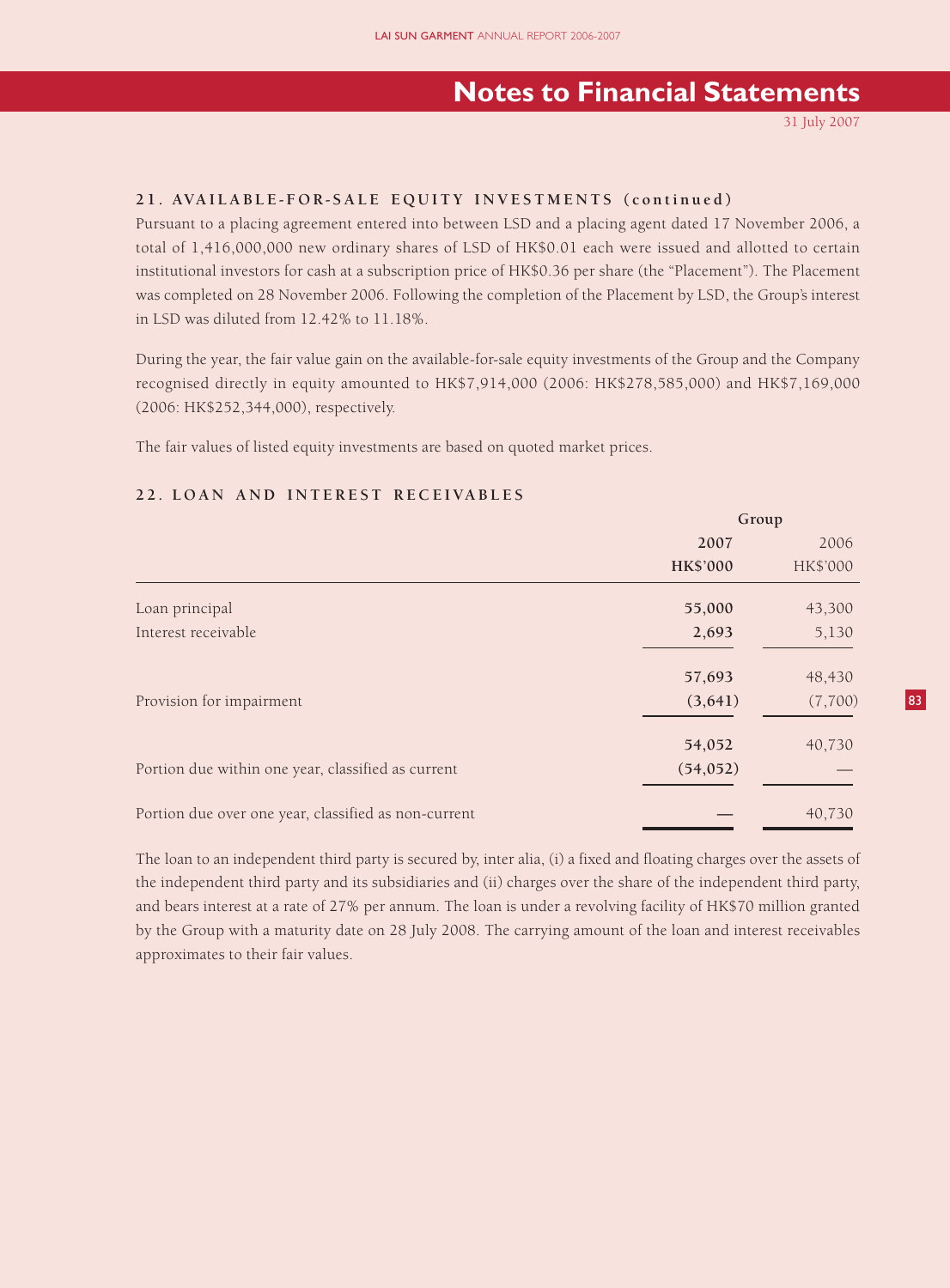31 July 2007

### **23. PROMISSORY NOTE RECEIVABLE**

Promissory Note, being part of the consideration arising from the Assetop Disposal as referred to in note 20, is unsecured, interest-bearing at the prevailing Hong Kong dollar prime rate quoted by a designated bank in Hong Kong with a maturity date of 29 May 2010. The carrying amount of the Promissory Note approximates to its fair value.

### **24. DEBTORS, DEPOSITS AND OTHER RECEIVABLES**

The Group's major businesses are property development and property investment. The major income derived is rental income. Rent and related charges in respect of the leasing of properties are receivable from tenants, and are normally payable in advance with rental deposits received in accordance with the terms of the tenancy agreements. In view of the aforementioned and the fact that the Group's trade debtors relate to a number of diversified customers, there is no significant concentration of credit risk. Trade debtors are non-interestbearing.

An aged analysis of the debtors, based on invoice date, at the balance sheet date is as follows:

|                                | Group           |          |
|--------------------------------|-----------------|----------|
|                                | 2007            | 2006     |
|                                | <b>HK\$'000</b> | HK\$'000 |
| Debtors:                       |                 |          |
| Current to 90 days             | 378             | 394      |
| 91 to 180 days                 | 14              | 41       |
| 181 to 365 days                |                 | 27       |
|                                | 392             | 462      |
| Deposits and other receivables | 6,655           | 5,697    |
|                                |                 |          |
|                                | 7,047           | 6,159    |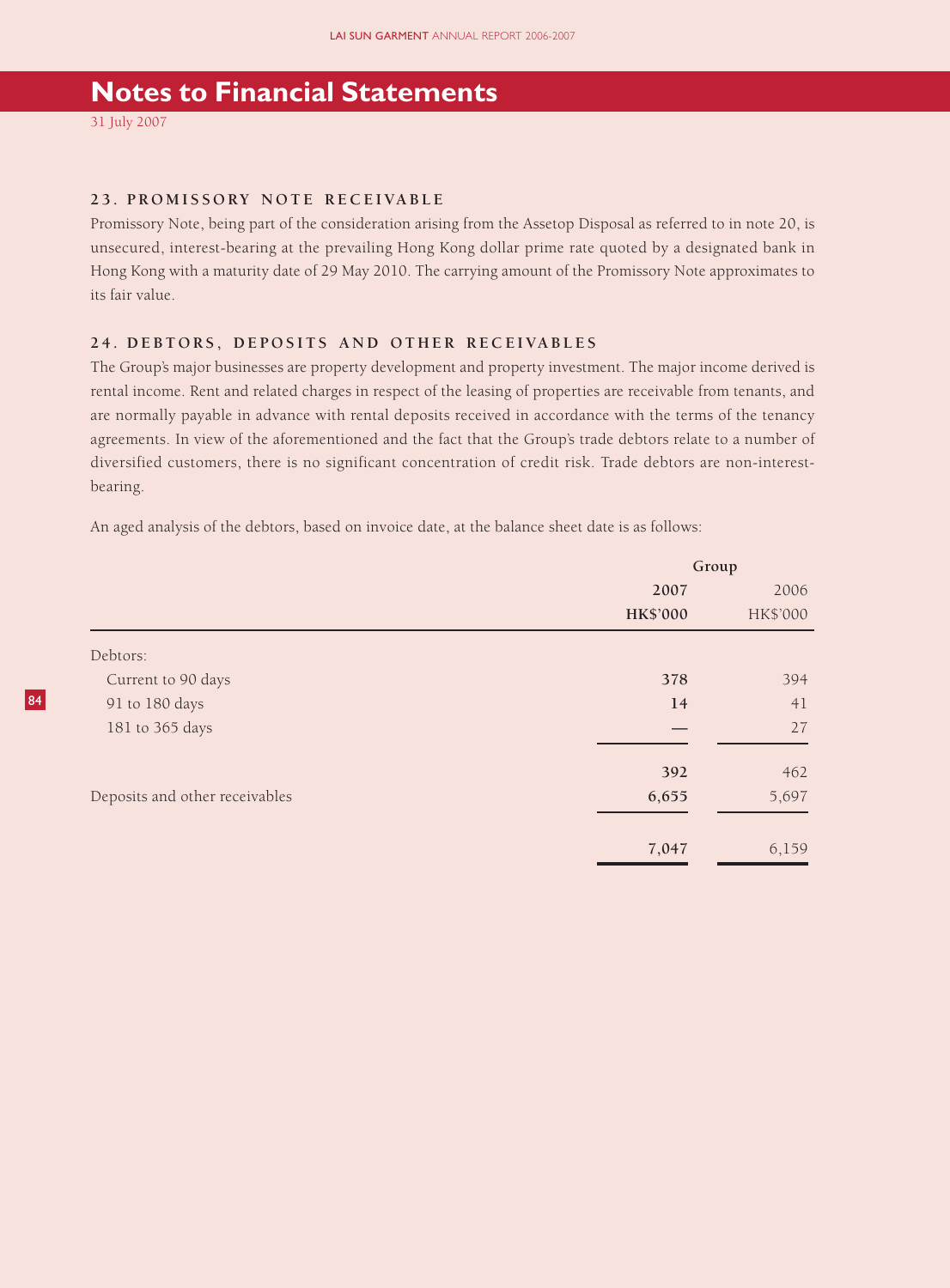31 July 2007

|                           |                 | Group    |                 | Company  |  |
|---------------------------|-----------------|----------|-----------------|----------|--|
|                           | 2007            | 2006     |                 | 2006     |  |
|                           | <b>HK\$'000</b> | HK\$'000 | <b>HK\$'000</b> | HK\$'000 |  |
| Cash and bank balances    | 8,401           | 34,692   | 7.904           | 34,489   |  |
| Time deposits, unpledged  | 10,000          |          | 10,000          |          |  |
| Cash and cash equivalents | 18,401          | 34,692   | 17,904          | 34,489   |  |

### **25. CASH AND CASH EQUIVALENTS**

Cash at bank earns interest at floating rates based on daily bank deposits rates. Short term time deposits are made for varying periods up to three months depending on the immediate cash requirements of the Group, and earn interest at the respective short term time deposit rates. The carrying amounts of the cash and cash equivalents approximate to their fair values.

### **26. CREDITORS, DEPOSITS RECEIVED AND ACCRUALS**

An aged analysis of the creditors, based on invoice date, as at balance sheet date is as follows:

|                                |                 | Group    |  |
|--------------------------------|-----------------|----------|--|
|                                | 2007            | 2006     |  |
|                                | <b>HK\$'000</b> | HK\$'000 |  |
| Creditors aged within 90 days  | 3,803           | 258      |  |
| Deposits received and accruals | 19,028          | 15,390   |  |
|                                | 22,831          | 15,648   |  |

Creditors are non-interest-bearing and are settled pursuant to the terms of the relevant agreements.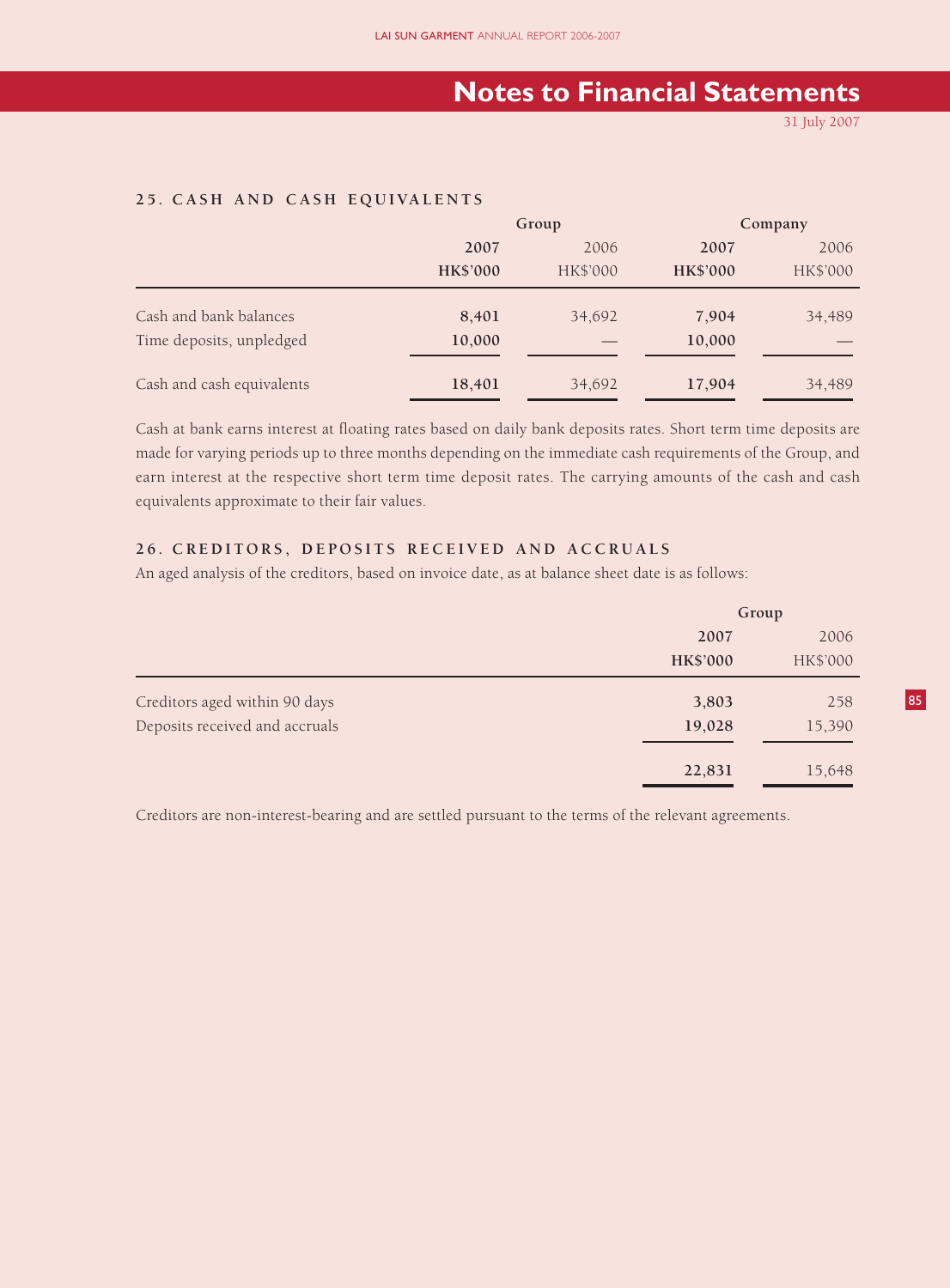31 July 2007

|                            |       | Group           |          | Company         |          |
|----------------------------|-------|-----------------|----------|-----------------|----------|
|                            |       | 2007            | 2006     | 2007            | 2006     |
|                            | Notes | <b>HK\$'000</b> | HK\$'000 | <b>HK\$'000</b> | HK\$'000 |
| Secured bank loan          | (a)   | 28,000          |          |                 |          |
| Other borrowing, unsecured | (b)   | 31,745          | 31,745   | 31,745          | 31,745   |
|                            |       | 59,745          | 31,745   | 31,745          | 31,745   |
|                            |       |                 |          |                 |          |

### **27. INTEREST-BEARING BANK AND OTHER BORROWINGS**

*Notes:*

(a) On 8 February 2007, a wholly-owned subsidiary of CGL (the "CGL Subsidiary") entered into an agreement for a HK\$361 million term loan facility (the "Loan Facility") with a bank in Hong Kong (the "Bank"). The Loan Facility is for financing in full the estimated construction costs of the New Building and is secured by, inter alia, the Property (as defined in note 17). Pursuant to an undertaking entered between Unipress and the Bank on 8 February 2007 (the "Undertaking"), Unipress undertook to pay to the Bank as the principal obligor each amount due and payable under the Loan Facility. In addition, the Company entered into a guarantee with the Bank on 8 February 2007 pursuant to which the Company guaranteed to the Bank the due and prompt payment by the CGL Subsidiary and Unipress the amounts payable by CGL Subsidiary and Unipress under the Loan Facility.

The bank loan bears interest at prevailing market rate. The outstanding loan principal under the Loan Facility is repayable in full in the financial year ending 31 July 2010.

(b) Other borrowings as at 31 July 2007 was a loan of HK\$31,745,000 (2006: HK\$31,745,000) due to the late Mr. Lim Por Yen. Mr. Lim Por Yen, who passed away on 18 February 2005, was an executive director and a shareholder of the Company. A loan facility of HK\$100 million was granted by him in prior years, which bears interest at the best lending rate quoted by a designated bank in Hong Kong and was originally due on 30 November 2005. On 31 July 2007, the executor of Mr. Lim Por Yen's estate, at the request of the Group, confirmed to the Group that no demand for settlement of the outstanding amount or the related interest would be made within one year from 31 July 2007.

The carrying amounts of the Group's interest-bearing bank and other borrowings approximate to their fair values at the balance sheet date.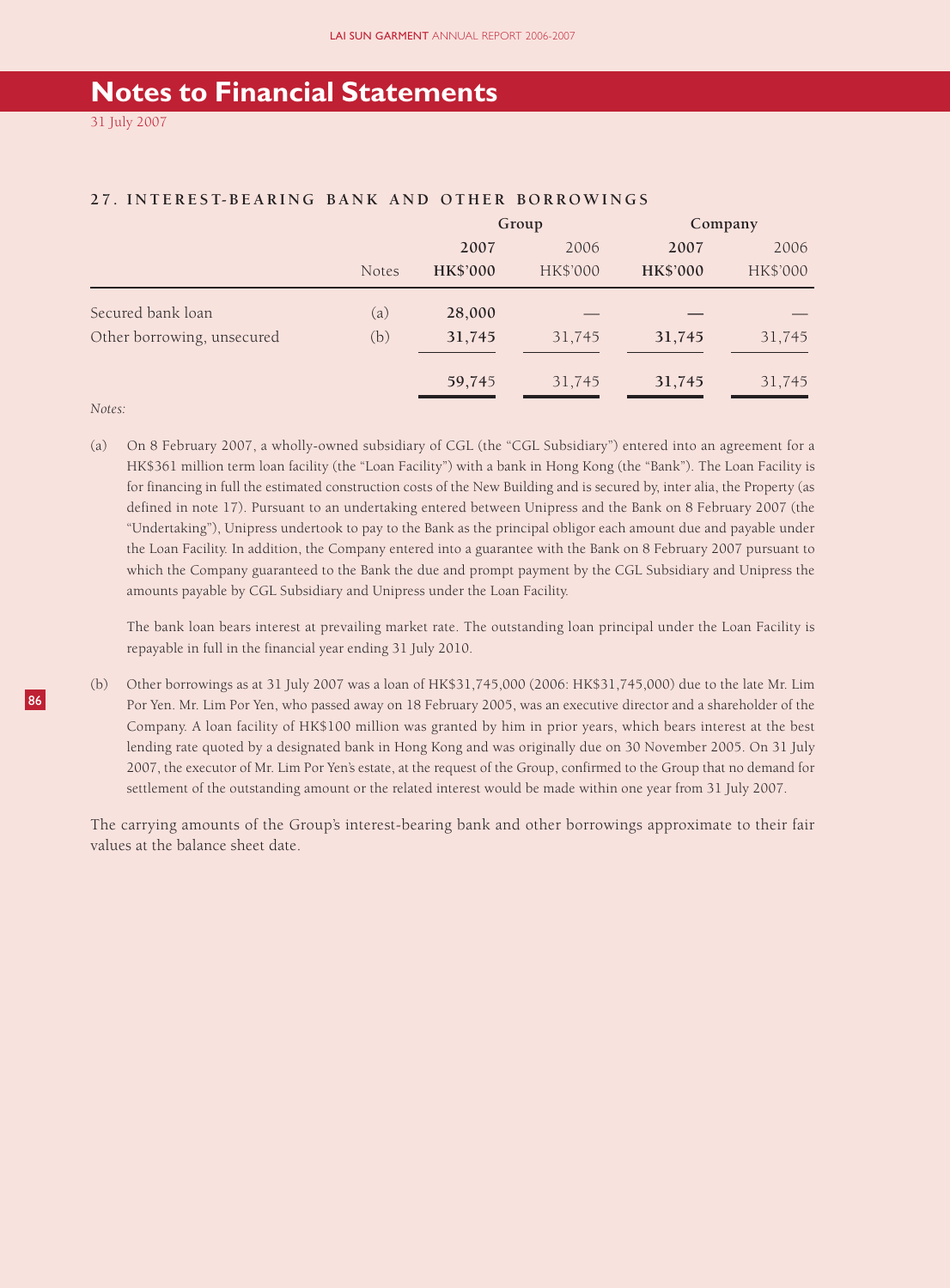31 July 2007

### **28. NOTE PAYABLE AND ACCRUED INTEREST PAYABLE**

Note payable amount represented a loan note payable to the late Mr. Lim Por Yen (the "Loan Note"). According to the terms, the Loan Note is unsecured, bears interest at the best lending rate quoted by a designated bank in Hong Kong and is due on 30 April 2006.

On 31 July 2007, the executor of Mr. Lim Por Yen's estate, at the request of the Group, confirmed to the Group that no demand for settlement of the Loan Note or the related interest would be made within one year from 31 July 2007.

Accrued interest payable amount represented accrued interests on the loan payable to the late Mr. Lim Por Yen (note 27(b)) and the Loan Note.

### **29. DEFERRED TAX**

Movements in deferred tax liabilities/(assets) during the year are as follows:

### **Group**

|                                                                                                                   | Accelerated<br>tax depreciation<br>HK\$'000 | Revaluation<br>of properties<br>HK\$'000 | Losses<br>available for<br>offset against<br>future taxable<br>profits<br>HK\$'000 | Total<br>HK\$'000 |
|-------------------------------------------------------------------------------------------------------------------|---------------------------------------------|------------------------------------------|------------------------------------------------------------------------------------|-------------------|
| At 1 August 2005                                                                                                  | 404                                         | 20,829                                   | (854)                                                                              | 20,379            |
| Deferred tax charged/(credited) to the<br>consolidated income statement                                           |                                             |                                          |                                                                                    |                   |
| during the year (note 11)                                                                                         | 25                                          | 46,935                                   | (16,900)                                                                           | 30,060            |
| Disposal of subsidiaries (note 33(a))                                                                             | (429)                                       | (47, 599)                                | 17,754                                                                             | (30, 274)         |
| At 31 July 2006 and 1 August 2006<br>Deferred tax charged to the consolidated<br>income statement during the year |                                             | 20,165                                   |                                                                                    | 20,165            |
| (note 11)                                                                                                         |                                             | 6,369                                    |                                                                                    | 6,369             |
| At 31 July 2007                                                                                                   |                                             | 26,534                                   |                                                                                    | 26,534            |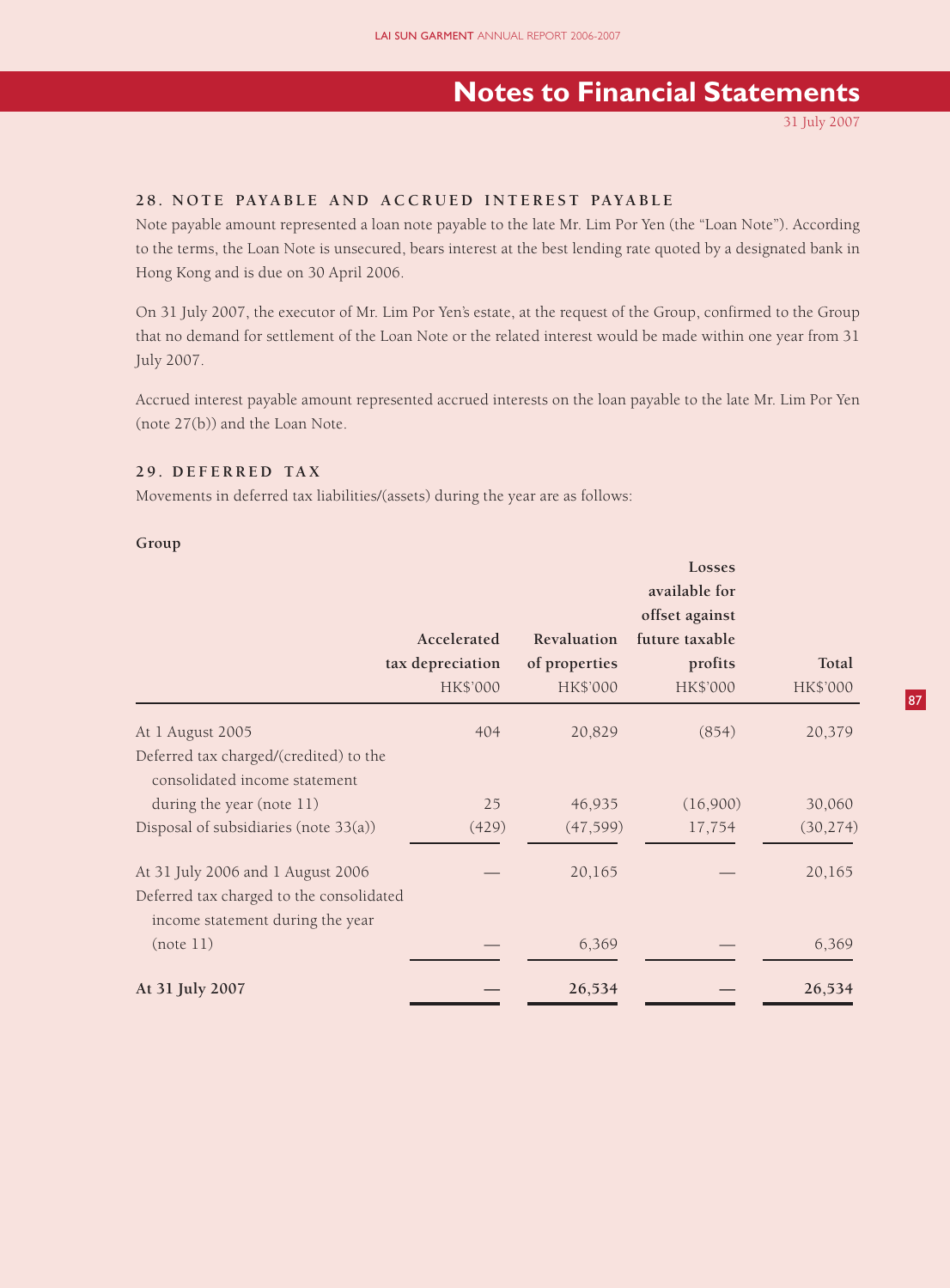31 July 2007

### **29. DEFERRED TAX (continued)**

**Company**

|                                                              | Revaluation   |
|--------------------------------------------------------------|---------------|
|                                                              | of properties |
|                                                              | HK\$'000      |
|                                                              |               |
| At 1 August 2005                                             | 15,002        |
| Deferred tax charged to the income statement during the year | 5,163         |
| At 31 July 2006 and 1 August 2006                            | 20,165        |
| Deferred tax charged to the income statement during the year | 6,369         |
| At 31 July 2007                                              | 26,534        |

Deferred tax has been calculated at a rate of 17.5% (2006: 17.5%) on cumulative temporary differences at the balance sheet date.

### **30. SHARE CAPITAL**

|                                                        | 2007            | 2006     |
|--------------------------------------------------------|-----------------|----------|
|                                                        | <b>HK\$'000</b> | HK\$'000 |
| Authorised:                                            |                 |          |
| 4,000,000,000 ordinary shares of HK\$0.01 each         |                 |          |
| (2006: 4,000,000,000 ordinary shares of HK\$0.01 each) | 40,000          | 40,000   |
| Issued and fully paid:                                 |                 |          |
| 1,617,423,423 ordinary shares of HK\$0.01 each         |                 |          |
| (2006: 1,617,423,423 ordinary shares of HK\$0.01 each) | 16,174          | 16,174   |

Pursuant to an extraordinary general meeting held on 26 August 2005, the nominal amount of each of the existing authorised share of the Company was reduced from HK\$0.50 to HK\$0.01 by cancelling the paid-up capital to the extent of HK\$0.49 in respect of each existing authorised share. On the basis of the 1,617,423,423 shares in issue as of that date, the credit arising from such reduction, which amounted to approximately HK\$792,538,000, was credited to the share premium account of the Company during the year ended 31 July 2006.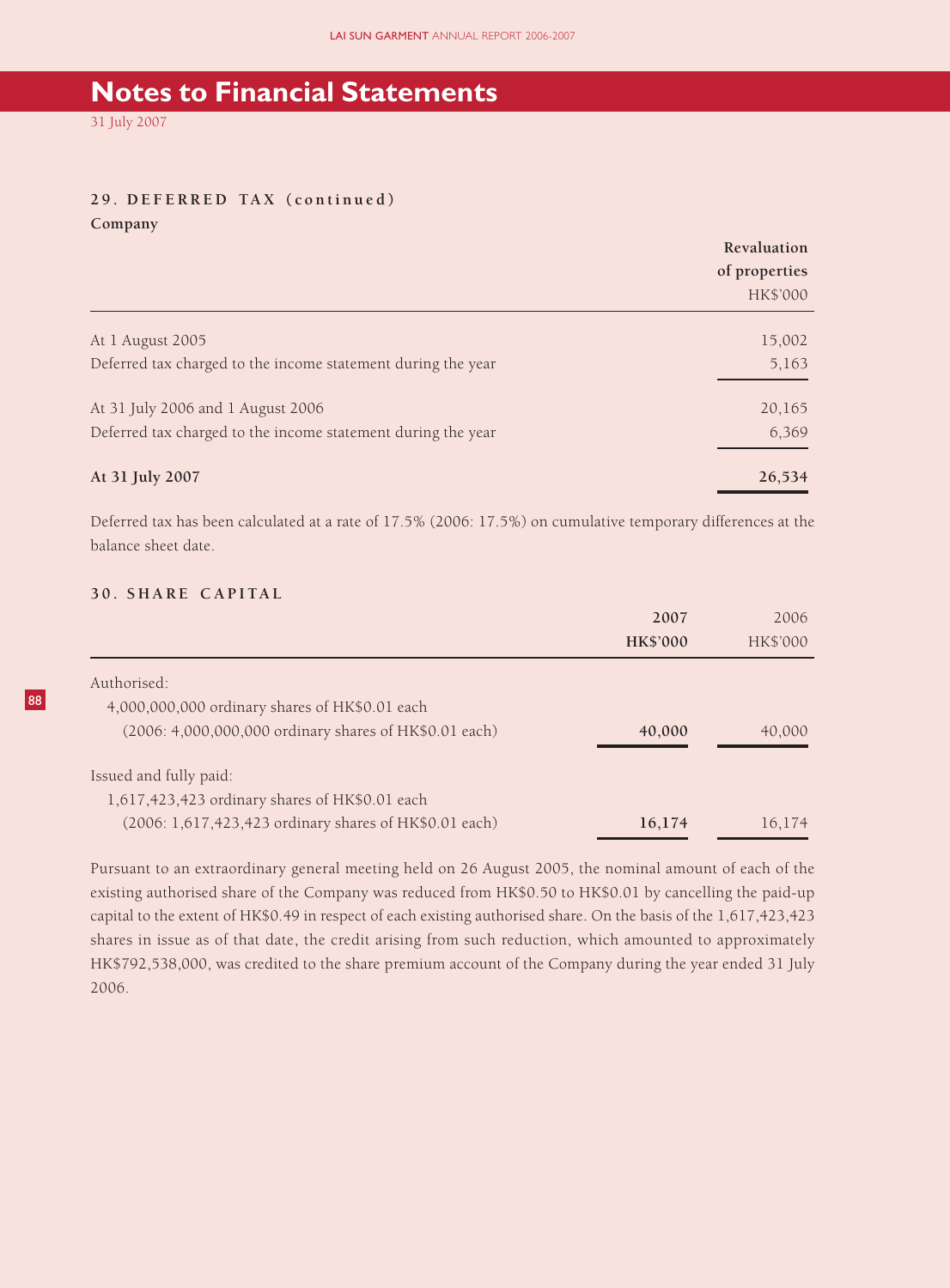31 July 2007

### **31. SHARE OPTION SCHEME**

The Company operates a share option scheme (the "Share Option Scheme") for the purpose of providing incentives and rewards to eligible participants for their contribution or would-be contribution to the Group, to enable the Group to recruit and retain high-calibre employees and to attract human resources that are valuable to the Group. Eligible participants of the Share Option Scheme include the directors (including executive and non-executive directors), employees of the Group, agents or consultants of the Group, and any employee of the shareholder or any member of the Group or any holder of any securities issued by any member of the Group. The Share Option Scheme was adopted on 22 December 2006 and became effective on 29 December 2006 and, unless otherwise terminated or amended, will remain in force for a period of 10 years from the latter date.

The maximum number of the Company's shares which may be issued upon exercise of all outstanding share options granted and yet to be exercised under the Share Option Scheme and any other schemes of the Company must not exceed 30% of the Company's shares in issue at any time. The total number of shares which may be issued upon exercise of all share options to be granted under the Share Option Scheme and any other schemes of the Company must not in aggregate exceed 10% of the shares of the Company in issue as at the date of adopting the Share Option Scheme, but the Company may seek approval of its shareholders in a general meeting to refresh the 10% limit under the Share Option Scheme.

The total number of shares issued and to be issued upon exercise of the share options granted and to be granted to each eligible participant (including both exercised and outstanding options) in any 12-month period up to the date of grant must not exceed 1% of the Company's shares in issue at the date of grant. Any further grant of share options in excess of this limit is subject to shareholders' approval in a general meeting of the Company.

Each grant of share options to a director, chief executive or substantial shareholder of the Company, or to any of their associates, is subject to approval in advance by the independent non-executive directors of the Company. In addition, any grant of share options to a substantial shareholder or an independent non-executive director of the Company, or to any of their associates, in excess of 0.1% of the shares of the Company in issue at any time or with an aggregate value (based on the closing price of the Company's share at the date of grant) in excess of HK\$5 million, within any 12-month period, is subject to shareholders' approval in advance in a general meeting of the Company.

The offer of a grant of share options may be accepted within 28 days from the date of offer to be accompanied by payment of a consideration of HK\$1.00 by the grantee. The exercise period of the share options granted is determinable by the directors of the Company save that such period must not be more than 10 years from the date of grant of the share options.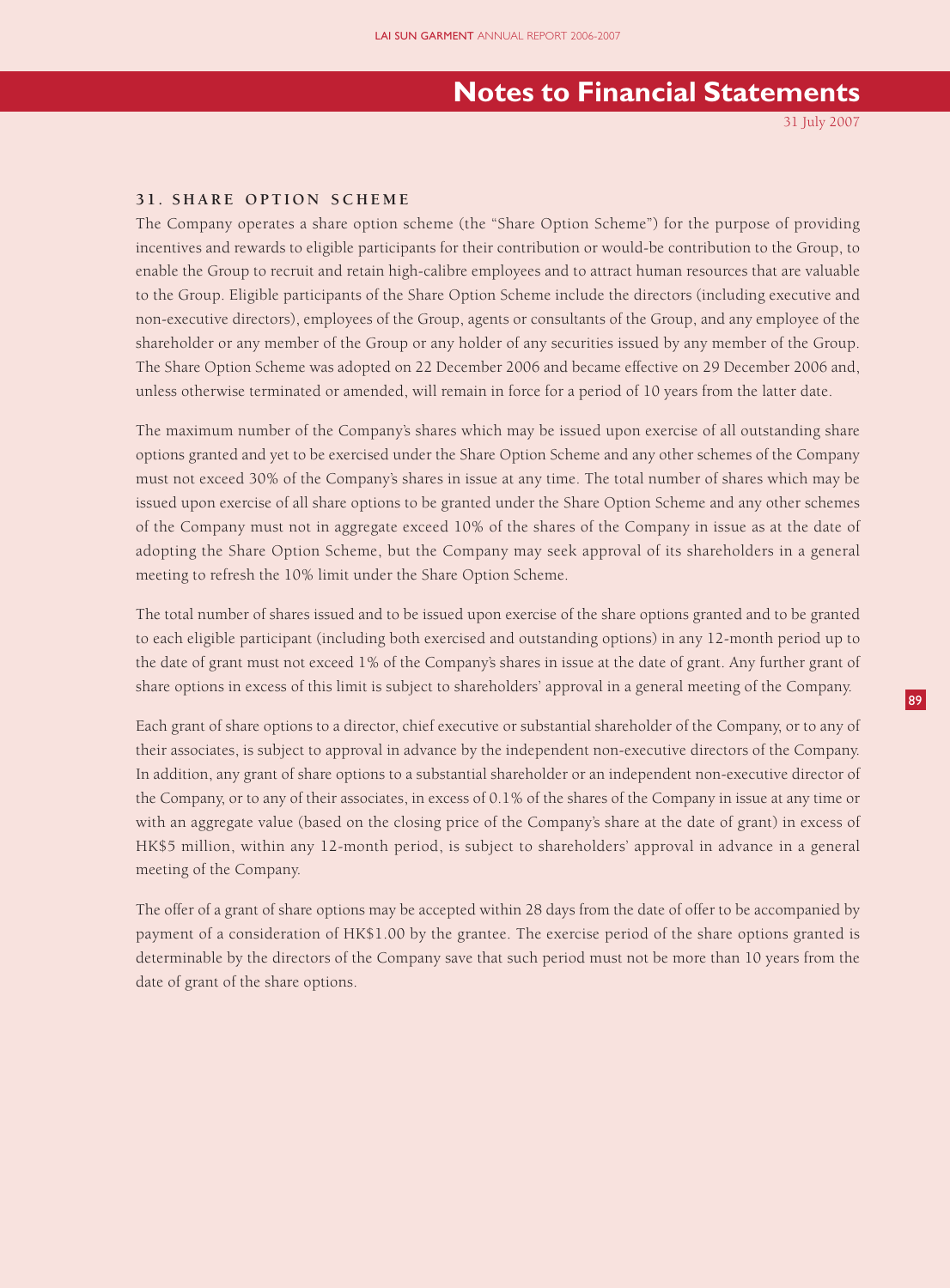31 July 2007

### **31. SHARE OPTION SCHEME (continued)**

The exercise price of the share options is determinable by the directors of the Company, but must not be less than the highest of (i) the closing price of the Company's shares as stated in the daily quotations sheet of The Stock Exchange of Hong Kong Limited (the "Stock Exchange") on the date of the grant, which must be a trading day; (ii) the average closing price of the Company's shares as stated in the Stock Exchange's daily quotations sheets for the 5 trading days immediately preceding the date of the grant; and (iii) the nominal value of the Company's shares.

Share options do not confer rights on the holders to dividends or to vote at general meetings of the Company.

During the period from the date of adoption of the Share Option Scheme on 22 December 2006 to 31 July 2007, no share option was granted or exercised or lapsed under the Share Option Scheme.

#### **32. RESERVES**

#### **(a) Group**

The amounts of the Group's reserves and the movements therein for the current and prior years are presented in the consolidated statement of changes in equity on page 35 of the financial statements.

|                                                                                 | Share<br>premium | Asset<br>revaluation | Investment | revaluation Accumulated |           |
|---------------------------------------------------------------------------------|------------------|----------------------|------------|-------------------------|-----------|
|                                                                                 | account          | reserve              | reserve    | losses                  | Total     |
|                                                                                 | HK\$'000         | HK\$'000             | HK\$'000   | HK\$'000                | HK\$'000  |
| At 1 August 2005                                                                | 1,116,302        | 55,494               | (11, 470)  | (929,900)               | 230,426   |
| Changes in fair values of<br>available-for-sale equity                          |                  |                      |            |                         |           |
| investments (note 21)                                                           |                  |                      | 252,344    |                         | 252,344   |
| Loss for the year (note 12)                                                     |                  |                      |            | (160,008)               | (160,008) |
| Capital reduction (note 30)                                                     | 792,538          |                      |            |                         | 792,538   |
| At 31 July 2006 and<br>1 August 2006                                            | 1,908,840        | 55,494               | 240,874    | (1,089,908)             | 1,115,300 |
| Changes in fair values of<br>available-for-sale equity<br>investments (note 21) |                  |                      | 7,169      |                         | 7,169     |
| Profit for the year (note 12)                                                   |                  |                      |            | 19,193                  | 19,193    |
| At 31 July 2007                                                                 | 1,908,840        | 55,494               | 248,043    | (1,070,715)             | 1,141,662 |

### **(b) Company**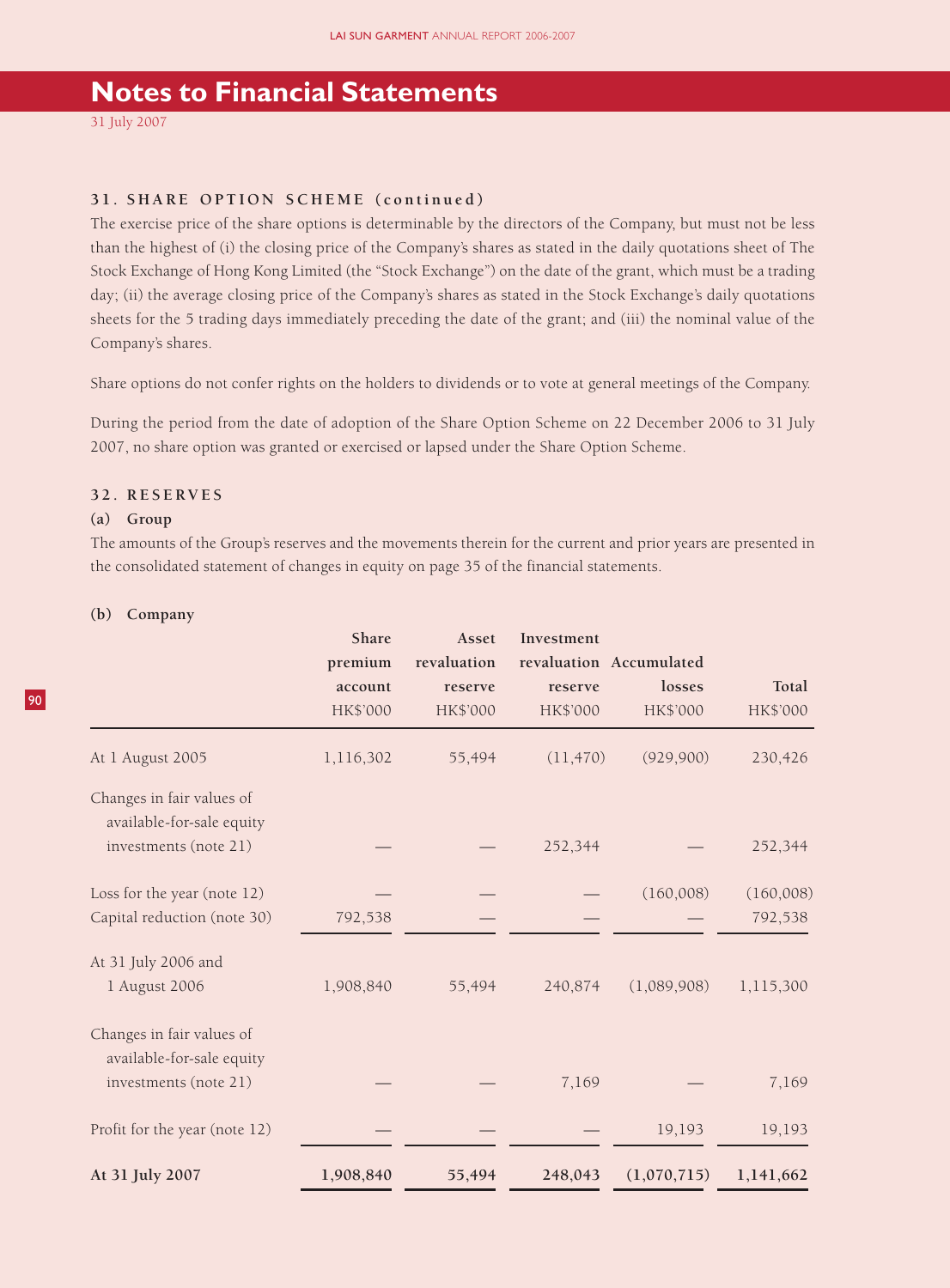31 July 2007

### **33. NOTES TO THE CONSOLIDATED CASH FLOW STATEMENT**

**(a) Disposal of subsidiaries during the year ended 31 July 2006**

|                                                                | Notes | HK\$'000   |
|----------------------------------------------------------------|-------|------------|
| Net assets disposed of:                                        |       |            |
| Property, plant and equipment                                  | 15    | 27,108     |
| Investment properties                                          | 16    | 581,663    |
| Properties under development                                   | 17    | 252,607    |
| Inventories                                                    |       | 79,094     |
| Debtors, deposits and other receivables                        |       | 61,374     |
| Cash and cash equivalents                                      |       | 125,696    |
| Creditors, deposits received and accruals                      |       | (94, 887)  |
| Interest-bearing bank borrowings                               |       | (172, 337) |
| Tax payable                                                    |       | (10, 551)  |
| Deferred tax liabilities                                       | 29    | (30, 274)  |
| Minority interests                                             |       | (271, 634) |
|                                                                |       | 547,859    |
| Release of goodwill                                            | 19    | 71,907     |
| Release of exchange fluctuation reserve                        |       | (12, 023)  |
| Loss on disposal of CGL (including the discontinued operation) | 13    | (179, 284) |
| Gain on disposal of other subsidiaries, net (Note)             |       | 171,335    |
|                                                                |       | 599,794    |
| Satisfied by:                                                  |       |            |
| Cash                                                           |       | 206,794    |
| Promissory Note                                                | 23    | 167,000    |
| Ordinary shares issued by Lai Fung                             | 20    | 226,000    |
|                                                                |       | 599,794    |
| Note:                                                          |       |            |
| Gain on disposal of other subsidiaries, net                    |       | 171,335    |
| Less: Unrealised profit arising from the Assetop Disposal      |       |            |
| eliminated against the Group's interest in Lai Fung            |       | (75, 667)  |
| Realised gain on disposal of subsidiaries, net                 |       | 95,668     |

Included in the net gain on disposal of other subsidiaries of HK\$171,335,000 for the year ended 31 July 2006 was gain on the Assetop Disposal of HK\$167,664,000. Since the Company owned 45.13% equity interest in Lai Fung prior to the completion of the Assetop Disposal on 30 May 2006, the gain on the Assetop Disposal of HK\$167,664,000 would be eliminated by HK\$75,667,000 (being 45.13% of HK\$167,664,000) to HK\$91,997,000.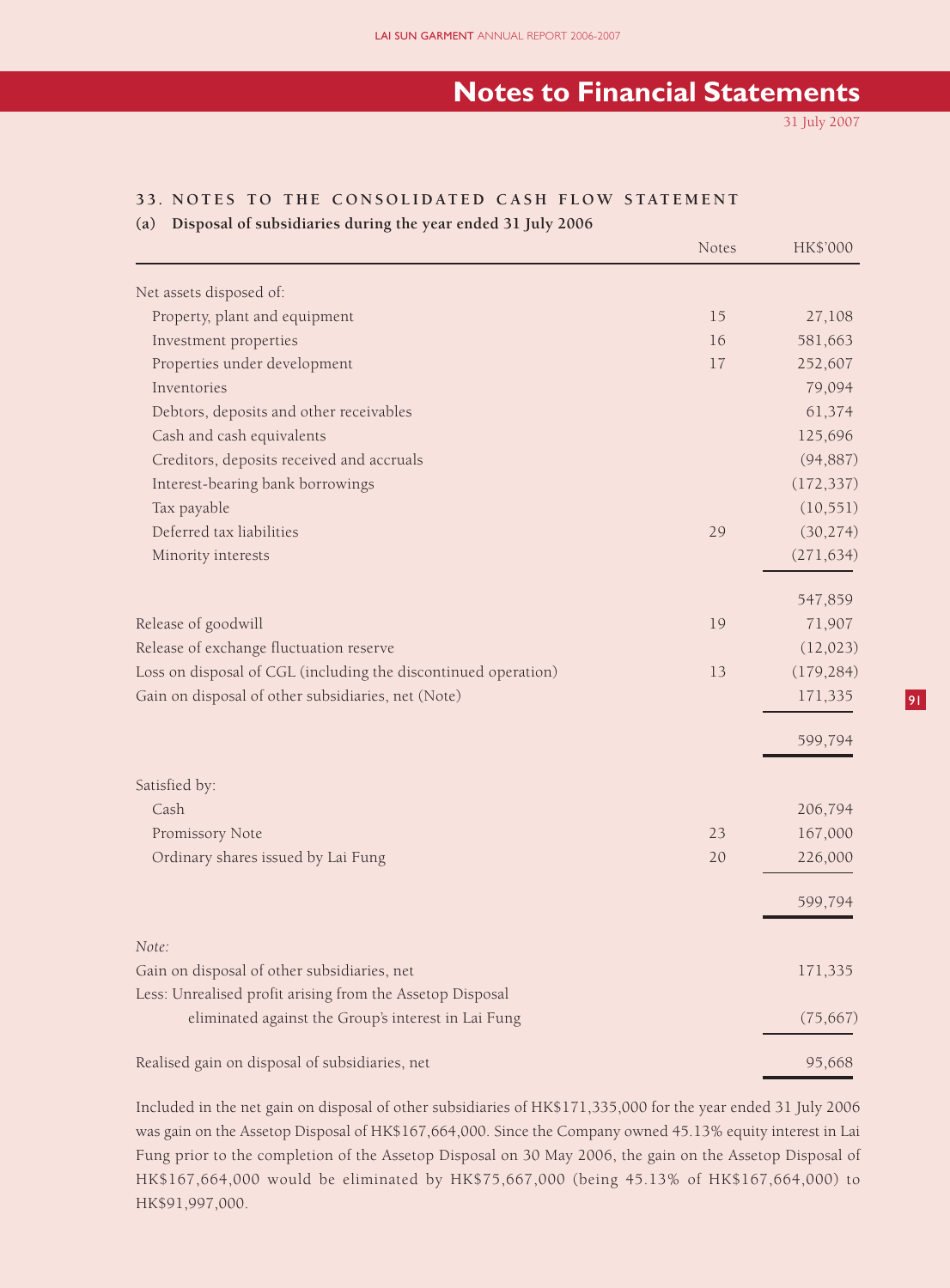31 July 2007

### **33. NOTES TO THE CONSOLIDATED CASH FLOW STATEMENT (continued) (a) Disposal of subsidiaries during the year ended 31 July 2006 (continued)**

An analysis of net inflow of cash and cash equivalents in respect of the disposal of subsidiaries during the year ended 31 July 2006 is as follows:

|                                                                                    | HK\$'000             |
|------------------------------------------------------------------------------------|----------------------|
| Cash consideration received<br>Cash and cash equivalents disposed of               | 206,794<br>(125,696) |
| Net inflow of cash and cash equivalents in respect of the disposal of subsidiaries | 81,098               |

The subsidiaries disposed of during the year ended 31 July 2006 contributed turnover of HK\$337,431,000 and profit for the year attributable to equity holders of the Company of HK\$84,092,000 to the consolidated income statement for that year.

### **(b) Major non-cash transaction**

As detailed in note 20 to the financial statements, during the year ended 31 July 2006, the Group had disposed of its entire equity and loan interests in Assetop to Lai Fung for a consideration of HK\$393,000,000 . The consideration was settled by the allotment and issue of 565,000,000 new ordinary shares of Lai Fung to the Group at a price of HK\$0.40 per share and (ii) the issue of the Promissory Note of HK\$167,000,000 to the Group by Lai Fung. The transaction did not result in any cash flows to the Group during that year.

### **34. FINANCIAL RISK MANAGEMENT OBJECTIVES AND POLICIES**

The Group's principal financial instruments comprise interest-bearing bank and other borrowings, note payable, cash and bank balances and short-term time deposits. The main purpose of these financial instruments is to raise finance for the Group's operations. The Group has various other financial assets and liabilities such as debtors, deposits and other receivables and creditors, deposits received and accruals, which arise directly from its operations.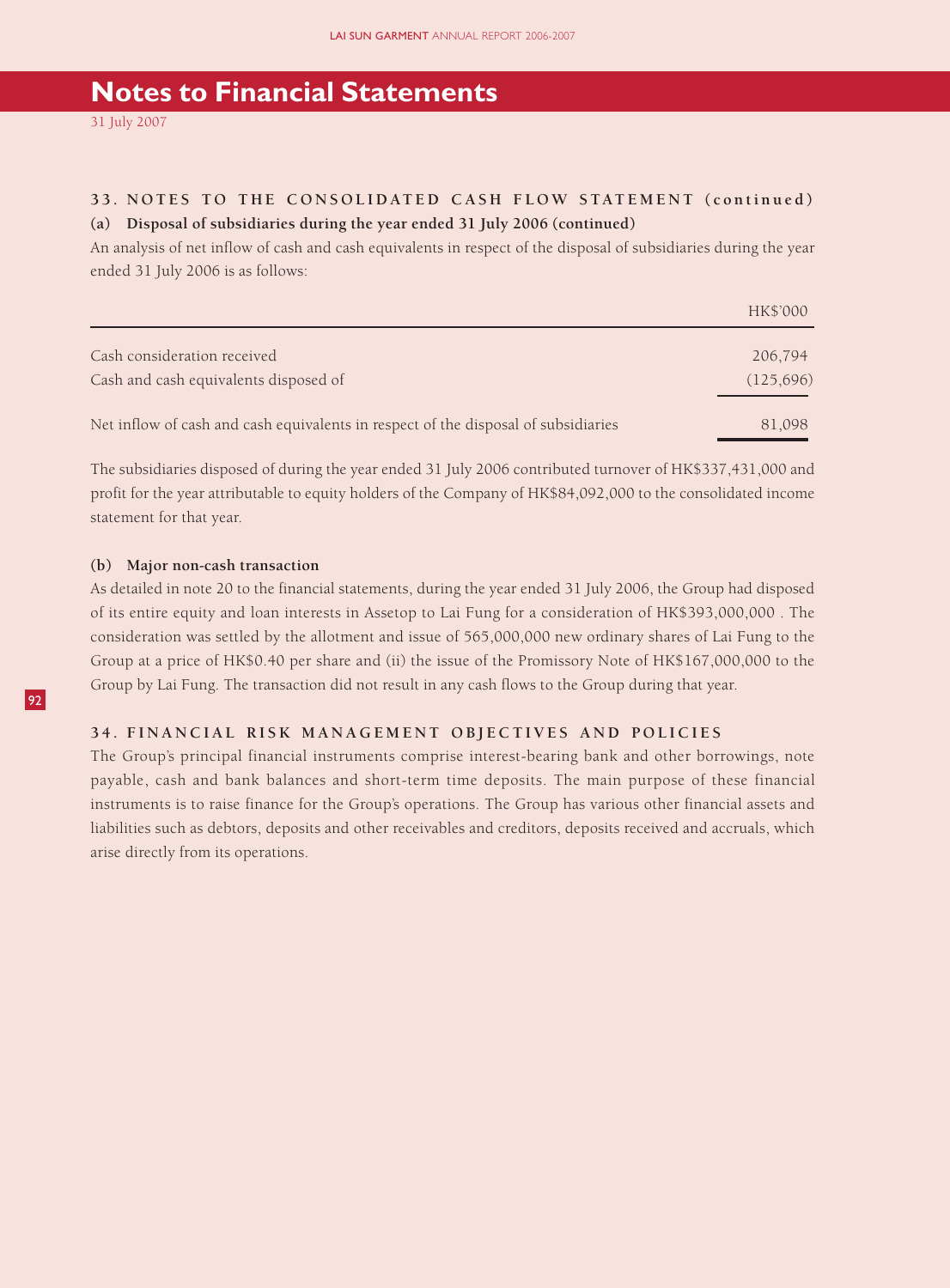31 July 2007

### **34. FINANCIAL RISK MANAGEMENT OBJECTIVES AND POLICIES (continued)**

The main risks arising from the Group's financial instruments are interest rate risk, liquidity risk and credit risk. The directors of the Company meet periodically to analyse and formulate measures to manage the Group's exposure to these risks. Generally, the Group has adopted relatively conservative strategies on its risk management and the Group has not used any derivatives and other instruments for hedging purposes during the year. The Group does not hold or issue derivative financial instruments for trading purposes. The directors review and agree policies for managing each of these risks and they are summarised as follows:

### **(i) Fair value and cash flow interest rate risks**

Fair value interest rate risk is the risk that the value of a financial instrument will fluctuate because of changes in market interest rates. Cash flow interest rate risk is the risk that the future cash flows of a financial instrument will fluctuate because of changes in market interest rates. The Group is exposed to fair value interest rate risks. The Group's exposure to market risk for changes in interest rates relates primarily to the Group's long term debt obligations with floating interest rates.

Bank and other borrowings, note payable, cash and bank balances, and short term time deposits are stated at cost and are not revalued on a periodic basis. Floating-rate interest income and expenses are charged to the income statement as incurred.

### **(ii) Liquidity risk**

The Group's objective is to maintain a balance between the continuity of funding and the flexibility through the use of available banking facilities. In addition, revolving loan facility has been put in place for contingency purposes.

#### **(iii) Credit risk**

The Group has no significant concentrations of credit risk. Receivables are being closely monitored on an ongoing basis and the Group's exposure to bad debts is not significant. The credit risk of the Group's financial assets which comprise cash and cash equivalents, loan and interest receivables, promissory note receivable and debtors and other receivables, arising from default of the counterparty, with a maximum exposure equal to the carrying amount of these instruments.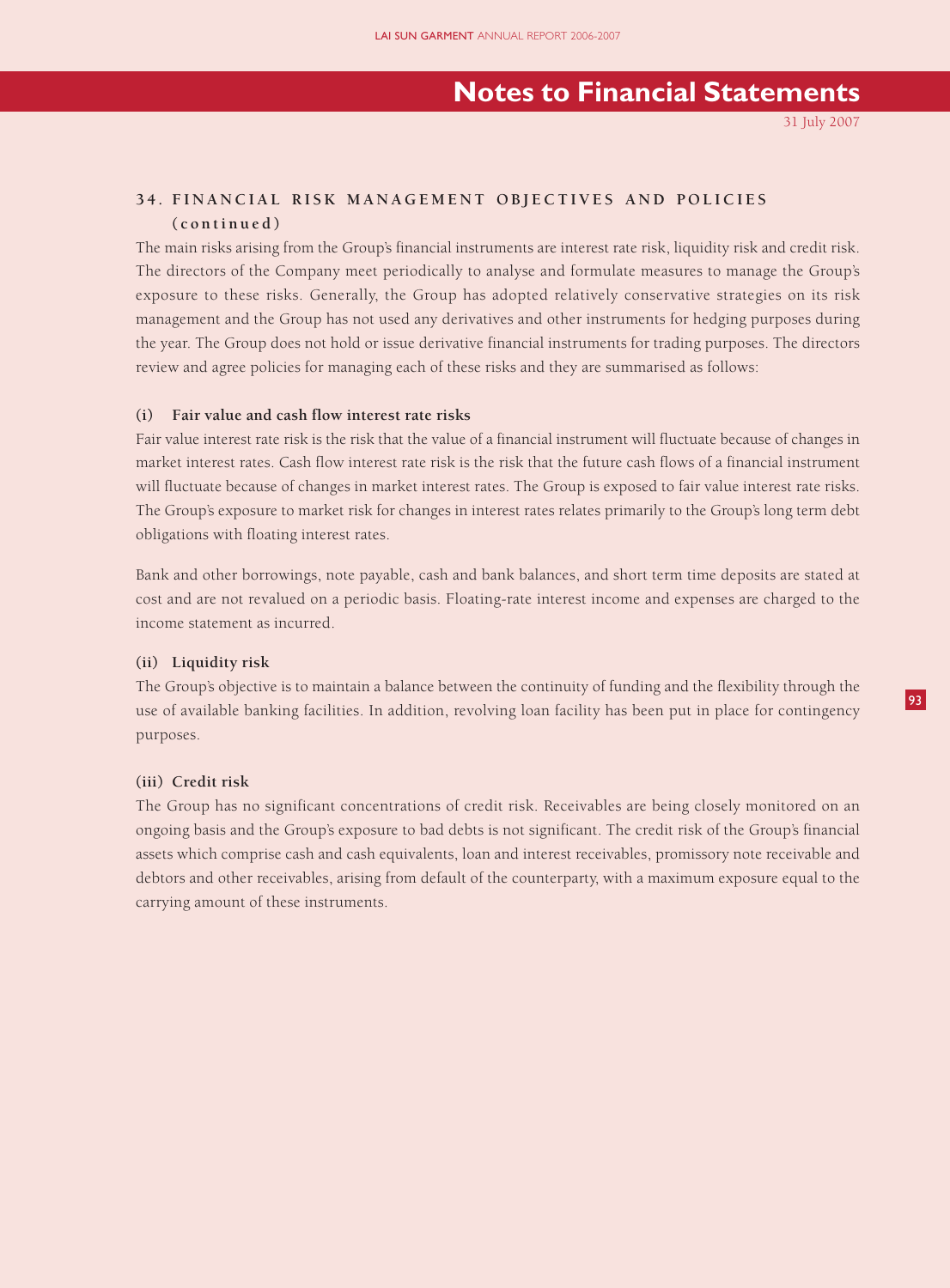31 July 2007

### **35. CONTINGENT LIABILITIES**

#### **Group**

Other than disclosed in note 20 to the financial statements, the Group did not have any significant contingent liabilities (2006: Nil).

### **Company**

Contingent liabilities in respect of the guarantee provided by the Company under the Loan Facility as referred to note 27(a) not provided for in the financial statements of the Company at the balance sheet date amounted to HK\$28,000,000 (2006: Nil), being the outstanding principal payable as at the balance sheet date.

### **36. OPERATING LEASE ARRANGEMENTS**

### **(a) As lessor**

The Group and the Company lease their investment properties (note 16) under operating lease arrangements, with leases negotiated for terms ranging from one to three years. The terms of the leases generally also require the tenants to pay security deposits and provide for periodic rental adjustments according to the then prevailing market conditions.

At the balance sheet date, the Group and the Company had total future minimum lease receivables under noncancellable operating leases with the tenants falling due as follows:

|                                         | Group and Company |          |
|-----------------------------------------|-------------------|----------|
|                                         | 2007              | 2006     |
|                                         | <b>HK\$'000</b>   | HK\$'000 |
|                                         |                   |          |
| Within one year                         | 10,314            | 6,216    |
| In the second to fifth years, inclusive | 7,832             | 1,466    |
|                                         |                   |          |
|                                         | 18,146            | 7,682    |

### **(b) As lessee**

The Group leases its office premises under operating lease arrangements. Leases for properties are negotiated for terms of two years.

At the balance sheet date, the Group and the Company had total future minimum lease payments under noncancellable operating leases falling due as follows:

|                                         |                 | Group and Company |  |
|-----------------------------------------|-----------------|-------------------|--|
|                                         | 2007            | 2006              |  |
|                                         | <b>HK\$'000</b> | HK\$'000          |  |
|                                         |                 |                   |  |
| Within one year                         | 224             | 538               |  |
| In the second to fifth years, inclusive |                 | 224               |  |
|                                         |                 |                   |  |
|                                         | 224             | 762               |  |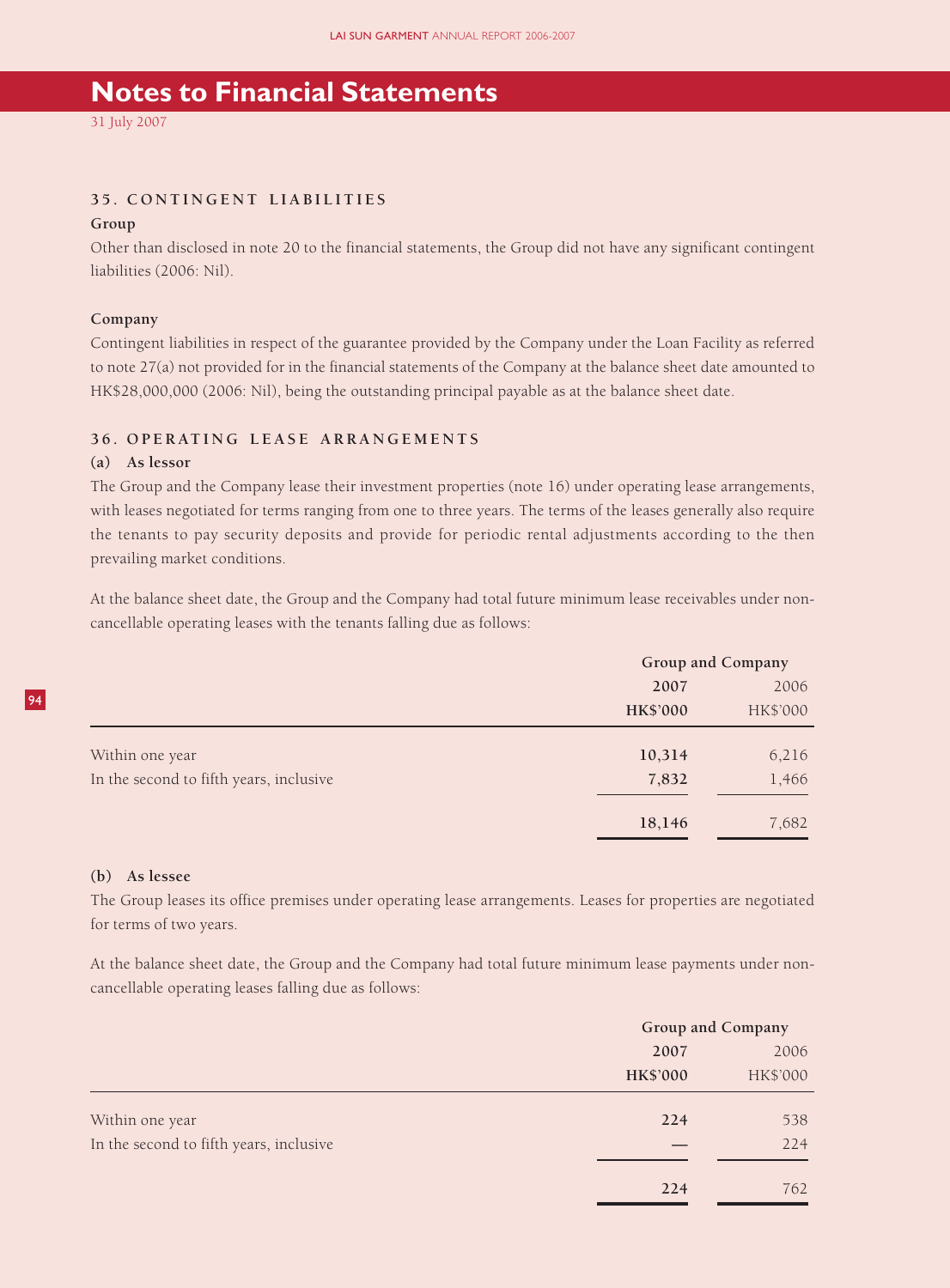31 July 2007

### **37. CAPITAL COMMITMENTS**

The Group had the following capital commitments at the balance sheet date:

|                                                                                                      | Group                   |                  |
|------------------------------------------------------------------------------------------------------|-------------------------|------------------|
|                                                                                                      | 2007<br><b>HK\$'000</b> | 2006<br>HK\$'000 |
|                                                                                                      |                         |                  |
| Capital commitments in respect of development costs attributable to<br>properties under development: |                         |                  |
| Contracted, but not provided for                                                                     | 18,097                  | 7,000            |
| Authorised, but not contracted for                                                                   | 308,270                 | 354,000          |
|                                                                                                      | 326,367                 | 361,000          |

### **38. PLEDGE OF ASSETS**

Details of the Group's banking facilities, which are secured by the assets of the Group, are included in notes 16, 17 and 18 to the financial statements.

### **39. APPROVAL OF THE FINANCIAL STATEMENTS**

These financial statements were approved and authorised for issue by the board of directors on 9 November 2007.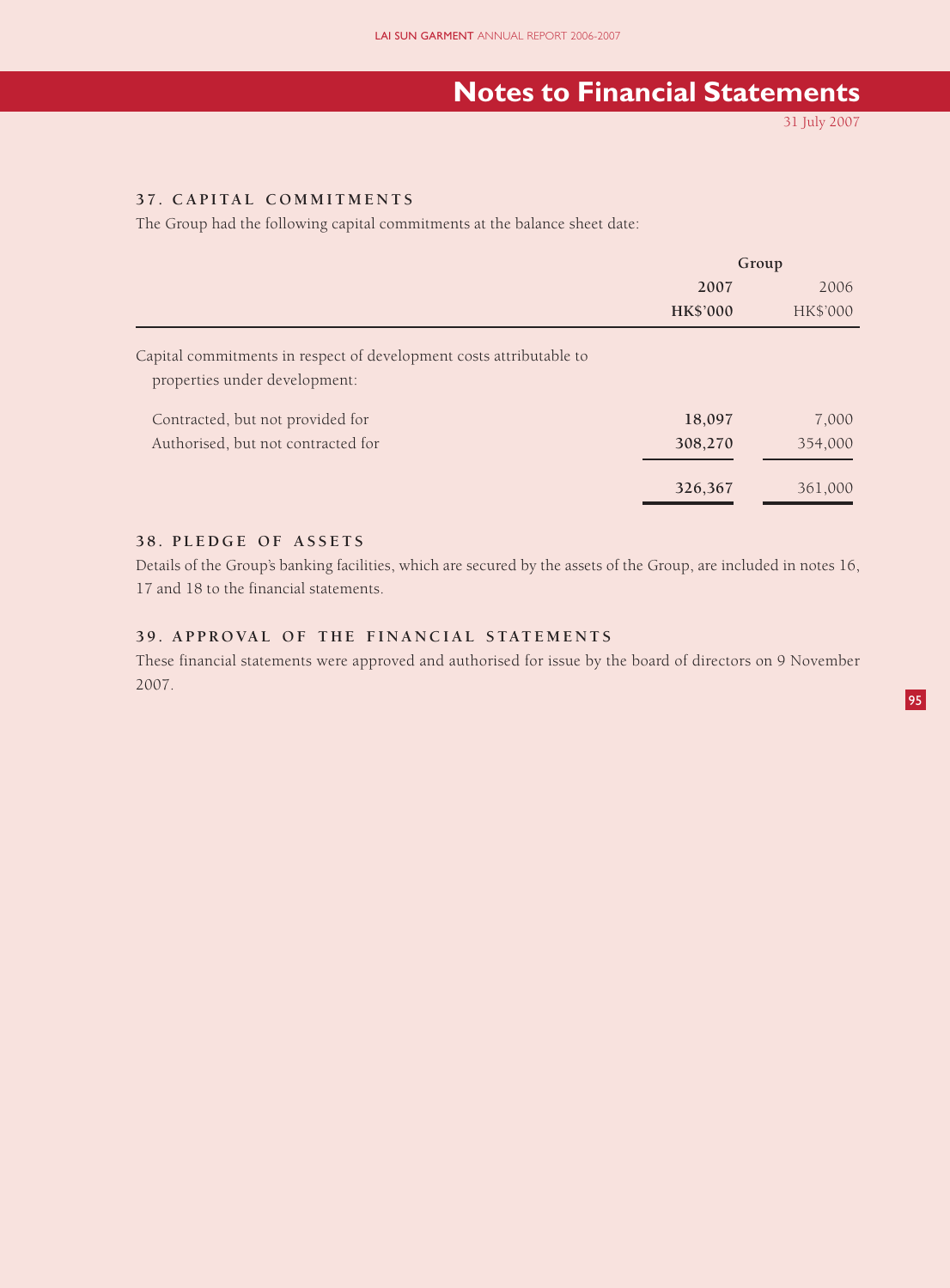# **Notice of Annual General Meeting**

**NOTICE IS HEREBY GIVEN THAT** the Annual General Meeting of the Members of the Company will be held at The Chater Room I, Function Room Level (B1), The Ritz-Carlton Hong Kong, 3 Connaught Road Central, Hong Kong on Friday, 21 December 2007 at 11:00 a.m. for the following purposes:-

- 1. To receive and consider the audited financial statements and the reports of the directors and of the auditors for the year ended 31 July 2007;
- 2. To re-elect retiring directors and to fix the directors' remuneration;
- 3. To appoint the auditors and to authorise the directors to fix their remuneration; and
- 4. As special business, to consider and, if thought fit, pass with or without amendments, the following resolution as an Ordinary Resolution:

#### **"THAT**

- (a) subject to paragraph (c) of this Resolution, the exercise by the directors during the Relevant Period (as hereinafter defined) of all the powers of the Company to issue, allot and deal with additional ordinary shares in the Company, and to make or grant offers, agreements and options (including warrants, bonds, debentures, notes and any securities which carry rights to subscribe for or are convertible into ordinary shares in the Company) which would or might require the exercise of such power be and is hereby generally and unconditionally approved;
- (b) the approval in paragraph (a) of this Resolution shall authorise the directors during the Relevant Period to make or grant offers, agreements and options (including warrants, bonds, debentures, notes and any securities which carry rights to subscribe for or are convertible into ordinary shares in the Company) which would or might require the exercise of such power after the end of the Relevant Period;
- (c) the aggregate nominal amount of ordinary share capital allotted or agreed conditionally or unconditionally to be allotted (whether pursuant to an option or otherwise) and issued by the directors pursuant to the approval in paragraph (a) of this Resolution, otherwise than pursuant to (i) a Rights Issue (as hereinafter defined); or (ii) an issue of ordinary shares in the Company upon the exercise of rights of subscription or conversion under the terms of any of the securities which are convertible into shares of the Company; or (iii) an issue of ordinary shares in the Company as scrip dividends pursuant to the Articles of Association of the Company from time to time; or (iv) an issue of ordinary shares in the Company under any option scheme or similar arrangement for the grant or issue of ordinary shares in the Company or rights to acquire ordinary shares in the Company, shall not exceed 20% of the aggregate nominal amount of the issued ordinary share capital of the Company at the date of this Resolution, and the said approval shall be limited accordingly; and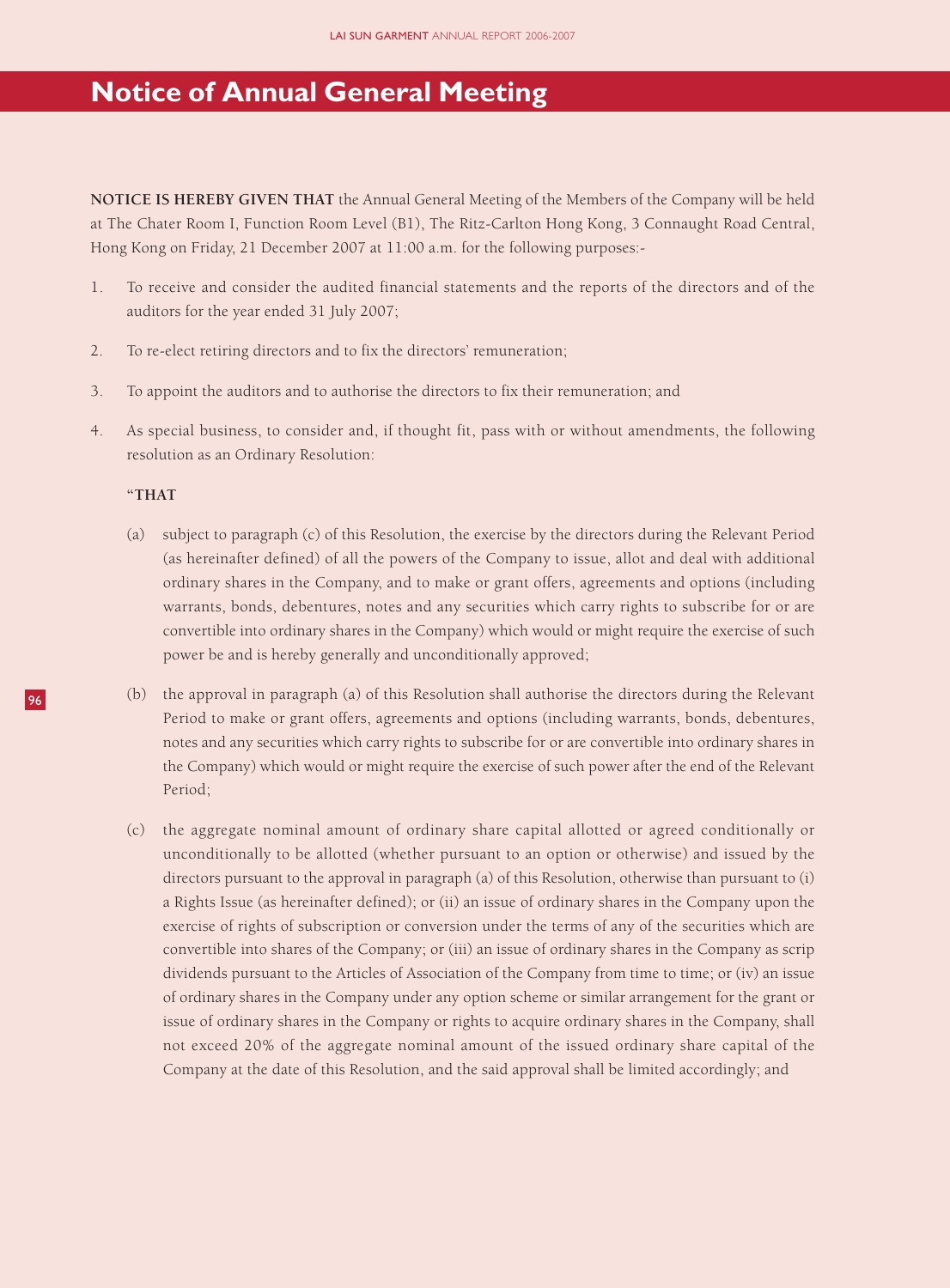# **Notice of Annual General Meeting**

(d) for the purposes of this Resolution,

"Relevant Period" means the period from the passing of this Resolution until whichever is the earliest of:

- (i) the conclusion of the next Annual General Meeting of the Company;
- (ii) the revocation or variation of the authority given under this Resolution by ordinary resolution of the shareholders of the Company in general meeting; or
- (iii) the expiration of the period within which the next Annual General Meeting of the Company is required by law to be held; and

"Rights Issue" means an offer of ordinary shares of the Company open for a period fixed by the directors to the holders of ordinary shares whose names appear on the Register of Members of the Company on a fixed record date in proportion to their then holdings of such ordinary shares as at that date (subject to such exclusions or other arrangements as the directors may deem necessary or expedient in relation to fractional entitlements or having regard to any restrictions or obligations under the laws of, or the requirements of any recognised regulatory body or any stock exchange in, any territory applicable to the Company)."

> By Order of the Board **Yeung Kam Hoi** *Company Secretary*

Hong Kong, 9 November 2007